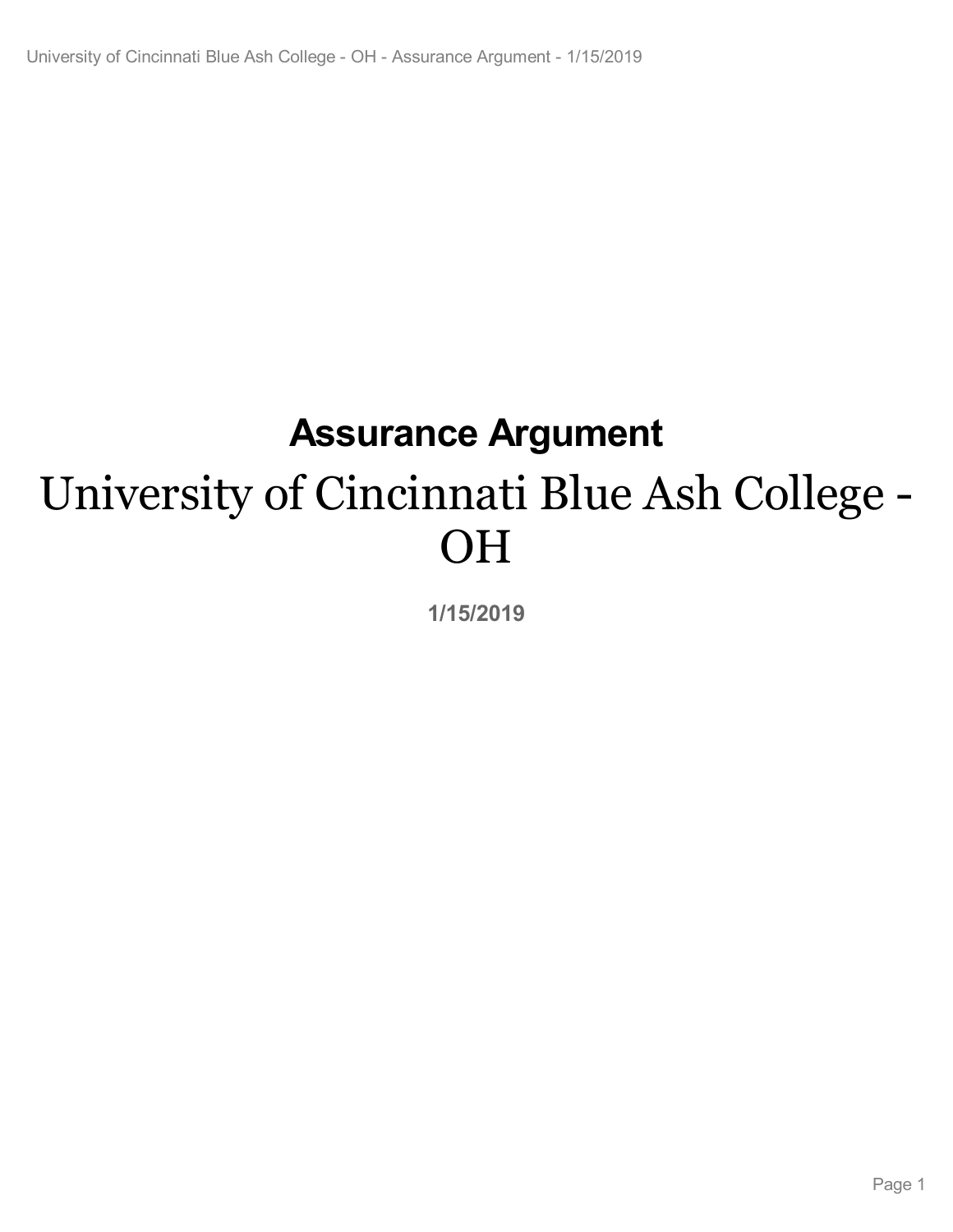# **1 -Mission**

The institution's mission is clear and articulated publicly; it guides the institution's operations.

# **1.A - Core Component 1.A**

The institution's mission is broadly understood within the institution and guides its operations.

- 1. The mission statement is developed through a process suited to the nature and culture of the institution and is adopted by the governing board.
- 2. The institution's academic programs, student support services, and enrollment profile are consistent with its stated mission.
- 3. The institution's planning and budgeting priorities align with and support the mission. (This sub-component may be addressed by reference to the response to Criterion 5.C.1.)

# **Argument**

#### **1.A.1.** *The mission statement is developed through a process suited to the nature and culture of the institution and is adopted by the governing board.*

The University of Cincinnati Blue Ash College (UCBA) is an open access regional college of the University of Cincinnati. It is one of the largest regional colleges in Ohio with an enrollment of just over 5,000 students. The [mission,](file:///D:/evidence/viewfile?fileId=629773) vision, and core values reflect the institution's dedication to serving all students in over 50 academic degree programs, including bachelor's degrees and transition programs within the larger University. Our mission aligns with the [University's](file:///D:/evidence/viewfile?fileId=629776) mission. UCBA has a history of commitment to shared governance and providing meaningful learning opportunities for students, which is evident in these guiding documents. These mission, vision, and core values are regularly reviewed as part of the College's strategic planning process.

The mission, vision, and core values documents are the product of the multi-constituent, College wide Strategic Planning Committee. In 2014, these documents were revised after a two-year process. The process included shared governance [contributions](file:///D:/evidence/viewfile?fileId=629774) through the Strategic Planning Committee, surveys fr om all represented communities of the College, and open forums. In accordance with UCBA bylaws, the current version was voted on and approved by the Faculty, Staff Council, and Student Government ([Mission](file:///D:/evidence/viewfile?fileId=629777) Vision Packet). The strategic direction is designed to promote collective engagement from all constituents. This process is inclusive and ensures that our guiding [documents](file:///D:/evidence/viewfile?fileId=629775) and actions remain nimble, relevant, ambitious, and central to our mission (Strategic plan minutes and faculty approval).

#### **1.A.2.** *The Institution's academic programs, student support services, and enrollment profile are consistent with its stated mission.*

UCBA's academic programs are consistent with its mission statement. To promote an excellent and accessible education for students from a wide array of educational and cultural backgrounds, the College offers approximately fifty [academic](file:///D:/evidence/viewfile?fileId=629783) programs. Programs include various certificates as well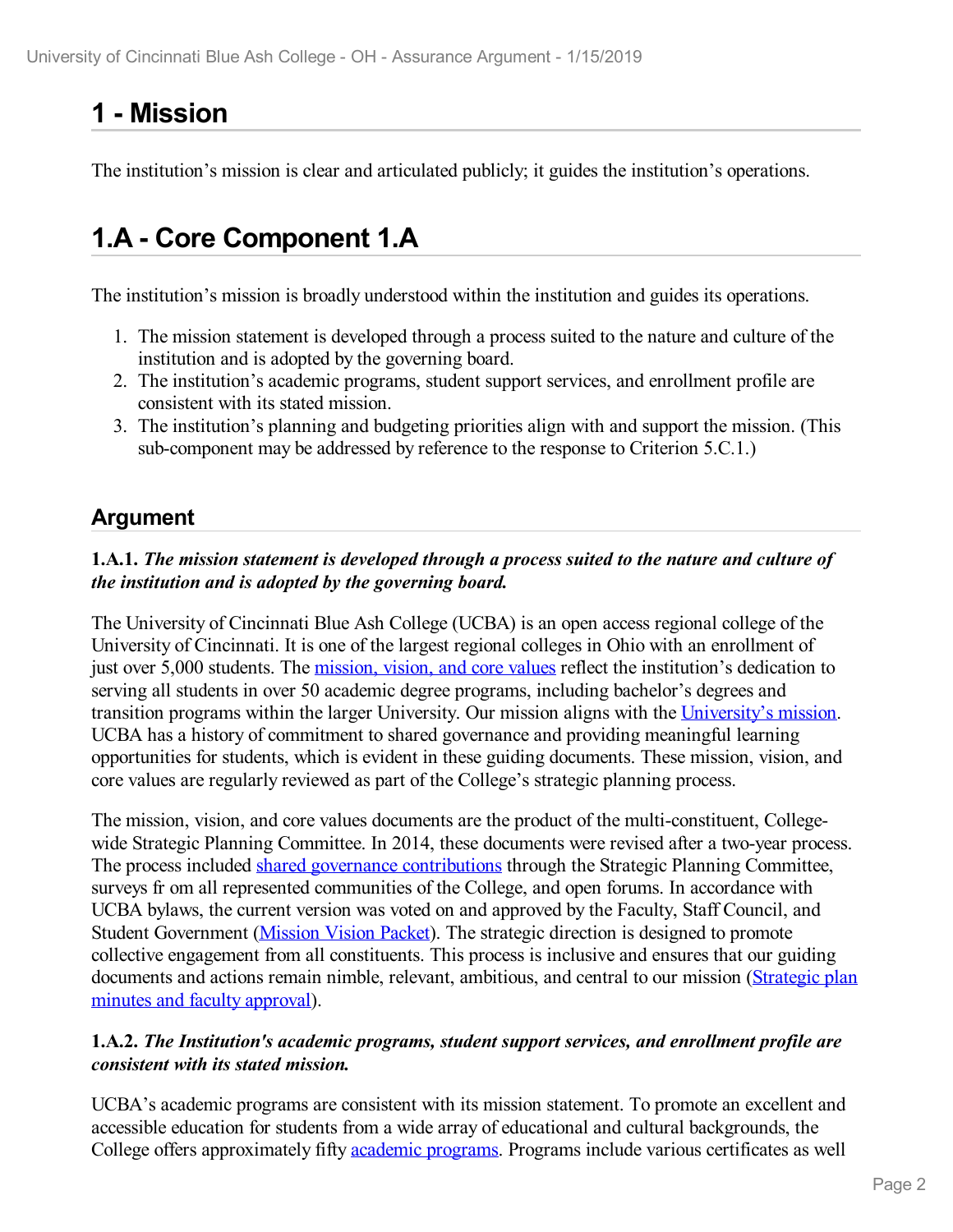as associate and two baccalaureate degrees. The College also offers transition programs, general education courses, developmental education, and technical degrees. Most of the program offerings are open-access, with the technical programs such as Dental Hygiene, Medical Assisting, Nursing, Veterinary Technology, and Radiologic Technology employing more selective admission requirements.

The College provides opportunities for a wide-ranging student population. In addition to traditional program offerings, UCBA serves working adults with a fully online Bachelor's degree program (Bachelor of Radiation Science) as well as a Bachelor's degree offered through evening, day, and some online courses (Bachelor's in Applied Administration). UCBA student [demographics](file:///D:/evidence/viewfile?fileId=686182) are the most diverse of all of the University of Cincinnati colleges. As of fall 2017, the College [reported](file:///D:/evidence/viewfile?fileId=664288) an underrepresented student enrollment of approximately 31%, including 22% African American and 5% Hispanic/Latino. Roughly 52% of our incoming first-year students are also likely to be first generation.

Student support services at UCBA have been thoughtfully designed to provide opportunities for students to gain skills and knowledge for success throughout their academic and professional careers. In 2011, the Advising Center was [restructured](file:///D:/evidence/viewfile?fileId=629784) to better provide full-time advisors for all students. Students without a major are placed within the Exploratory Studies program. This program provides students with extensive face-to-face advising and courses built to stimulate thoughtful reflection on goals, jobs, and majors. [\(Exploratory](file:///D:/evidence/viewfile?fileId=629788) Studies, [Exploratory](file:///D:/evidence/viewfile?fileId=629785) Studies Program Guide, MLTI1021 Syllabus).

Students are also able to visit the College's OneStop Center and talk one-on-one with University Service Associates about registration, financial aid, scholarships, and student accounts. All of these services are available 24/7 to students online at <u>onestop.uc.edu</u>.

In keeping with our mission of providing an accessible education, UCBA has developed a conditional admission program for at-risk students, the College Program for Academic Success ([CPAS](file:///D:/evidence/viewfile?fileid=703382)). CPAS students are required to engage with professors and support services, and to meet certain academic benchmarks in order to continue their academic career at UCBA. CPAS is assessed every semester in order to review the effectiveness of program requirements and interventions.

The [Accessibility](file:///D:/evidence/viewfile?fileId=629791) Resources Office, renamed from Disability Services in 2017, is committed to providing all students equal access to learning opportunities. The office works with students and faculty to provide accommodations. Services provided include, but are not limited to, interpreting services, quiet environment, extended testing time, note taking, test reading, and specialized equipment.

In addition, UCBA has well-established *[academic](file:///D:/evidence/viewfile?fileId=629793) support services* available to all students. In accordance with the College mission, UCBA has a variety of discipline-specific student support centers. These support centers are free of charge for students and include the Writing and Study Skills Center, the Mathematics Lab, the Science Learning Lab, and the Foreign Language Lab. The UCBA Library provides support for student research. The College also has services targeting the needs of unique groups including [Veterans](file:///D:/evidence/viewfile?fileId=629792) Affairs and [Hispanic/Latino](file:///D:/evidence/viewfile?fileId=629795) Affairs (Hispanic/Latino Enrollment & Events, [VeteransBrochure\).](file:///D:/evidence/viewfile?fileId=629790) The Office of Multicultural Affairs promotes College-wide diversity awareness as well as support for our diverse students (Multicultural brochure).

#### **1.A.3.** *The institution's planning and budgeting priorities align with and support the mission.*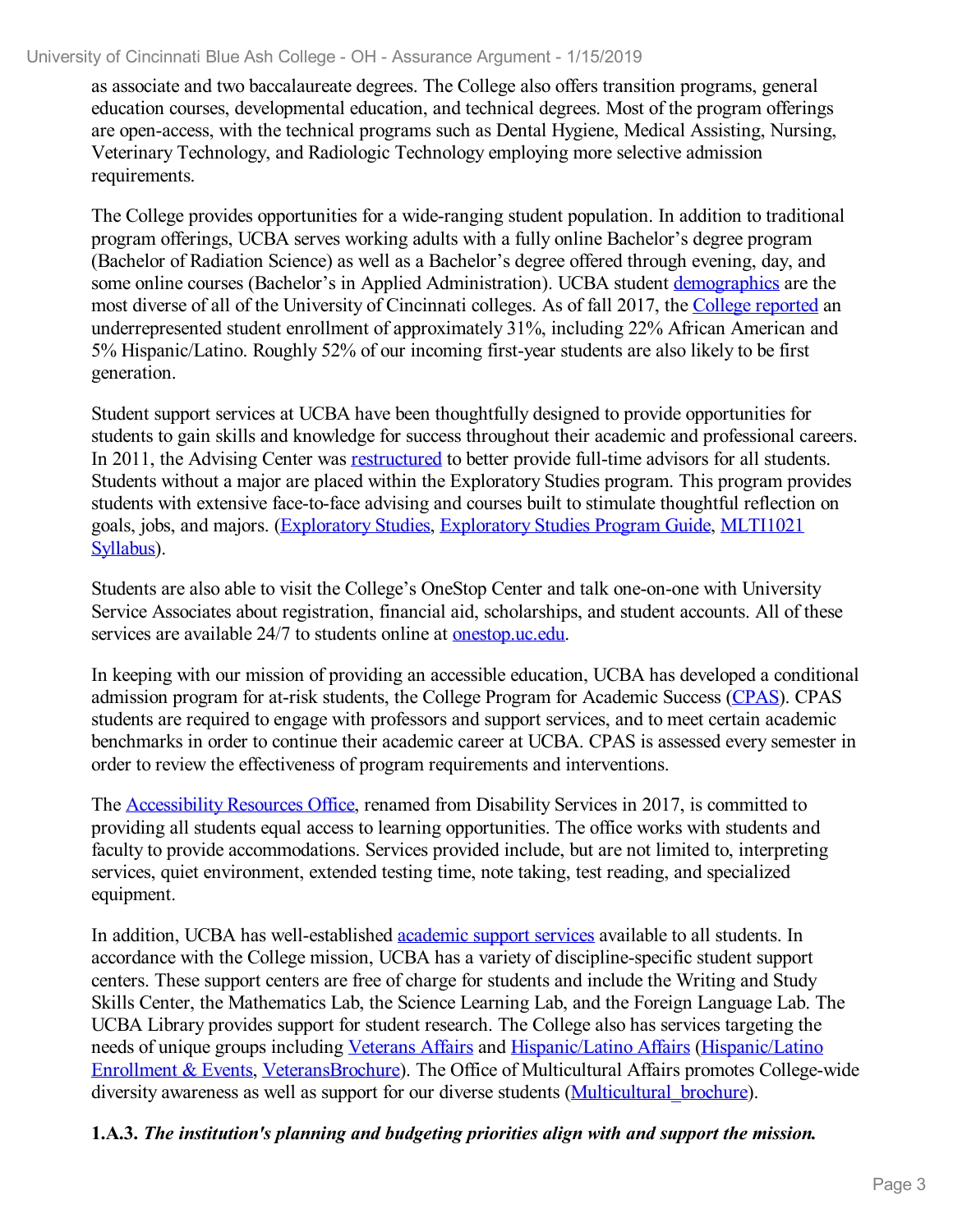The College budget priorities are informed by a strategic planning process, and the mission guides the fiscal management of the College. UCBA has experienced growth during the past ten years. As mentioned in Criterion 1.A.2., there are also shifting demographics in the diverse population attending the College. The administration, with input from the Faculty Executive Committee, Staff Council, and the Strategic Planning Committee, has actively responded to and budgeted for this growth. Budget priorities have included funding of student support programs mentioned in 1.A.2, as well as hiring an Inclusion and Involvement Assistant Director and Coordinator, Veterans Affairs Coordinator, new academic advisors, the Director of Accessibility Resources, and an on-campus mental health counselor. These are some of the 27 new hires in student services since 2011 (Support Personnel, Support [Funding](file:///D:/evidence/viewfile?fileId=629802)), [incorporated](file:///D:/evidence/viewfile?fileId=629799) into the budget. The College also continues to fund new initiatives that are a direct result of our open access mission. For example, during the past two years the College has invested in redesigning and revitalizing the developmental education offerings, hired a part-time staff member to provide outreach to students on academic alert, and supported programming for our Cincinnati Public Schools Pell-eligible students.

The College's growth required a review of space needs. In 2010, a [master](file:///D:/evidence/viewfile?fileId=629803) plan identified the need for physical renovation of the campus. As a result of this plan, UCBA rebuilt some first-floor spaces of [Muntz](file:///D:/evidence/viewfile?fileId=629800) Hall, one of the main academic buildings on campus. In 2017, UCBA opened a new academic building, [Progress](file:///D:/evidence/viewfile?fileId=629801) Hall, and started a multi-year renovation for the remainder of Muntz Hall. The College Annex building was renovated to accommodate our Art and Visual Communication Department. Our budgeting and facilities planning allows the College to meet the changing needs of the student population; the College offers classes at optimal times and keeps the student/teacher ratio low.

Further examples of alignment of planning and budgeting priorities are addressed in Criterion 5.C.1.

- 1A 15FS MLT1021 Syllabus
- 1A 3 EXPLpage08152016 2
- 1A Academic Programs from website
- 1A Academic Support Labs
- 1A Accessibility Resources at UC Blue Ash College
- 1A CPAS webpage
- 1A CPASv28152016
- 1A enrollment profile 2017
- 1A enrollment profile UCBA-fall cohort 2018\_0924
- 1A Exploratory Studies Program Guide
- 1A Exploratory Studies webpage
- 1A Guiding Statements-Mission-Vision-Core Values
- 1A Hispanic Latino Enrollment and Events
- 1A Hispanic Latino Affairs
- 1A ir 1A 2014 Vision mission survey report
- 1A Mission Vision Packet
- 1A Multicultural brochure
- 1A OneStop website
- 1A Part 1 Executive Summary sept 1 2010
- 1A strat plan minutes and fac approval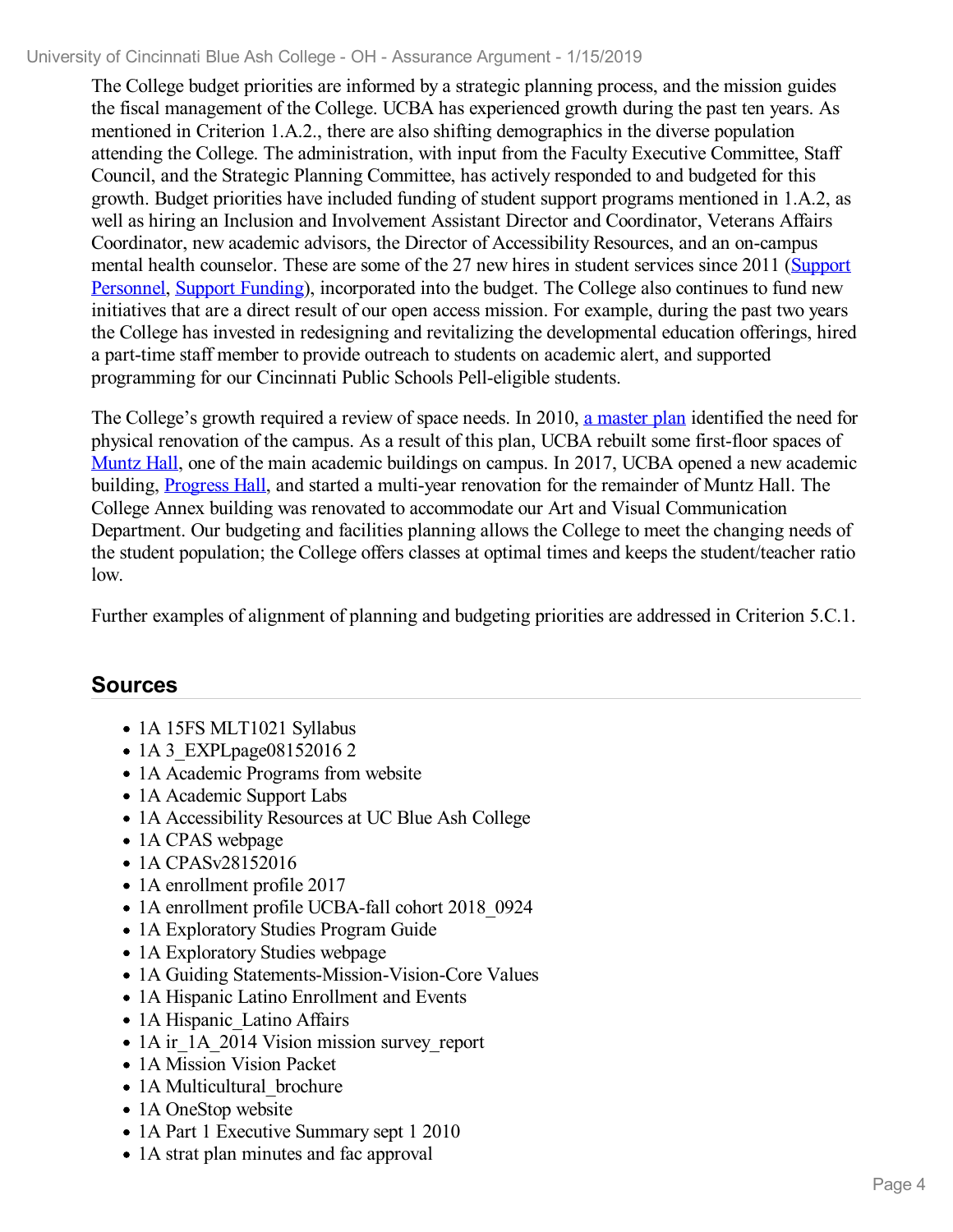- 1A supportfunding
- 1A supportpersonnel
- 1A UC Mission Statement
- 1A Veterans and Military Student Services
- 1A VeteransBrochure
- 1A Advising Changes
- 1A\_enrollment profile UCBA
- 1A-Muntz Reno
- 1A-Progress Hall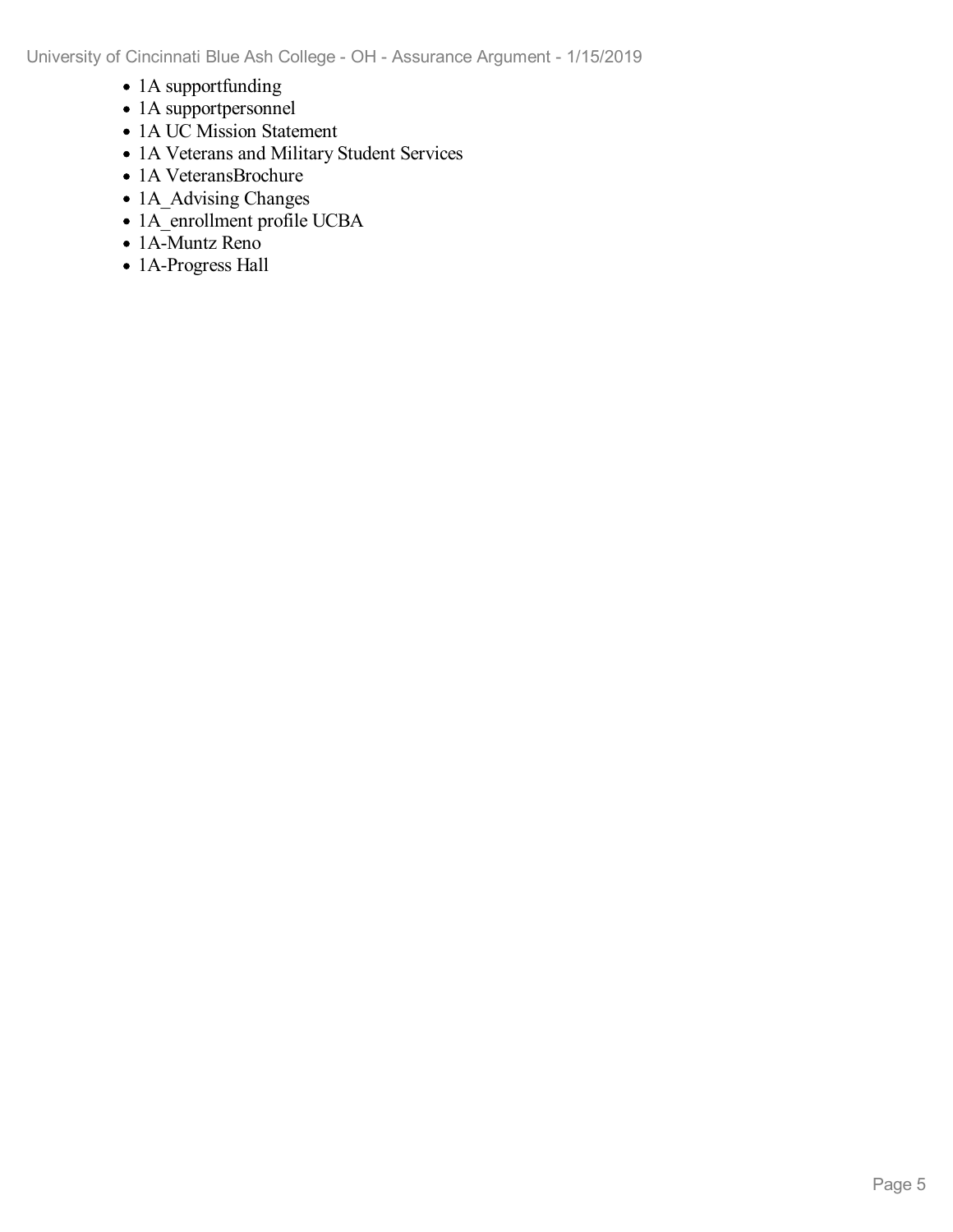# **1.B - Core Component 1.B**

The mission is articulated publicly.

- 1. The institution clearly articulates its mission through one or more public documents, such as statements of purpose, vision, values, goals, plans, or institutional priorities.
- 2. The mission document or documents are current and explain the extent of the institution's emphasis on the various aspects of its mission, such as instruction, scholarship, research, application of research, creative works, clinical service, public service, economic development, and religious or cultural purpose.
- 3. The mission document or documents identify the nature, scope, and intended constituents of the higher education programs and services the institution provides.

### **Argument**

#### **1.B.1.** *The institution clearly articulates its mission through one or more public documents, such as statements of purpose, vision, values, goals, plans, or institutional priorities.*

The UC Blue Ash College Guiding [Statements](file:///D:/evidence/viewfile?fileId=629755) (Mission, Vision, and Core Values) are communicated to the public and the College community in a variety of ways. The Guiding Statements are communicated to the public and current and potential students on a dedicated page of the UC Blue Ash College website, in internal documents (such as **faculty** and [student](https://www.ucblueash.edu/content/dam/ucblueash/docs/students/basics/StudentHandbook_FINAL_PRINT.pdf) handbooks), as well as in external documents, such as press [releases](file:///D:/evidence/viewfile?fileId=674760) that connect current events and College news to our core values and mission. The statements are posted in hallways and common areas throughout the campus and displayed on our internal network monitors. Our guiding statements drive the College's strategic plans; budgeting priorities; admissions and student support services; hiring; faculty and staff development; and our continuous assessment of teaching and curriculum to promote student success.

#### **1.B.2.** *The mission document or documents are current and explain the extent of the institution's emphasis on the various aspects of its mission, such as instruction, scholarship, research, application of research, creative works, clinical service, public service, economic development, and religious or cultural purpose.*

The UCBA Strategic Planning [Committee](file:///D:/evidence/viewfile?fileId=674781) is charged with regularly reviewing the guiding documents, specifically in advance of developing new strategic plans, which occurs every five years.

The College's emphasis on excellent and accessible education is articulated in our guiding documents and in our day-to-day actions. Our mission documents clearly state our primary goals of excellence in student-centered teaching, scholarship and creative works, accessibility, diversity and inclusion, and student support services.

The College's commitment to providing excellent programs is in line with the guiding documents, as evidenced by the continued accreditation of our technical degrees, the success of students who transfer to four-year programs, our students' achievements, and the success rates of graduates who pass national licensure exams. The College's emphasis on excellence in teaching and scholarship, support of creative and critical thinking, and [recognition](file:///D:/evidence/viewfile?fileId=703264) of faculty and staff at the regional and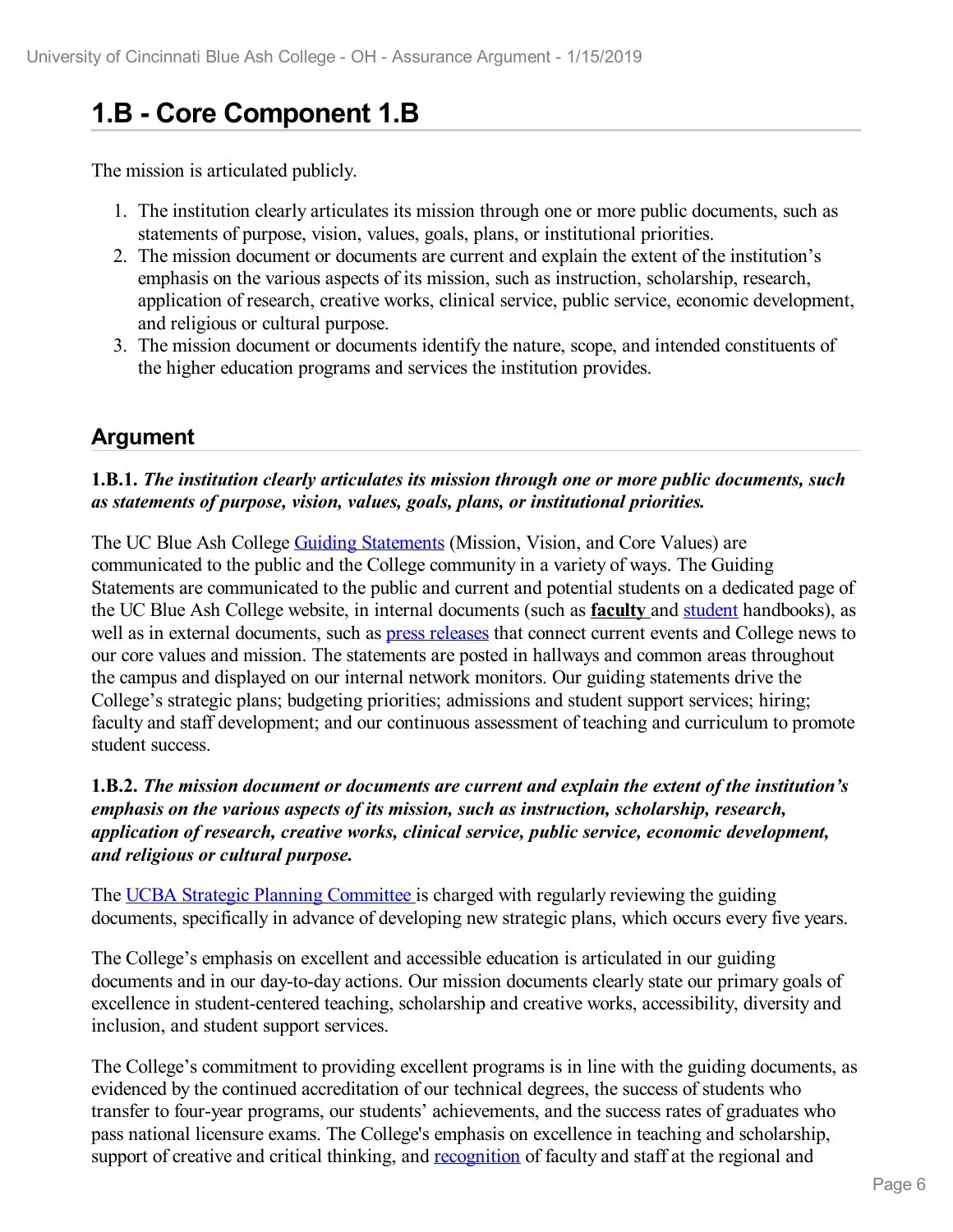national levels are evidence that we live our mission. Our commitment to exceptional teaching is further [demonstrated](file:///D:/evidence/viewfile?fileId=674788) through our budget priorities, for example, for the UCBA Learning and Teaching Center, dedicated professional [development](file:///D:/evidence/viewfile?fileId=686013) funding, and [research](file:///D:/evidence/viewfile?fileId=674789) support.

Our goal of making a UCBA education accessible for individuals from a wide array of cultural and academic backgrounds is clearly stated in the mission and core values. Our admission criteria and the goals of the [current](file:///D:/evidence/viewfile?fileId=686022) and previous [strategic](file:///D:/evidence/viewfile?fileId=686021) plans and the multitude of student outreach programs engage and support students. The mission statement indicates that we provide support [services](file:///D:/evidence/viewfile?fileId=674790) to help students achieve success "academically, professionally, and personally." To promote accessibility, UCBA keeps the cost of education affordable (see UCBA [2018-2019](file:///D:/evidence/viewfile?fileId=686018) Viewbook, p. 5).

UCBA's guiding statements express the College's efforts to promote diversity and inclusion on campus. Programming in study abroad, student affairs, hiring practices, newly-established administrative offices, and our new general education requirements all reflect UCBA's goals and progress in this area.

#### **1.B.3.** *The mission document or documents identify the nature, scope, and intended constituents of the higher education programs and services the institution provides.*

UCBA is a regional college of the University of Cincinnati. It is an open-access college, offering all students with a high school diploma or GED an opportunity to earn an associate degree, baccalaureate degree, or professional certificate. Our guiding statements emphasize our goals of a rigorous curriculum taught by highly effective, expert educators. The statements reflect that we are a resource to our community, and we help our students work collaboratively with each other and the surrounding Blue Ash and Cincinnati communities. As a regional commuter campus, our primary constituents are residents of southwestern Ohio.

The College's mission statement identifies the nature, scope, and intended constituents of its programs and services. We provide our student population with rigorous, student-centered programs, support services, and inclusive co-curricular opportunities to prepare students to achieve their academic and career goals.

- 1B Faculty and Staff Award Recipients
- 1B Faculty Development Funds Website
- 1B Guiding Statements-Mission-Vision-Core Values
- 1B Press Release Examples Mission
- 1B Strategic Plan 2017+
- 1B Strategic Planning Committee Functions
- 1B StudentHandbook Guiding Statements p7
- 1B UCBA Faculty Handbook 2017 page 7
- 1B UCBA Learning and Teaching Center website
- 1B UCBA Viewbook 2018-19 Tuition p5.pdf
- 1B2.11 UCBA Faculty Scholars' Funding
- 1B2.14 UCBA Strategic Plan-previous
- 1B2.15 Academic Labs websitepage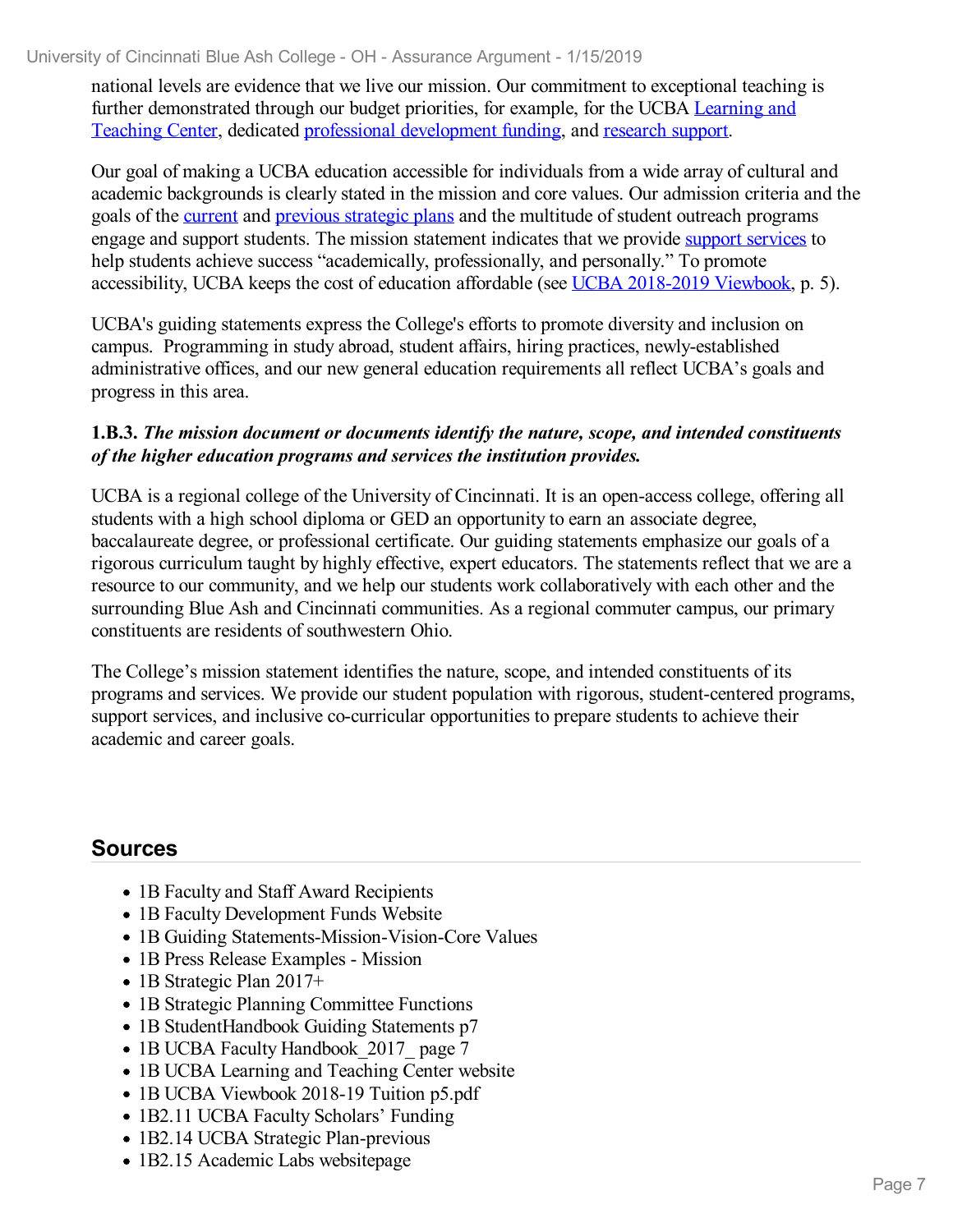# **1.C - Core Component 1.C**

The institution understands the relationship between its mission and the diversity of society.

- 1. The institution addresses its role in a multicultural society.
- 2. The institution's processes and activities reflect attention to human diversity as appropriate within its mission and for the constituencies it serves.

# **Argument**

#### **1.C.1.** *The institution addresses its role in a multicultural society.*

UC Blue Ash is an open access college, and our commitment to multiculturism and diversity is evident in our *guiding [statements](file:///D:/evidence/viewfile?fileId=629756)*. We provide an "education for students from a wide array of educational and cultural backgrounds," we value "diversity in experiences and perspectives," and we prepare students to "contribute to the local and global communities."

The University's general [education](file:///D:/evidence/viewfile?fileId=672352) core is designed to direct students to courses and experiences that prepare graduates to contribute and thrive in a global, diverse, and technological society. Courses bearing the Diversity and Culture (DC) and Social and Ethical Issues (SE) Breadth of Knowledge (BoK) designations aim to enhance our students' competencies with these contemporary topics. In 2017, the University faculty voted [\(Revising](file:///D:/evidence/viewfile?fileId=693362) GenEd) to strengthen our commitment to equity and inclusion through the creation of new student learning outcomes and the restructuring of the DC and SE categories into two new contemporary topic areas to address these outcomes: Diversity, Equity and Inclusion (DEI) and Society, Culture, and Ethics (SCE). These new contemporary topic areas will be implemented in fall 2019.

UCBA's commitment to diversity is longstanding and extends beyond the classroom and general education requirements. Our multi-constituent Cultural Diversity [Committee](file:///D:/evidence/viewfile?fileId=703401), recently renamed the Diversity & Inclusion Committee, has been in existence for decades and advocates for enhanced appreciation of the value of diversity and its integration within the College and society. We are currently revising our Diversity and Inclusion Plan to complement our Strategic Plan.

#### **1.C.2.** *The institution's processes and activities reflect attention to human diversity as appropriate within its mission and for the constituencies it serves.*

The University's [commitment](file:///D:/evidence/viewfile?fileId=703266) to excellence, diversity, and inclusivity is reflected in our hiring practices.

UC Blue Ash College's Office of Student Life & Engagement manages a broad portfolio of student outreach and development activities for our diverse, non-residential student population. The Multicultural Affairs Office recognizes and supports the diversity that exists on UCBA's campus by addressing the academic, cultural, educational, and social needs of underrepresented students. The office also encourages respect and appreciation for all cultures and dimensions of diversity through programming and activities [\(Multicultural](file:///D:/evidence/viewfile?fileId=703272) Event List*,* [Diversity](file:///D:/evidence/viewfile?fileId=629857) Scholars, Culture in the Classroom Workshops, [SafeZone](file:///D:/evidence/viewfile?fileId=629861) flyer). In addition to cultural and diversity education programs and events, the office sponsors student organizations and affinity groups. Hispanic/Latino Affairs leads recruitment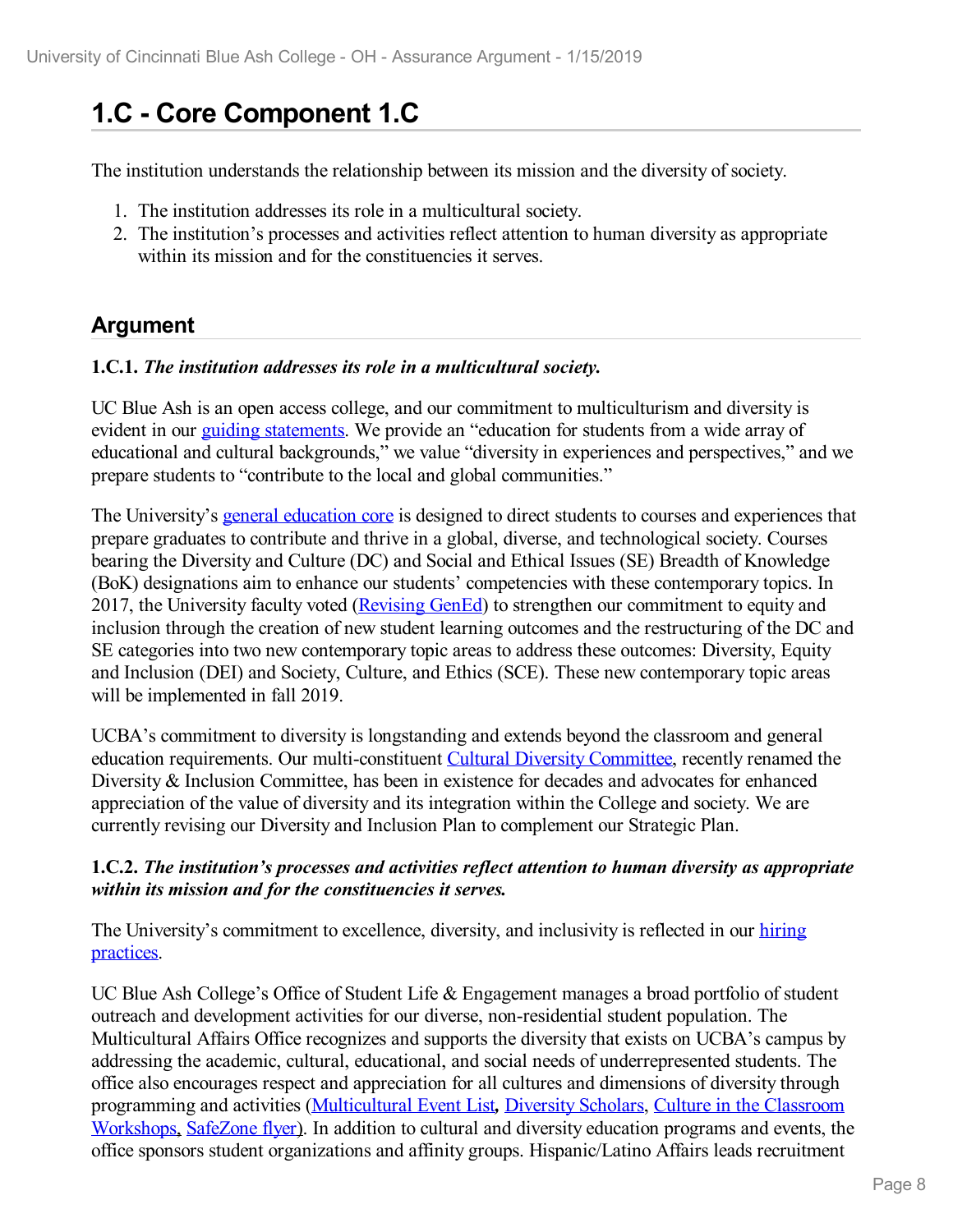and engagement [activities](file:///D:/evidence/viewfile?fileId=703277) for Hispanic/Latino students. They provide social events, leadership opportunities, and other programs to connect Hispanic/Latino students to each other and to College resources. Veteran Student Services (Veterans [Outreach](file:///D:/evidence/viewfile?fileId=703278) and Events*,* Veterans [Brochure](file:///D:/evidence/viewfile?fileId=693363)) provides a single point of contact for military and veteran students. The office provides VA verification, registration for education benefits, coordinated payment activities, assistance with transition from military to civilian life and the college classroom, and social and professional networking activities.

In addition to efforts sponsored by our Multicultural Affairs Office, academic departments are also involved in outreach programs that promote diversity and serve underrepresented populations. A few examples include UC Smiles, our Study Abroad programs, guest speaker series, and film series. The College [supports](file:///D:/evidence/viewfile?fileId=693361) faculty to design discipline-specific classroom-ready diversity activities. Additional examples are provided in Criteria 1D and 3E.

Each year, the Multicultural Council and the Diversity & Inclusion Committee present the UCBA Inclusive Excellence Award, a student-nominated award designed to celebrate a faculty or staff member who contributes to diversity and inclusion in significant ways.

The College conducts an annual Diversity [Inventory](file:///D:/evidence/viewfile?fileId=703268), surveying UCBA staff, faculty, and students to monitor our progress and identify opportunities for improvement. Other activities that reflect our dedication to diversity include the UCBA [Inclusion](file:///D:/evidence/viewfile?fileId=686141) Institute and [Accessiblity](file:///D:/evidence/viewfile?fileId=686140) Awareness Month.

As an open access institution, our commitment to diversity and inclusion is reflected in the services we offer to students at all levels of academic preparedness. Some examples include:

- Accessibility Resources
- English Conversation Group for non-native speakers
- College Program for Academic Success
- Academic support labs
- Academic support coaches
- Mentoring programs
- Honors program

These are expanded upon in Criterion 3C.

- 1C 1718 Diversity Inventory Results
- 1C CDC March 2018 meeting minutes
- 1C Culture in the Classroom Spring 16
- 1C DisabilityAwarenessMonth
- 1C Diversity and Inclusion in the Classroom Initiative
- 1C Guiding Statements-Mission-Vision-Core Values
- 1C HispanicLatino Event List
- 1C HR Hiring
- 1C InclusionAwarenessInstitute2018
- 1C Multicultural Affairs Events Spring 2017
- 1C Revising GenEd
- 1C Veterans Brochure
- 1C Veterans Events and Outreach List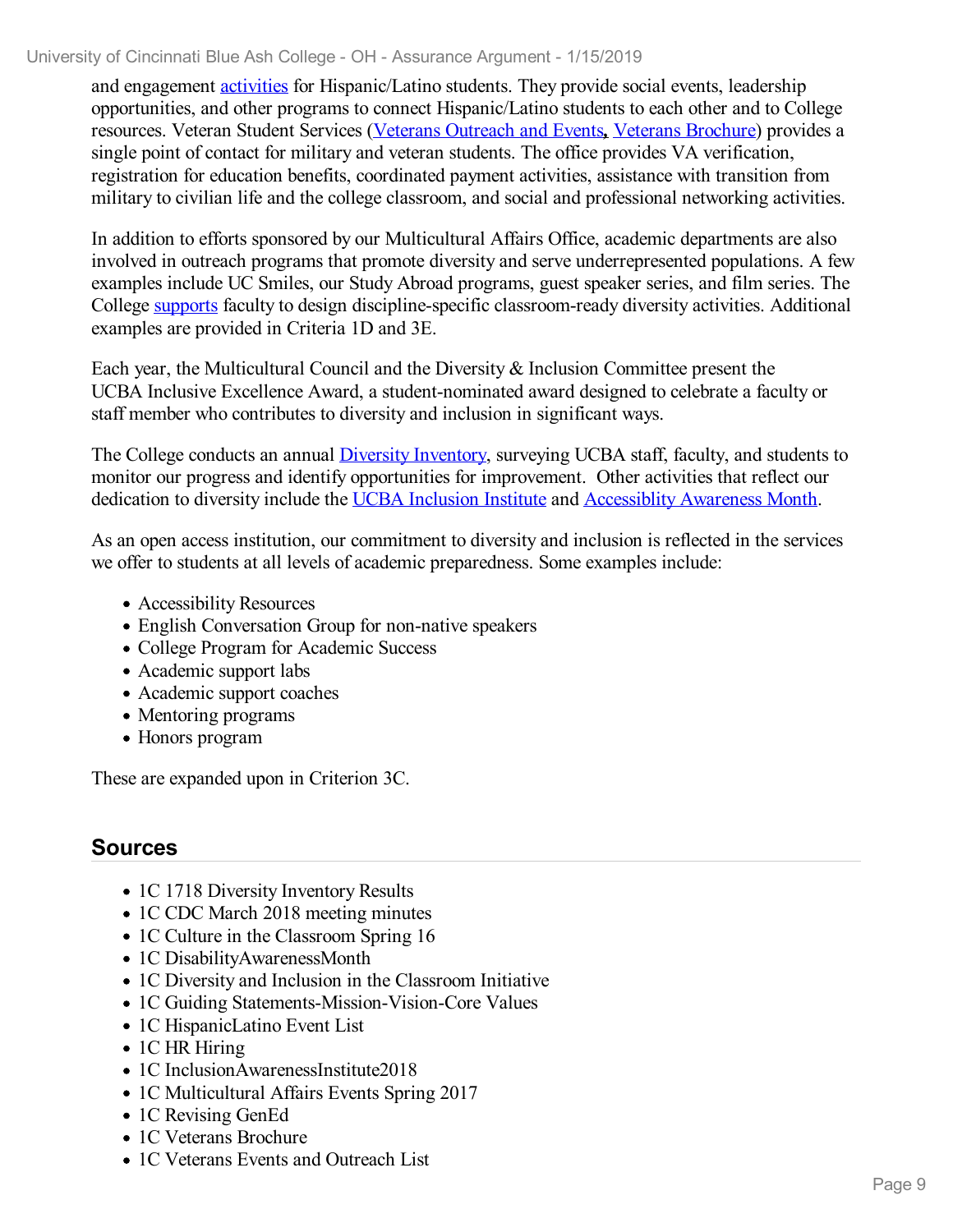- 3D Diversity Scholars Mentor Packet Fall 15
- 3D SafeZoneFlyer
- 4B General Education (GenEd) Core Competencies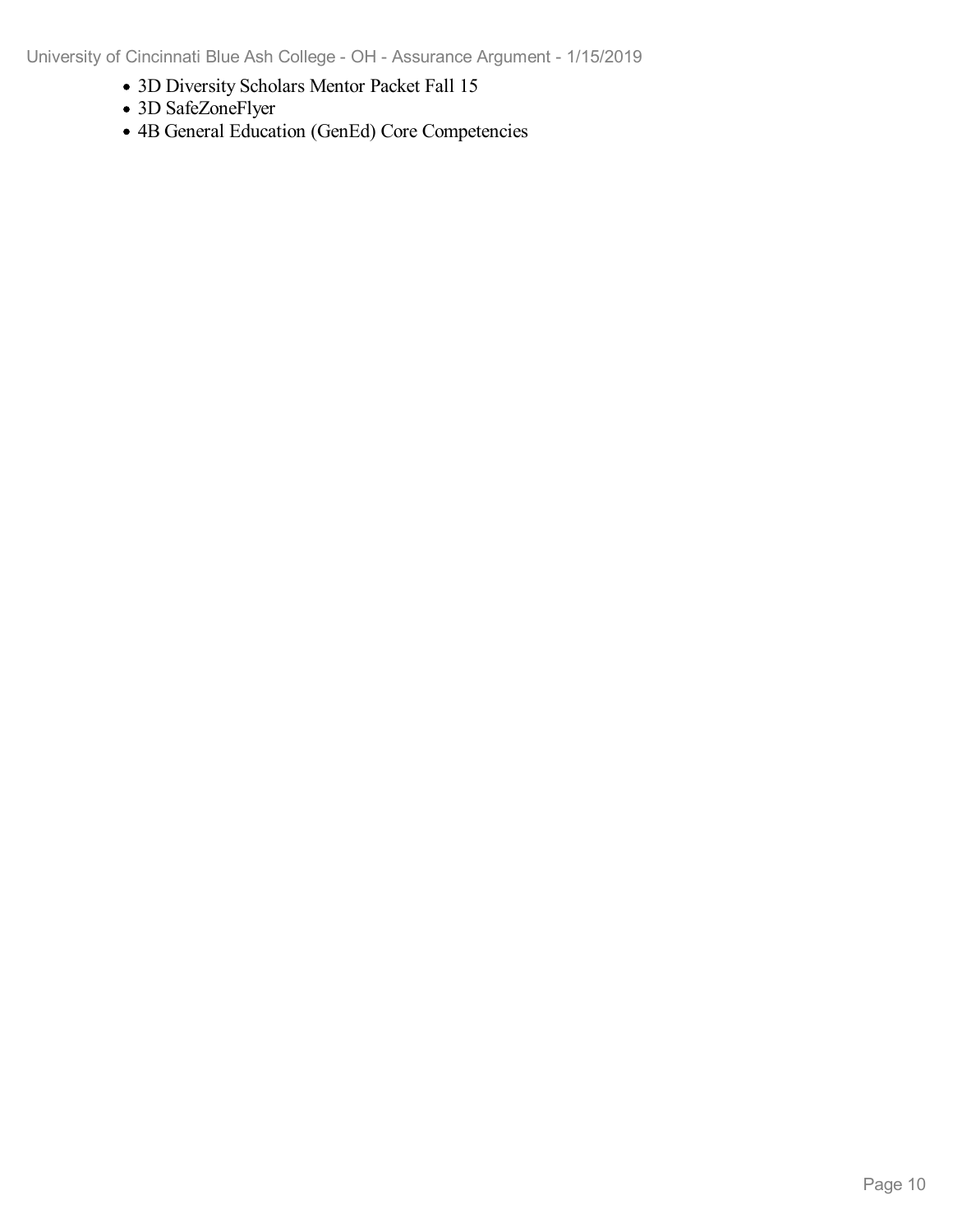# **1.D - Core Component 1.D**

The institution's mission demonstrates commitment to the public good.

- 1. Actions and decisions reflect an understanding that in its educational role the institution serves the public, not solely the institution, and thus entails a public obligation.
- 2. The institution's educational responsibilities take primacy over other purposes, such as generating financial returns for investors, contributing to a related or parent organization, or supporting external interests.
- 3. The institution engages with its identified external constituencies and communities of interest and responds to their needs as its mission and capacity allow.

### **Argument**

#### **1.D.1.** *Actions and decisions reflect an understanding that in its educational role the institution serves the public, not solely the institution, and thus entails a public obligation.*

Key components of the [mission,](file:///D:/evidence/viewfile?fileId=624242) vision, and core values at UC Blue Ash College (UCBA) include serving the broader community, promoting life-long learning as well as providing opportunities to inspire students to contribute locally and globally. UCBA serves the general public through a variety of programs that bring members of the community to the campus for educational events and presentations. The following are a few examples of the College's commitment to serve the public.

- The UC Smiles [program](file:///D:/evidence/viewfile?fileId=624254), developed in 2010, invites children from area schools to the campus for a visit that includes free teeth cleaning, oral health check-ups, and restorative care in the Dental Hygiene Clinic. The program includes information sessions not only about oral health, but also about how a college education can be attainable for everyone. More than 2,000 area school children have been served through UC Smiles to date; many had never been to a dentist before visiting our Dental Hygiene Clinic.
- UCBA partners with Sycamore Community Schools in a program, [Stepladder](file:///D:/evidence/viewfile?fileId=624249) to STEM. Faculty in various disciplines such as health care, math, and science, create age-appropriate educational programs that bring students from kindergarten through 6<sup>th</sup> grade to the College to learn from professors and UCBA students. Over 2,000 students from Sycamore Community Schools have participated in the [cooperative](file:///D:/evidence/viewfile?fileId=624246) program. In the inaugural year, the Stepladder to STEM [program](file:///D:/evidence/viewfile?fileId=624257) was funded by a grant from Duke Energy. Prior to the creation of Steppladder to STEM, the Biology department hosted education programs such as Fossil Labs and Brains, Bones, and Bacteria.
- The [Tournees](file:///D:/evidence/viewfile?fileId=624250) French Film Festival is hosted by the UCBA Foreign Language Department. This festival, now in its fourth year, features six contemporary international films. The films are shown on campus in the 450-seat auditorium and are free and open to the public. The festival is made possible with the support of the Cultural Services of the French Embassy in the US and the Centre Nationale de la Cinematographie et de l'Image Animee, and SACEM's French American Cultural Fund.
- The Cincinnati [Shakespeare](file:///D:/evidence/viewfile?fileid=686210) Company also performs annually at UCBA as part of an outreach to area high schools.
- The [Entrepreneur](file:///D:/evidence/viewfile?fileId=624239) Speaker Series brings successful business leaders to campus to share insights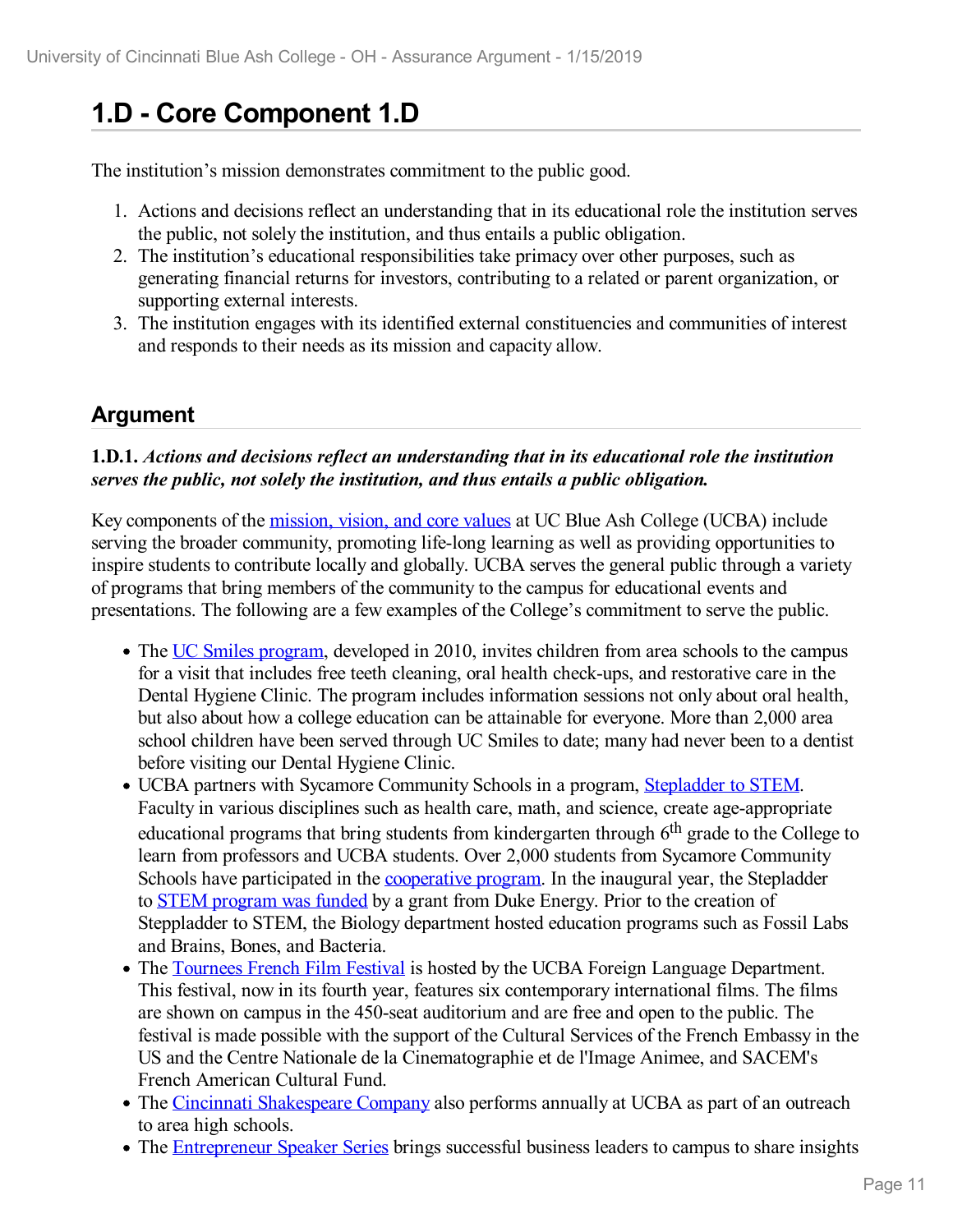and ideas for starting and building a business. These are interactive presentations that encourage questions from the audience, providing important information for business leaders or anyone with an entrepreneurial spirit. All presentations are free and open to the public.

The College also hosts free presentations covering timely topics of public interest that include the plight of migrant workers in the food [industry](file:///D:/evidence/viewfile?fileId=624248), [raising](file:///D:/evidence/viewfile?fileId=624252) a child with special needs, mental health, and issues [concerning](file:///D:/evidence/viewfile?fileId=686143) [police](file:///D:/evidence/viewfile?fileId=624256) and race.

The College provides service learning opportunities that allow students to contribute to the community. For example:

- Spanish language students provide outreach to non-native English speakers
- Veterinary Technology students work with animal shelters to provide services
- Nursing students contribute to health education days in local elementary schools
- Art and Visual Communication students create comfort items for refugee children recently settled in the area
- Developmental Psychology students provided technology instruction for senior citizens
- French language students facilitated a foreign language club at a local elementary school
- Applied Administration students serve at local non-profits and then provide a SWOT analysis

UCBA is very involved with the City of Blue Ash and Greater Cincinnati communities. The Dean and members of the administrative team serve on non-profit boards; College administrators are involved with the Blue Ash and Sharonville chambers of commerce; and our Dean's [Advisory](file:///D:/evidence/viewfile?fileid=624241) Board includes 20 community and business leaders who provide input on College initiatives to ensure the College meets the community's needs. The College works together with businesses, hosts community events, and provides meeting space on the campus for a range of organizations. UCBA is proud to be an active contributor in the communities served by the College.

#### **1.D.2.** *The institution's educational responsibilities take primacy over other purposes, such as generating financial returns for investors, contributing to a related or parent organization, or supporting external interests.*

UCBA is a regional college of the University of Cincinnati, a public institution. The College is funded primarily through tuition and state subsidy, and it operates within the Ohio Department of Higher Education. The College is accountable to the taxpayers, students, and the community. The University has neither a parent organization nor investors.

In addition, the College has a long history of shared governance, with faculty representation on major decision-making bodies. An integrated decision-making process partners faculty, students, and administration. This fosters the growth, refinement, and development of educational opportunities provided by the College.

#### **1.D.3.** *The institution engages with its identified external constituencies and communities of interest and responds to their needs as its mission and capacity allow.*

UCBA proactively engages with community members on decisions, programs, and developments that are important to the success of the College through various multi-constituent organizations. Some examples are:

• Dean's [Advisory](file:///D:/evidence/viewfile?fileId=624234) [Board](file:///D:/evidence/viewfile?fileId=624241), as well as advisory boards for our Allied [Health](file:///D:/evidence/viewfile?fileId=624235), Applied [Administration,](file:///D:/evidence/viewfile?fileId=624237) Dental [Hygiene](file:///D:/evidence/viewfile?fileId=624236), [Nursing,](file:///D:/evidence/viewfile?fileId=624247) and Veterinary [Technology](file:///D:/evidence/viewfile?fileId=624251) programs. The advisory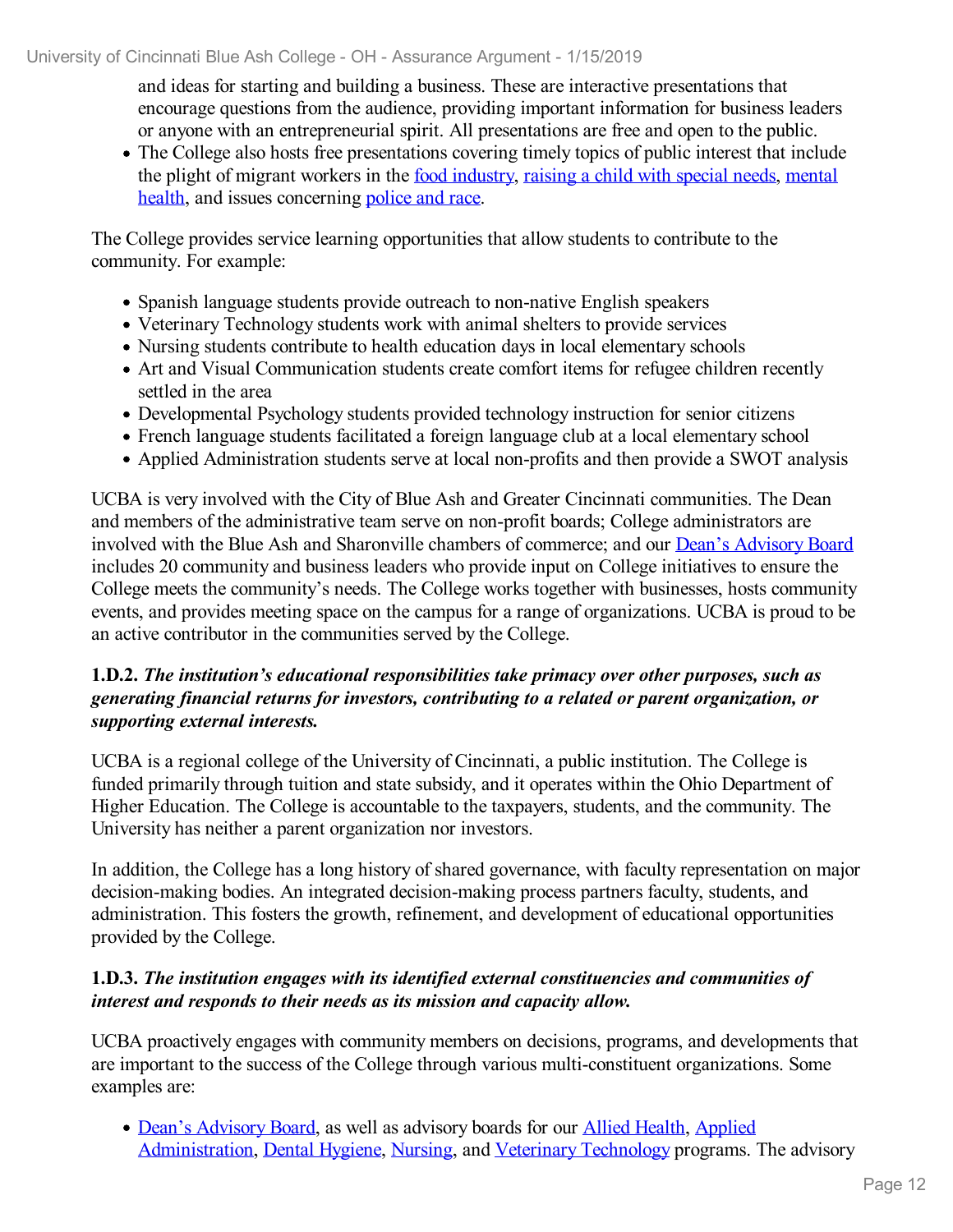board members in all cases provide their insight to help us adapt our curricula, to stay current with the needs of the workplace, and share their suggestions and ideas to help shape strategic planning for the College.

- The Nursing program developed the LPN to RN program in 2010 to address a growing need for licensed practical nurses to advance their education and career options.
- In addition, the College developed and now offers an online Bachelor's in Radiation Science [Technology](file:///D:/evidence/viewfile?fileId=624255) (BRST) to meet growing demands in the industry.
- The UC Blue Ash Alumni [Council](file:///D:/evidence/viewfile?fileId=624258) creates opportunities for alumni to interact with current UCBA students. This group participates in a yearly community outreach program, a mentoring program, and in several College-wide events.
- Through the federal [GEAR](file:///D:/evidence/viewfile?fileId=624253) UP Program, biology, chemistry, English, math, and physics instructors from UCBA and Norwood High School have worked together to share curricula, pedagogy, and student success strategies to better prepare students to reach their academic goals.
- Admissions representatives regularly visit area high schools to update prospective students and guidance counselors on academic programs, services, and other information about UCBA. Open house events were expanded from two to four per year in 2016 to provide more options for prospective students and their families. In addition, UCBA offers campus visits three days per week throughout the year.
- The Foreign Language Department hosts an [annual](file:///D:/evidence/viewfile?fileid=624238) event for high school educators, most of whom need continuing education credit to maintain certification. An invited speaker provides a hands-on workshop on foreign language pedagogy.
- For years, UCBA hosted the *[Cincinnati](file:///D:/evidence/viewfile?fileid=624245) Science Olympiad* for middle and high school students. Our science faculty were active in all areas of the event, including planning, designing, and leading competitions.

- 1D 3-3 UCBA Deans Advisory Board Notes 2014 2017
- 1D Allied Health Advisory Meeting Minutes
- 1D BRST Program Ad.pdf
- 1D BusEcon Advisory Board Minutes
- 1D Deans Advisory Board Roster 2018
- 1D Dental Hygiene Advisory Board minutes
- 1D DH UC Smiles fact
- 1D ESS Website
- 1D Foreign Language Outreach
- 1D foreign language workshop website
- 1D French film festival poster 2016
- 1D Guiding Statements-Mission-Vision-Core Values
- 1D MA Advisory Committee Minutes 4-5-17
- 1D NAHM\_calendar\_lr Tomatoland
- 1D news release science Olympiad
- 1D Nursing Advisory Committee Minutes
- 1D Paul Daugherty and Family Share their Story in Free Presentation at UC Blue Ash College - UCBANow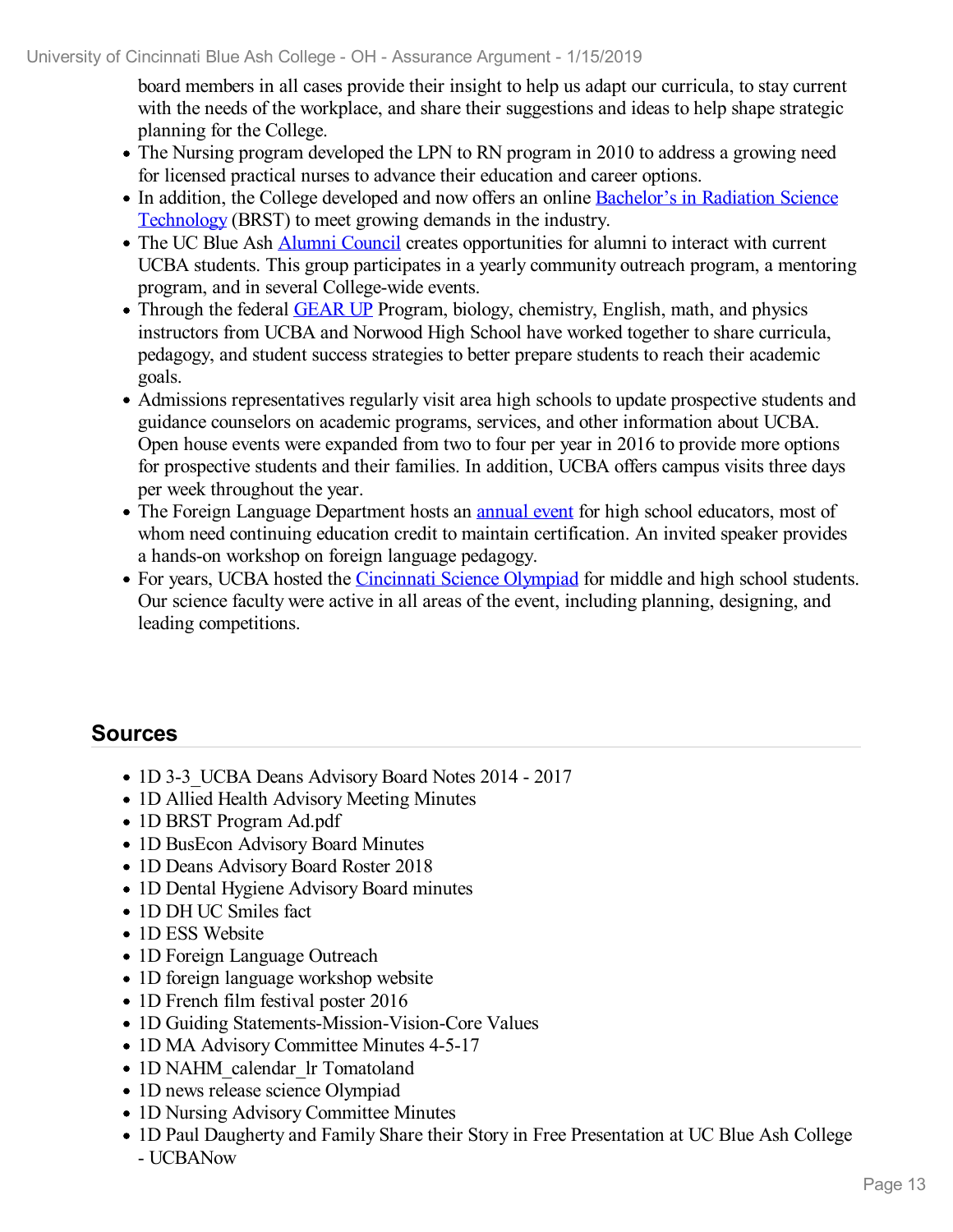- 1D Stepladder to STEAM
- 1D Stepladder to STEM UCNOW
- 1D Tomatoland NewsRecord
- 1D UC Blue Ash Presents Series on Police Race and Trust
- 1D UC Smiles website
- 1D UCBA 2016 Stepladder Report
- 1D Veterinary Technology Advisory Committee meeting minutes
- 1D WCPO article Norwood teacher exchange
- 1D AlumniCouncil
- Seeking Well-Being
- Shakespeare.pdf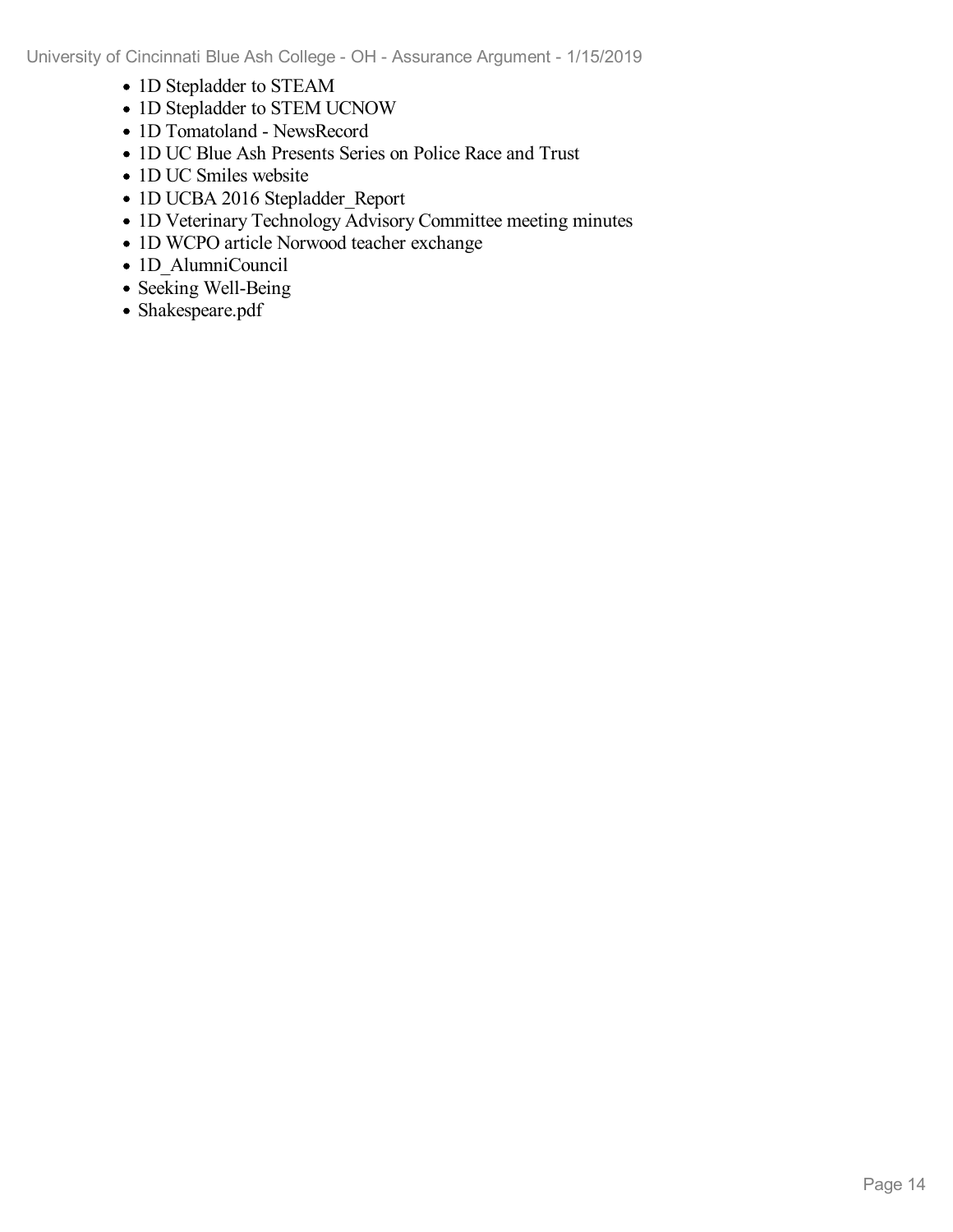# **1.S - Criterion 1 -Summary**

The institution's mission is clear and articulated publicly; it guides the institution's operations.

### **Summary**

The University of Cincinnati Blue Ash College (UCBA), is an open access regional college committed to promoting an excellent and accessible education for students from a wide array of educational and cultural backgrounds. The themes in the guiding documents for UCBA are realized in the College's work in serving the broader community, promoting life-long learning, as well as providing opportunities to inspire students to contribute locally and globally. The College provides multiple touch points and opportunities to publicly articulate its mission. The College's commitment to our students and the public good is evidenced by our quality programs, student support services, and community outreach. In addition, the College has well-established programs in place to support and promote diversity, inclusion, and multiculturalism.

### **Sources**

*There are no sources.*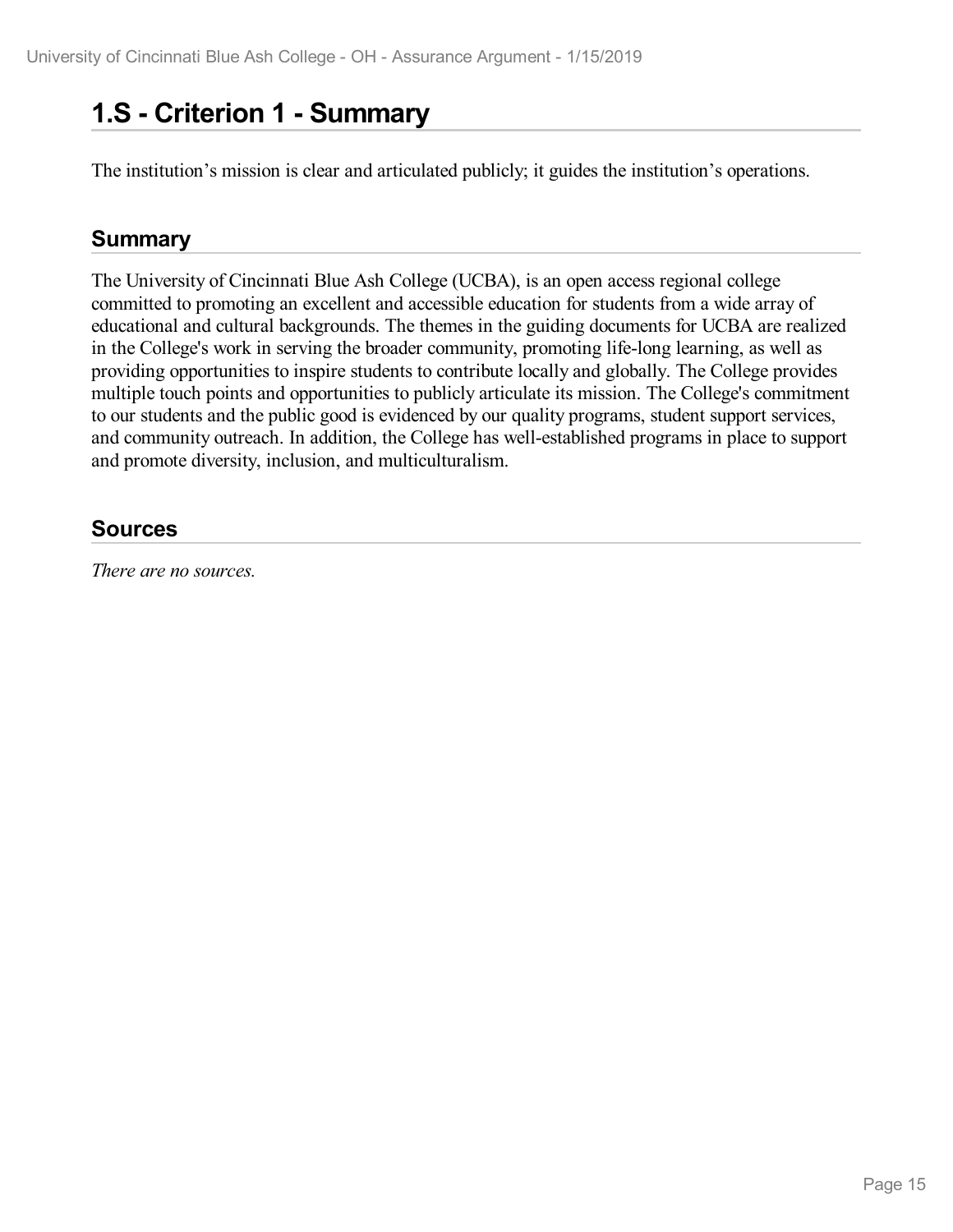# **2 -Integrity: Ethical and Responsible Conduct**

The institution acts with integrity; its conduct is ethical and responsible.

# **2.A - Core Component 2.A**

The institution operates with integrity in its financial, academic, personnel, and auxiliary functions; it establishes and follows policies and processes for fair and ethical behavior on the part of its governing board, administration, faculty, and staff.

### **Argument**

**2.A.***The institution operates with integrity in its financial, academic, personnel, and auxiliary functions; it establishes and follows policies and processes for fair and ethical behavior on the part of its governing board, administration, faculty, and staff.* 

UC Blue Ash College (UCBA) operates on every level with integrity and with fair and ethical standards of conduct. As one of fourteen colleges of the University of Cincinnati, a state university as defined by Ohio Revised Code Chapter 3361, UCBA is governed by several levels of laws, policies, [procedures,](file:///D:/evidence/viewfile?fileId=629658) and guidelines developed to ensure the University and its colleges operate with integrity in its financial, academic, personnel and auxiliary functions. Additionally, UCBA has established a wide range of policies and procedures to ensure that fair and ethical processes guide the College in all of its work.

The Ohio university system—and therefore UCBA—is governed by the Ohio Department of Higher Education. Ohio Revised Code [3361.01](file:///D:/evidence/viewfile?fileId=629728) provides that the University is governed by a Board of Trustees and follows the rules and policies that body creates. These rules include a Code of [Conduct](file:///D:/evidence/viewfile?fileId=629731) that makes it the responsibility of all Board members, faculty and staff, and others working for or representing the University to uphold ethical, professional, and legal standards related to their work. Board rules also include policies related to student conduct and [responsibilities](file:///D:/evidence/viewfile?fileId=653957). Additionally, the Board of Trustees' rules on [personnel](file:///D:/evidence/viewfile?fileId=629729) issues guide the College on matters related to the ethical behavior of employees.

The University's financial operations are subject to various laws, rules, policies, and procedures that help ensure ethical practices. The Board of Trustees has instituted rules related to financial operations, including policies on student billing, purchasing, and competitive bidding. The Financial and [Administrative](file:///D:/evidence/viewfile?fileId=653961) Policies Manual houses the University's established policies. The University's Office of the Controller is charged with ensuring the integrity of the University's financial data, and the Office of Government Cost Compliance ensures University-wide compliance with applicable federal cost principles and established University policies. Moreover, the University is required by the federal government and the state of Ohio to be audited on an annual basis by an external auditing firm. This audit covers both academic areas of the University (which includes UCBA), as well as investments and debts, and it results in an [annual](file:///D:/evidence/viewfile?fileId=653969) report and follow-up action as indicated. Likewise, the University's Internal Audit Department is charged with auditing all of the colleges in the University on a rotating basis, and these audits also result in recommendations for action. The audit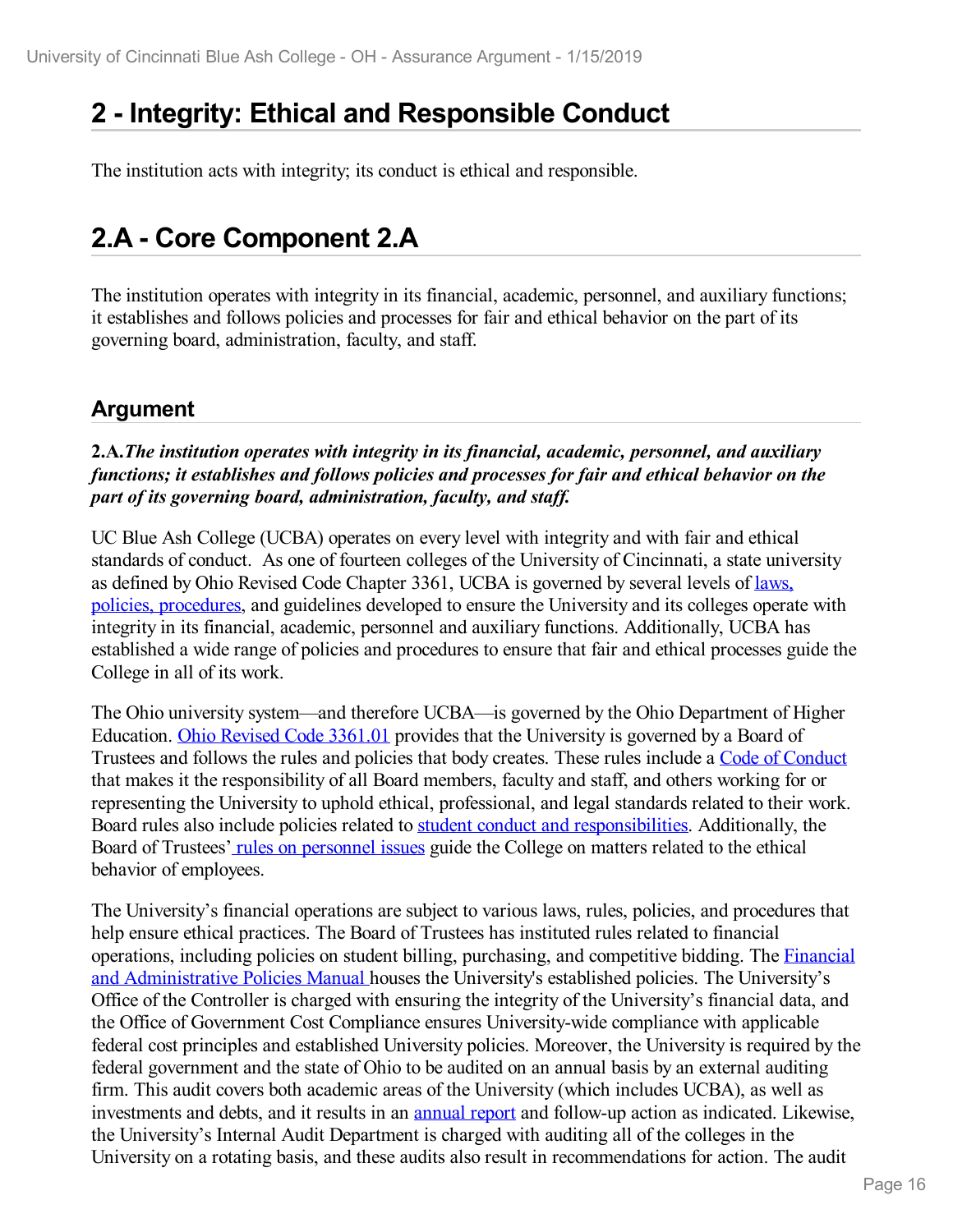team conducts [follow-up](file:///D:/evidence/viewfile?fileId=653973) audits until all recommendations are remediated.

The University of Cincinnati and the UC Chapter of the American Association of University Professors' collective [bargaining](file:///D:/evidence/viewfile?fileId=653959) agreement (CBA) articulates a range of rules and procedures that set fair practices in regards to represented faculty. These include policies and procedures related to academic safeguards and responsibilities; reappointment, tenure, and promotion; shared governance; faculty grievances; and disciplinary actions. The CBA provides for shared governance over many University matters in order to ensure joint effort and shared responsibility. The College adheres to the shared governance process outlined in the CBA. This process is implemented at the department level (governed by departmental operating procedures), the College level (governed by College bylaws), and the University level (governed by faculty senate). Additional policies for UCBA faculty are also included in the College's Faculty [Handbook](https://ucblueash.edu/resources/faculty-staff/handbook.html)*,* updated annually.

The College is committed to producing ethical and relevant research. Our [University's](file:///D:/evidence/viewfile?fileId=653963) Institutional Review Board oversees and reviews all research protocols involving human subjects to ensure that researchers take appropriate steps to protect the subjects' rights and welfare. The IRB requires that all human subject researchers at the University complete online training modules through the [Collaborative](file:///D:/evidence/viewfile?fileId=703886) Institutional Training Initiative (CITI) provided by the Biomedical Research Alliance of New York.

UCBA follows the University's *HR Policies and [Procedures](file:///D:/evidence/viewfile?fileId=653960) Manual* which provides policies on issues including affirmative action and equal employment, employee conduct, and employee complaints and grievances. The College has developed reference materials that provide guidance in implementing the University's HR policies.

The University Board of Trustees rules on personnel provide a wide range of policies and procedures to ensure that employees of the University act with ethics and integrity. Furthermore, the University has collective bargaining agreements with both the American Federation of State, County and Municipal Employees (AFSCME) and the Service Employees [International](file:///D:/evidence/viewfile?fileId=653958) Union (SEIU); these contracts articulate the rules and procedures that set fair practices in regards to staff who are members of these unions. [Additionally,](file:///D:/evidence/viewfile?fileId=653976) staff employees of the College are guided by UCBA's Staff Handbook which is updated annually.

The University's Title IX Office ensures that the entire University community is free of sex discrimination, and UCBA strictly follows their reporting [procedures](file:///D:/evidence/viewfile?fileId=653968). The University's Office of Student Conduct & Community Standards (Judicial Affairs) provides guidance to students in many areas, including ethical and responsible student conduct in both academic and non-academic areas. The *Student Code of Conduct* conveys the personal and academic standards of integrity and conduct expected of all students. Furthermore, the College expects its employees to follow regulations set forth in the *Family Educational Rights and Privacy Act* (FERPA), which protects the privacy of student education records. The University also has formal grievance [procedures](file:///D:/evidence/viewfile?fileId=653977) in place which allow students to have a voice when questioning a faculty member's conduct and/or treatment of a student. UCBA has a conduct officer, our Assistant Dean of Academic Affairs, to help students navigate grievance [processes.](file:///D:/evidence/viewfile?fileId=653966) In addition, UCBA provides students with outlets for feedback through UCBA is Listening, an online reporting site.

The University has partnered with NAVEX [Global/EthicsPoint,](file:///D:/evidence/viewfile?fileId=653956) Inc. to provide an anonymous reporting hotline (hosted on EthicsPoint's secure servers). This hotline allows University employees and students a forum to report illegal and unethical activities at the University as well as violations of UC policies.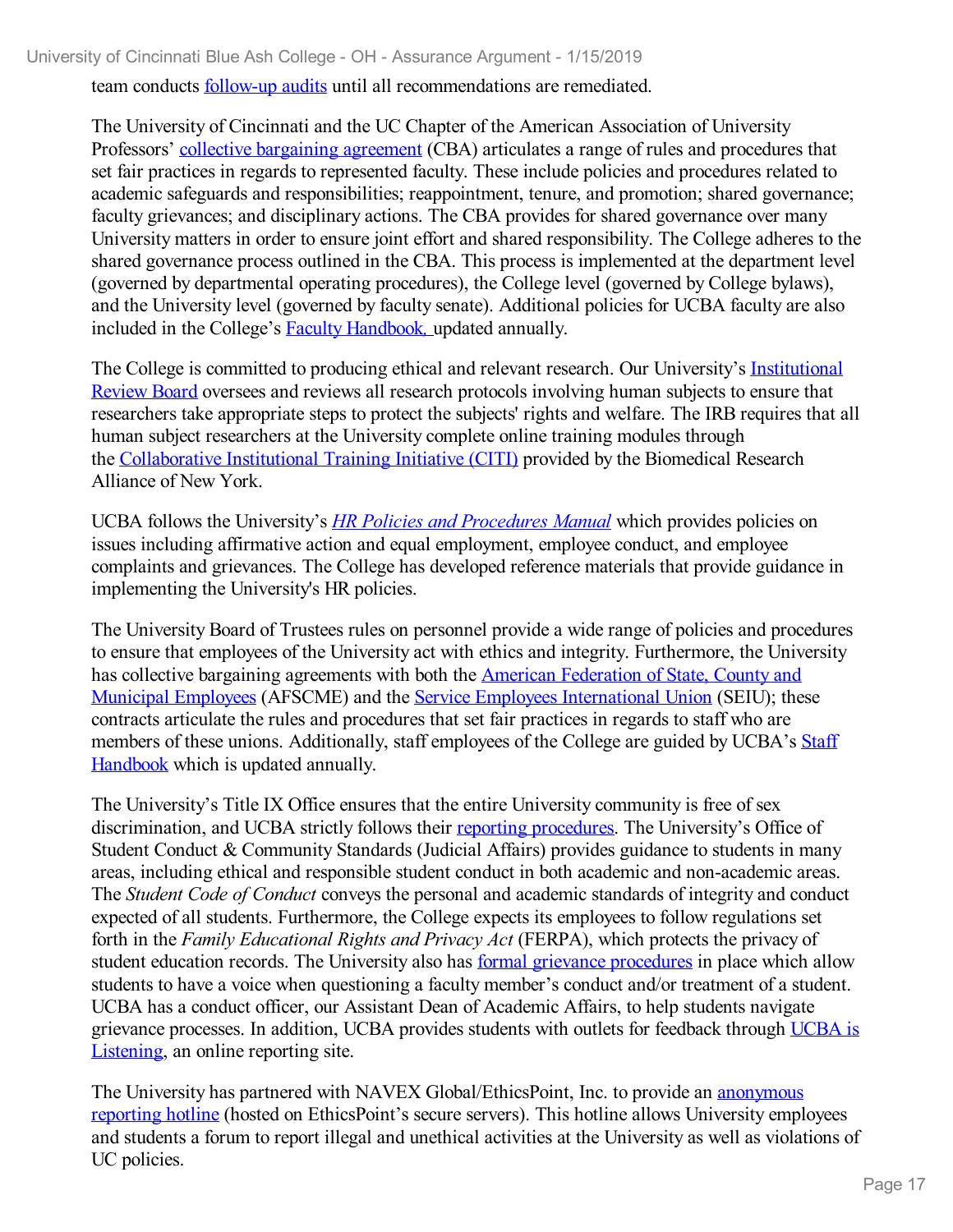- 2A AAUP Contract 2016-19
- 2A AFSME Contract
- 2A Anonymous Reporting Hotline webpage
- 2A Board Rule 30-19-01 Employee Conduct Policy
- 2A Board Rule 3361 10-17-03 Conduct and Ethics Code of Conduct
- 2A Board Rule 40-5-05 Student Code of Conduct
- 2A Financial Policies Manual Website
- 2A HR Policies and Procedures Manual University of Cincinnati
- 2A Institutional Review Board Website
- 2A ORC 3361.01 appointment of trustees
- 2A SIEU Contract
- 2A Title IX and University Policy
- 2A UC Blue Ash Is Listening Webpage
- 2A UC External Audit Report 2017
- 2A UCBA Internal Audit Follow Up Reporting Memo 1 15 2016
- 2A UCBA-Staff-Handbook-2017-v2
- 2A Undergraduate Student Grievance Policy
- 2A University Rules
- CITI IRB training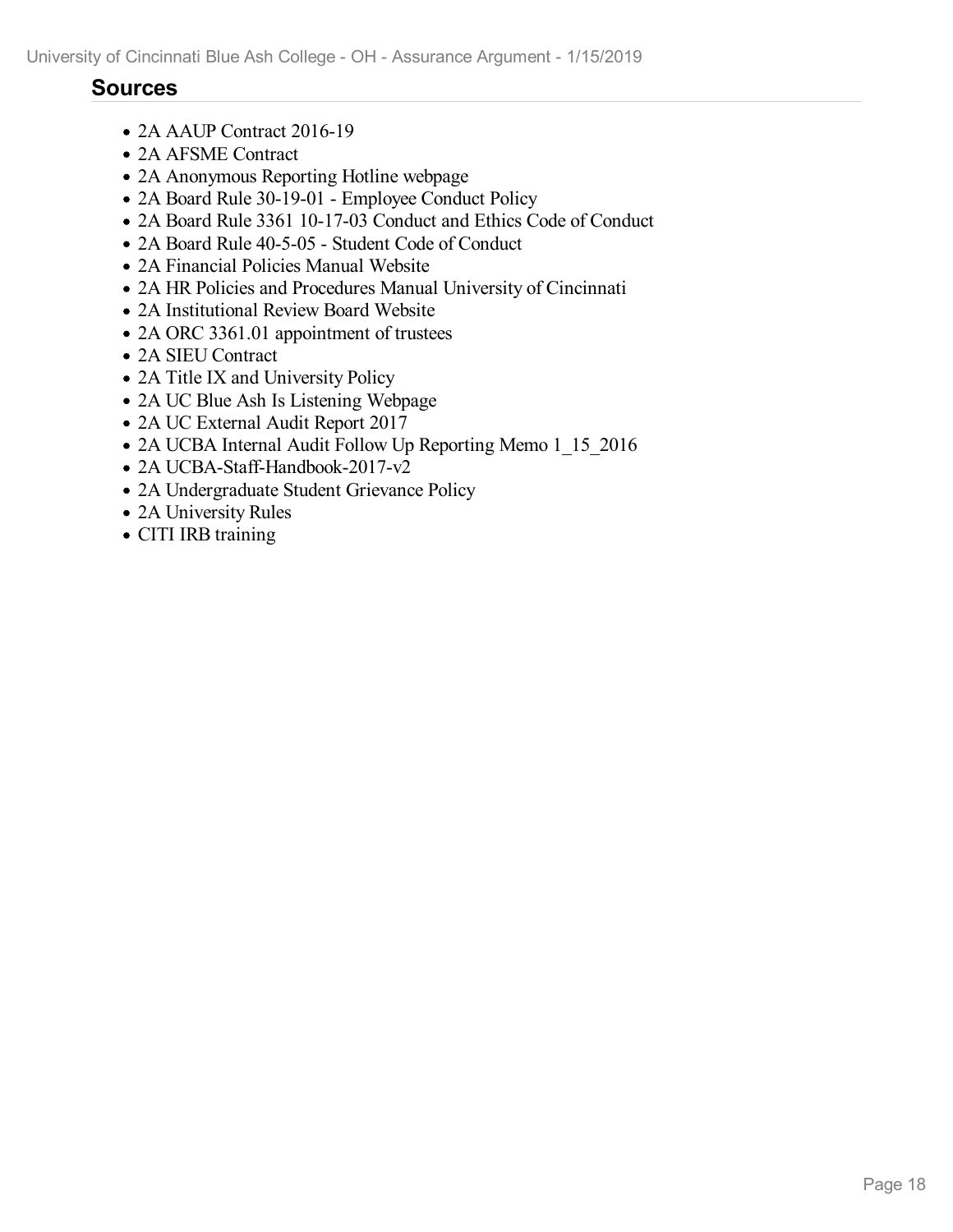# **2.B - Core Component 2.B**

The institution presents itself clearly and completely to its students and to the public with regard to its programs, requirements, faculty and staff, costs to students, control, and accreditation relationships.

## **Argument**

#### **2.B.** *The institution presents itself clearly and completely to its students and to the public with regard to its programs, requirements, faculty and staf , costs to students, control, and accreditation relationships.*

UC Blue Ash College (UCBA) presents itself clearly and completely to students and the public through an extensive set of resources, including its [comprehensive](file:///D:/evidence/viewfile?fileId=653995) website. The website provides information about every two- and four-year program and [professional](file:///D:/evidence/viewfile?fileId=653983) certificate offered at the College, including curriculum guides which outline course requirements. Furthermore, the website provides [admissions-related](file:///D:/evidence/viewfile?fileId=653990) information for prospective students; new student information and resources; campus office and department [information;](file:///D:/evidence/viewfile?fileId=653987) and resources relevant to important functions of the College, including a faculty/staff directory. The UCBA website also provides students with clear and detailed information regarding [tuition](file:///D:/evidence/viewfile?fileId=653992) and fees. Since UCBA is a regional campus of University of Cincinnati, University information relevant to our students and the community is available on the University's website and can be easily accessed through the UCBA homepage. HLC [accreditation](file:///D:/evidence/viewfile?fileId=653994) information is easily accessible on our website, as is accreditation information for our Applied Graphic Communication, Dental Hygiene, Nursing, Radiologic Technology, Veterinary Technology, and Medical Assisting programs.

The website is maintained and updated regularly by the UCBA Web Communications Manager, and supported by the University's Office of Information Technology and Office of Communications. Site audits are conducted periodically, including a recent audit to review and address issues with site accessibility. Additionally, any barriers to electronic accessibility can be reported to the University through a [link](file:///D:/evidence/viewfile?fileid=653980) at the bottom of every webpage on the UCBA website.

UCBA uses a number of social media outlets to provide real-time information about the College to students and the public: Facebook, Twitter, YouTube, Instagram, Pinterest, WordPress, and Flickr. All of these outlets are easily accessed through links on the UCBA [homepage](file:///D:/evidence/viewfile?fileid=653995). UCBA's Electronic Communications Manager monitors posts on the College's social media sites daily. Furthermore, UCBA uses targeted emails to provide information about the College, events, and opportunities to our constituents. The Director of Communications is responsible for the marketing and advertising for the College, and the Director also ensures the accuracy of that information and works with the University's Brand Review Committee for initiatives that require their attention.

Students have ready access to a range of information through our OneStop Student Services office. OneStop has both a physical location and a [virtual](file:///D:/evidence/viewfile?fileId=653989) one providing students with centralized support from the offices of the Registrar, Bursar, and Student Financial Aid. Through OneStop, students can find information on enrollment, academic records, billing, and financial aid, all in one place. Students can also access Catalyst, the University's student information system, which provides information on admissions status; course offerings and schedules; student health insurance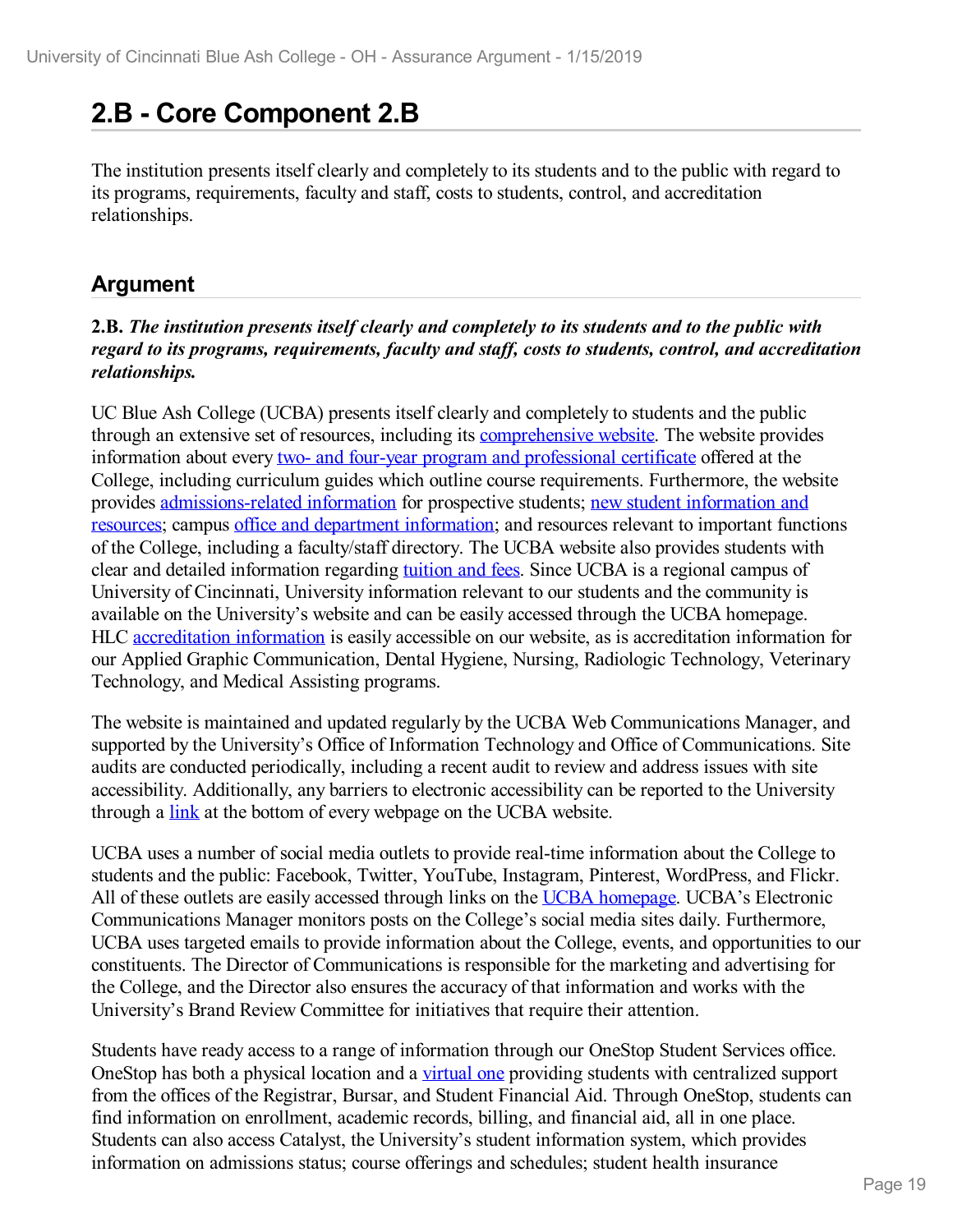information; grades, transcripts and degree audits; and billing and financial aid information. Additionally, students have access to policies and procedures that impact their college lives through the UCBA Policies and [Procedures](file:///D:/evidence/viewfile?fileId=653986) webpage and in the Student [Handbook](file:///D:/evidence/viewfile?fileId=653996), available in both electronic and print forms. Likewise, student services are fully described on our website and in the Student Handbook. Official data about our student population can be found in our Fact [Book](file:///D:/evidence/viewfile?fileId=653991) available on the Institutional Research page of our website. Prospective students and their families can find information about the College in our annual [Viewbook](file:///D:/evidence/viewfile?fileId=653997), available in print and digital forms.

Information is provided to UCBA alumni thorough the [alumni](file:///D:/evidence/viewfile?fileId=653993) page of our College website and through our electronic alumni [newsletter](file:///D:/evidence/viewfile?fileId=694671). Likewise, the [Community](file:///D:/evidence/viewfile?fileId=653982) Outreach page of the UCBA website provides our constituents with information on the institution's contributions to the larger [community.](file:///D:/evidence/viewfile?fileId=653985) The public can learn more about events at our College through our Events at UC Blue Ash webpage; an events calendar is also clearly posted.

Emergency information is provided to our College community through our campus's voice notification system, text messaging, email, the Bearcat Guardian App, electronic signage boards, the UCBA website, and social media (Facebook and Twitter). The University also uses Rave Alert, a mass notification system that utilizes text message and email to broadcast emergency alert information that may impact UC campuses and nearby areas. [Additionally,](file:///D:/evidence/viewfile?fileId=653988) the UCBA website provides a link at the bottom of every page that leads readers to the [University's](file:///D:/evidence/viewfile?fileId=653981) Public Safety webpage and the Annual Security and Fire Safety Report. This report provides the previous three years' fire and crime statistics for all UC campuses in compliance with the Clery Act and the Higher Education Opportunity Act.

Finally, information about the [University's](file:///D:/evidence/viewfile?fileId=653979) Board of Trustees can be found on a link through the UC homepage. This information includes policies, University rules, and BOT meeting minutes.

- 2B Admissions Webpage
- 2B All UC Blue Ash College Majors Programs Webpage
- 2B Annual Security Report UC public Safety Website
- 2B BoT website home page
- 2B CATalyst Newsletter
- 2B Community Outreach Webpage
- 2B eAccessibility Form Webpage
- 2B Events at UC Blue Ash webpage
- 2B Factbook
- 2B Offices and Departments Webpage PDF
- 2B One Stop UCBA webpage
- 2B Policies and Procedures Webpage
- 2B Student Information Resources Webpage pdf
- 2B StudentHandbook 16-17
- 2B UC Alert
- 2B UC Blue Ash College Alumni Affairs webpage
- 2B UC Blue Ash College Homepage
- 2B UC Blue Ash Tuition and Fees Webpage
- 2B UCBA Viewbook 2018-19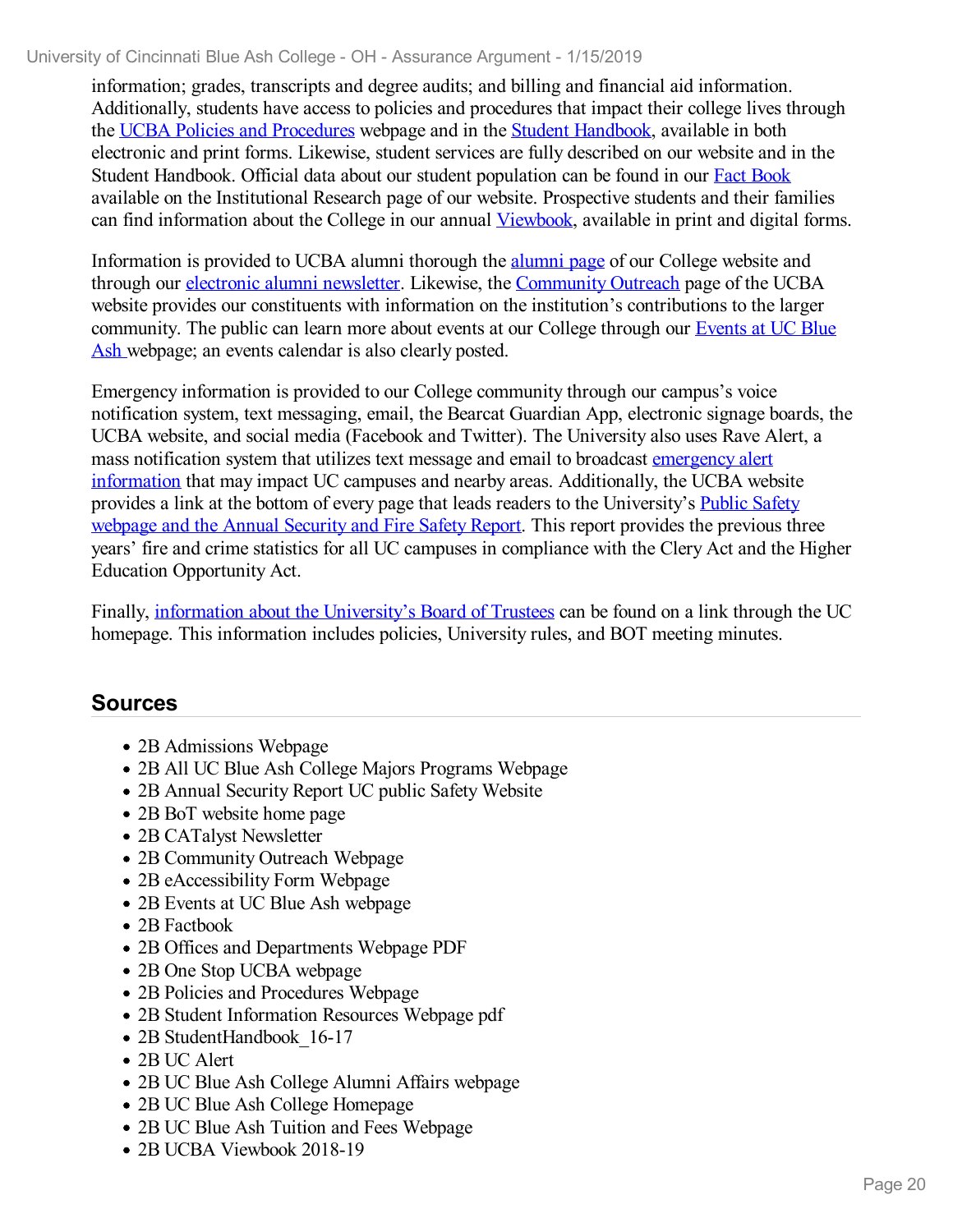5D accredited programs.pdf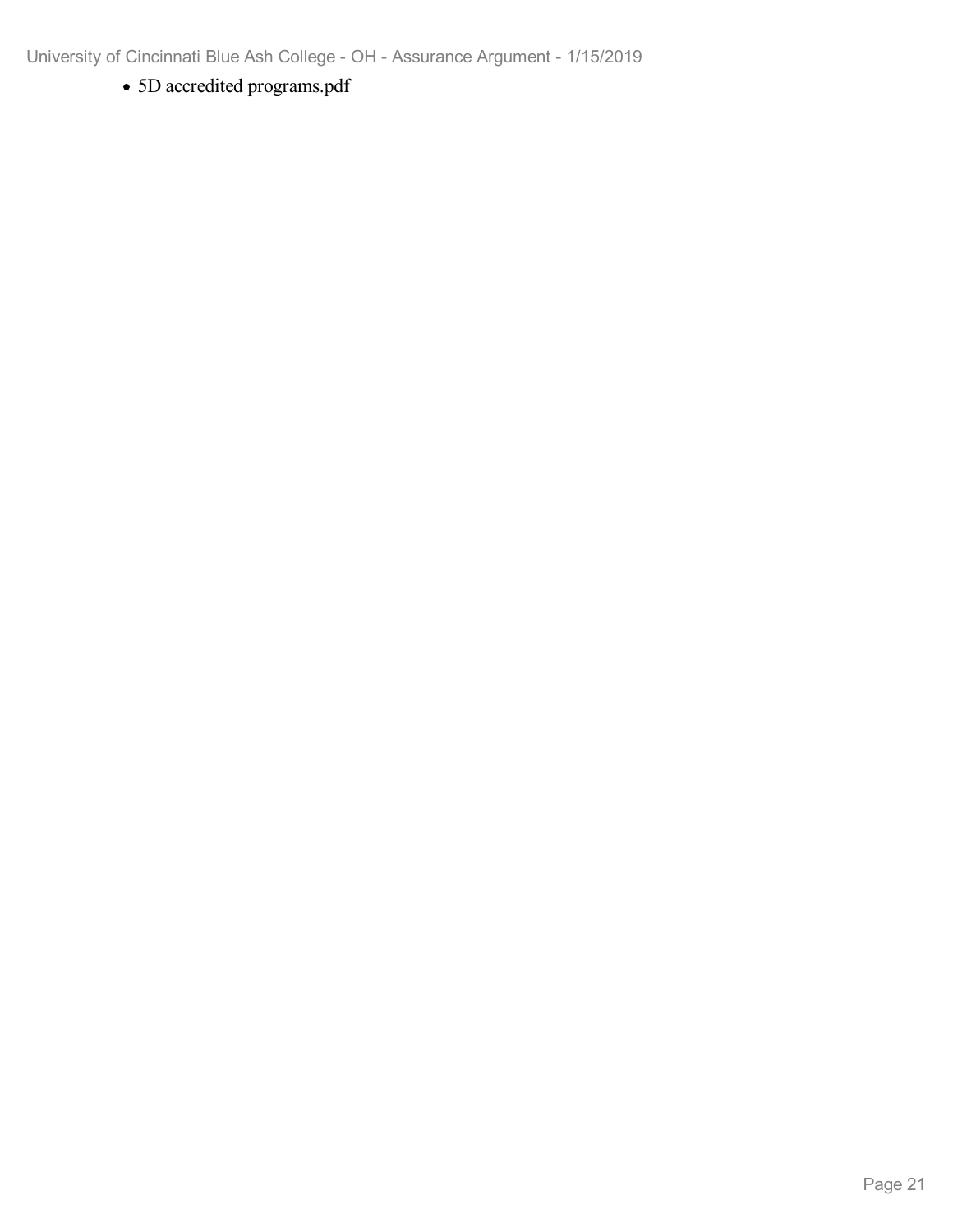# **2.C - Core Component 2.C**

The governing board of the institution is sufficiently autonomous to make decisions in the best interest of the institution and to assure its integrity.

- 1. The governing board's deliberations reflect priorities to preserve and enhance the institution.
- 2. The governing board reviews and considers the reasonable and relevant interests of the institution's internal and external constituencies during its decision-making deliberations.
- 3. The governing board preserves its independence from undue influence on the part of donors, elected officials, ownership interests or other external parties when such influence would not be in the best interest of the institution.
- 4. The governing board delegates day-to-day management of the institution to the administration and expects the faculty to oversee academic matters.

### **Argument**

#### **2.C.1.** *The governing board's deliberations reflect priorities to preserve and enhance the institution.*

The Dean of UC Blue College (UCBA) reports to the University of Cincinnati's Provost, who in turn, reports to the President of the University. The President reports to the UC Board of Trustees (BOT). The BOT is the governing body of the whole [institution,](file:///D:/evidence/viewfile?fileId=654037) including UCBA, as mandated by Ohio Revised Code 3361.01. The Board includes nine voting members and two nonvoting (student) members, all appointed by the Governor. The Board also consists of representatives of several constituent groups, faculty, alumni, and UC Foundation. These representatives are not entitled to attend executive sessions of the Board. Together, these members are responsible for selecting and appointing the President of the University; setting the operating budget; approving personnel appointments; granting all degrees awarded by the University, including honorary degrees; establishing tuition and fee rates; approving contracts, all rules, regulations, curriculum changes, new programs, and degrees of the University. The Board approves faculty promotion and tenure recommendations and new faculty hires with tenure. The Board also approves all academic leaves. According to Board rule [3361:10-1-05,](file:///D:/evidence/viewfile?fileId=654025) the Board Chairperson appoints Board standing committee members annually. The [committees](file:///D:/evidence/viewfile?fileId=654028) include Academic and Student Affairs, Finance and Administration, Audit and Risk Management, Government Relations, Governance and Internal Affairs, Health Affairs, and Investment. In addition, the Board creates the following standing subcommittees: Compensation, Real Estate, Finance and Administration.

The Board holds six regular [meetings](file:///D:/evidence/viewfile?fileId=654027) annually, as well as occasional special meetings. Additionally, BOT meetings comply with all provisions of the Ohio open meeting law set forth in section [121.22](file:///D:/evidence/viewfile?fileId=654033) of the Revised Code. [Minutes](file:///D:/evidence/viewfile?fileId=654026) reflecting the Board's deliberations regarding College and University priorities are publicly available on the website.

#### **2.C.2.** *The governing board reviews and considers the reasonable and relevant interests of the institution's internal and external constituencies during its decision-making deliberations.*

The University's commitment to shared governance extends to the Board of Trustees; the Board uses an [Integrated](file:///D:/evidence/viewfile?fileId=654030) Decision Making process to ensure that all stakeholders of the University are engaged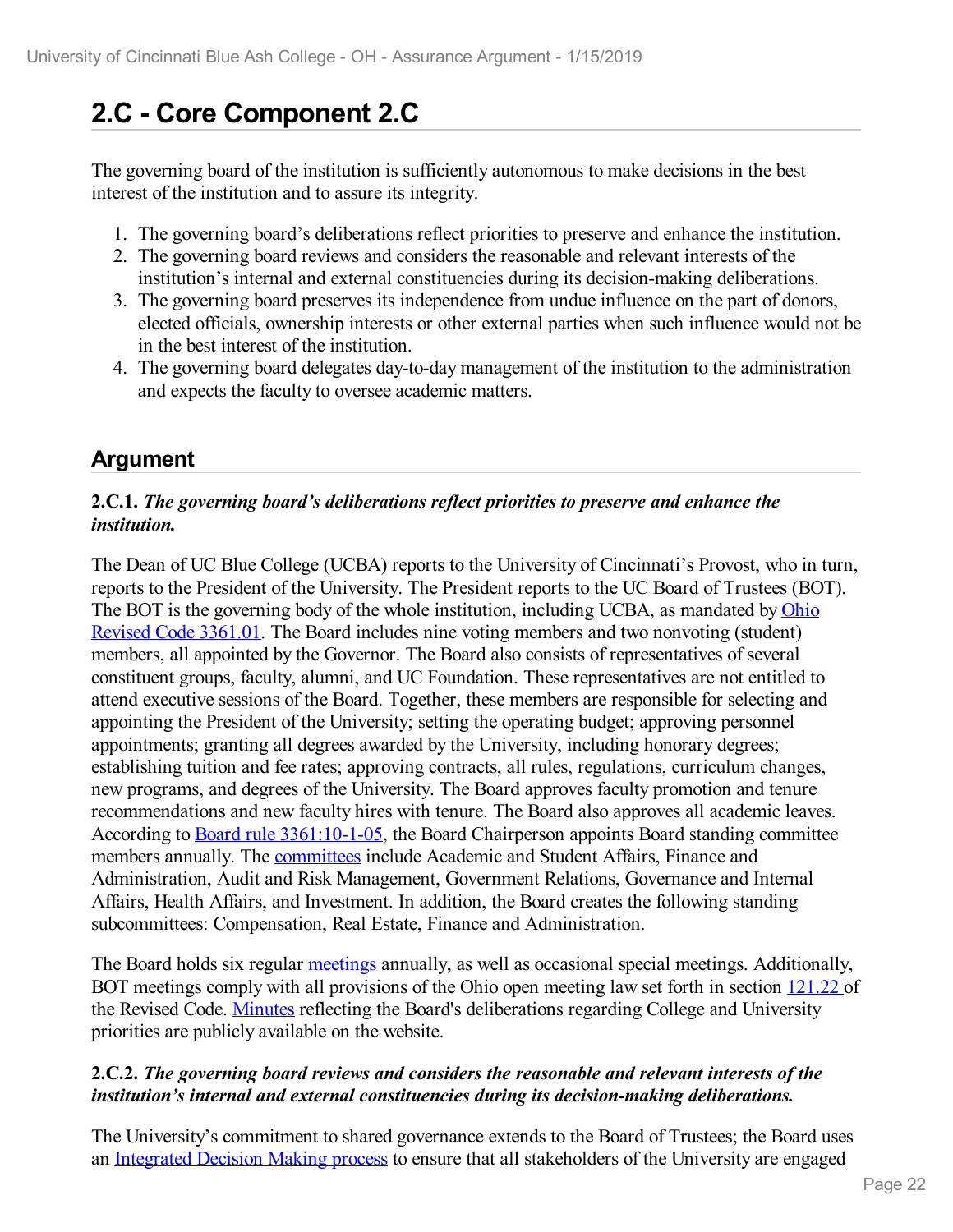in deliberations. In accordance with Board Bylaws and shared governance, a wide range of University constituents are represented at Board meetings and have the right to attend all meetings (except executive sessions), suggest proposals for consideration, and provide input. This includes faculty, student, alumni, and UC Foundation representation. In addition, the University's commitment to shared governance ensures that a wide range of all-University governance committees provide input.

UCBA has a strong history of shared governance. Significant decisions regarding reappointment, promotion, and tenure, unit head and decanal appointments, budget, curricular changes, and other matters are shared by multiple constituents in the College and, at times, in the larger institution. For example, reappointment, promotion, and tenure decisions are shared among the faculty members in the unit, the Department Chair, a College-level committee, the Dean, the Provost, and, in cases of promotion and tenure, the Board of Trustees. Likewise, curricular changes begin in the academic unit, move on to the College's Curriculum and Academic Affairs Committee, and then go to the whole faculty for a vote. In cases where these changes affect other colleges in the University, representatives from those colleges must also approve changes. This structure ensures that decision making is shared and that internal and external constituencies have a voice in the process.

#### **2.C.3.** *The governing board preserves its independence from undue influence on the part of donors, elected of icials, ownership interests or other external parties when such influence would not be in the best interest of the institution.*

The Ohio Ethics Commission requires that all Trustees of state colleges and universities file a Financial [Disclosure](file:///D:/evidence/viewfile?fileId=654029) Statement in order to assist public officials in identifying potential conflicts of interest and to inform citizens of the financial interests of the officials and employees who serve them. The Board adheres to the University's Code of [Conduct](file:///D:/evidence/viewfile?fileId=654034) and Conflict of Interest policy (rule 10- 17-03) which applies to all University employees and is part of UC's Board rules. Board members do not vote on issues where they may have an interest. The Board also receives ethics training from the Ohio Attorney General's office. Board rule 10-17-03 stipulates that the Board of Trustees, as well as all other members of the University and College communities, must be committed "to upholding the ethical, professional and legal standards…as the basis for our daily and long-term decisions and actions." Furthermore, this rule requires that "all must be cognizant of and comply with the relevant policies, standards, laws and regulations that govern or relate to [the Board's role] in the University community."

#### **2.C.4.** *The governing board delegates day-to-day management of the institution to the administration and expects the faculty to oversee academic matters.*

While the Board is responsible for making particular institutional decisions for the whole UC system, daily operations of the College are the responsibility of our administration. The top administrator of UCBA is the Dean of the College. The Dean is appointed by the Board upon receiving recommendation from the President. Furthermore, the Dean reports to the University of Cincinnati's Provost who, in turn, reports to the President of the University. Academic matters are the responsibility of the faculty. [Article](file:///D:/evidence/viewfile?fileId=654024) 27 of the Collective Bargaining Agreement (CBA) between the University Administration and the American Association of University Professors clearly states that faculty own curriculum and that academic matters are driven by the faculty. The Board approves the CBA and abides by the policies within it.

At the College, curricular decisions start at the department level, are discussed and approved by the Curriculum and Academic Affairs Committee, and then are voted on by the whole College faculty.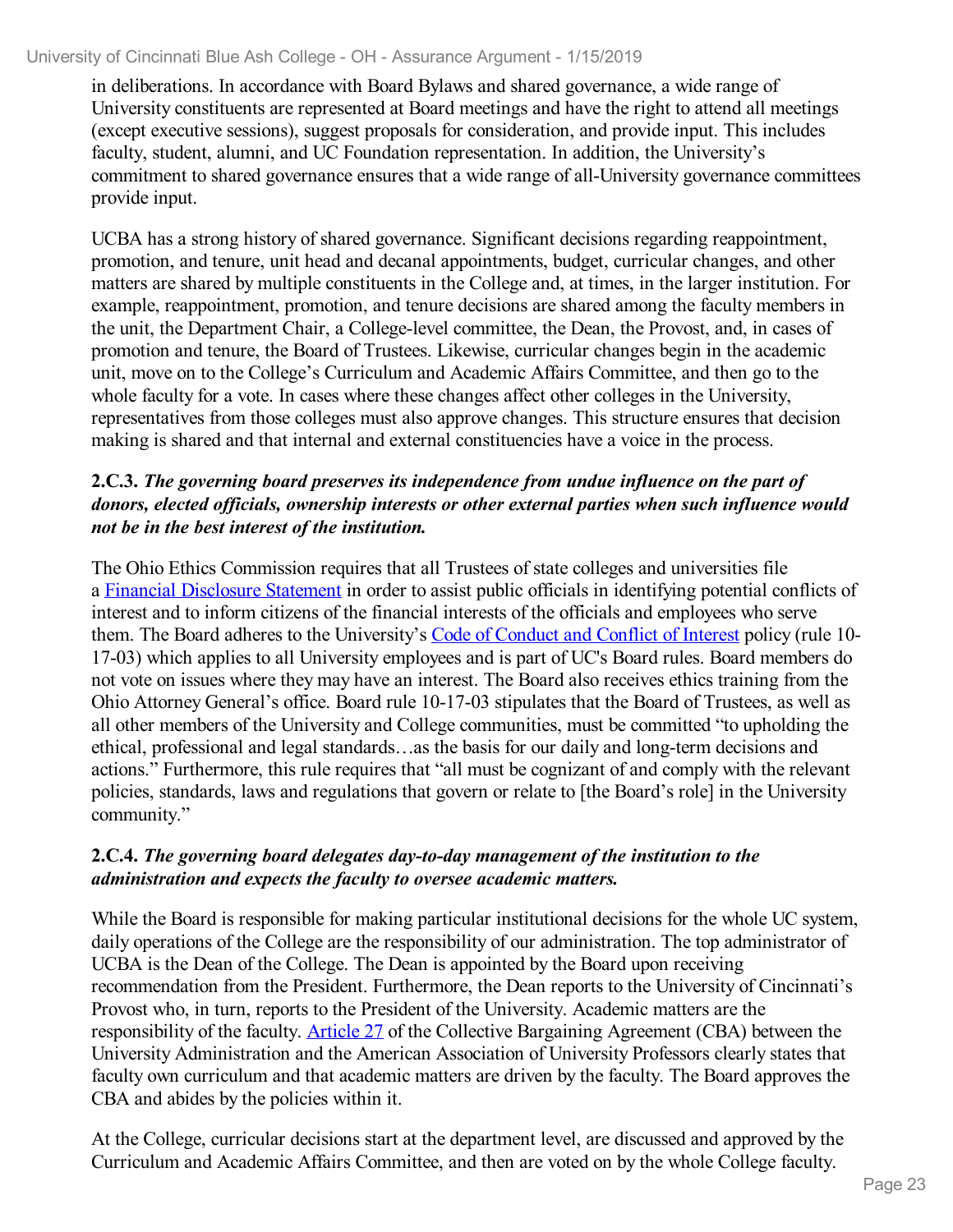[University-wide](file:///D:/evidence/viewfile?fileId=654022) academic policies are approved by [Faculty](file:///D:/evidence/viewfile?fileId=654032) Senate and the University's Academic Committee, comprised of representatives of each college.

- 2C Academic Committee
- 2C Article 27 UCAAUP
- 2C Board Meeting Dates and Submission of Materials Policy
- 2C Board Minutes Home University of Cincinnati University of Cincinnati WebPage
- 2C Board of Trustees Rule 3361 10-1-05
- 2C BoT Standing Committee Roster 2.19.2018
- 2C Faculty Senate webpage.pdf
- 2C Financial Disclosure Ohio Ethics Commission
- 2C Integrated Decision Making
- 2C ORC 121.22 Public meetings exceptions
- 2C ORC 3361.01 Appointment of trustees term
- 2C UC Code of Conduct for Employees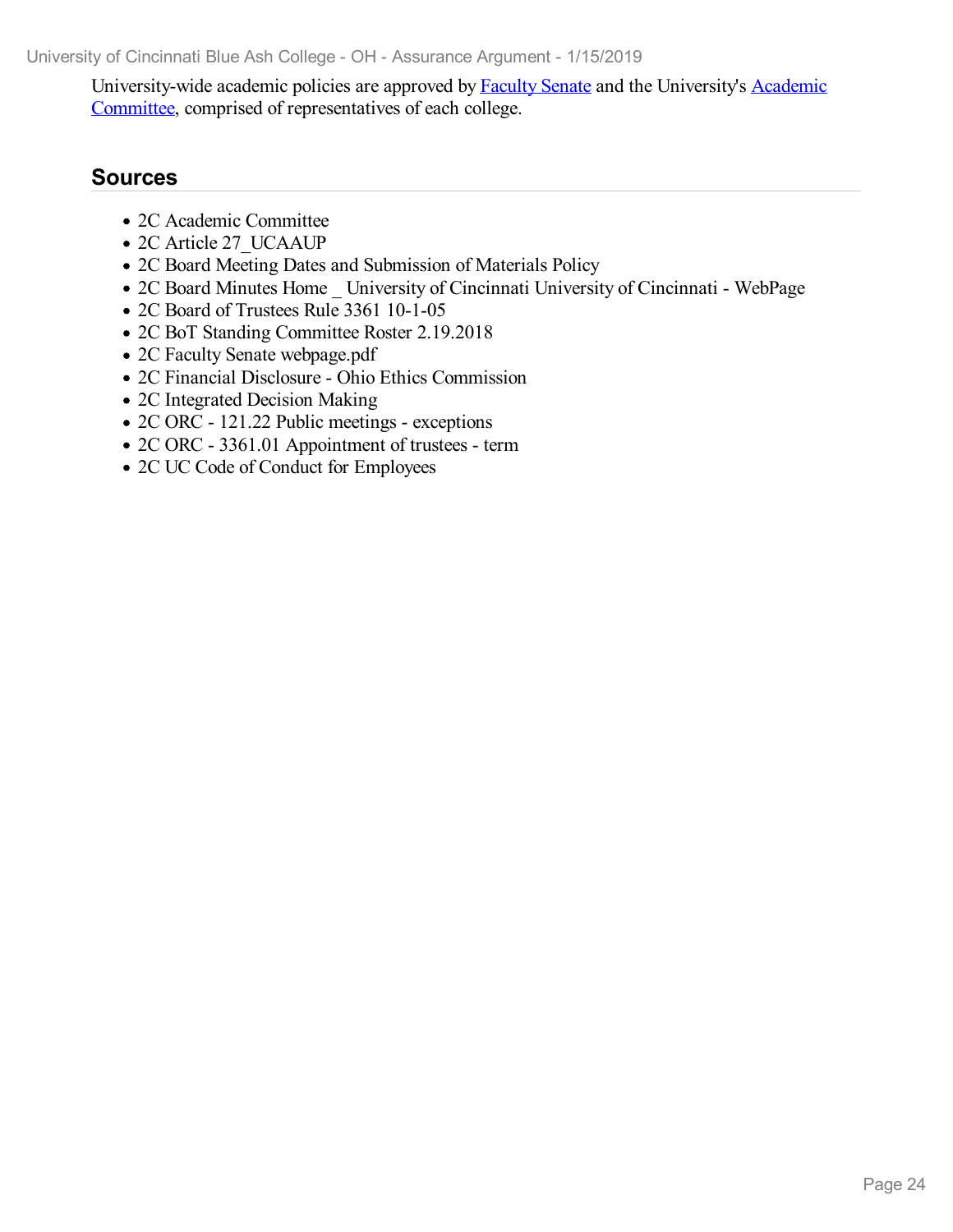# **2.D - Core Component 2.D**

The institution is committed to freedom of expression and the pursuit of truth in teaching and learning.

# **Argument**

#### **2.D.** *The institution is committed to freedom ofexpression and the pursuit of truth in teaching and learning.*

The University of Cincinnati and Blue Ash College have a long tradition of commitment to freedom of expression and the pursuit of truth in teaching and learning for its faculty, staff, and students. Our College's guiding [statements](file:///D:/evidence/viewfile?fileId=654044) express our commitment to free inquiry, and this pursuit of truth and the freedom of expression necessary to share it are protected in various ways. As stated in the Board of Trustees' policy on [Academic](file:///D:/evidence/viewfile?fileId=654038) Freedom, "all members of the university community shall honor the freedom of each individual within that community in matters of speech, learning, inquiry, hearing, and peaceful assembly; and no one may interfere with the rights of others to pursue teaching, study, class attendance, research, learning, administrative duties, and the like."

[Article](file:///D:/evidence/viewfile?fileId=654041) 3 of the Collective Bargaining Agreement (CBA) on Academic Safeguards and Responsibilities ensures that the primary responsibility of members of the academic community is to "state truth as they see it." Freedom of expression and the pursuit of truth in teaching and learning are protected by academic freedom and tenure, and these protections are agreed upon by the administration and faculty and are clearly outlined in the CBA.

In addition to the Board's University-wide policy declaration on academic freedom and the CBA article on academic safeguards, the University and College have reinforced and supported this commitment in many other ways, including, but not limited to, the following:

- UC provides an atmosphere for free expression of academic ideas through extensive provisions guaranteeing academic freedom for as set forth in [Article](file:///D:/evidence/viewfile?fileId=654040) 2 of the CBA. That article maintains that "academic freedom applies to freedom of thought and expression in teaching," and that "academic freedom in its teaching aspect is fundamental for the protection of the rights of the teacher in teaching and of the student to freedom in learning."
- UC supports students' exercise of their right of free speech on campus through robust policies regarding student rights and expected conduct (3361: [40-05-01](file:///D:/evidence/viewfile?fileId=654039)) which establish that "[s]tudents are members of society as well as members of the academic community. As members of society, students have the same responsibilities as other members of society and enjoy the same freedom of speech and peaceful assembly and the right of petition that other members of society enjoy."
- UC provides resources to assist our campus and community partners in ensuring freedom of expression and access to support when such expression is controversial. The University has a dedicated website to free [speech](file:///D:/evidence/viewfile?fileId=654042) with content on the law, statements from community members and leaders of the University, a [frequently](file:///D:/evidence/viewfile?fileId=654046) asked questions document including general free speech information, and links to numerous related resources.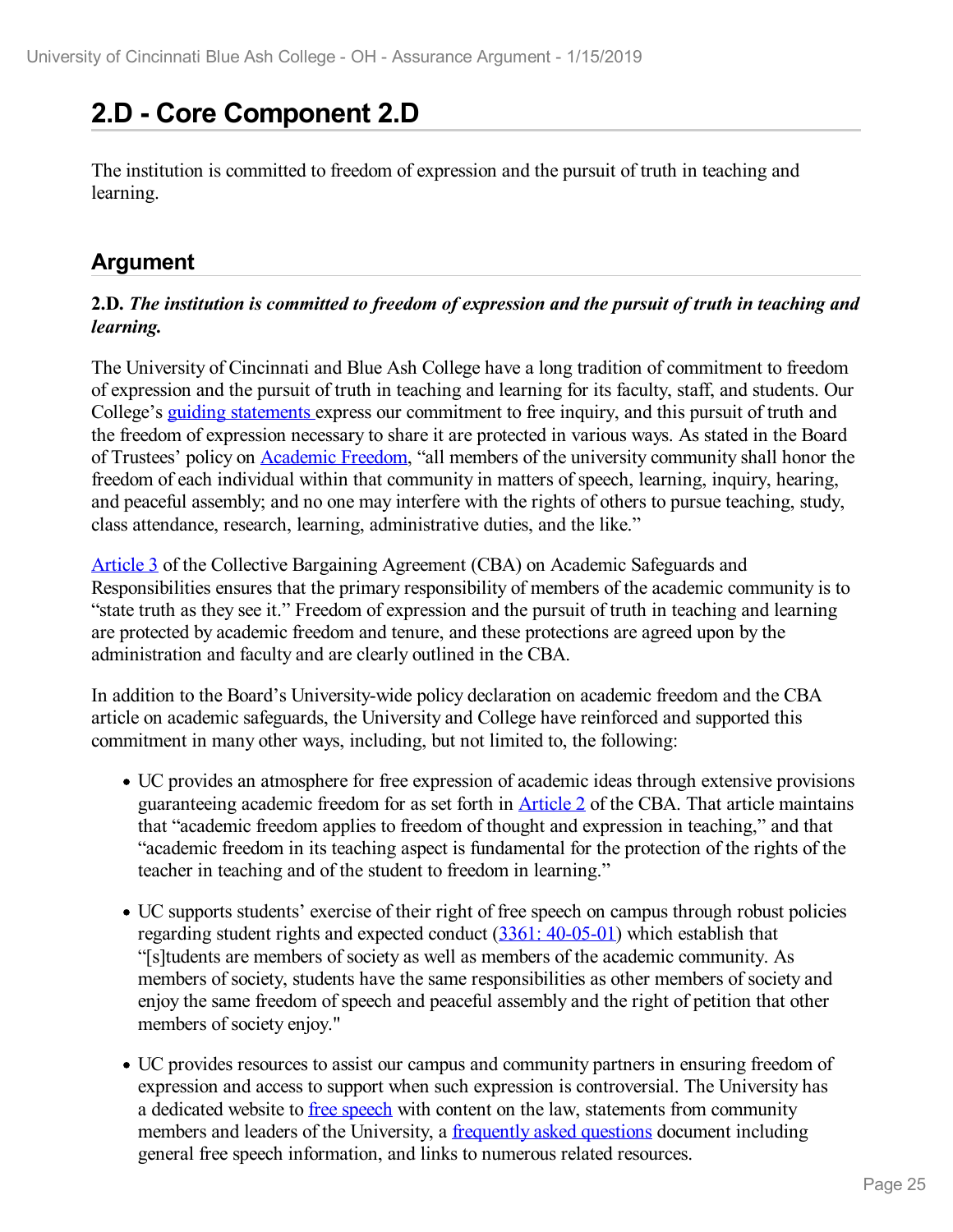- UC's Bias Incident [Response](file:///D:/evidence/viewfile?fileId=654043) Team assists the University community in addressing incidents motivated by any type of bias.
- UC Faculty Senate's Human Relations [Committee](file:///D:/evidence/viewfile?fileId=654045) is charged with supporting a just, inclusive, University community.

In addition, the University—and therefore the College—has policies and procedures in place that provide guidance for various kinds of speech, including guest speakers and political campaigns—and use of University and College [space](file:///D:/evidence/viewfile?fileId=654048) for such events.

The University of Cincinnati's commitment to freedom of expression and the pursuit of truth in teaching and learning is unwavering and serves as a solid foundation for our work.

- 2D 40-05-01 Charter of Student Rights and Responsibilities
- 2D Article 2 UCAAUP
- 2D Article 3 UCAAUP
- 2D Bias Incident Response Team Home
- 2D BOT Policy on Academic Freedom 50-07-01
- 2D Free Speech Defined website
- 2D Guiding Statements of UC Blue Ash College University of Cincinnati
- 2D Human Relations Committee of Faculty Senate website with charge
- 2D UC Free Speech Poster FAQ from Website
- 2D UC Use of Facilities Policy Manual 2017 04 11-FINAL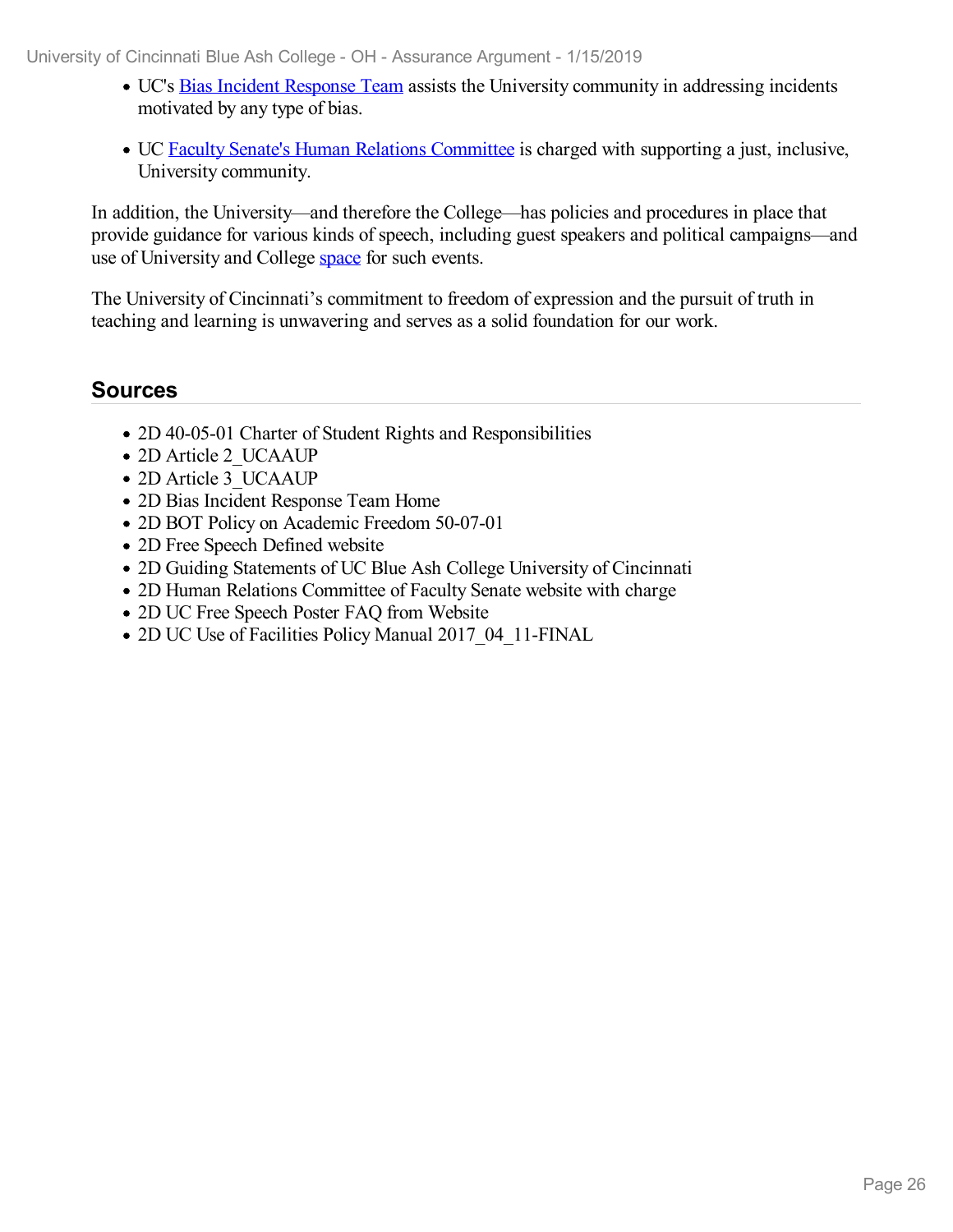# **2.E - Core Component 2.E**

The institution's policies and procedures call for responsible acquisition, discovery and application of knowledge by its faculty, students and staff.

- 1. The institution provides effective oversight and support services to ensure the integrity of research and scholarly practice conducted by its faculty, staff, and students.
- 2. Students are offered guidance in the ethical use of information resources.
- 3. The institution has and enforces policies on academic honesty and integrity.

### **Argument**

#### **2.E.1.** *The institution provides ef ective oversight and support services to ensure the integrity of research and scholarly practice conducted by its faculty, staf , and students.*

UCBA is committed to ensuring that faculty, staff, and students conduct research and scholarship in an ethical manner. Research conduct and ethics are covered and enforced under [University](file:///D:/evidence/viewfile?fileId=654055) Rules 10- 17-03, [10-17-05,](file:///D:/evidence/viewfile?fileId=654052) [10-17-08](file:///D:/evidence/viewfile?fileId=654053), [10-17-09](file:///D:/evidence/viewfile?fileId=654054), [10-17-10](file:///D:/evidence/viewfile?fileId=654051) and [40-5-05](file:///D:/evidence/viewfile?fileId=654056). A [University](file:///D:/evidence/viewfile?fileId=654065) policy requires that all work with human subjects be reviewed and approved by our accredited [Institutional](file:///D:/evidence/viewfile?fileId=654067) Review Board (IRB) or by an external IRB with which the University has an established reliance agreement. Further, research and educational activities using vertebrate animals must have approval from our accredited [Institutional](file:///D:/evidence/viewfile?fileid=654057) Animal Care and Use [Committee](file:///D:/evidence/viewfile?fileId=654057) (IACUC). Approval to work on IRB and/or IACUC-regulated research requires training. UC uses online [training](file:///D:/evidence/viewfile?fileId=654066) provided by the Collaborative Institutional Training Initiative (CITI) supplemented with in-person training. Training is centrally tracked to ensure compliance.

[Researchers](file:///D:/evidence/viewfile?fileId=654068) are subject to both federal regulations and provisions of Ohio law regarding conflict of interest. The University requires that faculty, staff, and trainees involved in research complete an annual outside [activity](file:///D:/evidence/viewfile?fileId=654069) reporting system disclosure. This document requires researchers to provide information on any possible activities or connections that might generate a real or perceived conflict of interest in pursuing a research endeavor. When a potential [conflict](file:///D:/evidence/viewfile?fileId=654063) of interest is disclosed, it is evaluated to determine whether a management plan can be put in place to allow the research effort to go forward. A standing Conflict of Interest Committee works with the faculty member to develop a management plan, and the Vice President for Research must approve the plan. The Conflict of Interest Officer facilitates the review, management, and oversight of any identified conflicts of interest as they relate to research in accordance with federal and state rules and regulations.

In many programs at UCBA, students develop ethical sensitivity and decision-making skills to resolve clinical and research ethics issues. These courses include but are not limited to:

- PSYC 2001C 2002C Research Methods and Statistics in Psychology I & II
- ALH 4040 Research & Writing in Health Professions
- DHYG 2078 Public Health
- DHYG 2084 Dental Hygiene Career Management
- IT 2020 Implications of IT
- PHIL 2028 Business Ethics
- PHIL 2029 Medical Ethics (required by several of our health programs and Veterinary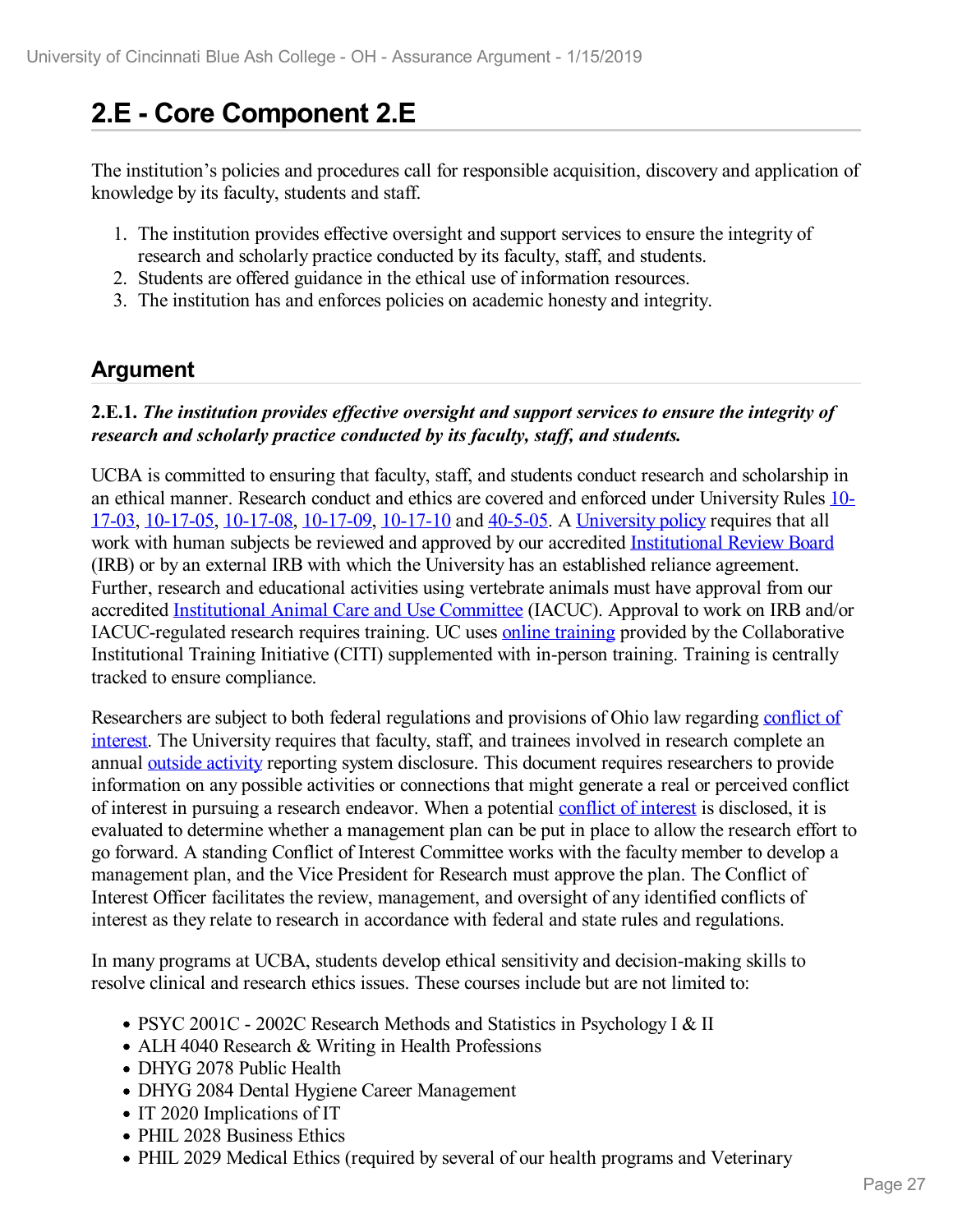### Technology)

CLRS 4002 Clinical Research Ethics

Finally, to ensure the integrity of student work, faculty and students have access to [SafeAssign](file:///D:/evidence/viewfile?fileId=654073), a plagiarism prevention service offered by Blackboard, our online course management system.

#### **2.E.2.** *Students are of ered guidance in the ethical use of information resources.*

The College provides students with guidance in the ethical use of information resources in a variety of ways. College library faculty are active partners in the College-wide effort to teach students to use information ethically. Library faculty achieve this by integrating guidance and resources and promoting academic integrity in library instruction sessions with students. Additionally, students have access to online research guides such as the UCBA Library: Citing Sources [LibGuide](file:///D:/evidence/viewfile?fileId=654062). In addition, UC Libraries, in collaboration with select departments, developed online modules and [guides](file:///D:/evidence/viewfile?fileId=654059) which instruct students on plagiarism, ethical uses of information, [copyright](file:///D:/evidence/viewfile?fileId=654061) laws, and implications of academic dishonesty.

The UCBA [Writing](file:///D:/evidence/viewfile?fileId=654072) and Study Skills Center provides students with free professional writing support, including tutoring on the ethical use of information resources, citing sources properly, and avoiding plagiarism. Faculty also introduce and reinforce the importance of attribution of sources and citation formats throughout the UCBA curriculum from general education courses to discipline-specific courses. For instance, in a course required for all students, English Composition [\(ENGL1001\)](file:///D:/evidence/viewfile?fileId=654064), students learn to quote, paraphrase, summarize, document, and cite sources accurately. Finally, general education courses that carry the Information Literacy core competency designation emphasize skills such as the appropriate and ethical use of information sources.

#### **2.E.3.** *The institution has and enforces policies on academic honesty and integrity.*

UCBA aspires for its students to demonstrate high standards of integrity and conduct. The College communicates expectations for honesty and integrity in many ways, including those already outlined above. For instance, at student orientations, incoming students participate in a College Academic Success session where the Student Code of [Conduct](file:///D:/evidence/viewfile?fileId=654056) (SCOC) is introduced and discussed. The SCOC communicates the importance of academic integrity to overall success and includes definitions and clear examples of academic misconduct. Additionally, the SCOC is accessible through our Bearcat App and is in academic planners that are distributed to students annually. Finally, faculty routinely cite the SCOC in their syllabi to ensure students are aware of their rights and responsibilities. The SCOC is available for review on the College and University webpages.

Also included in the SCOC are the processes and procedures for reporting misconduct allegations, as well as hearings and disciplinary sanctions. The UCBA Assistant Dean of Academic Affairs, who serves as the College Conduct Administrator, works closely with faculty and with the UC Office of Student Conduct and Community Standards to communicate processes and act as a resource for faculty. In addition to formally reported allegations of academic misconduct, incidents that are addressed but do not reach the level of formal reporting are forwarded to the office of the UCBA Assistant Dean of Academic Affairs to be recorded and tracked at the College level. The UC Office of Student Conduct and [Community](file:///D:/evidence/viewfile?fileId=654058) Standards also has a webpage to guide students and faculty through the process.

The University's Bearcat Bond is a public statement of community values to foster a safe and scholarly environment: "As a member of the University of Cincinnati, I will uphold the principles of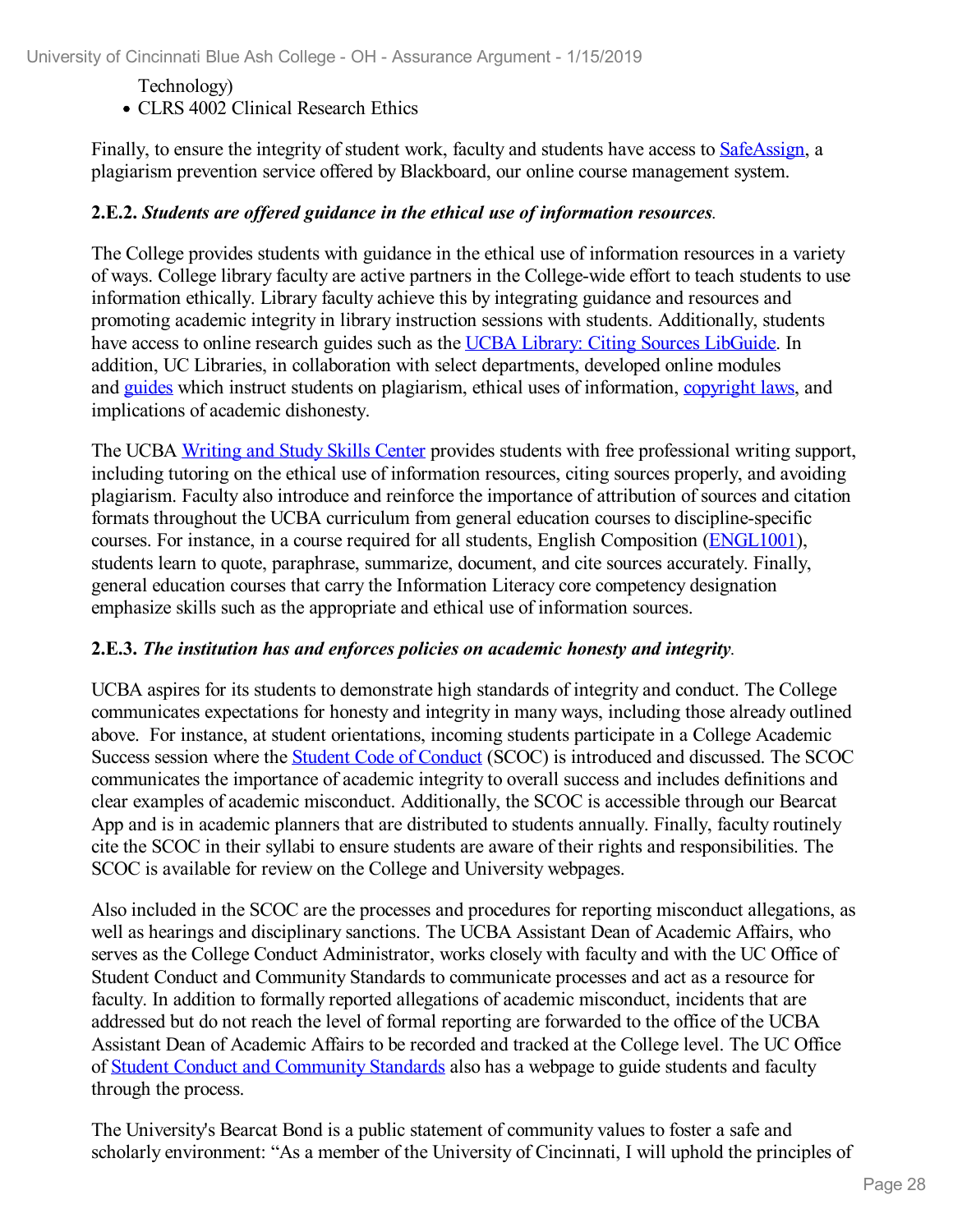a Just Community and the values of respect, responsibility, and inclusiveness. I will promote the highest levels of personal and academic honesty and aspire continuously to better myself, the Bearcat community, and the world."

- 2E 10-17-03 Code of Conduct and Ethics
- 2E 10-17-05
- 2E 10-17-08
- $\bullet$  2E 10-17-09
- $\bullet$  2E 10-17-10
- 2E 40-5-05 SCOC
- 2E Academic Integrity Research Guides
- 2E Academic Misconduct Process Student Conduct and Community Standards
- 2E Academic Integrity Study Guide
- 2E Animal Care Use Committee
- 2E Citing Sources at UCBA Research Guides at University of Cincinnati
- 2E Conflict of Interest on externally-funded projects Policy
- 2E Copyright Law for Students and Faculty Fair Use and T.E.A.C.H. Research Guides
- 2E HRPP Policy III 01 IRB Review Human Subjects 010716
- 2E Institutional Review Board Overview
- 2E Institutional Review Board Training
- 2E Investigator Conflict of Interest in Human Subject Research Polilcy IV.02
- 2E Outside Activity Report Education University of Cincinnati
- 2E SafeAssign
- 2E WSSC Writing Services University of Cincinnati
- English 1001 Syllabus.pdf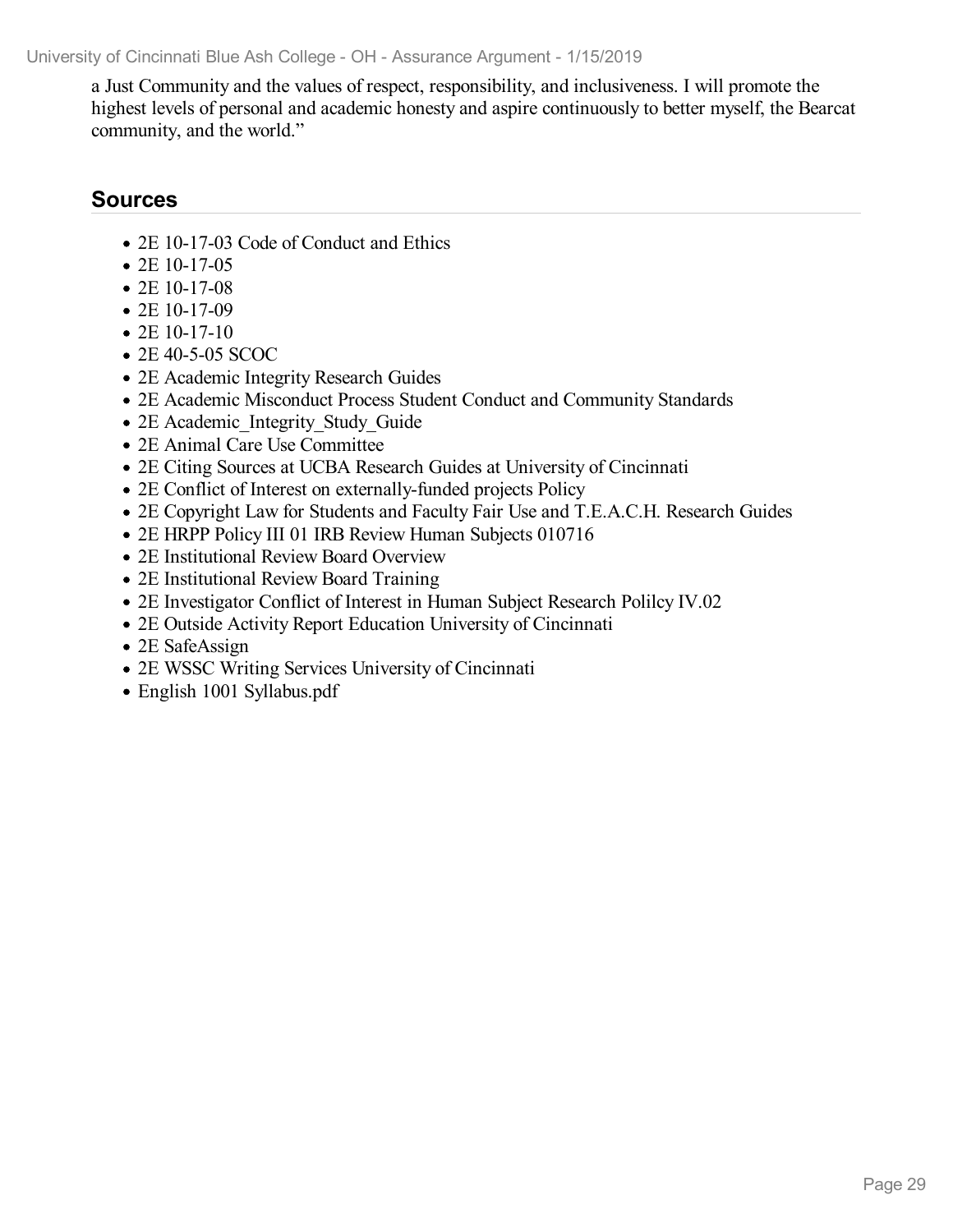# **2.S - Criterion 2 -Summary**

The institution acts with integrity; its conduct is ethical and responsible.

### **Summary**

University of Cincinnati Blue Ash College operates on every level with integrity and fair and ethical standards of conduct. The College presents itself clearly and completely to students and the public through an extensive set of resources, including its comprehensive website. The College and University's commitment to shared governance extends from the faculty, to College and University committees and administrators, and to the Board of Trustees. Board policies prohibit conflicts of interest and require an inclusive, integrated decision making process. The University and College are committed to academic honesty, freedom of expression, and the pursuit of truth in teaching and learning. Standards are communicated to all constituents, and the College provides a framework to support a culture of ethics and integrity.

### **Sources**

*There are no sources.*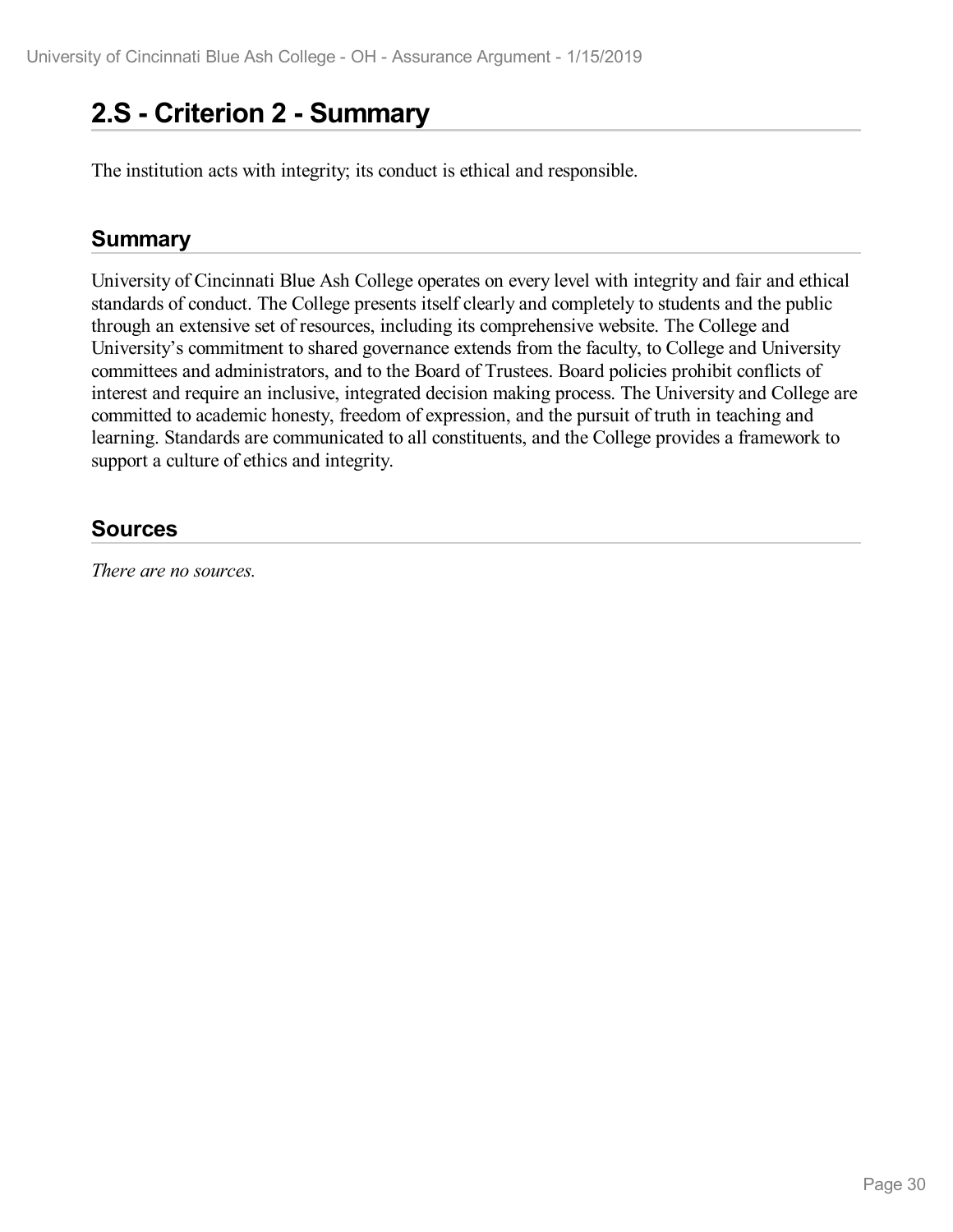# **3 -Teaching and Learning: Quality, Resources, and Support**

The institution provides high quality education, wherever and however its offerings are delivered.

# **3.A - Core Component 3.A**

The institution's degree programs are appropriate to higher education.

- 1. Courses and programs are current and require levels of performance by students appropriate to the degree or certificate awarded.
- 2. The institution articulates and differentiates learning goals for undergraduate, graduate, post baccalaureate, post-graduate, and certificate programs.
- 3. The institution's program quality and learning goals are consistent across all modes of delivery and all locations (on the main campus, at additional locations, by distance delivery, as dual credit, through contractual or consortial arrangements, or any other modality).

### **Argument**

#### **3.A.1.** *Courses and programs are current and require levels of performance by students appropriate to the degree or certificate awarded.*

UC Blue Ash College (UCBA) offers 50 associate degrees, two baccalaureate degrees, four professional certificates, and other non-degree transfer advising tracks. Courses and programs are regularly reviewed to stay current. A 2012 University-wide calendar change from quarters to semesters prompted an extensive curriculum revision. New courses and programs are currently proposed and designed by UCBA faculty through a [multi-stage](file:///D:/evidence/viewfile?fileId=656170) approval process involving the sponsoring academic department(s); cross-college curriculum committees where appropriate; the College [Curriculum](file:///D:/evidence/viewfile?fileId=678918) and Academic Affairs Committee; the University Academic Committee, and Board of Trustees; and ultimately, the Ohio Department of Higher Education (ODHE). This multilevel review ensures levels of performance by students are appropriate to the degree or certificate awarded. Once approved, course and program details are housed in the University's [eCurriculum](file:///D:/evidence/viewfile?fileId=678924) system, which serves as the data source for program outlines and student degree audits. The eCurriculum system facilitates communication across the University and ensures that curriculum revisions are approved by relevant stakeholders.

When appropriate, advisory boards (described in more detail in 1D) provide input and feedback regarding the knowledge and skills students need to be successful in their chosen career paths. This information is considered as departments assess and revise program curricula. The six UCBA programs that undergo external [accreditation](file:///D:/evidence/viewfile?fileId=678937) adhere to the standards set forth by their accrediting agencies. Results from these accreditation reviews inform curricular decisions for those programs.

The Ohio Department of Higher Education has identified a series of courses across the state that must adhere to Ohio's Transfer Assurance [Guidelines](file:///D:/evidence/viewfile?fileId=656171) (TAGs). Adherence to these guidelines ensures that students at all Ohio institutions are held to a level of academic performance determined by a statewide panel of discipline-specific experts.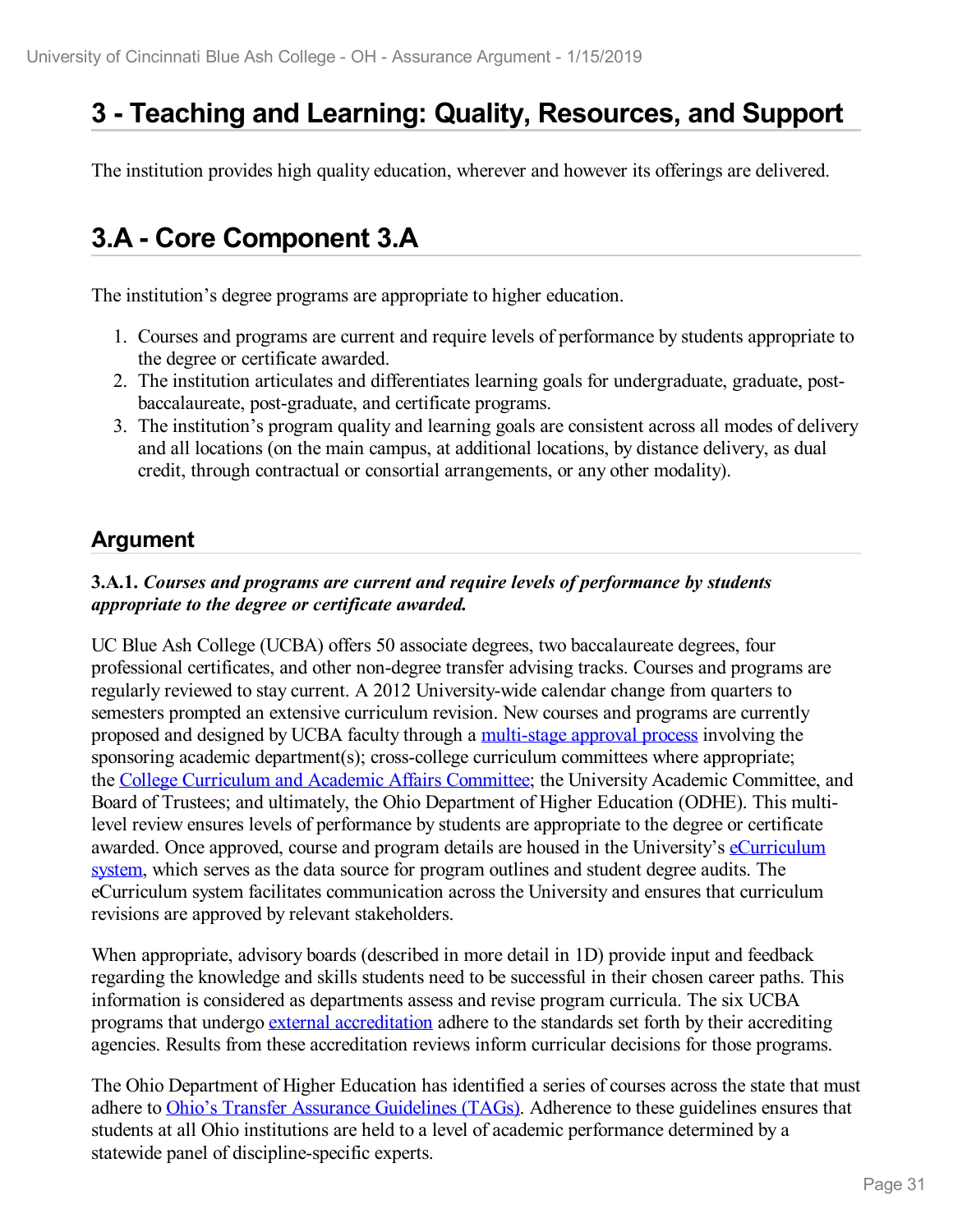Each program has an academic assessment plan, and reviews are conducted annually. As described in 4B, results inform decisions regarding course and program revisions for currency and relevance. UCBA's comprehensive program review process (described in detail in 4A) examines trends in enrollment, retention and completion rates; financial responsibilities; and assessment of student learning outcomes. The program is evaluated based on a faculty-approved rubric, resulting in specific recommendations for revisions to ensure existing programs remain academically rigorous and relevant.

#### **3.A.2.** *The institution articulates and dif erentiates learning goals for undergraduate, graduate, post-baccalaureate, post-graduate, and certificate programs.*

Student learning [outcomes](file:///D:/evidence/viewfile?fileId=646147) (SLOs) are specified for each of the College's programs and [certificates,](file:///D:/evidence/viewfile?fileId=678941) as well as for every course offered within those programs. Program SLOs are developed by faculty in the academic unit and vetted through multiple levels of review, including the College's Curriculum and Academic Affairs Committee, the UCBA faculty, and the University-wide Academic Committee. This approval process ensures that learning outcomes are at the appropriate level. Students' ability to meet the SLOs is assessed annually. The results are integrated into the College's program review process. Both the annual program assessment and five-year program review facilitate regular revision and improvement. The course and program SLOs as well as program curriculum guides are housed within the University's eCurriculum system. Students and advisors access this information through the student information system, Catalyst.

The College adheres to the Ohio [Department](file:///D:/evidence/viewfile?fileId=678944) of Higher Education (ODHE) policies regarding the minimum number of credit hours required for certificates, Associates (60 credit hours), and Bachelors degrees (120 credit hours). Furthermore, the College meets or exceeds both ODHE and University [requirements](file:///D:/evidence/viewfile?fileId=678947) for general education (described in detail in 3B).

#### **3.A.3.** *The institution's program quality and learning goals are consistent across all modes of delivery and all locations (on the main campus, at additional locations, by distance delivery, as dual credit, through contractual or consortial arrangements, or any other modality).*

UCBA offers courses in face-to-face, hybrid, and online formats. With the exception of one fully online program (Bachelor of Radiation Science Technology), our programs are delivered primarily through face-to-face instruction with some online and hybrid courses.

Course numbers, descriptions, and learning outcomes are consistent across all UC campuses, regardless of delivery mode. [Syllabi](file:///D:/evidence/viewfile?fileId=672348) for individual sections of courses indicate identical learning outcomes for both face-to-face and online formats. Many general education and technical courses conform to the ODHE's Transfer Assurance Guidelines (TAGs), so that if a student transfers to another Ohio institution, the course will count for the equivalent course at the new school.

Faculty engage in peer review of instruction in face-to-face, hybrid, and online courses. These peer reviews ensure course quality and contribute to continuous [improvement.](file:///D:/evidence/viewfile?fileId=676144) The College's Distance Learning Policy (1) outlines the role of the Curriculum and Academic Affairs Committee relative to distance learning course and program offerings; (2) articulates the training faculty must complete in order to be eligible to teach hybrid and online courses; and (3) describes the evaluation process (which is based on the Quality Matters rubric) used to ensure course quality and continuous improvement. The College's comprehensive program review process (described in detail in 4A) provides an opportunity for the institution to evaluate and reflect on courses across delivery modes. The Office of Institutional Research provides student performance information to unit heads after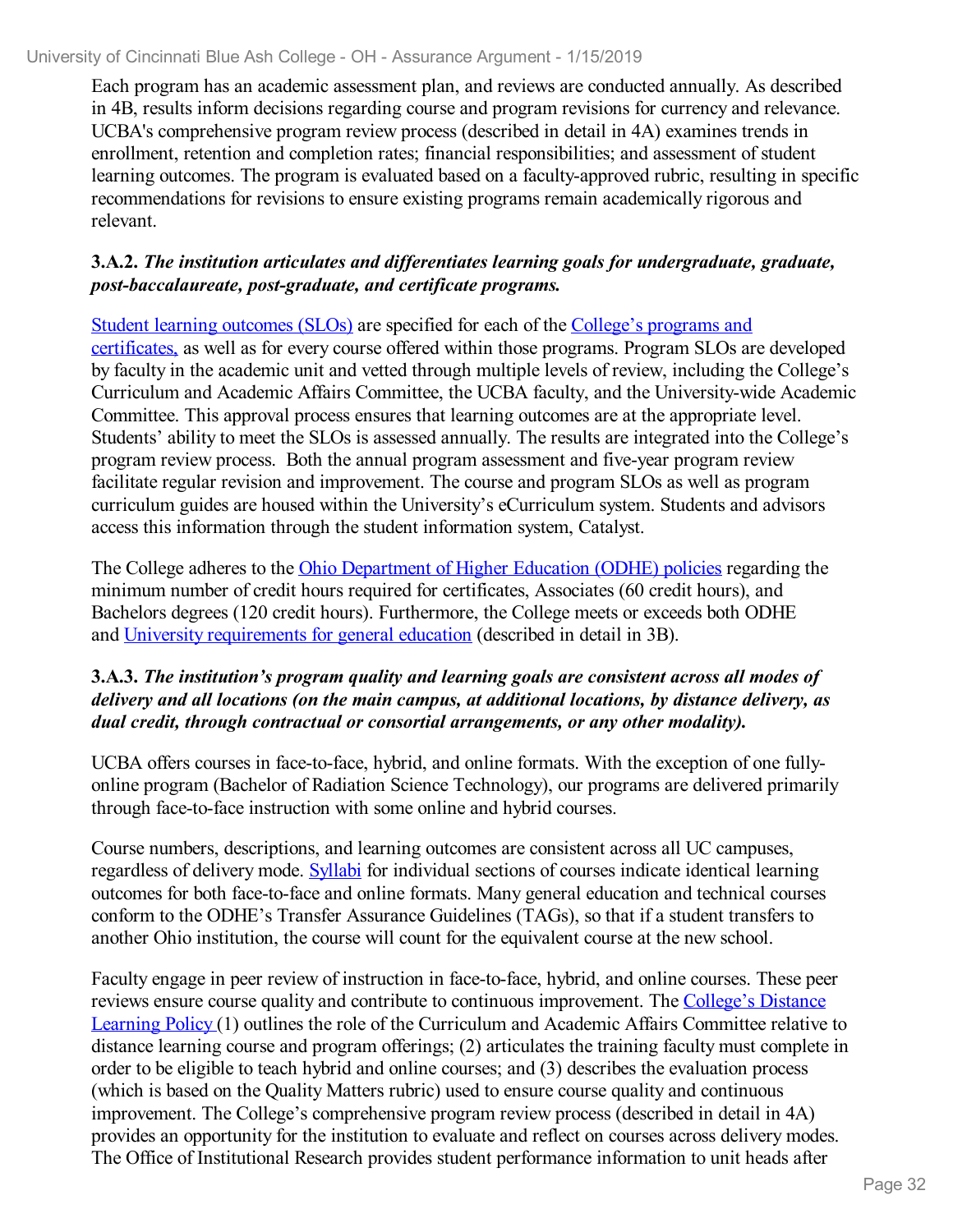each term so that they can monitor success rates in face-to-face, hybrid, and online sections of courses.

UCBA participates in Ohio's College Credit Plus [program](file:///D:/evidence/viewfile?fileId=678952), which allows Ohio students in grades 7- 12 to earn college credit. Students who participate in this program must meet college readiness standards in both English and math. These students take courses on our campus with UCBA's appropriately-credentialed faculty, thus ensuring that they receive the same high-quality learning experiences as students who are matriculated in a UCBA program.

- 1A Academic Programs from website
- 3A Academic Program Review Guidelines ODHE
- 3A eCurriculum Gateway
- 3A GenEd Requirements
- 3A New Program Proposal Approval Process
- 3A Transfer Assurance Guides (TAGs) ODHE
- 3A UCBA College Credit Plus Program
- 3C CAAC Faculty Handbook
- 4B F2F and online syllabi.pdf
- 4B Program Maps outcomes and courses
- 5C Distance Learning Policy
- 5D accredited programs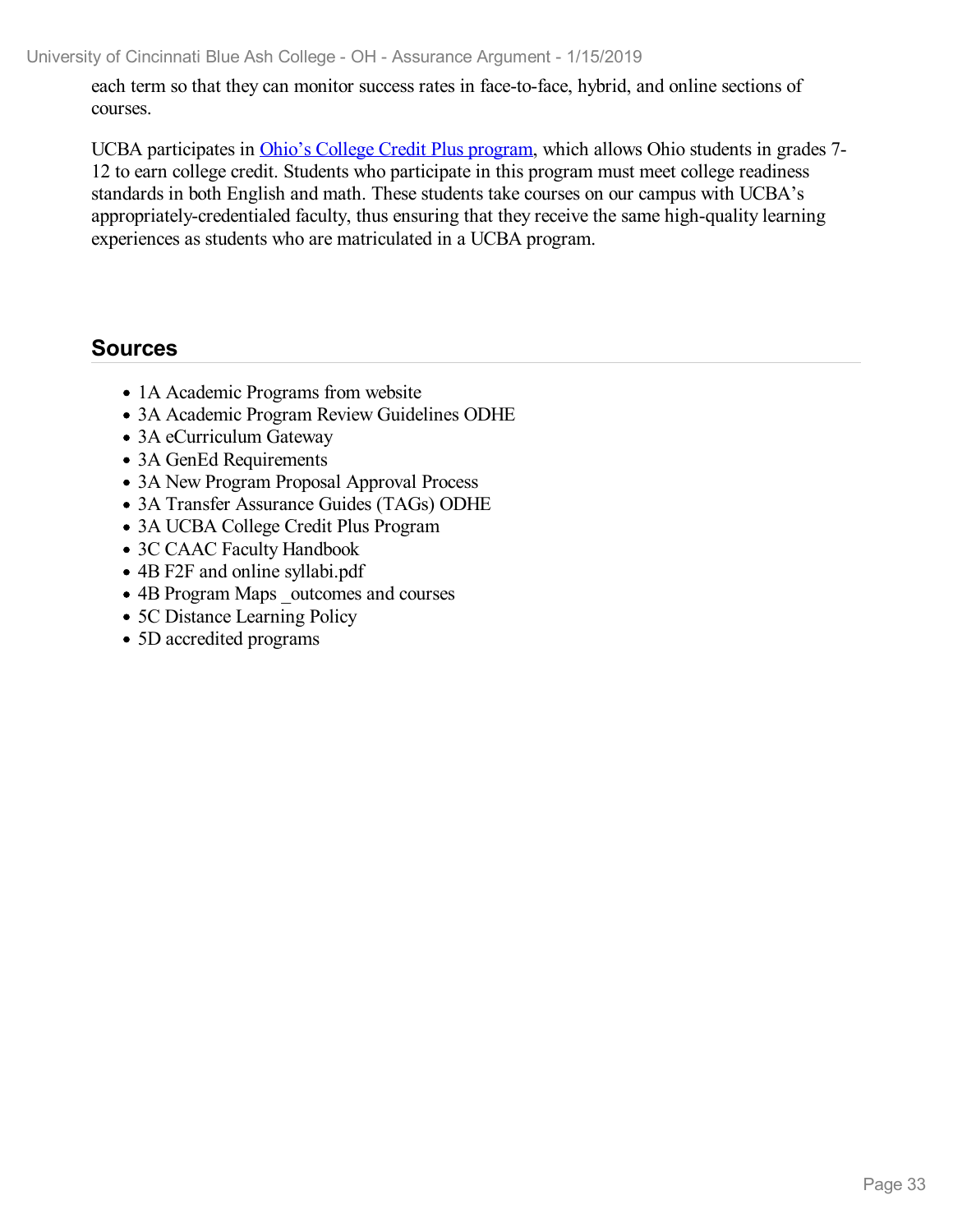# **3.B - Core Component 3.B**

The institution demonstrates that the exercise of intellectual inquiry and the acquisition, application, and integration of broad learning and skills are integral to its educational programs.

- 1. The general education program is appropriate to the mission, educational offerings, and degree levels of the institution.
- 2. The institution articulates the purposes, content, and intended learning outcomes of its undergraduate general education requirements. The program of general education is grounded in a philosophy or framework developed by the institution or adopted from an established framework. It imparts broad knowledge and intellectual concepts to students and develops skills and attitudes that the institution believes every college-educated person should possess.
- 3. Every degree program offered by the institution engages students in collecting, analyzing, and communicating information; in mastering modes of inquiry or creative work; and in developing skills adaptable to changing environments.
- 4. The education offered by the institution recognizes the human and cultural diversity of the world in which students live and work.
- 5. The faculty and students contribute to scholarship, creative work, and the discovery of knowledge to the extent appropriate to their programs and the institution's mission.

# **Argument**

#### **3.B.1.** *The general education program isappropriate to the mission, educational of erings, and degree levels of the institution.*

The University of Cincinnati's general education requirements are a fundamental component of UCBA's comprehensive education that develops critical thinking and an engaged citizenry and promotes free inquiry and lifelong learning - all of which are reflected in the College's Guiding [Statements.](file:///D:/evidence/viewfile?fileId=701557)

The University's general education [requirements](file:///D:/evidence/viewfile?fileId=701558) adhere to Ohio Department of Higher Education (ODHE) guidelines. As prescribed by ODHE, general education courses are required of every undergraduate degree and reflect not just the degree level (associate, bachelor), but also the designation (e.g. arts, science, applied). At a minimum, general education requirements comprise no fewer than 36 semester hours for baccalaureate degrees, associate of arts and associate of science degrees, and no fewer than 15 semester hours for applied associate degrees. The number of these credit hours that must be from specific discipline areas is based upon degree designation.

Furthermore, ODHE recommends that an institution's general education curriculum reflect a breadth of study and a focus on in-demand skills and knowledge including:

- Knowledge of human cultures and the physical and natural world
- Intellectual and practical skills, including inquiry and analysis; critical and creative thinking; oral and written communication; quantitative literacy; information literacy; teamwork; and problem solving
- Personal and social responsibility, including civic knowledge and engagement; intercultural knowledge and competence; ethical reasoning and action; and foundations and skills for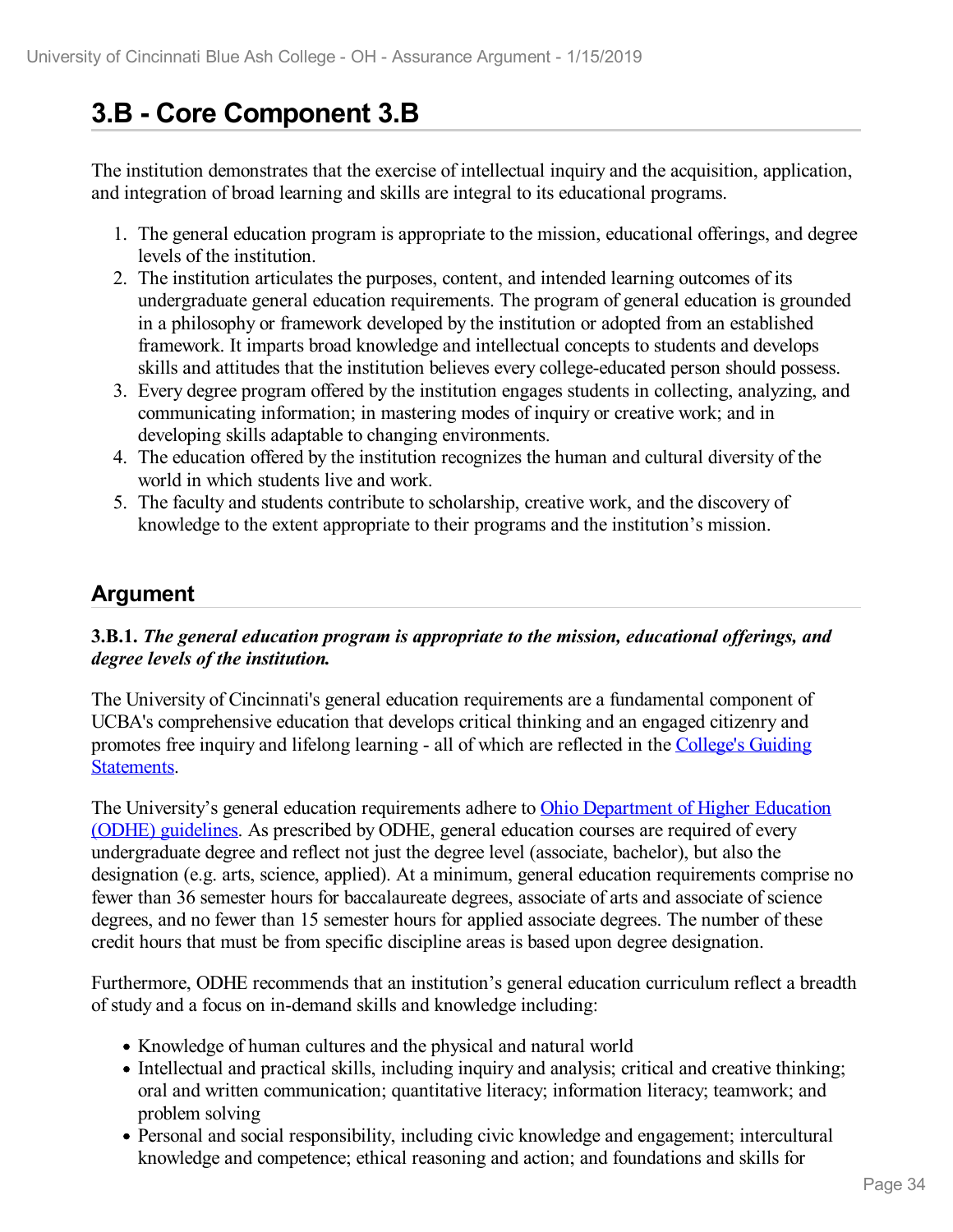#### lifelong learning

The University's General [Education](file:///D:/evidence/viewfile?fileId=701561) Core requirements reflect the ODHE guidelines and consist of three main components that span every baccalaureate degree:

- Coursework in foundational skills, and traditional and contemporary Breadth of Knowledge (BoK) topics
- Development of five undergraduate competencies: Critical Thinking, Effective Communication, Knowledge Integration, Social Responsibility, and Information Literacy
- Three key touchpoints throughout the baccalaureate degree: First-Year, Mid-Collegiate, and Capstone Experiences

The general education requirements of UCBA's associate degrees are appropriate for their level. The curriculum of each of UCBA's associate transition programs is designed to match the first two years of its baccalaureate counterpart degree at the baccalaureate colleges, ensuring that students who transfer to pursue a bachelor's degree are on track to complete their general education requirements. The career/technical associate degrees have general education requirements that meet ODHE's 15 semester-hour rule and have a minimum of at least two of the three touchpoint experiences.

UCBA's two baccalaureate programs are 2+2 completer degrees. As such, students come into these programs with an associate degree. They must complete the number of general education credits remaining to reach the 36 credit hour minimum. Mid-collegiate and senior-year capstone experiences are also required of these two bachelor degrees.

**3.B.2.** *The institution articulates the purposes, content, and intended learning outcomes of its undergraduate general education requirements. The program ofgeneral education is grounded in a philosophy or framework developed by the institution or adopted from an established framework. It imparts broad knowledge and intellectual concepts to students and develops skills and attitudes that the institution believes every college-educated person should possess.*

The University has a comprehensive [website](file:///D:/evidence/viewfile?fileId=701562) dedicated to its general education program. It articulates the program's purpose, requirements, learning outcomes, history and evolution, including the revision that is currently in progress.

#### **Undergraduate Core Competencies**

General Education course requirements are designed purposefully to strengthen five important learning outcomes or competencies throughout the student's progress toward their degree.

- Critical Thinking
- Effective Communication
- Knowledge Integration
- Social Responsibility
- Information Literacy

The College has designed a purposeful, sequenced, and on-going approach to achieving the General Education Undergraduate Core Competencies.

#### **Key General Education Touchpoints**

• **First Year [Experience](file:///D:/evidence/viewfile?fileId=701563).** The purpose of <u>UCBA's First Year Experience (FYE)</u> is to promote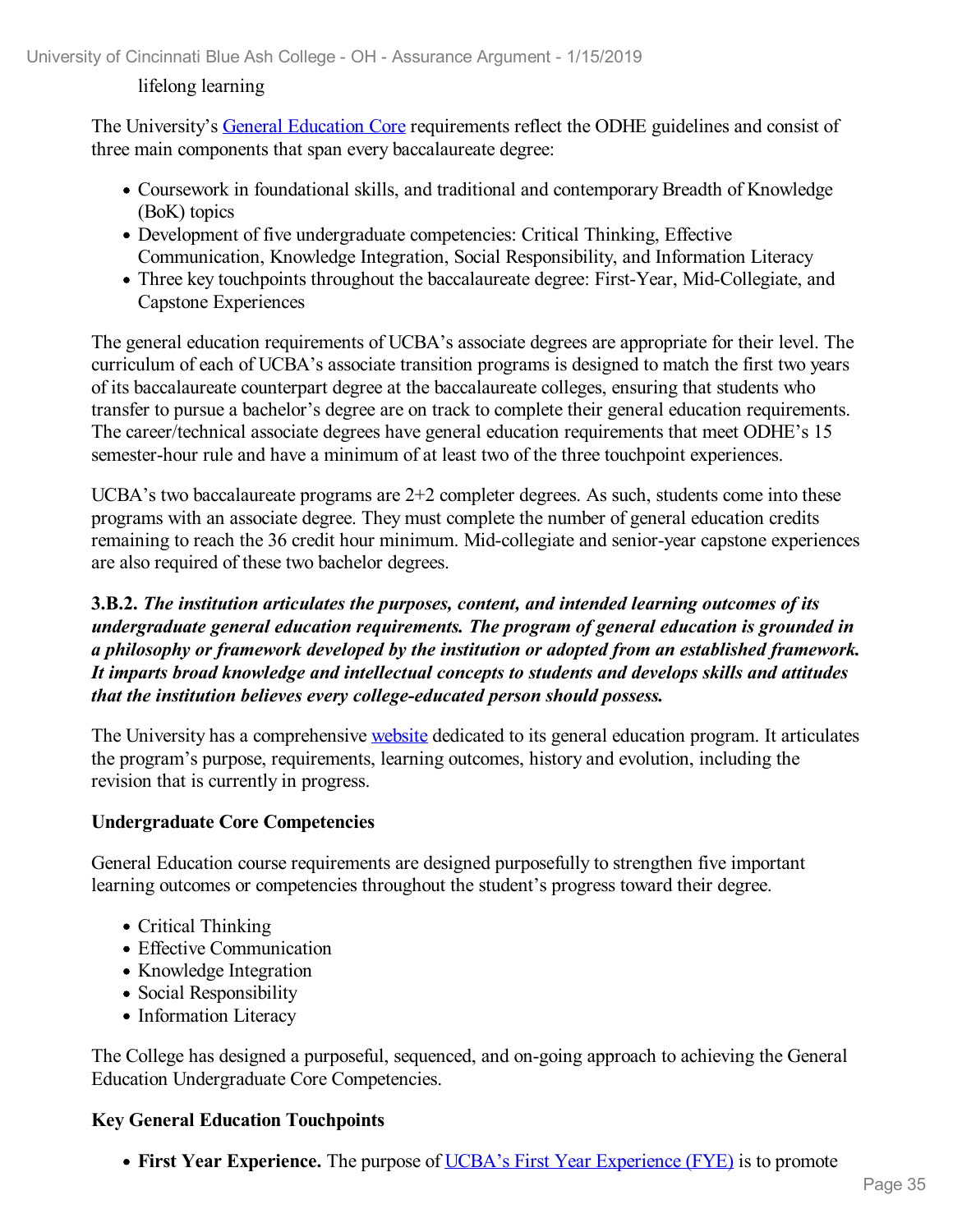student reflection on academic and career goals. Most FYE courses are program specific, with an Exploratory Studies course for undecided students. All FYE courses at the College include:

- Introduction to the major/program and career planning
- Information Literacy
- Introduction to the College and University
- Student Success Skills
- **Mid-Collegiate.** For baccalaureate programs, the University requires a mid-collegiate experience. Components include:
	- Experiential Learning
	- Systematic methods and history of the discipline/profession
	- Mid-Collegiate Writing
- **Senior-Year Capstone Experience.** Baccalaureate programs at the University, including the two at UCBA, also include a senior-year experience that enables students to transition to a profession or graduate school and continue to pursue life-long learning and social responsibility. Many of our career-oriented associate degree programs also include capstone experiences. The capstone requires application of acquired knowledge and reflection on students' academic experiences in preparation for their careers.

#### **General Education Foundational Skills**

Students in every degree program must complete the following general education requirements.

- English Composition (6 credit hours)
- Quantitative Reasoning (3 credit hours)

#### **Breadth of Knowledge Requirements (BoK)**

- **Contemporary Topics:** UC's General Education Core is designed to direct students to courses and experiences that prepare graduates to contribute and thrive in a global, diverse, and technological society. Each student takes two courses from two of the following three topics (6 credit hours):
	- Diversity, Equity, and Inclusion
	- Society, Culture, and Ethics
	- Technology and Innovation
- **Distribution Areas:** UC's General Education program exposes students to the traditional disciplines that are the hallmark of a liberally educated person. Students choose four courses from a minimum of three distribution areas. (12 credit hours):
	- o Fine Arts
	- Historical Perspectives
	- Humanities and Literature
	- Natural Sciences
	- Social Sciences

The General Education program, developed by the faculty and approved by each college at the University, has continued to evolve since its initial implementation in 1996. The most recent [changes](file:///D:/evidence/viewfile?fileid=701564) will go into effect in fall 2019. These changes include a restructuring of the existing Diversity and Culture (DC) and Social and Ethical Issues (SE) categories into two new contemporary topic areas: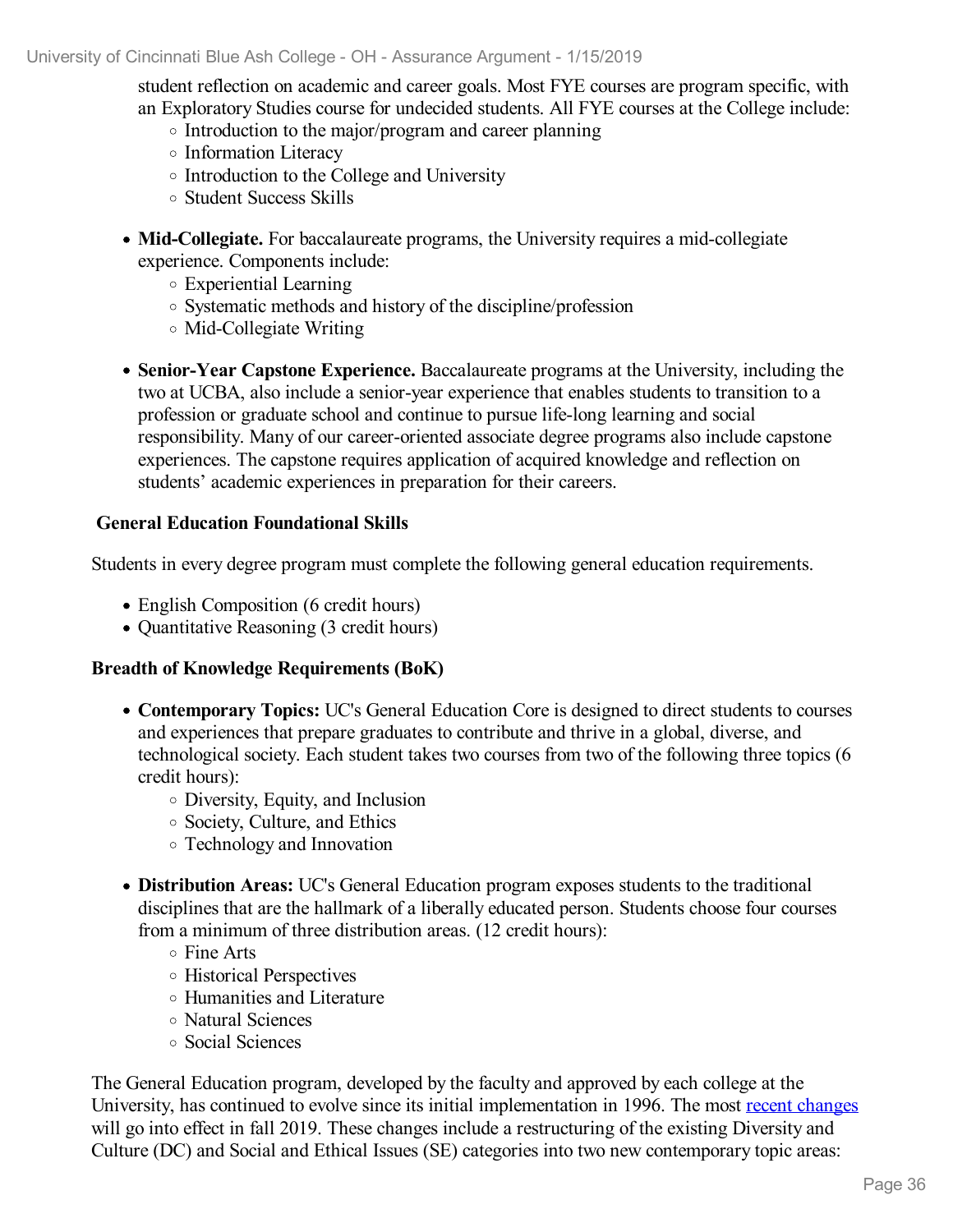Diversity, Equity and Inclusion (DEI) and Society, Culture, and Ethics (SCE).

The eCurriculum system houses all program and course information electronically. All undergraduate programs have a [curriculum](file:///D:/evidence/viewfile?fileId=646147) map (called Major Maps in the eCurriculum system), complete with student learning outcomes (SLOs), showing how each program meets its general education requirements and achieves program SLOs. At the course level, eCurriculum also includes the BoK [designation\(s\)](file:///D:/evidence/viewfile?fileId=707811). This information is readily available to faculty and academic advisors through the eCurriculum system.

#### **3.B.3.** *Every degree program ofered by the institution engages students in collecting, analyzing, and communicating information; in mastering modes of inquiry or creative work; and in developing skills adaptable to changing environments.*

UC's General Education program fosters students' self-directed learning in a complex and dynamic information environment. Specifically, the five core general education competencies (Critical Thinking, Effective Communication, Knowledge Integration, Social Responsibility, and Information Literacy) revolve around the collection and analysis of information, followed by the presentation and communication of findings. Every academic program requires coursework addressing these competencies in the discipline, and every college-level course has student learning outcomes that address at least one of the five competencies. Samples of how the five general education competencies are addressed at the [course](file:///D:/evidence/viewfile?fileid=707807) and [program](file:///D:/evidence/viewfile?fileid=707779) levels are provided.

A few examples of how these competencies are addressed include the following:

- The BTAS-Applied Administration program culminates in a capstone course. Among other projects, students are required to complete a 15-hour service-learning project that addresses "communication, critical thinking, ethical social responsibility, and the appreciation of the diversity of the human experience. The goal of this project is to link the program to the real world in a meaningful way." Project deliverables consist of a written paper, a poster, and an oral presentation. The assignment and two student projects are linked [here](file:///D:/evidence/viewfile?fileId=701565).
- The capstone project requirement of the Nursing LPN-RN program has students identify a research question, conduct a review of the literature, write a critical appraisal of the evidence, state the implications for the nursing profession, and give a poster [presentation](file:///D:/evidence/viewfile?fileId=701568) on their findings.
- The Psychology program requires a [research](file:///D:/evidence/viewfile?fileId=701569) paper as part of its Research Methods and Statistics sequence. Students address a research question using several different research designs and statistical analyses. They write APA-style research papers from the results.
- The experiments conducted as part of natural science lab courses, by their very nature, engage students in collecting, analyzing, and communicating information; in mastering modes of inquiry or creative work; and in developing skills adaptable to changing environments. Sample lab assignments from two chemistry courses can be found [here](file:///D:/evidence/viewfile?fileId=701566).

## *3.B.4. The education of ered by the institution recognizes the human and cultural diversity of the world in which students live and work.*

At UCBA, the general education portion of students' education is intentionally designed to help students recognize the human and cultural diversity of the world in which they live and work. For example, in considering fall 2017, more than 100 UCBA classes bearing the Diversity and Culture (DC) and/or Social and Ethical Issues (SE) designations were offered, engaging more than 2,000 students in these ideas. These courses included: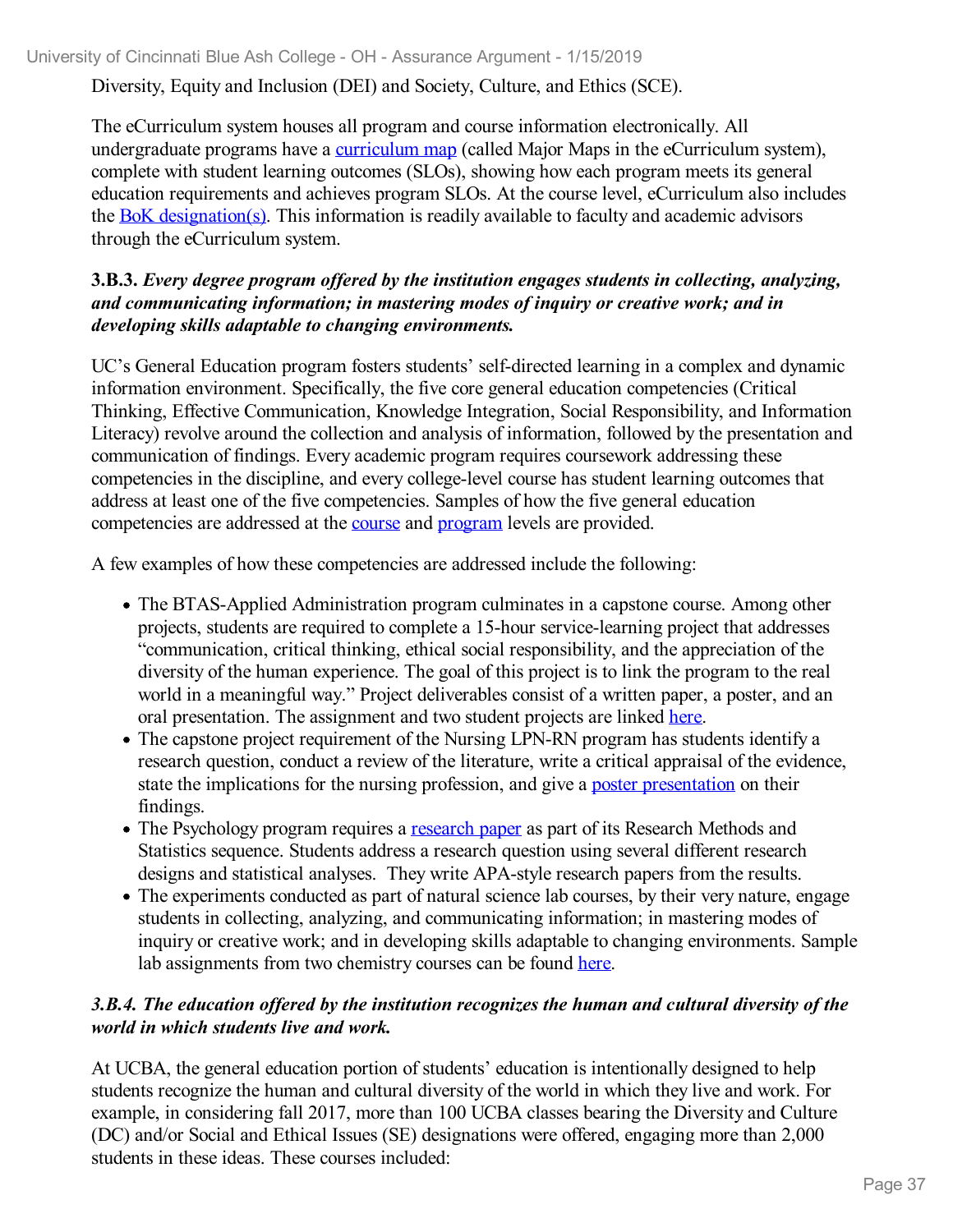- ALH 1050 Medicine in Human Societies
- ECE 2025 Families, Communities, and Schools
- ENGL 2080 Ethnic Literatures of the US
- HPE 1003 Introduction to Global Health
- SOC 2021 Sociology of Gender
- SOC 2098 The Global Community: Cultural Diversity and Interaction
- SOC 3073 Sociology of Race
- SPAN 2065 Latin American Cultures
- SPED 1001 Individuals with Exceptionalities
- SW 1051 Introduction to Social Welfare

UCBA provides additional diversity education beyond general education requirements. For example, for over two decades, UCBA's Study Abroad [Programs](file:///D:/evidence/viewfile?fileId=627920) have provided students with global experiences that increased their respect for diversity and cultural awareness. Over 200 students have participated in these programs, led by UCBA faculty, to locations including Australia, Great Britain, Costa Rica, Quebec, and Peru. All of our study abroad programs include credit-bearing courses specifically connected to the destination. Some examples include mathematics; literature; biology and environmental studies; cinema; history; and Spanish, French, and German language and culture courses.

UCBA's dedication to diversity and inclusion resulted in the creation of a Diversity and Inclusion in the Classroom grant. Seven UCBA academic [departments](file:///D:/evidence/viewfile?fileId=707947) were each selected to receive \$1,000 grant for their proposals to develop discipline-specific modules incorporating diversity and inclusion into course content or delivery. The departments represented include Behavioral Science, Business and Economics, Biology, Dental Hygiene, English, Foreign Language, and Math, Physics, and Computer Science. These activities are being implemented and assessed in classes during the 2018-19 academic year.

Coursework that includes service learning opportunities also contributes to students' understanding of diversity and culture. These activities are described in 3E. We also offer dozens of co-curricular activities and several student affinity groups in order to promote diversity and inclusion. These multicultural events on the UCBA campus are described in 1C.

## *3.B.5. The faculty and students contribute to scholarship, creative work, and the discovery of knowledge to the extent appropriate to their programs and the institution's mission.*

Consistent with the College's mission of teaching excellence, UCBA faculty and students are actively engaged in scholarly and creative activities that inform and contribute to meaningful learning experiences. Faculty present at pedagogical and discipline-specific conferences, publish their research results in books and journals, and share creative works through publications, in galleries, and through live presentations. Some examples are linked [here](file:///D:/evidence/viewfile?fileId=707950), and further evidence can be found in faculty vitae. Faculty also share their work with the local UCBA community via teaching and learning workshops, as part of the annual College-wide convocation, and at the UCBA Art [Gallery](file:///D:/evidence/viewfile?fileId=708268). Scholarly and creative activities are discussed as part of each faculty member's annual performance review and are evaluated as part of the reappointment, promotion, and tenure process.

UCBA students engage in scholarship and creative activities in a variety of ways. For example, the capstone courses in the Electronic Media and Bachelor of Technical and Applied Studies - Applied Administration programs require students to conduct research and to develop project deliverables. These include posters, presentations, videos, and other documents through which students convey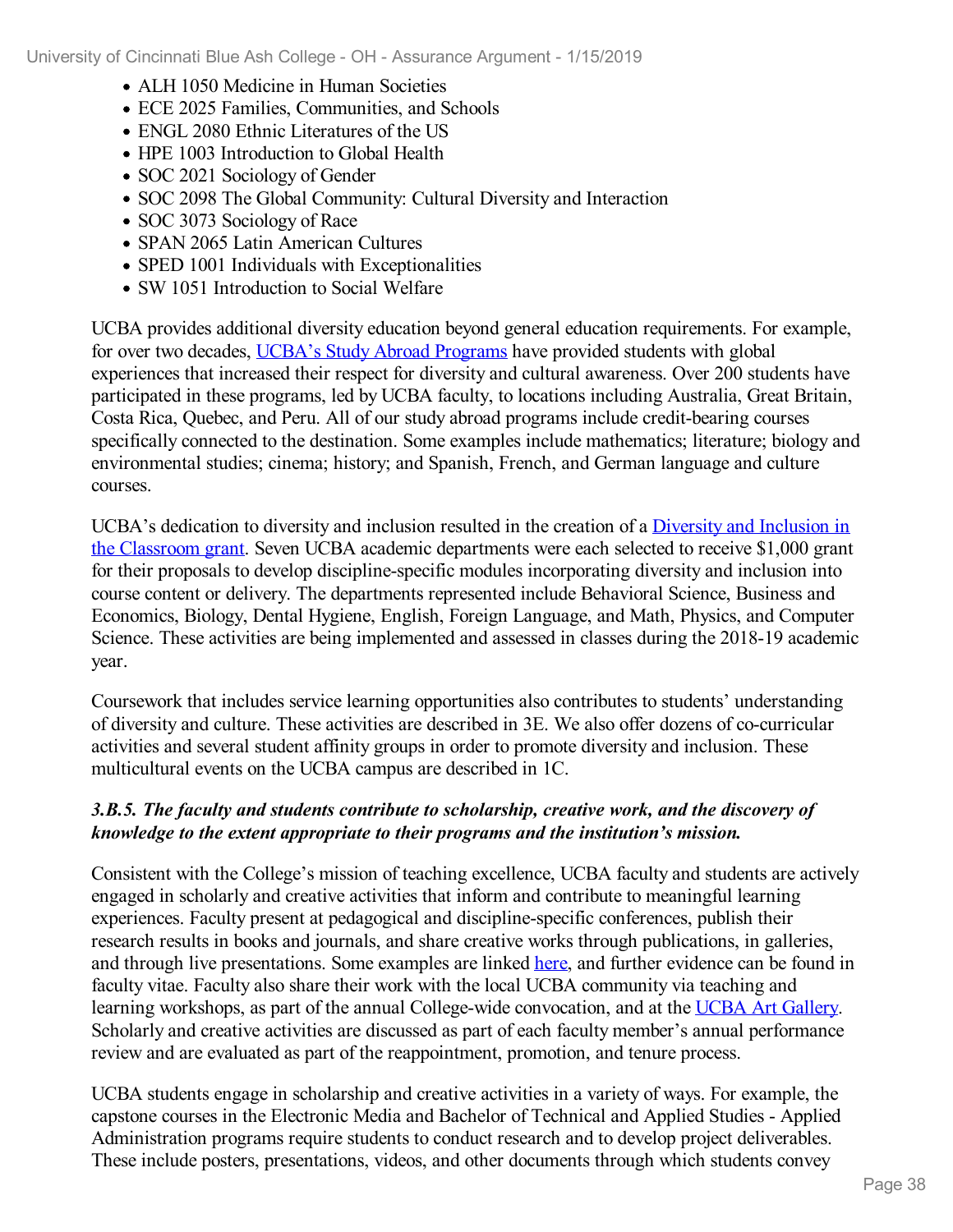their research results. Faculty from Behavioral Science, Chemistry, Biology, and Physics supervised [undergraduate](file:///D:/evidence/viewfile?fileId=627902) research projects that resulted in poster presentations at regional and national conferences and manuscripts published in national journals. The College's annual Mediated Minds conference [\(Mediated](file:///D:/evidence/viewfile?fileId=631357) Minds, [Conference](file:///D:/evidence/viewfile?fileId=703282) Schedules) provides a venue for our students to share their research projects through oral, poster, and round-table presentations, panel discussions, and debates.

Students present their work in a variety of venues, including the University Undergraduate Research Symposium, the Association of University Regional Colleges of Ohio annual meeting, and disciplinespecific state or national professional [organizations.](file:///D:/evidence/viewfile?fileId=701571) The Blue Ash [Review](file:///D:/evidence/viewfile?fileId=701570) and Blue Ash Review Online, UCBA's print and digital literary magazines, publish creative works by students, faculty, and staff. The annual **[Poetry](file:///D:/evidence/viewfile?fileId=701567) Café** provides a showcase in which students, faculty, and staff share their creative writing and musical compositions. Students also present their work at the UCBA Art Gallery.

# **Sources**

- 3B Academic-Program-Review-Guidelines 070516
- 3B Blue Ash Review
- 3B Blue Ash Review Online
- 3B BusEcon BTAS-Applied Admin Capstone Projects
- 3B Chemistry Example Assignments
- 3B Diversity and Inclusion in the Classroom Initiative- Grant Opportunity for UCBA
- 3B Examples of Capstone Projects BS 2017
- 3B faculty scholarship
- 3B First-Year Experience Home Page
- 3B Gen Ed Breadth of Knowledge sample page Math 1021
- 3B General Education (GenEd) Core
- 3B General Education Competencies at the Course Level
- 3B General Education Competencies Report Sample Page (Pre Bus Admin)
- 3B General Education Requirements
- 3B Guiding Statements-Mission-Vision-Core Values
- 3B Mediated Minds schedules 2014 2017
- 3B Nursing Capstone Projects
- 3B Poetry Cafe Brings New Voices to UC Blue Ash
- 3B Revising GenEd
- 3B UCBA Faculty and Staff Art Exhibition
- 3D About Mediated Minds
- 3E Summary Study Abroad
- 3E undergrad research examples
- 4B Program Maps outcomes and courses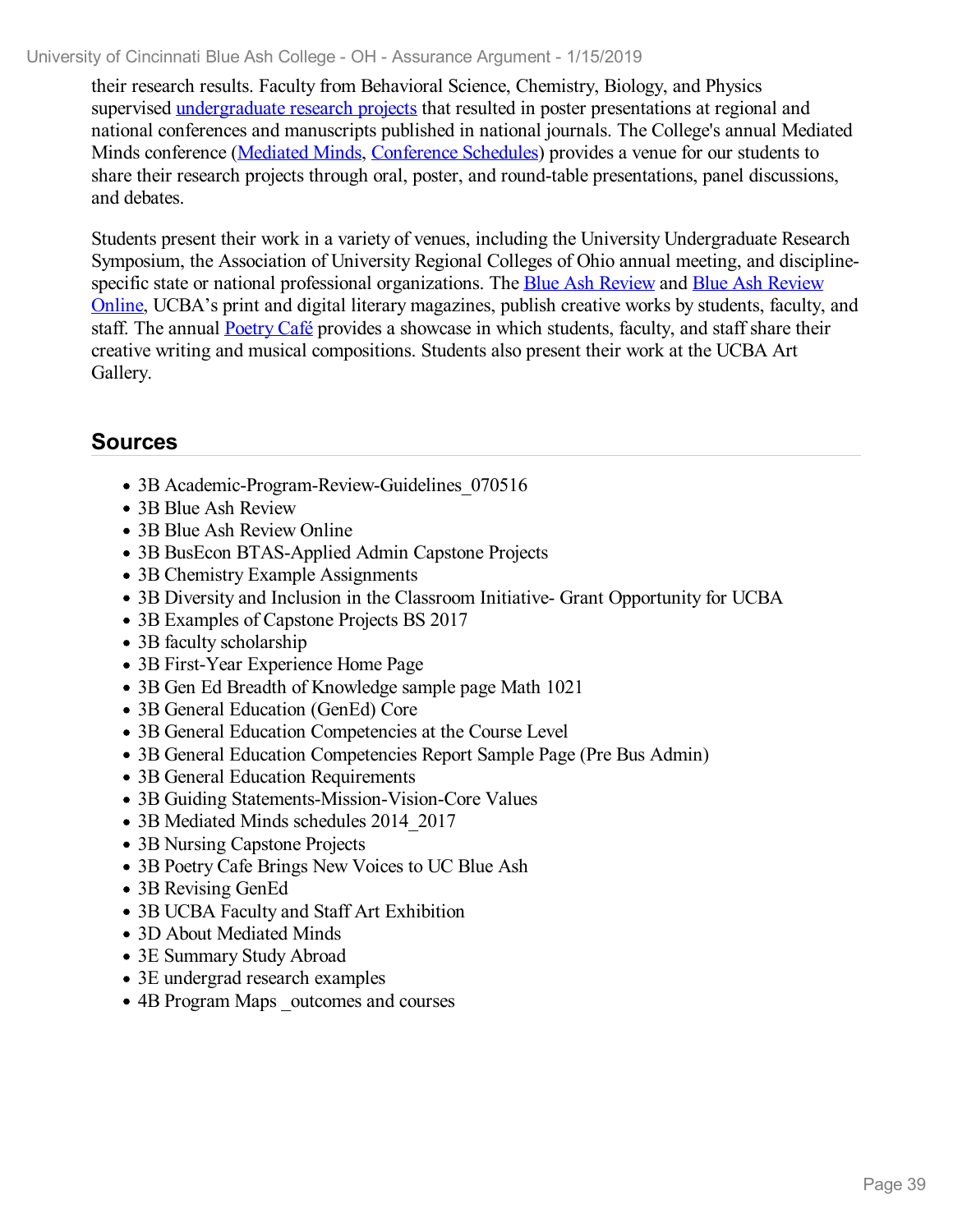# **3.C - Core Component 3.C**

The institution has the faculty and staff needed for effective, high-quality programs and student services.

- 1. The institution has sufficient numbers and continuity of faculty members to carry out both the classroom and the non-classroom roles of faculty, including oversight of the curriculum and expectations for student performance; establishment of academic credentials for instructional staff; involvement in assessment of student learning.
- 2. All instructors are appropriately qualified, including those in dual credit, contractual, and consortial programs.
- 3. Instructors are evaluated regularly in accordance with established institutional policies and procedures.
- 4. The institution has processes and resources for assuring that instructors are current in their disciplines and adept in their teaching roles; it supports their professional development.
- 5. Instructors are accessible for student inquiry.
- 6. Staff members providing student support services, such as tutoring, financial aid advising, academic advising, and co-curricular activities, are appropriately qualified, trained, and supported in their professional development.

# **Argument**

**3.C.1.** *The institution has suf icient numbers and continuity of faculty members to carry out both the classroom and the non-classroom roles of faculty, including oversight of the curriculum and expectations for student performance; establishment of academic credentials for instructional staf ; involvement in assessment of student learning.*

University of Cincinnati Blue Ash College (UCBA) houses 14 academic departments along with the library. In fall 2018, there were 165 full-time faculty and 200 part-time faculty employed at the College.

UCBA has sufficient [continuity](file:///D:/evidence/viewfile?fileId=625444) in its faculty as evidenced by the average length of time they have served at the College. The average length of service for full-time faculty in the 2016-2017 academic year was approximately 12 years, and for part-time faculty (non-emeriti) it was approximately 6 years. The number of years of service of full-time faculty is well-distributed among new, mid-career, and senior faculty. Furthermore, 88% of the full-time faculty are tenure-track, and approximately 58% of the tenure-track faculty are tenured.

At UCBA, the normal teaching load for full-time faculty is 12 credit/contact hours per academic term, excluding summer. Collectively, all duties associated with instruction (preparation, assessment, office hours, etc.) are expected to constitute 80% of total faculty [workload](file:///D:/evidence/viewfile?fileId=625415) in alignment with the teaching mission of the College. There are sufficient faculty at UCBA to keep the [student-to-faculty](file:///D:/evidence/viewfile?fileId=625430) ratio low. Since 2008, the student-to-faculty ratio ranged from 14:1 to 18:1.

Faculty receive release time and/or stipends for carrying out various academic leadership roles. For example, academic unit heads, program directors, course coordinators, directors of academic support labs, and co-directors of our Learning and Teaching Center all receive appropriate course releases so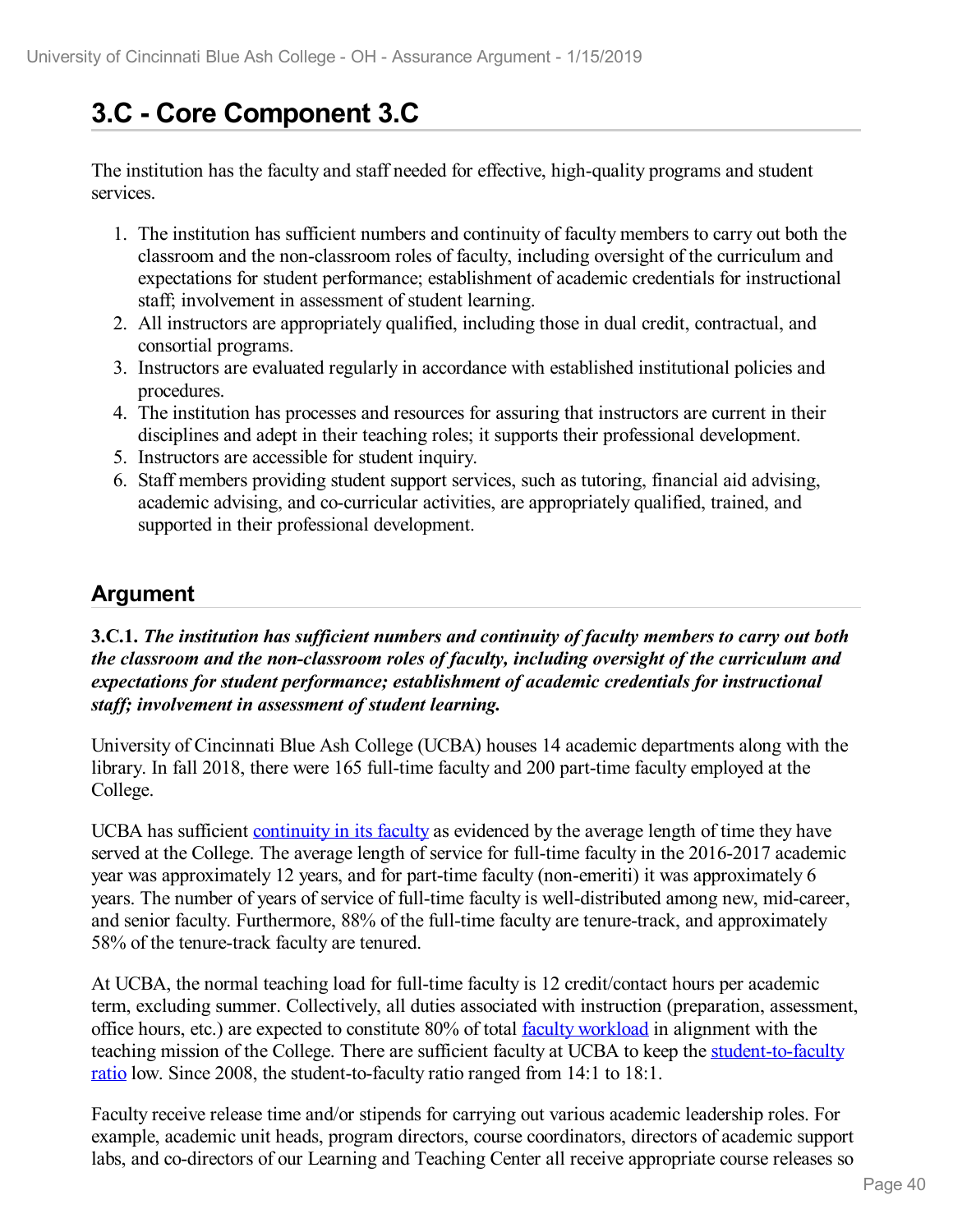that they can dedicate the needed time to these important academic duties.

[Faculty](file:///D:/evidence/viewfile?fileId=625449) control the curricular requirements of all programs and majors, the content of all courses, and the assessment processes for programs and courses. The College has long-established procedures for the curricular approval process. Curricular changes are initiated at the academic department level and brought to the [Curriculum](file:///D:/evidence/viewfile?fileId=625452) & Academic Affairs Committee for review and [approval.](file:///D:/evidence/viewfile?fileid=625436) The Curriculum & Academic Affairs Committee is composed of the 14 academic unit heads. The Library Director and the Associate Dean of Academic Affairs also serve as non-voting members. A report of the Committee's actions is submitted to the entire faculty for approval at each monthly faculty meeting. The [eCurriculum](file:///D:/evidence/viewfile?fileid=625408) system tracks the approvals at each level of the process. At each level of review, courses, programs, and majors are evaluated to ensure that they meet discipline, industry, accreditation, and/or national quality standards and to ensure that they are adequately resourced. New minors, certificates, and degree programs must also be approved by the University's Academic Committee prior to approval by the Provost, the Board of Trustees, and the Ohio Department of Higher Education.

The UCBA Academic [Assessment](file:///D:/evidence/viewfile?fileId=625451) Committee (AAC) is a standing committee, established over twenty years ago, charged with "the development and maintenance of academic assessment measures deemed necessary for renewal and revitalization of the curriculum and for the continued accreditation of the College." Committee membership consists of representatives from all 14 academic departments serving three-year terms as well as several non-voting, ex-officio members. Additional detail regarding the role of the AAC in assessment at UCBA is provided in 4B.

UCBA faculty searches are led by [departments,](file:///D:/evidence/viewfile?fileId=625450) in accordance with Article 6.2 of the AAUP Collective Bargaining Agreement. A search committee of department faculty sets the criteria for all instructional positions, following the UC Instructor [Qualifications](file:///D:/evidence/viewfile?fileId=625434) Policy. The committee makes recommendations to the Dean.

## **3.C.2.** *All instructors are appropriately qualified, including those in dual credit, contractual, and consortial programs.*

UCBA uses the Ohio Department of Higher Education's [requirements](file:///D:/evidence/viewfile?fileId=625416) and the Higher Learning [Commission's](file:///D:/evidence/viewfile?fileid=625434) [Assumed](file:///D:/evidence/viewfile?fileId=625418) Practices as determinants of faculty qualifications. UC's Policy on Instructor Qualifications applies to all instructors. Every new hire adheres to this policy. To ensure that existing faculty were in compliance, the Office of Academic Affairs, in conjunction with academic unit heads, compiled a master list of the graduate degrees of all faculty teaching at UCBA, examining transcripts where necessary. In 2016, the very few instructors who did not meet the HLC's Assumed Practices met with their respective academic unit heads to identify changes in teaching assignments in order to be in compliance, to devise a plan and timeline for acquiring remaining graduate hours, or to make a tested experience argument. These plans and arguments were subject to approval by the Associate Dean of Academic Affairs and the Provost.

UCBA also participated in a University-wide faculty-credentialing project. All full-time faculty members and adjuncts currently teaching were asked to submit their degrees to [Selection.com](file:///D:/evidence/viewfile?fileId=625422), an independent, third-party verification agency. Verified degrees are stored in SAP, the University's human resources system, and transcripts are archived. As new faculty members are hired, this verification process, along with a [background](file:///D:/evidence/viewfile?fileId=625420) check, will be continued.

Finally, students seeking dual credit coursework enroll in regular UCBA courses taught by our highly credentialed faculty. We do not have consortial or contractual programs.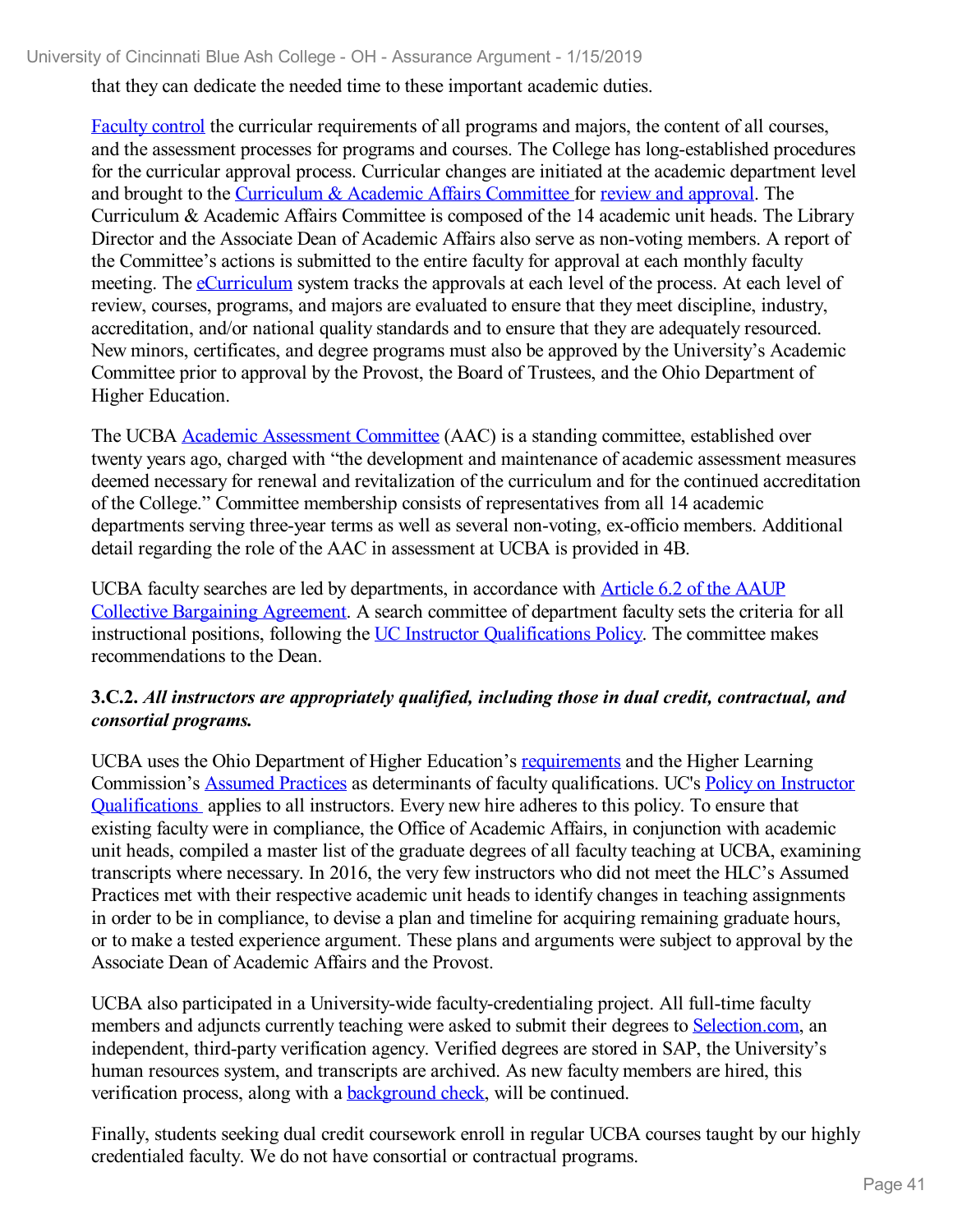## **3.C.3.** *Instructors are evaluated regularly in accordance with established institutional policies and procedures.*

Faculty at UCBA are regularly evaluated in a variety of ways, including annual performance reviews (APRs), peer reviews, student evaluations of teaching, and Reappointment, Promotion, and Tenure (RPT) reviews.

In accordance with Ohio Revised Code [3345.45](file:///D:/evidence/viewfile?fileId=625413), [Article](file:///D:/evidence/viewfile?fileId=625453) 33 of the Collective Bargaining Agreement (CBA) requires that all bargaining unit faculty undergo an annual performance review. Individual departments develop their own procedures for conducting APRs in alignment with the [recommendations](file:///D:/evidence/viewfile?fileId=725021) for best practices by the AAUP. APR procedures are subject to approval by the Dean and Provost.

Peer reviews are an important part of the evaluation process for instructors. These reviews are a required part of the RPT process. They include not only classroom [observations,](file:///D:/evidence/viewfile?fileId=625448) but also **Quality** Matters reviews of online courses in accordance with our Distance [Learning](file:///D:/evidence/viewfile?fileId=625406) Policy. Furthermore, half of our full-time faculty have completed the [semester-long](file:///D:/evidence/viewfile?fileId=664387) Peer Review of Scholarly Teaching faculty learning community (FLC). Faculty pairs reviewed and reflected upon aspects of their courses and teaching practices such as syllabi, assignments, and course design. Most of our faculty have contributed to the scholarship of teaching and learning through their participation in a variety of [topical](file:///D:/evidence/viewfile?fileid=625414) FLCs offered at the College.

Another way faculty are regularly evaluated is through the required use of the Student Perceptions of Teaching and Learning Survey, a student evaluation [administered](file:///D:/evidence/viewfile?fileId=625424) in each of their courses. These course evaluation surveys provide feedback on such items as student self-reflection, fairness in grading, planning of the course, availability of the professor, relevance of assignments to the course material, and overall ratings of both the course and the instruction. Following final grade submission, course evaluation results are made available to the instructor. Unit heads receive copies of their faculty's survey results. The results are reviewed and incorporated into APRs of faculty and play a role in the RPT process.

Faculty are also evaluated through the RPT process. [Article](file:///D:/evidence/viewfile?fileId=625403) 7 of the CBA stipulates the timeline and structure of the RPT process, and each academic [department](file:///D:/evidence/viewfile?fileId=629038) determines its own criteria and guidelines for the review. Candidates are evaluated on teaching; service to the department, college and university; and scholarship. Evaluation in each area is multi-faceted, and dossiers are reviewed on multiple levels: the Unit RPT Committee, the Unit Head, the College RPT Committee, the Dean, and the Provost. Each level is required to conduct an independent review of the candidate's dossier and provide its own recommendation. In cases of promotion and/or tenure, the Board of Trustees has final approval. The College provides professional development to help faculty create their dossiers.

## **3.C.4.** *The institution has processes and resources for assuring that instructors are current in their disciplines and adept in their teaching roles; it supports their professional development.*

Participation in professional development is an expectation of all faculty, and a requirement of the RPT process. The College and University support and promote opportunities for professional development in a variety of ways.

The UC-AAUP Collective Bargaining Agreement (CBA) guarantees funding for faculty development endeavors ([Article](file:///D:/evidence/viewfile?fileId=625407) 24) and academic leaves after six years of service [\(Article](file:///D:/evidence/viewfile?fileId=625404) 25). Upon completion of the academic leave, the faculty member must submit a report summarizing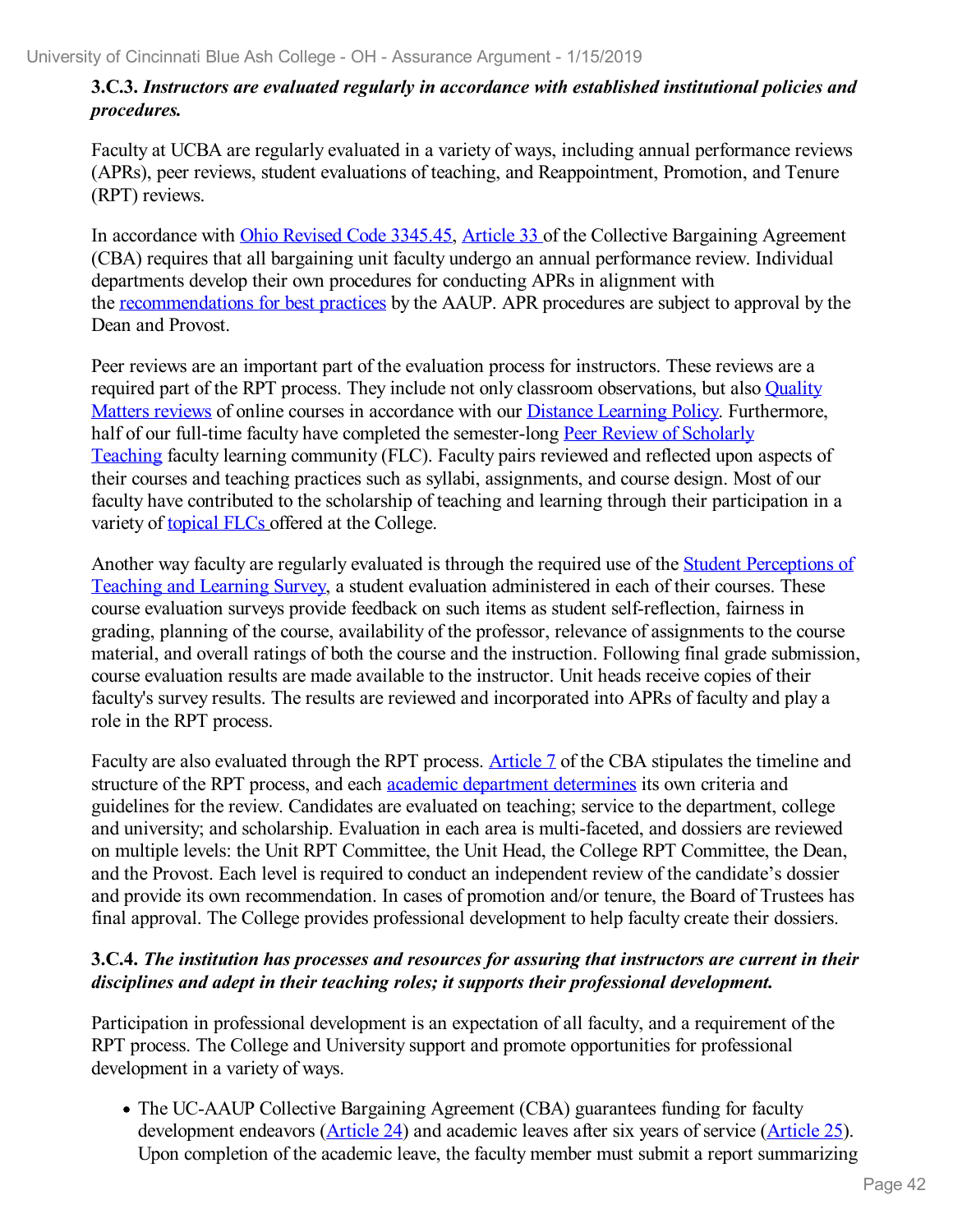the outcomes of the leave.

- In addition to the \$60,000 faculty development funds provision in the CBA, the College has a well-established travel fund policy that allocates \$1000 annually to each full-time faculty member to attend professional conferences and \$1500 if the faculty member is presenting.
- Adjunct faculty are expected to participate in one professional development activity each year. This expectation is conveyed in a letter that accompanies the instructor's teaching contract. Unit heads can request funding for adjunct instructor professional development.
- An asset of the College is the Learning and [Teaching](file:///D:/evidence/viewfile?fileId=625410) Center (LTC), which offers robust professional development [programming](file:///D:/evidence/viewfile?fileId=625414) to support faculty teaching and student learning. The LTC sponsors year-long faculty learning communities; seminars and workshops that address current concerns of teaching and learning; and one-on-one consultations about technology, course development, and alternative teaching strategies.
- College faculty regularly participate in and lead programming at the University's Center for the Enhancement of Teaching and Learning as well as other [University-sponsored](file:///D:/evidence/viewfile?fileId=625402) professional development events such as the 3T [Conference](file:///D:/evidence/viewfile?fileId=626771) and the AFTL [Showcase](file:///D:/evidence/viewfile?fileid=625397).
- The UCBA [Scholar](file:///D:/evidence/viewfile?fileId=625438) program provides an opportunity for release time from teaching for the purpose of SoTL research, discipline-specific research, creative work, or service learning scholarship. Awards from this program assist faculty who need additional time to focus on a research or creative project.

UCBA has a strong tradition of [recognizing](file:///D:/evidence/viewfile?fileId=625409) and celebrating faculty excellence. [Awards](file:///D:/evidence/viewfile?fileId=625412) recognize faculty for their pedagogical innovation, exemplary scholarship, and outstanding service. Additionally, College faculty are regularly recognized at the University level for their teaching excellence, innovation, and service. Furthermore, since 2009, fifteen of our [faculty](file:///D:/evidence/viewfile?fileId=625396) have been inducted into the University of [Cincinnati's](file:///D:/evidence/viewfile?fileId=625399) Academy of Fellows for Teaching and Learning, an honorary organization dedicated to teaching excellence.

# **3.C.5.** *Instructors are accessible for student inquiry***.**

At UCBA, instructors are accessible for student inquiry. [Article](file:///D:/evidence/viewfile?fileId=625400) 3.6 of the Collective Bargaining Agreement states that the responsibilities of faculty as teachers are not confined to only formal instructional settings but also include accessibility to and engagement with students outside of the classroom. Faculty are required to post and maintain regular office hours. This is communicated to all UCBA faculty via offer letters sent to new represented faculty hires and the teaching confirmations sent to adjunct instructors. Faculty office hours are compiled and distributed each semester. In 2001, UC's Faculty Senate passed a [resolution](file:///D:/evidence/viewfile?fileId=625419) establishing guidelines for course syllabi that lists office hours as an essential item to include. Faculty are expected to hold some office hours in the same delivery mode of the class, i.e. face-to-face for traditional courses, online for 100% online courses through the use of WebEx or other collaborative tools, and a proportionate mix for hybrids. Shared office space is available for adjunct instructors to consult with their students.

## **3.C.6.** *Staf members providing student support services, such as tutoring, financial aid advising, academic advising, and co-curricular activities, are appropriately qualified, trained, and supported in their professional development.*

Staff members who provide student support services are appropriately qualified for their positions as defined in their relevant job descriptions. The search and hiring process, overseen by a college search committee with support of Human Resources, ensures only candidates having appropriate qualifications are interviewed and hired.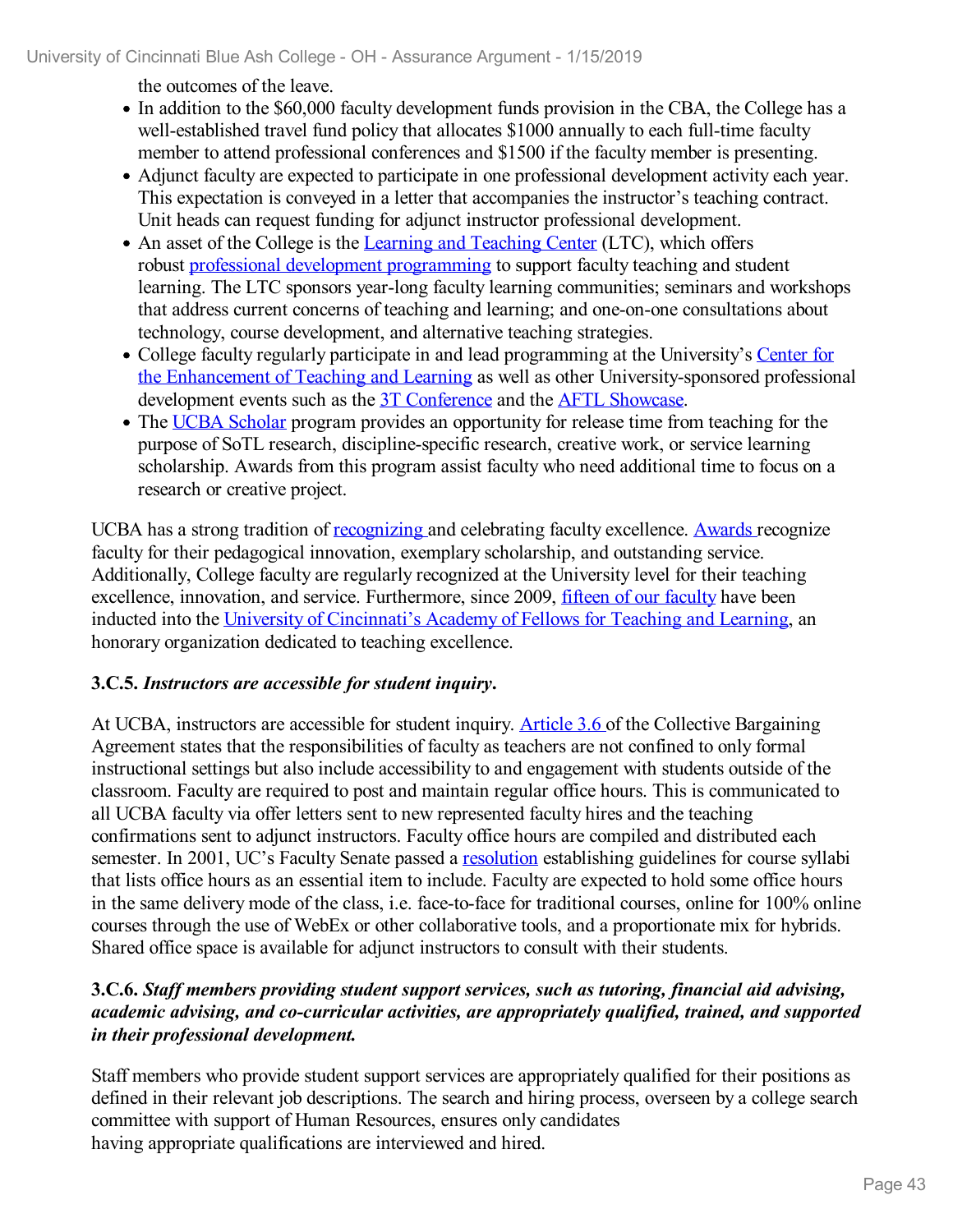#### **Academic Advising**

Academic advisors are appropriately qualified, trained, and supported in their professional development as follows:

UC Blue Ash [Academic](file:///D:/evidence/viewfile?fileId=625445) Advisors hold master's degrees in most cases and baccalaureate degrees at minimum, have relevant prior experience, and are selected from highly competitive candidate pools. Advisor training is a two-tier system, comprised of both College-level and University-wide training. The UC Office of Advising & Academic Services provides advisor [training](file:///D:/evidence/viewfile?fileId=625423) and professional development offered in-person and online. Professional [development](file:///D:/evidence/viewfile?fileId=625443) is also supported at both UCBA and UC with strong advisor participation in National Academic Advising Association (NACADA) national and regional events, the UC Advising [Conference](file:///D:/evidence/viewfile?fileId=625432) that is attended by most UC advisors yearly, and additional on-campus advisor professional development sessions available throughout the year.

The UC [Undergraduate](file:///D:/evidence/viewfile?fileid=625439) Academic Advising Association supports and incentivizes professional staff through awards that recognize professional excellence. For example, the Sarah Grant Barber award is granted yearly to a professional advisor, faculty advisor, advising administrator, or advising support personnel.

#### **Co-curricular Activities**

The highly qualified Student Life and [Engagement](file:///D:/evidence/viewfile?fileid=625431) staff [participate](file:///D:/evidence/viewfile?fileid=625427) in a variety of local, regional, and national training opportunities focused on the development of co-curricular activities, programs, and services. Examples include: National Association of Student Personnel Administrators (NASPA) Leadership Educators Institute, American College Personnel Association, College Student Educators International, Safe Zone Ally training, Title IX training, National Orientation Directors Association, and a variety of assessment trainings designed and based on the Council for the Advancement of Standards.

#### **Academic Support Labs/Tutoring**

All professional tutors and staff within the UC Blue Ash academic labs (Math Lab, Writing and Study Skills Center, Science Learning Lab, Foreign Language Lab) hold bachelor's, master's, or doctoral degrees and participate with relevant professional organizations such as the Ohio Writing Center Consortium, Eastern Central Writing Association, and American Chemical Society. Departmentally, they are provided funding for attendance at conferences and relevant trainings. Additionally, some labs rely on student tutors who are recommended by faculty and interviewed, selected, and trained by the respective lab manager. Ongoing training and evaluation are provided by the lab managers throughout the year.

#### **Financial Aid**

The UC Blue Ash One Stop [Student](file:///D:/evidence/viewfile?fileId=629035) Service Center is staffed by service associates and a director. These service associates provide initial and routine service to students on their financial aid while also addressing interrelated items such as registration and billing. The University of Cincinnati Student Financial Aid Office (SFAO) consists of 26 full-time staff members, including directors, assistant directors, program managers, advisors, and record management officers. This University aid office assists with more difficult cases and supports UCBA service associates in resolving student concerns.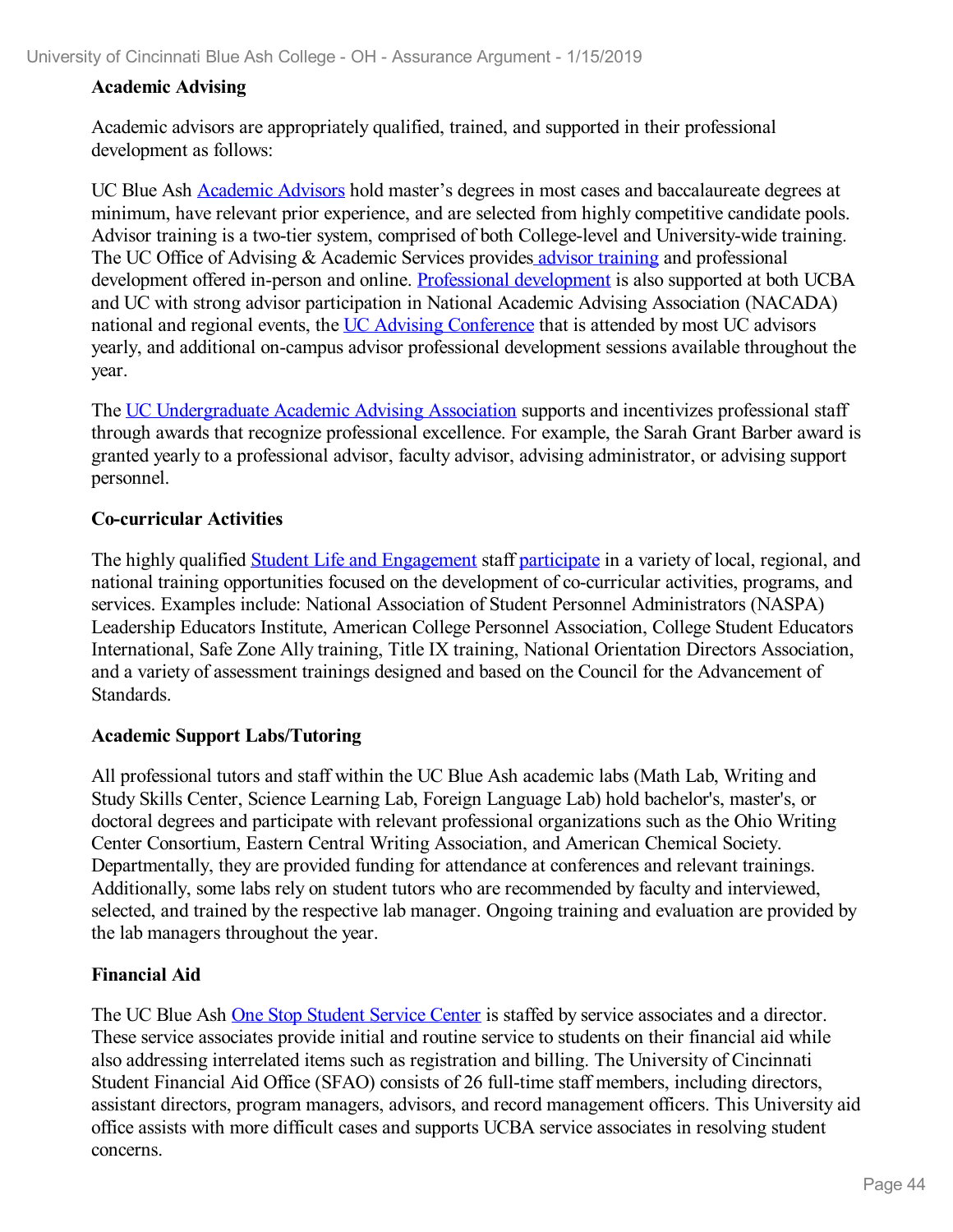SFAO staff process all Title IV (federal) aid for all campuses. SFAO staff also manage institutional aid directly and by advising and assisting College offices with their scholarship funds. The office is regularly audited by a contracted agency as part of the annual audit required of institutions utilizing federal aid. It is also subject to federal program reviews by the Department of Education, the last one of which took place on-site in February 2015 (2015 Program Review Final [Determination](file:///D:/evidence/viewfile?fileId=625395) Closeout Letter, Federal Review [Documents](file:///D:/evidence/viewfile?fileId=625429) University of Cincinnati).

Upon hire, all new staff in UCBA One Stop complete an extensive 40-hour classroom training curriculum on financial aid policies and procedures in coordination with the University SFAO. Staff within SFAO as well as the UCBA One Stop Center participate in on-going, internal training workshops that address time-specific issues in the aid cycle (i.e., application processing, awards to students, academic progress review). SFAO and UCBA One Stop staff are members of the Ohio Association of Student Financial Aid Administrators and are given opportunities to attend and present at its workshops and conferences. To stay current, key personnel regularly attend the Midwest Professional Association as well as annually attend both the conference hosted by the National Association of Student Financial Aid Administrators and the Federal Student Aid program office of the U.S. Department of Education. Information from these conferences is shared with staff in oncampus training sessions as needed.

#### **Resources for All Staff**

All staff have the opportunity to attend local, regional, and national conferences, webinars, and certificate programs offered through professional associations. (Staff [Representative](file:///D:/evidence/viewfile?fileId=625428) Council Development Funds Application, UC Blue Ash Training and [Development,](file:///D:/evidence/viewfile?fileid=625433) Student Affairs Professional Development). Opportunities include campus-based activities and conferences, law and policy certificate programs, and webinars by state agencies on prevention and response mechanisms designed to create a safe, supportive and inclusive campus culture. The University encourages continued education by providing up to six credit hours of tuition remission per semester for staff to further their higher [education/professional](file:///D:/evidence/viewfile?fileId=625425) development. Additionally, staff are provided professional development opportunities via the UC Blue Ash Staff [Representative](file:///D:/evidence/viewfile?fileId=625411) Council and Emerging Leaders in Student Affairs at UC.

# **Sources**

- 3C 2015 Program Review Final Determination Closeout Letter
- 3C 3T conference
- 3C AAC Faculty Handbook
- 3C academic advising paperclip interview
- 3C AFTL Membership
- 3C AFTL Showcase
- 3C AFTL website
- 3C Annual Performance Reviews
- 3C Article 24 CBA
- 3C Article 25 CBA
- 3C Article 27.2 CBA
- 3C Article 3.6 CBA
- 3C Article 33 CBA
- 3C Article 6.2 CBA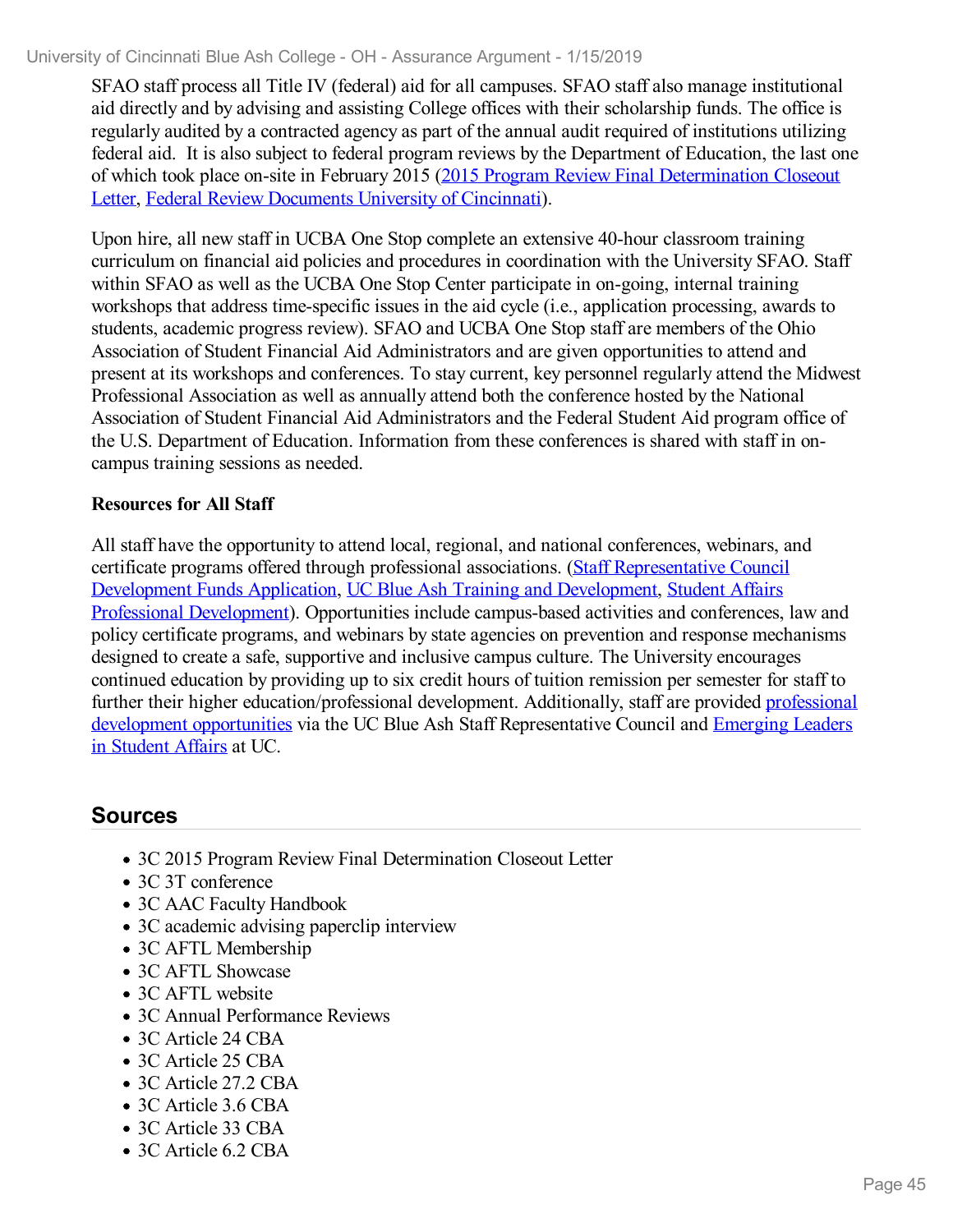- 3C Article 7 CBA
- 3C CAAC Faculty Handbook
- 3C CAAC Minutes
- 3C CETL Homepage
- 3C Course Approval Template
- 3C Dept RPT Criteria Portfolio.pdf
- 3C Distance Learning Policy
- 3C Distinguished Awards Programs
- 3C eCurr2-BuildACourse-1-19-2015
- 3C Emerging Leaders in Student Affairs
- 3C Faculty Awards at UC Blue Ash College
- 3C Faculty Workload Document
- 3C Federal Review Documents University of Cincinnati
- 3C LTC UCBA webpage
- 3C LTC workshops and flcs
- 3C ODHE Academic-Program-Review-Guidelines
- 3C Ohio Revised Code 3345.45
- 3C Peer Review FLC
- 3C pre empl criminal ck
- 3C QualifiedFacultyGuidelines 2015-10 OPB
- 3C Quality Matters Reviews examples
- 3C Report of the Regents
- 3C Resolution on Course Syllabi 2001
- 3C Resources for Advisors
- 3C Revised New Course Procedures
- 3C SELECTION.COM Background Checks
- 3C Spring 2017 Staff Development Workshop Series
- 3C SPTL blank example
- 3C Staff Professional Development
- 3C Staff Representative Council Development Funds Application
- 3C stu aff prof dev
- 3C Stu Fac Ratio
- 3C Student Life and Engagement
- 3C UC Advising Conference
- 3C UC Blue Ash Training and Development
- 3C UC Policy on instructor faculty credentials
- 3C UC\_APR\_Policies\_and\_Procedures
- 3C UCAADA
- 3C UCBA COLLEGE SCHOLARS PROGRAM
- 3C University OneStop website
- 3C Advising Credentials
- 3C Advising Prof Dev
- 3C-1-1 Distribution of number of years served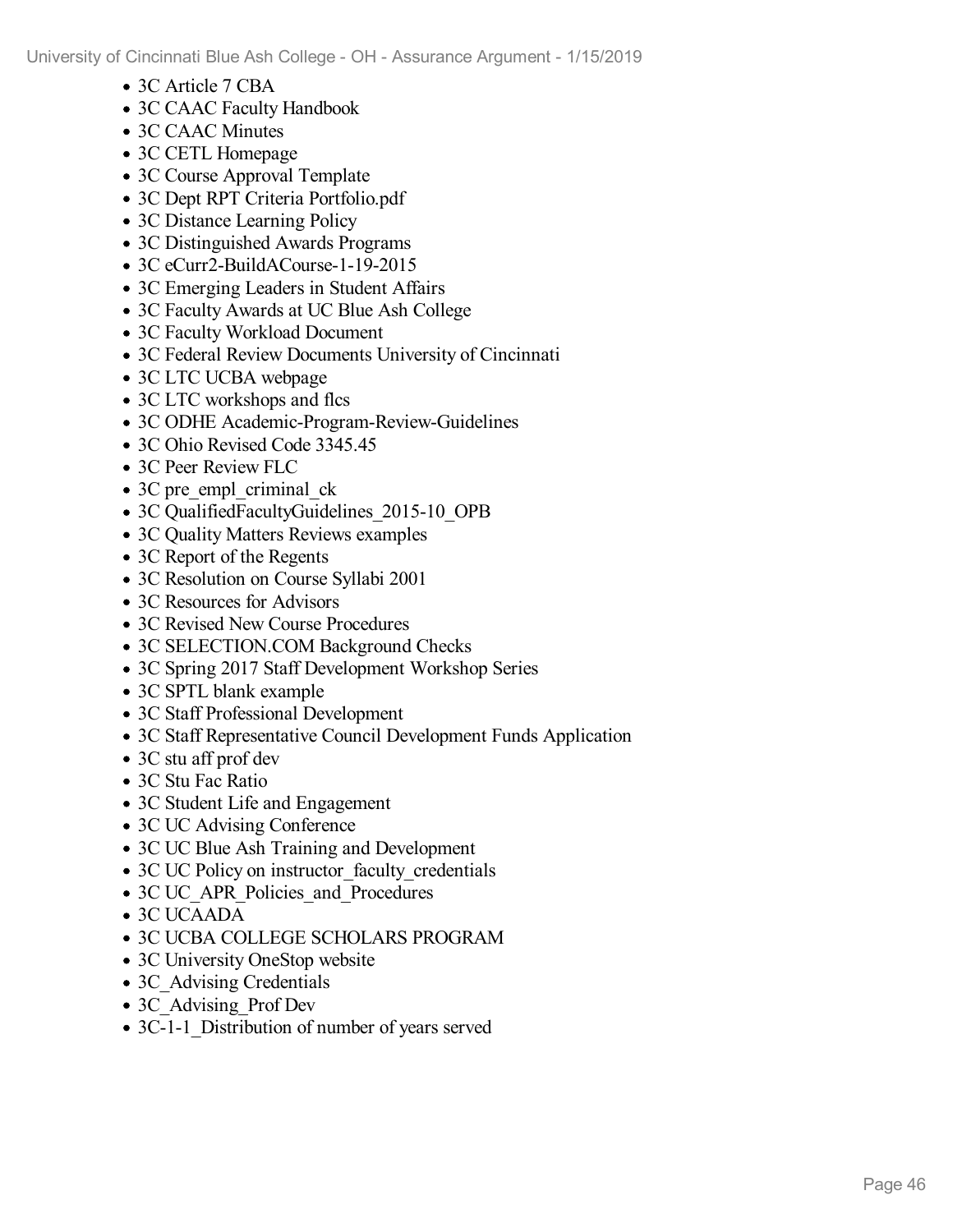# **3.D - Core Component 3.D**

The institution provides support for student learning and effective teaching.

- 1. The institution provides student support services suited to the needs of its student populations.
- 2. The institution provides for learning support and preparatory instruction to address the academic needs of its students. It has a process for directing entering students to courses and programs for which the students are adequately prepared.
- 3. The institution provides academic advising suited to its programs and the needs of its students.
- 4. The institution provides to students and instructors the infrastructure and resources necessary to support effective teaching and learning (technological infrastructure, scientific laboratories, libraries, performance spaces, clinical practice sites, museum collections, as appropriate to the institution's offerings).
- 5. The institution provides to students guidance in the effective use of research and information resources.

# **Argument**

## *3.D.1 The institution provides student support services suited to the needs of its student populations.*

UC Blue Ash College (UCBA) offers a wide range of support services that meet the needs of our diverse student body so they may fully engage in their academic pursuits. As UCBA is a regional college of the University of Cincinnati, students also have access to support services offered throughout the University. The following are examples of available student support services.

# **Tutoring**

As academic tutoring is a key resource for student success, UCBA offers a [variety](file:///D:/evidence/viewfile?fileId=629812) of labs on campus where students can receive one-on-one, small group help, or online assistance.

The [Writing](file:///D:/evidence/viewfile?fileId=629827) & Study Skills Center (WSSC) at UCBA helps students become engaged and empowered learners. WSSC supports students through one-on-one writing tutoring at any stage of the writing process. They also coach students on study habits, time management, note taking, and test anxiety. WSSC offers an array of innovative programs designed to support student-driven learning and academic excellence.

The [Mathematics](file:///D:/evidence/viewfile?fileId=629823) Lab provides support to students in mathematics and statistics courses at UCBA. They also provide assistance with math-related questions for students in UCBA physics courses. Student help is available in the form of trained tutors, peer-assisted study sessions, online resources, practice examinations, and workshops.

The Science [Learning](file:///D:/evidence/viewfile?fileId=629826) Lab is designed to help students in Biology, Chemistry, Dental Hygiene, Nursing, and Allied Health science courses. The lab provides tutoring and study space for individuals or groups. Students using the lab have access to computers, anatomical models, microscopes, radiological films, and supplementary texts and software.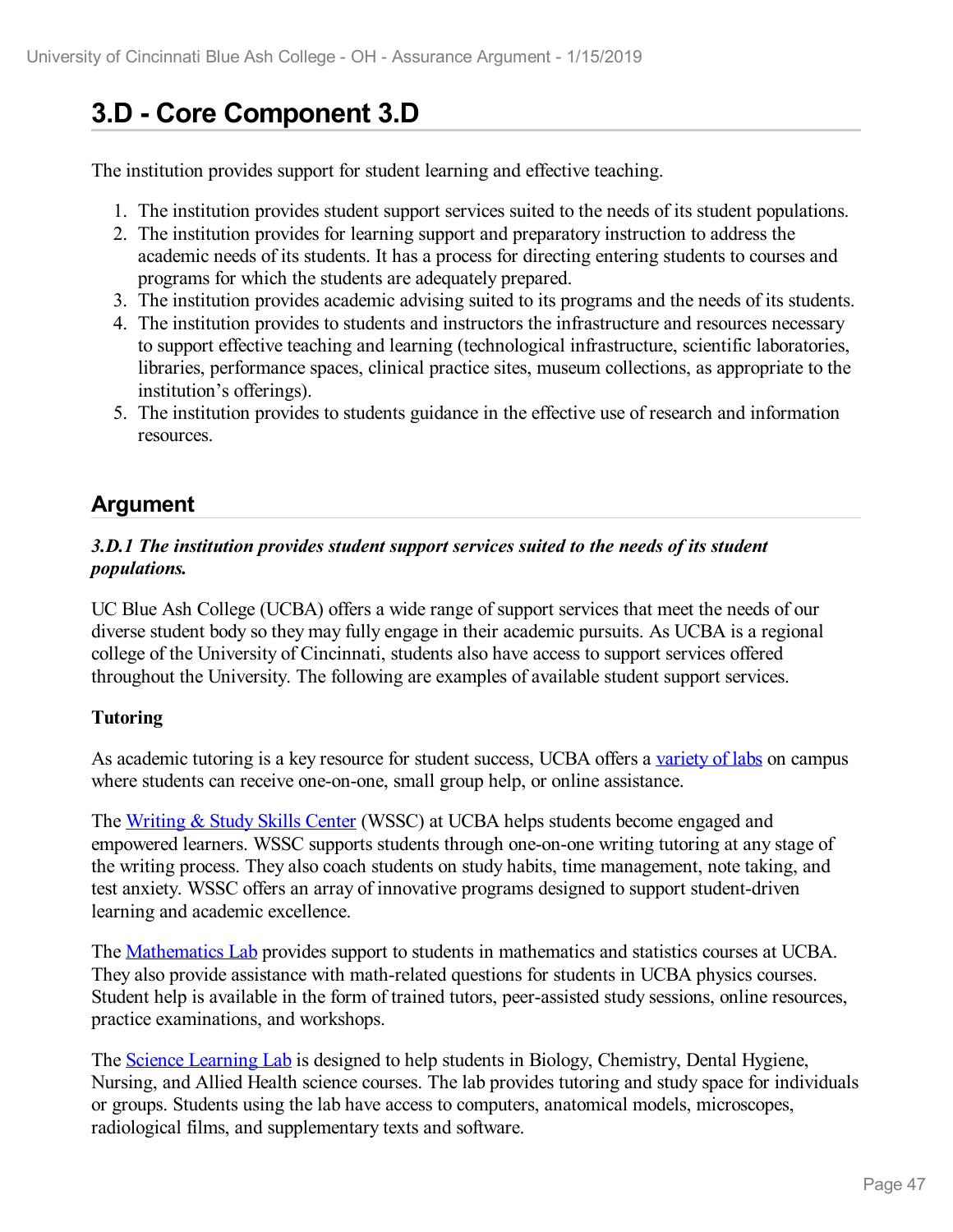The Foreign [Language](file:///D:/evidence/viewfile?fileId=629820) Lab offers tutoring in American Sign Language, French, German, and Spanish. The lab provides assistance with foreign language homework and skill review. Students can also utilize a variety of technology-based tools to provide interactive support in speaking and listening.

Additional tutoring is available in [accounting](file:///D:/evidence/viewfile?fileId=629808) and nursing through their respective academic departments.

## **Accessibility Resources**

The Office of [Accessibility](file:///D:/evidence/viewfile?fileId=629816) Resources (OAR) coordinates [services](file:///D:/evidence/viewfile?fileId=629816) and support for students with a documented disability so they can freely and actively participate in all facets of college life. They provide equal access and appropriate accommodations to 200-300 students each semester. Additionally, OAR conducts training and workshops for faculty and staff to promote best practices for working with students with documented disabilities or medical conditions. [Ally,](file:///D:/evidence/viewfile?fileId=686135) an important new tool in Blackboard, notifies instructors when course content may be inaccessible to students with disabilities. It provides suggestions and resources for making course materials universally accessible. Additionally, the University provides a required online course for all instructors to learn about universal design.

## **Exploratory Studies Program**

The [Exploratory](file:///D:/evidence/viewfile?fileId=713280) Studies Program empowers students to choose best-fit majors through highly personalized exploratory advising and innovative academic programming. Exploratory advising is available for students who are undecided, exploring majors, or seeking a new academic pathway. The professional advisors help students navigate the admission and program requirements for all undergraduate majors offered at UC. Additionally, all first-year students in Exploratory Studies are required to take [MLTI1021](file:///D:/evidence/viewfile?fileId=629873) Student Success Seminar. Students may subsequently enroll in [INTR1003](file:///D:/evidence/viewfile?fileId=629872) Career Decision Making if they desire a more in-depth career exploration experience. The majority of students transition from Exploratory Studies to a declared major after one semester. Enrollment in Exploratory Studies is limited to two semesters to promote timely graduation ([Exploratory](file:///D:/evidence/viewfile?fileId=629871) Advising).

# **Library**

The mission of the University of Cincinnati Libraries is to promote discovery, stimulate learning, and inspire the creation of knowledge by connecting students, faculty, researchers and scholars to dynamic data, information and resources. The UCBA [Library](file:///D:/evidence/viewfile?fileId=629875) offers open access to information, spaces to study and to collaborate, and access to research services and support. UC Libraries are described further in section 3D4.

## **Student Life & Engagement**

The Office of Student Life & [Engagement](file:///D:/evidence/viewfile?fileId=629874) manages a broad portfolio of student outreach and development activities for our diverse, non-residential student population.

The [Multicultural](file:///D:/evidence/viewfile?fileId=629815) Affairs Office works to raise awareness and develop appreciation for the diversity that exists at UCBA and within the community. The Office strives to meet the needs of our underrepresented populations while encouraging respect for all people, identities, religions, and ethnicities. In addition to planning cultural and diversity education programs and events, this Office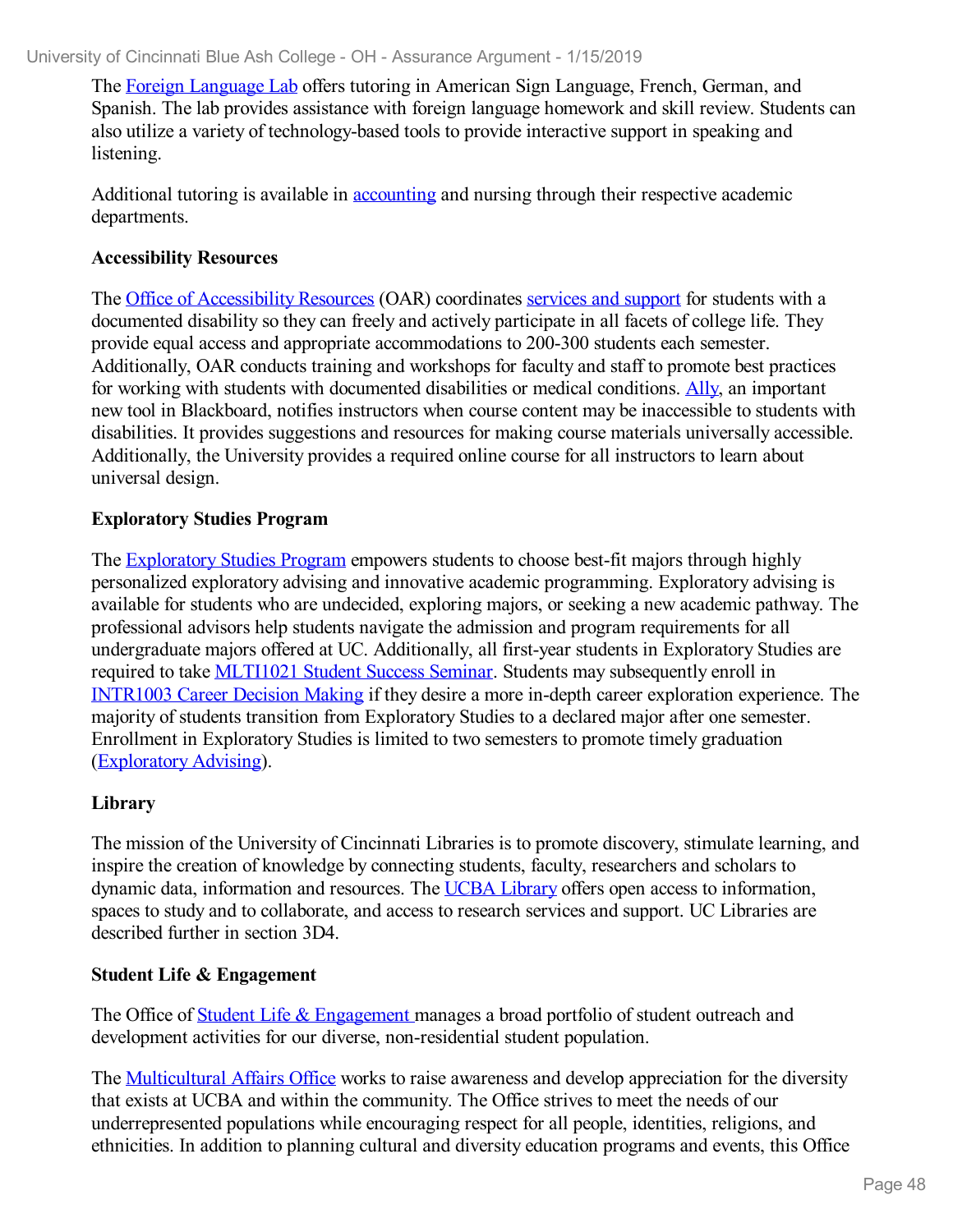advises and sponsors student organizations and identity-based student groups including the Men of Color Collaborative, Sister Circle, UCBA Alliance, and Latinos en accion. This office also oversees International Student Services at UCBA and liaises with UC [International](file:///D:/evidence/viewfile?fileId=629825) to provide support to international students [\(Orientation](file:///D:/evidence/viewfile?fileId=629858) Book, [Diversity](file:///D:/evidence/viewfile?fileId=629857) Scholars Mentor Packet, [International](file:///D:/evidence/viewfile?fileId=629854) Orientation Agendas, [SafeZone](file:///D:/evidence/viewfile?fileId=629861) Flyer).

Student Life & [Engagement](file:///D:/evidence/viewfile?fileId=629819) supports recruitment and [engagement](file:///D:/evidence/viewfile?fileId=629866) activities for Latino/Hispanic students at UCBA. Staff provide social events, leadership opportunities, and other programs to connect these students to each other and to College resources.

The Leadership [Development](file:///D:/evidence/viewfile?fileId=629818) Program (LDP) is designed to assist students in intentionally and positively developing their self-confidence, community engagement, and leadership skills. LDP allows students to identify programs/opportunities that best meet their goals and provide a foundation on which to grow and develop throughout their enrollment at UCBA. Opportunities include orientation leader, orientation coordinator, student ambassador, ambassador intern, and career peer (Student Leadership [Curriculum](file:///D:/evidence/viewfile?fileId=629869); Orientation Leader, Coordinator, [Ambassador,](file:///D:/evidence/viewfile?fileId=629870) Intern).

Career [Services](file:///D:/evidence/viewfile?fileId=629822) helps students prepare for volunteer, full-time, part-time, and seasonal employment. Services offered include resume workshops, mock interviews, job search strategies, internship assistance, and networking techniques. Students and employers exchange information on the University's job, internships, and resume posting website, **[Handshake](file:///D:/evidence/viewfile?fileId=664484)**. Students may also utilize career resources provided by the Division of [Experience-Based](file:///D:/evidence/viewfile?fileId=629829) Learning and Career Education at the uptown campus.

The New Student Orientation team coordinates onboarding and welcoming activities for incoming [first-year](file:///D:/evidence/viewfile?fileId=629814) and [transfer](file:///D:/evidence/viewfile?fileId=629817) students. The team's responsibilities include communicating with students and families regarding the readiness steps for coming to UCBA, including placement testing and registration for orientation sessions. During orientation, students have the opportunity to meet with academic advisors, faculty, and other key staff at UCBA. Virtual orientation experiences for transfer and distance learning students are also available.

Veteran Student Affairs on the UCBA campus is a resource center for all military and veteran services and concerns. Services offered include VA verification and registration for education benefits for veterans and their dependents, coordinated benefit and payment activities, assistance with the transition from military to civilian life and the college classroom, and social and professional networking activities to build [camaraderie](file:///D:/evidence/viewfile?fileId=629868) among veterans on campus (Veterans Office Description & Services Snapshot; [Veterans](file:///D:/evidence/viewfile?fileId=629824) Student Visits, Events).

#### **Mentoring and Coaching**

There are several mentoring/coaching programs at UCBA.

- Major [Mentors](file:///D:/evidence/viewfile?fileId=686154) are teaching assistants who serve in our Exploratory Studies' Student Success Seminar assisting students with major selection, SMART goals, personality inventories, campus resources, and time management skills.
- UCBA partnered with the Cincinnati Youth [Collaborative](file:///D:/evidence/viewfile?fileId=686155) (CYC), a nonprofit that places mentors in K-12 public schools throughout the city, to facilitate a mentoring program at the College. Eighty-six students in fall 2017 were paired with volunteer mentors consisting of staff, faculty, alumni, and community members. For the current academic year, the College and CYC expanded this program to serve over 170 students.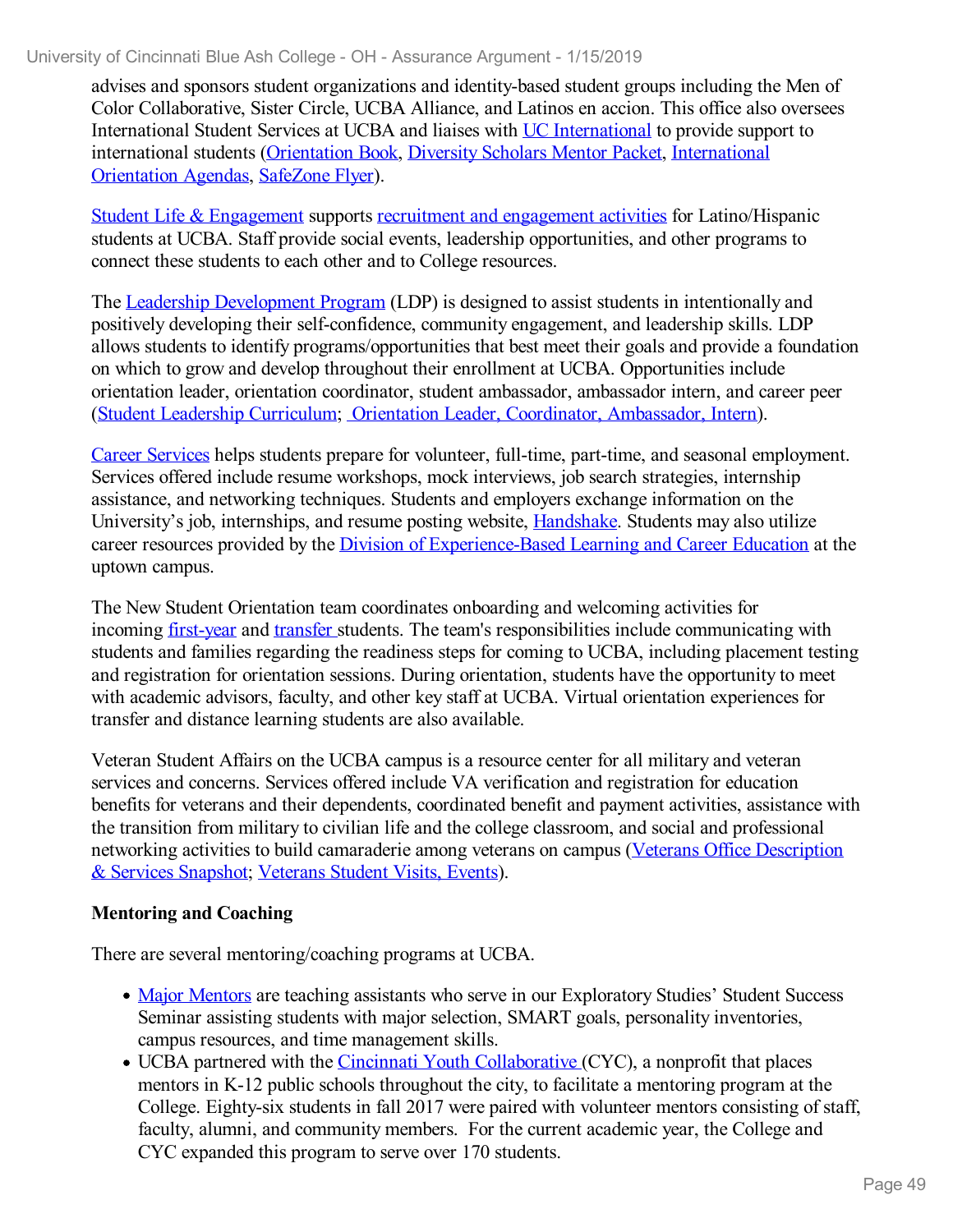• [Academic](file:///D:/evidence/viewfile?fileId=713278) success coaches serve nearly 300 students. These coaches build relationships by meeting regularly, monitoring academic progress, and referring students to academic support resources.

#### **Academic Standing Support**

UCBA provides outreach and support programs for students with academic standing issues (< 2.0 GPA). Staff members serve approximately 350 students per semester through monthly outreach, proactive phone calls, monthly academic [progress](file:///D:/evidence/viewfile?fileId=686162) surveys, and online video-based student success workshops.

## **Counseling Services**

UCBA [Counseling](file:///D:/evidence/viewfile?fileId=629810) Services offers integrated health, counseling, and wellness services to support our diverse student population in achieving its highest potential. A licensed clinical counselor provides free individual therapy sessions to students. The counselor also consults with faculty and staff about student issues. UCBA students may also utilize Counseling and [Psychological](file:///D:/evidence/viewfile?fileId=629821) Services at the uptown campus which offers in-person appointments, a crisis helpline, suicide prevention resources, and a sexual assault support helpline.

#### **Starfish Student Success Network**

[Starfish](file:///D:/evidence/viewfile?fileId=629859) is a student success tool deployed through Blackboard. UC uses two modules from Starfish: Connect and Early Alert. Starfish Connect offers online appointment scheduling for face-to-face appointments with advisors and instructors. Starfish [Early](file:///D:/evidence/viewfile?fileId=629865) Alert allows instructors to raise concerns, offer praise, or refer students to campus support resources. Instructors can raise "flags" if there is a concern or send "kudos" to students who are performing well in coursework. Recommendations for support services are communicated to the students and appropriate personnel are informed.

#### **Office of Admissions**

Services to [prospective](file:///D:/evidence/viewfile?fileId=629864) students and applicants are managed through the UCBA Office of Admissions. Admission counselors guide students through the application process and provide information on academic programs. The Office also administers placement tests. Admission application processing and [administrative](file:///D:/evidence/viewfile?fileId=629862) functions are managed centrally through the UC Office of Undergraduate Admissions.

#### **One Stop**

One [Stop](file:///D:/evidence/viewfile?fileId=629860) Student Services is a centralized location that supports "the business of being a student." Services are available in person, via the web, and by phone. One Stop is the student service delivery point for the offices of the [Bursar](file:///D:/evidence/viewfile?fileId=629853), [Registrar](file:///D:/evidence/viewfile?fileId=629856), and Student [Financial](file:///D:/evidence/viewfile?fileId=629863) Aid. Through their services, students learn about University calendars and key action dates, financial obligations and how to manage them, financial aid, registration and withdrawal requirements, and [degree/enrollment](file:///D:/evidence/viewfile?fileId=629855) verification.

## **3.D.2** *The institution provides for learning support and preparatory instruction to address the academic needs of its students. It has a process for directing entering students to courses and programs for which the students are adequately prepared.*

UCBA offers developmental English, mathematics, reading, and student success courses, designated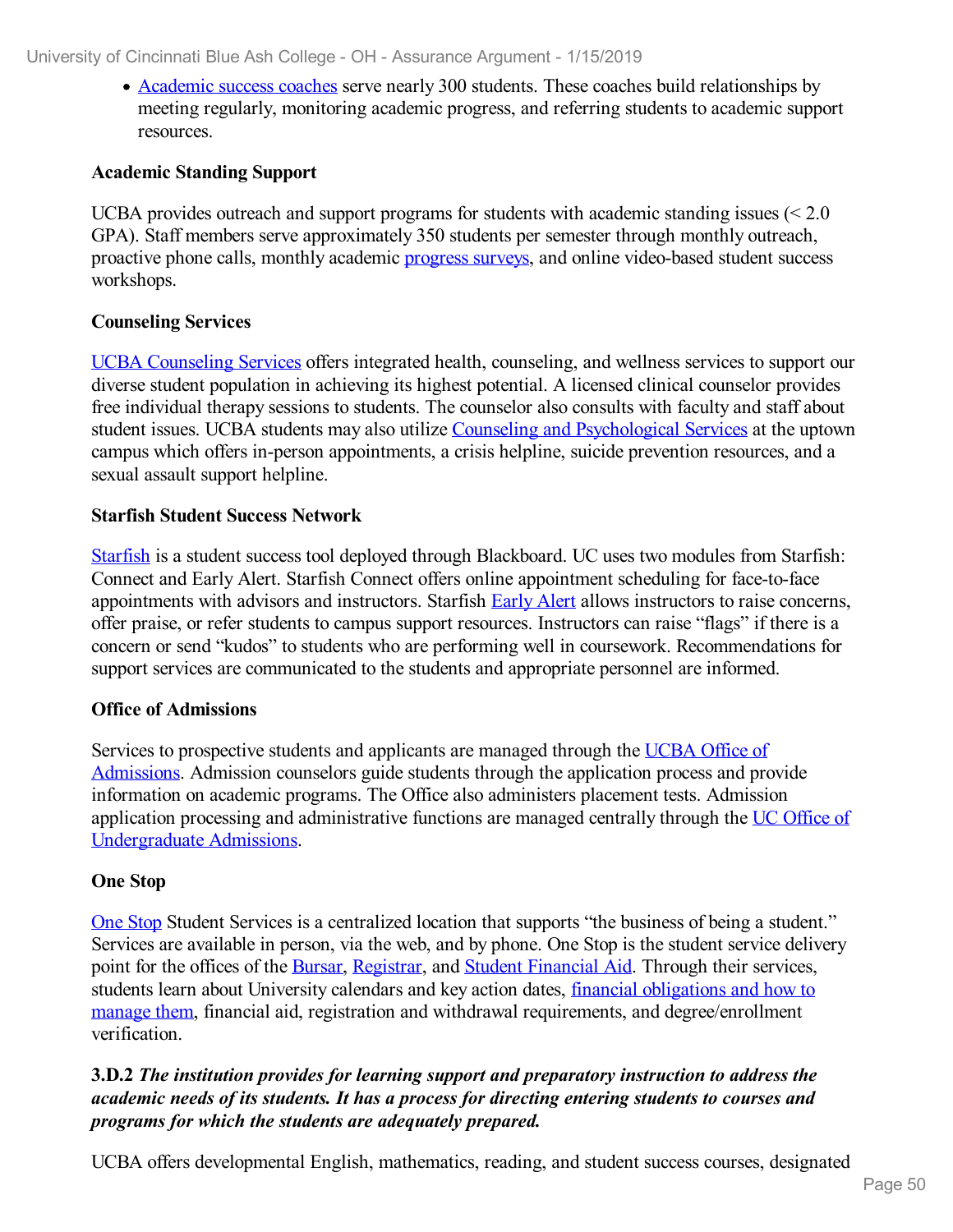as 00XX in the course catalog, for those students who are underprepared for University-level instruction in these subjects. We also offer academic support services in our Mathematics Lab, Writing and Study Skills Center, Science Learning Lab, and Foreign Language Lab. The UCBA Office of Admissions coordinates [placement](file:///D:/evidence/viewfile?fileId=631297) testing in math, English, and reading for entering students. Course placement can also be determined by ACT/SAT scores. UCBA requires placement tests for students who do not have college-ready ACT/SAT scores.

The Office of Student Life and Engagement provides support to incoming students as a foundation for student success, retention, and graduation. For example, orientation is required for all newly enrolled first-year students and is available to new transfer students. During orientation, entering students have the opportunity to learn about UCBA offices and resources, engage with their peers and student orientation leaders, and complete academic advising and registration for their first-semester classes.

A First Year [Experience](file:///D:/evidence/viewfile?fileId=701563) (FYE) course is required for all entering first-year students. Each course combines discipline-specific content with common elements: student success, information literacy, career education, and the introduction to our College/University. Professional development and instructional support are available to all FYE instructors. The UCBA FYE Committee, a committee of academic department faculty representatives and key student support personnel, oversees issues relevant to FYE courses.

UCBA has also developed a conditional admission program for academically at-risk students, the College Program for [Academic](file:///D:/evidence/viewfile?fileId=631298) Success (CPAS). CPAS students are required to engage with professors and support services and to meet certain academic benchmarks in order to continue their academic career at UCBA. The CPAS program is assessed every semester in order to monitor student progress and the overall effectiveness of program requirements and interventions. This program is described in more detail in Criterion 4C.

The [College](file:///D:/evidence/viewfile?fileId=675451) Credit Plus (CCP) program is the College's dual credit option for high school students. This state-mandated program provides an opportunity for students to earn early college credit. The CCP program director works with students and families to ensure that they are identifying goals, selecting appropriate course options, constructing sound educational plans, learning about College and University services and resources, and understanding the expectations associated with CCP enrollment.

## **3.D.3.** *The institution provides academic advising suited to its programs and the needs of its students.*

UCBA is committed to providing quality academic advising from the point of admission to graduation in order to best prepare students to reach their academic and professional goals. Academic advising begins at orientation for first-year students. Transfer students' first advising experience is during a one-on-one advising appointment. During these first advising encounters, advisors discuss academic planning resources (e.g. curriculum guide and degree audit), recommend strategies for academic success, and orient students to the University's student information system. Students are asked to verify their intended major or enter the Exploratory Studies program for undecided students. Students also have the opportunity to be paired with a peer in the Major Mentors program. This program provides an opportunity for students to speak to peers about the process of selecting a major.

UCBA provides academic advising to students through faculty and professional staff advisors. Academic advisors are assigned by program/major. Full-time professional advisors maintain an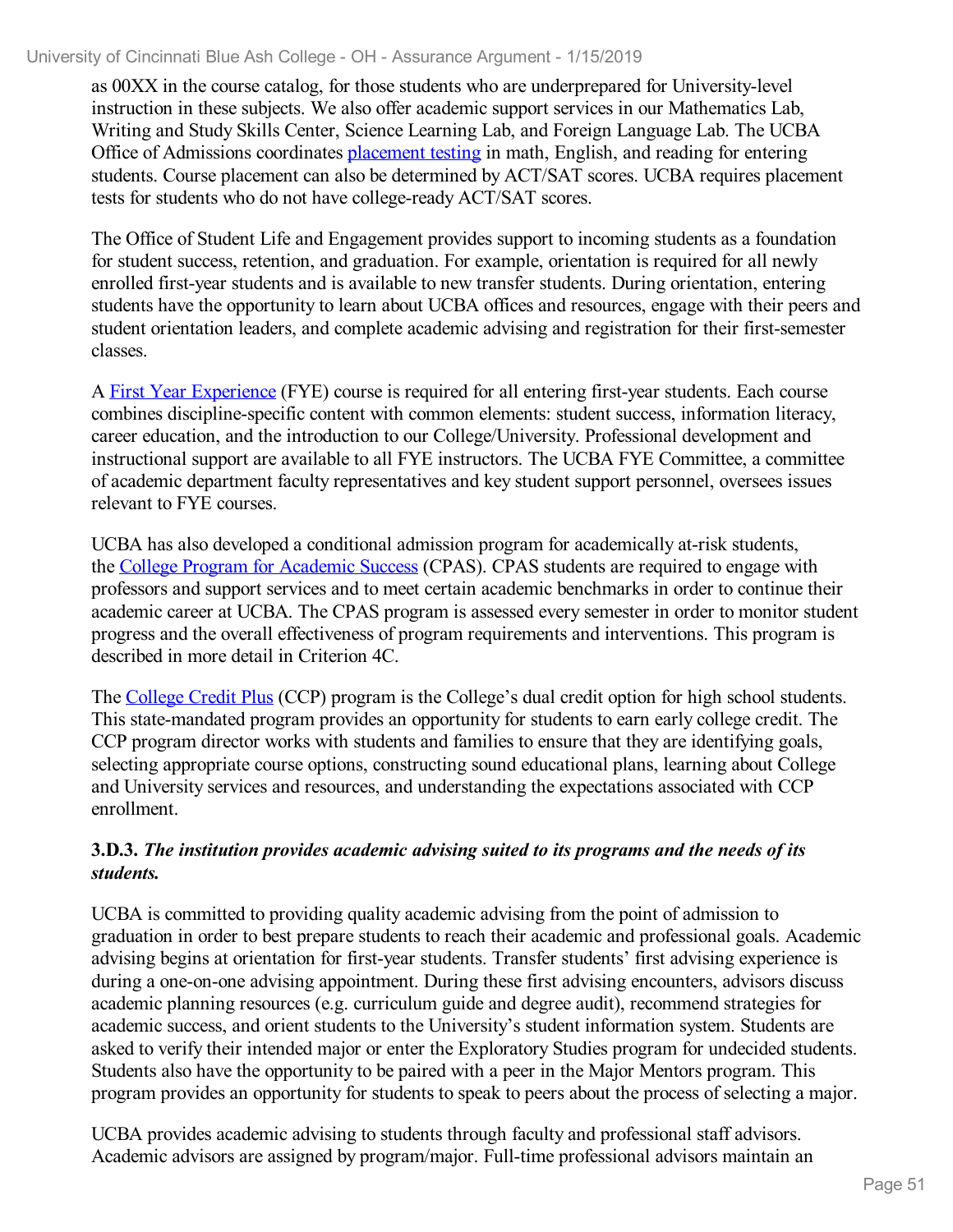advising caseload of 300-350 students. Faculty advisors maintain a caseload of approximately 50 students. Academic advisors are available year round to discuss academic concerns, academic planning, degree progress, and admission to desired selective programs at UCBA or the University.

All students are [required](file:///D:/evidence/viewfile?fileId=631308) to meet with their advisor once per semester until they earn 24 credit hours. In addition, some programs require students to meet with their advisor every semester until graduation.

For students continuing their education at another college within the University, the College provides transition advising. The transition advisor aids the student in identifying the pathways to reach their academic goals, create an individual academic/transition plan, go over GPA calculations, as well as provide students with information regarding resources on other UC campuses. The [transition](file:///D:/evidence/viewfile?fileId=631309) advisor also reviews admission requirements, processes, and deadlines for the desired program. For [transition-friendly](file:///D:/evidence/viewfile?fileId=631311) policies and practices across the University, the institution created the UC Transition Task Force, an ongoing working group of advisors, administrators, and faculty. One result of this group was the creation of transition maps that illustrate to students the available associate degree to bachelor's degree pathways. (Example: Chemistry Transition-Paths)

UC's Office of Advising and [Academic](file:///D:/evidence/viewfile?fileId=631313) Services (AAS) delivers additional support services. In 2015, the AAS was established to provide better University-wide coordination of advising and promote high-quality advising across UC. This office provides key academic resources, including transfer credit evaluation; degree progress audit management and maintenance; and specialized services for transfer, transition, major changes and non-degree students via the Center for [Pathways](file:///D:/evidence/viewfile?fileId=631314) Advising. The AAS [Advising](file:///D:/evidence/viewfile?fileId=631312) Portal assists students and advisors in navigating University resources.

#### **3.D.4.** *The institution provides to students and instructors the infrastructure and resources necessary to support ef ective teaching and learning (technological infrastructure, scientific laboratories, libraries, performance spaces, clinical practice sites, museum collections, as appropriate to the institution's of erings for classes and instructor and student support services).*

As an open-access institution, UCBA provides a number of high-quality support services that are appropriate for the nearly 5,000 students that attend the College. The services include access to technological resources as well as classroom and non-classroom learning spaces that are maintained by professional staff. These resources and services include:

The UCBA Office of [Information](file:///D:/evidence/viewfile?fileId=631331) Technology (UCBA IT), which consists of six full-time staff members and several student workers who provide technology-related support to students, faculty, and staff. Support provided by UCBA IT includes:

- Classroom and office IT equipment (computers, projectors, document cameras, DVD players, Apple TV devices, and iClicker personal response systems)
- College's wireless network
- Computer Concourse with 66 PCs and 10 Macs
- Printing resources
- Loaner equipment such as classroom sets of laptops
- Software installation
- Online access

[Canopy](file:///D:/evidence/viewfile?fileId=631315) is UC's eLearning system which offers a host of innovative tools that foster effective teaching and learning. Canopy tools include: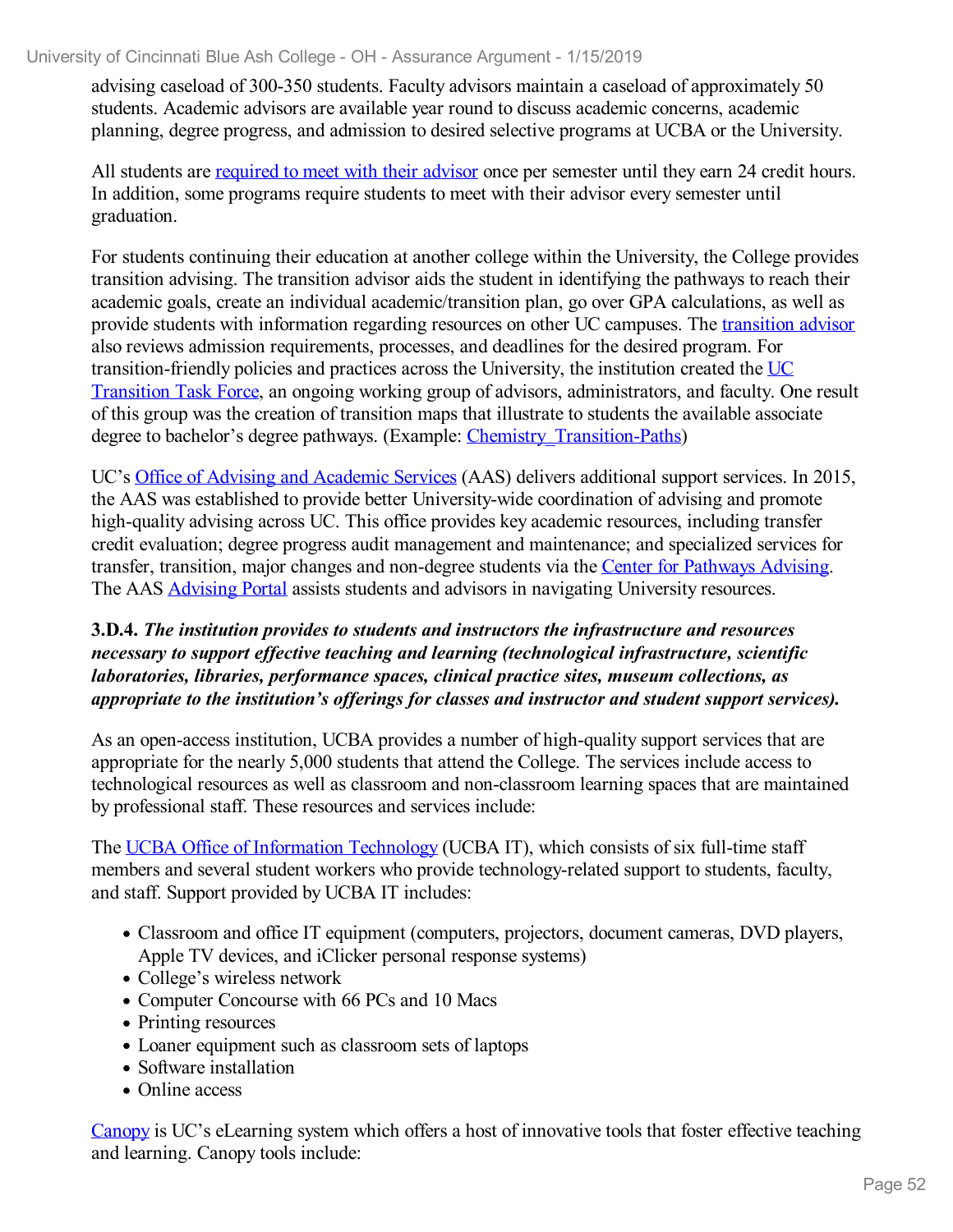- Blackboard
- Starfish Connect
- $\bullet$  Box $\omega$ UC
- Echo360 Active Learning Platform
- Kaltura and Media space
- WebEx
- VPN Access
- Lynda.com

The UCBA [Library](file:///D:/evidence/viewfile?fileid=629875) supports effective teaching and learning by providing a number of resources for both students and instructors including printed materials maintained in the library stacks (more than 19,000 volumes) as well as online access to journal articles and books. The UC Libraries have licensed and acquired electronic resources, including databases (over 400 in a wide range of disciplines), e-journals (JStor Digital Library and Elsevier), and e-books (over 400,000 titles). The UC Libraries are also members of OhioLink, an academic library consortium that provides access to online and print materials from nearly every Ohio college and university. [OhioLink](file:///D:/evidence/viewfile?fileId=631323) includes over 100 online databases, 7,400 e-journals, and more than 28 million books and other library materials. Library materials may be requested and delivered between UC, OhioLink, or SearchOhio libraries, a consortium of Ohio public libraries. Materials not available through these sources may be requested via interlibrary loan. The UCBA Library maintains both electronic and print reserve materials, including textbooks and resources requested by instructors. The UCBA Library further supports teaching and learning by providing information literacy instruction for students across disciplines.

The UCBA Library also has an equipment-lending program where students can borrow laptops, calculators, and headphones as needed. Furthermore, the UCBA Library provides a variety of individual and collaborative space including study rooms with presentation equipment.

UCBA provides students with a number of clinical practice sites to promote effective teaching and learning. The Allied Health [programs](file:///D:/evidence/viewfile?fileId=631317) (i.e. Dental [Hygiene](file:///D:/evidence/viewfile?fileId=631319), Medical Assisting, [Nursing](file:///D:/evidence/viewfile?fileId=631320), Radiologic Technology, and Veterinary [Technology\)](file:///D:/evidence/viewfile?fileId=631325) all have clinical laboratory spaces on campus where instructors provide hands-on instruction in clinical procedures for their specific discipline. The Dental Hygiene [program](file:///D:/evidence/viewfile?fileId=631333) clinic, with 34 stations and radiology equipment, enables students and faculty to serve the community through dental evaluations and preventative treatment. Students get hands-on experience and develop clinical techniques including oral assessment, local anesthetic administration, teeth cleaning, and dental X-rays. In the clinic, patients from the community are treated by students under the supervision of certified dental hygiene instructors and dentists.

The Nursing program has on-site [clinical](file:///D:/evidence/viewfile?fileId=631335) labs including a simulation lab equipped with interactive mannequins that simulate a variety of symptoms that students must assess and treat. UCBA has four dedicated nursing labs equipped with hospital beds, gurneys, teaching models, IV-pumps and stands, wheelchairs, and other equipment. In addition to classroom instruction, students complete clinical coursework at hospitals, long-term care facilities, community agencies or home health care settings where they obtain hands-on training.

The Radiologic Technology program has an on-site clinical lab where students learn patient placement for various imaging techniques as well as instruction in how to critically analyze radiographic images for diagonostic quality. The program has dedicated space with an energized Xray laboratory, a computed radiography system, and PACS image archive system. The space also includes anatomical models, skeletons, non-energized X-ray tubes, and other instructional materials. Radiologic Technology students participate in over 1,200 hours at clinical site visits to local hospitals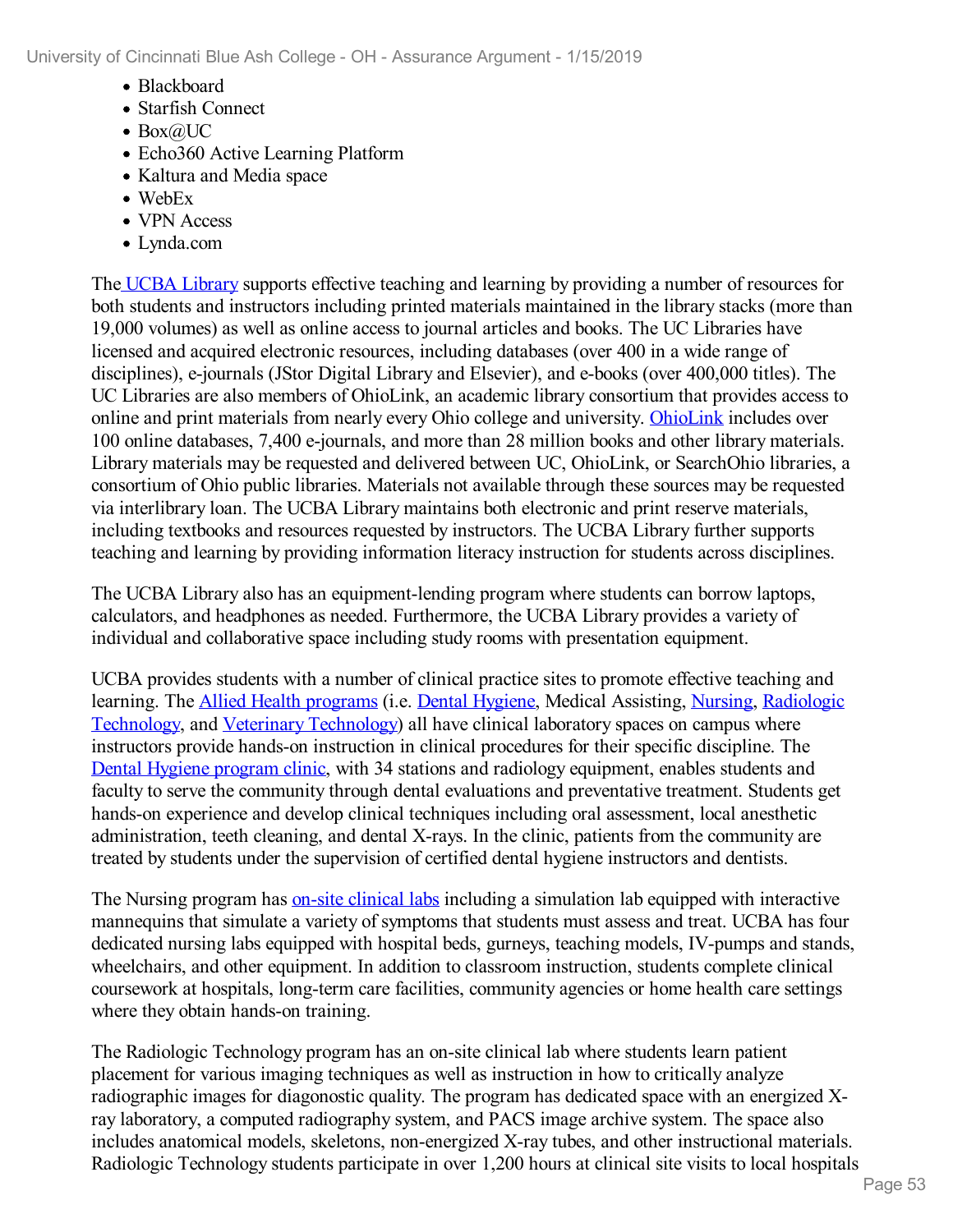to obtain hands-on experience with radiological techniques.

The Veterinary Technology program has a secure and [dedicated](file:///D:/evidence/viewfile?fileId=631337) 8,500 square foot building that includes surgery and scrub areas, a dental station, an autoclave and instrument room, radiology suite, grooming area, animal holding rooms, and an exercise yard. These facilities provide students with the opportunity to practice their skills on-site. The Veterinary Technology program has partnerships with local vet clinics, shelters, and farms. Students participate in preceptorships where they perform animal examinations and surgeries with certified veterinary technologists and veterinarians.

The Art and Visual Communication Department has dedicated studio space and equipment for their courses. The Art and Visual Communication and eMedia Departments have created and maintain an art [gallery](file:///D:/evidence/viewfile?fileId=631343) ([Exhibition](file:///D:/evidence/viewfile?fileId=631329) Catalog) which serves as a space for the community to enjoy a broad range of 2D and 3D media, spoken word art, lectures, screenings, and performances.

The eMedia [Department](file:///D:/evidence/viewfile?fileId=631321) has space dedicated to student media production activities. The media labs provide students with access to a wide range of equipment that can be used in the studio or field. Their facilities support multi-camera production, live production, and various other recording and editing activities.

UCBA provides scientific labs used by [biology,](file:///D:/evidence/viewfile?fileId=631332) [chemistry,](file:///D:/evidence/viewfile?fileId=631334) and [physics](file:///D:/evidence/viewfile?fileId=631336) courses. In these spaces, instructors promote scientific inquiry and provide instruction through hands-on activities. In addition, instructors have access to dedicated laboratory space where they mentor students in undergraduate research projects.

The UCBA Learning and [Teaching](file:///D:/evidence/viewfile?fileId=631327) Center (LTC) provides customized faculty and professional development [programming.](file:///D:/evidence/viewfile?fileId=631322) The LTC is staffed by three full-time faculty members, two serving as Co-Directors responsible for workshop programming and faculty learning communities, and a Distance Learning Director. Services [provided](file:///D:/evidence/viewfile?fileId=631324) by the UCBA LTC include:

- New Faculty Orientation
- Adjunct Convocation
- Annual workshop series
- Year-long faculty and staff learning communities
- **Quality [Matters](file:///D:/evidence/viewfile?fileId=631328) training**
- Consultation services

Additional resources such as academic support labs and accessibility resources are discussed in detail in Criterion 3C.

## **3.D.5.** *The institution provides to students guidance in the ef ective use of research and information resources.*

UC's general [education](file:///D:/evidence/viewfile?fileId=631355) curriculum guides students in the effective use of research and information resources. Courses designated with the Information Literacy general education competency teach students to recognize when information is needed and how to locate, evaluate, and effectively use the information. For example, learning outcomes for ENGL 1001 English Composition address evaluating resources, ethically incorporating resources into writing, and citing sources appropriately. This course is required by all degree programs at the University. Information Literacy outcomes are further developed and assessed in a multitude of courses across disciplines, e.g. Effective Public Speaking, Consumer Law, Educational Technology, Business Communication, Fundamentals of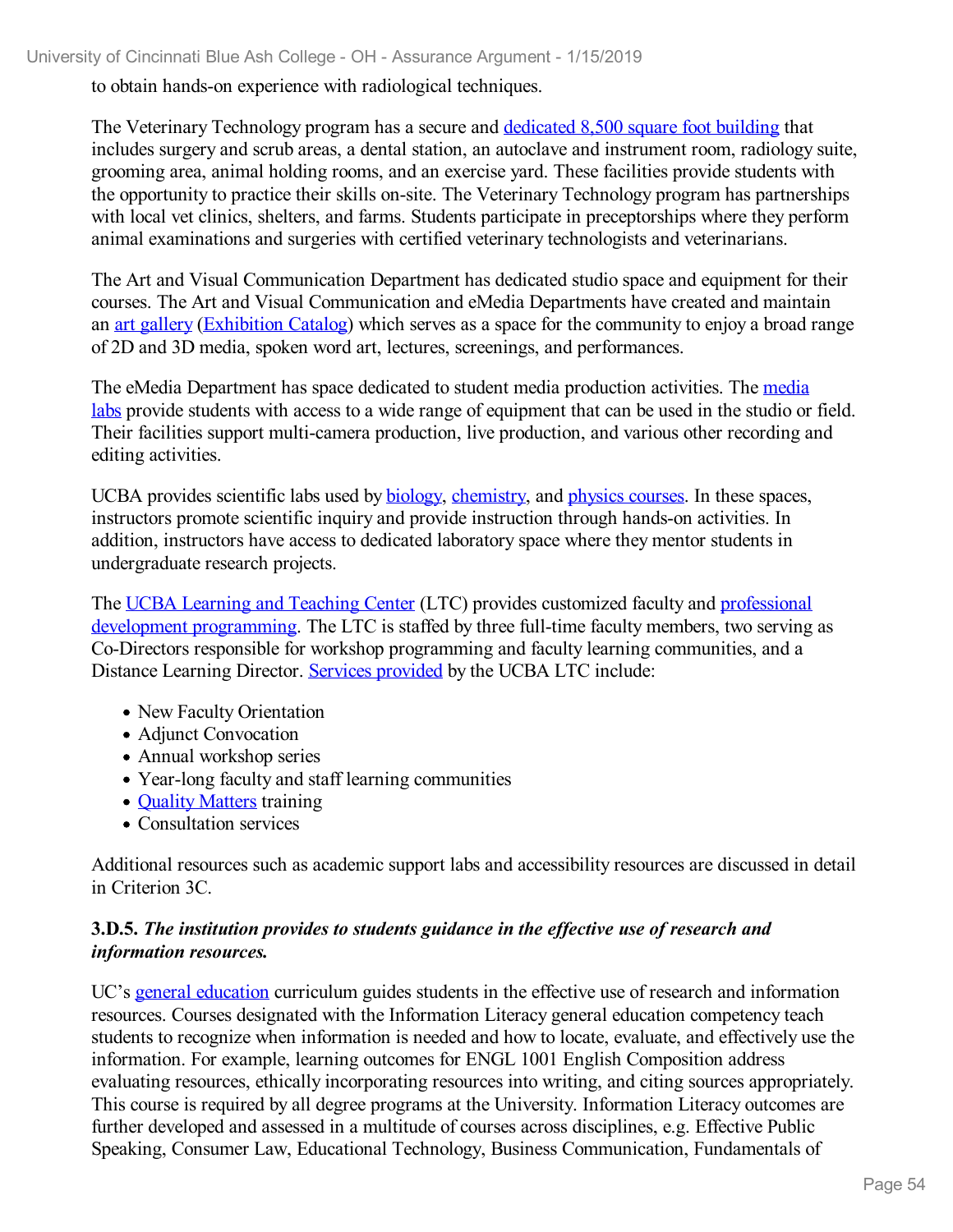Information Technology, and Mathematics of Management Science. Moreover, students can receive additional guidance from academic support labs regarding the effective use of research and information resources.

The UCBA Library offers library [instruction](file:///D:/evidence/viewfile?fileId=713306) for students. In these instructor-requested class sessions, library faculty teach research process concepts to help students develop and apply information literacy. Since fall 2015, more than 8,500 students have been reached by these sessions. Furthermore, each academic department has a librarian liaison who has expertise in acquiring and managing resources for the department.

[Mediated](file:///D:/evidence/viewfile?fileId=631357) Minds is a UCBA research conference created for UC students to present and receive feedback on their research work. The event provides students the opportunity to participate in a professional conference through individual oral presentations, poster presentations, panel discussions, and roundtable [presentations/debates.](file:///D:/evidence/viewfile?fileId=631358) The UCBA Undergraduate Research Faculty Learning Community supports faculty in designing and implementing undergraduate research projects appropriate for UCBA students.

Students' ethical use of information resources is discussed in Criterion 2E2, and further evidence of faculty-guided student research is presented in Criterion 3E2.

# **Sources**

- 3B First-Year Experience Home Page
- 3D 3 INTRO1003 Syllabus Spring 2017
- 3D 4 15FS MLT1021 Syllabus
- 3D About Mediated Minds
- 3D Academic Support Labs
- 3D Accounting Tutoring Services
- 3D Admissions
- 3D Advising and Academic Services
- 3D Advising Portal
- 3D Allied Health Department
- 3D Art gallery website
- 3D Biology Dept Space and Equip
- 3D Blackboard Ally Overview
- 3D Blue Ash Library
- 3D Bursar
- 3D Canopy.pdf
- 3D Center for Pathways Advising and Student Success
- 3D Chemistry Equipment and Space
- 3D Chemistry Transition-Paths
- 3D Counseling and Psychological Services
- 3D Counseling Services at UC Blue Ash
- 3D CPASv28152016
- 3D Dental Hygiene Technology
- 3D DH Space and Equipment
- 3D Diversity Scholars Mentor Packet Fall 15
- 3D EarlyAlert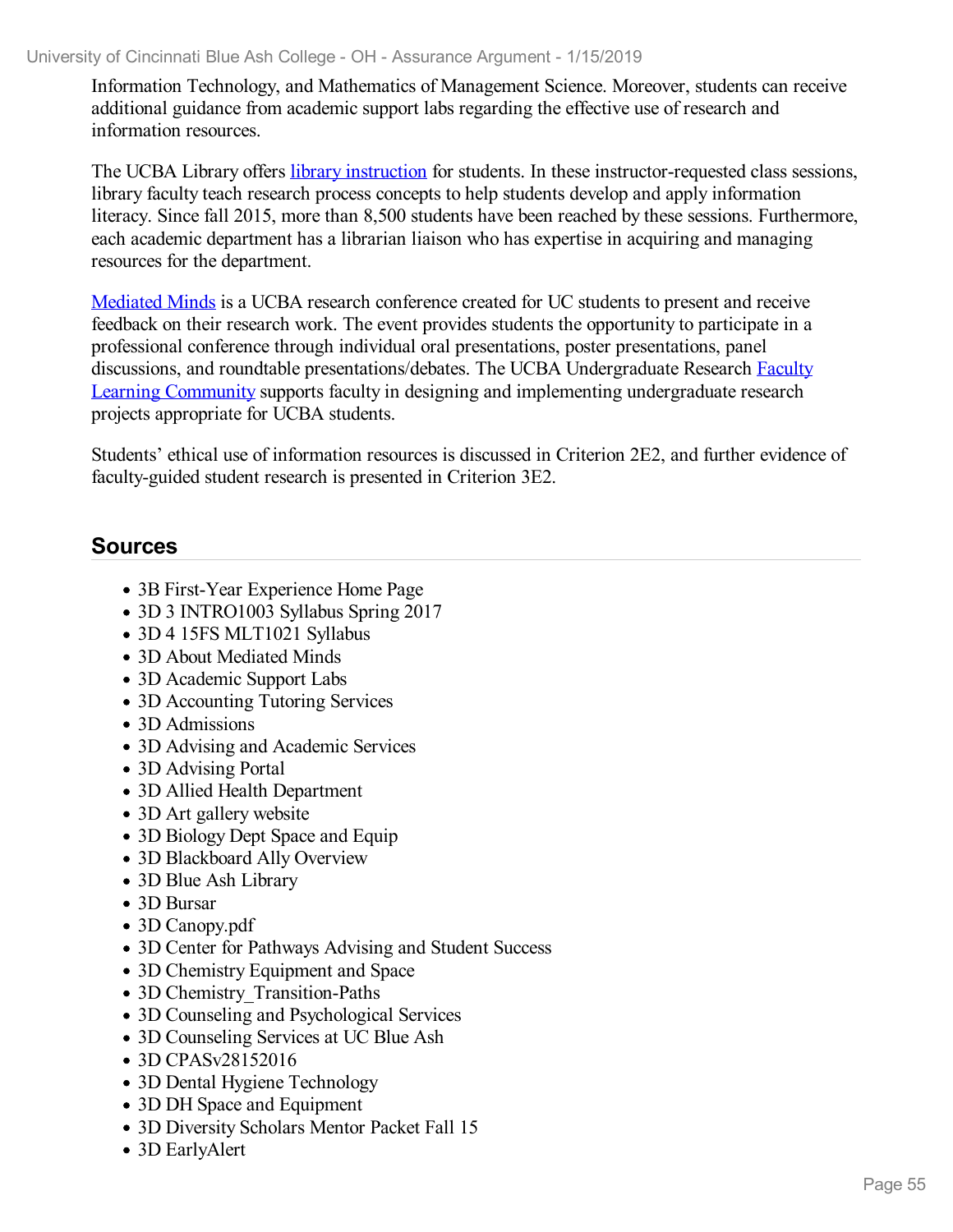- 3D Exhibition Catalogue UCBA Studio Faculty Art Exhibition
- 3D Experience-Based Learning and Career Education
- 3D Exploratory Studies
- 3D Faculty Learning Communities
- 3D Financial Literacy UCanManageIt
- 3D First Year Student Orientation
- 3D gen ed requirements
- 3D Handshake
- 3D HireUC
- 3D Hispanic Latino Enrollment and Events
- 3D Hispanic Latino Affairs
- 3D Intl Orientation Agendas 15FS 16SS 16FS
- 3D Library Instruction Policy
- 3D LTC summary
- 3D LTC workshops and flcs
- 3D MCA Orientation Book 2016
- 3D Media Labs
- 3D MPCS Space and Equipment physics IT Math lab
- 3D Multicultural Affairs at UC Blue Ash
- 3D Nursing Department
- 3D Nursing Lab Space and Equipment
- 3D OhioLink Homepage
- 3D Premier Leadership Positions
- 3D Quality Matters
- 3D Radiologic Technology
- 3D Registrar
- 3D SafeZoneFlyer
- 3D Starfish
- 3D Stu Leader SLDI Sample Curriculum
- 3D Stu Leader SOL SOC Ambassador Intern
- 3D Student Financial Aid
- 3D Student Life and Engagement
- 3D Success coaches summary and letter
- 3D Transfer Student Orientation
- 3D Transition Taskforce Recommendations
- 3D UC Blue Ash Accessibility Policies and Procedures
- 3D UC Blue Ash Accessibility Policies and Procedures.pdf
- 3D UC Blue Ash College Career Services
- 3D UC Blue Ash College Learning and Teaching Center University of Cincinnati
- 3D UC Blue Ash Foreign Language Lab
- 3D UC International
- 3D UCBA IT
- 3D UCBA LIBRARY HOME Services
- 3D UCBA Placement Testing
- 3D UCBA Science Learning Lab
- 3D UCBA William R Deane Mathematics Lab
- 3D Undergraduate Admissions UC Clifton
- 3D University OneStop website
- 3D Veterans Office Description and Services Snapshot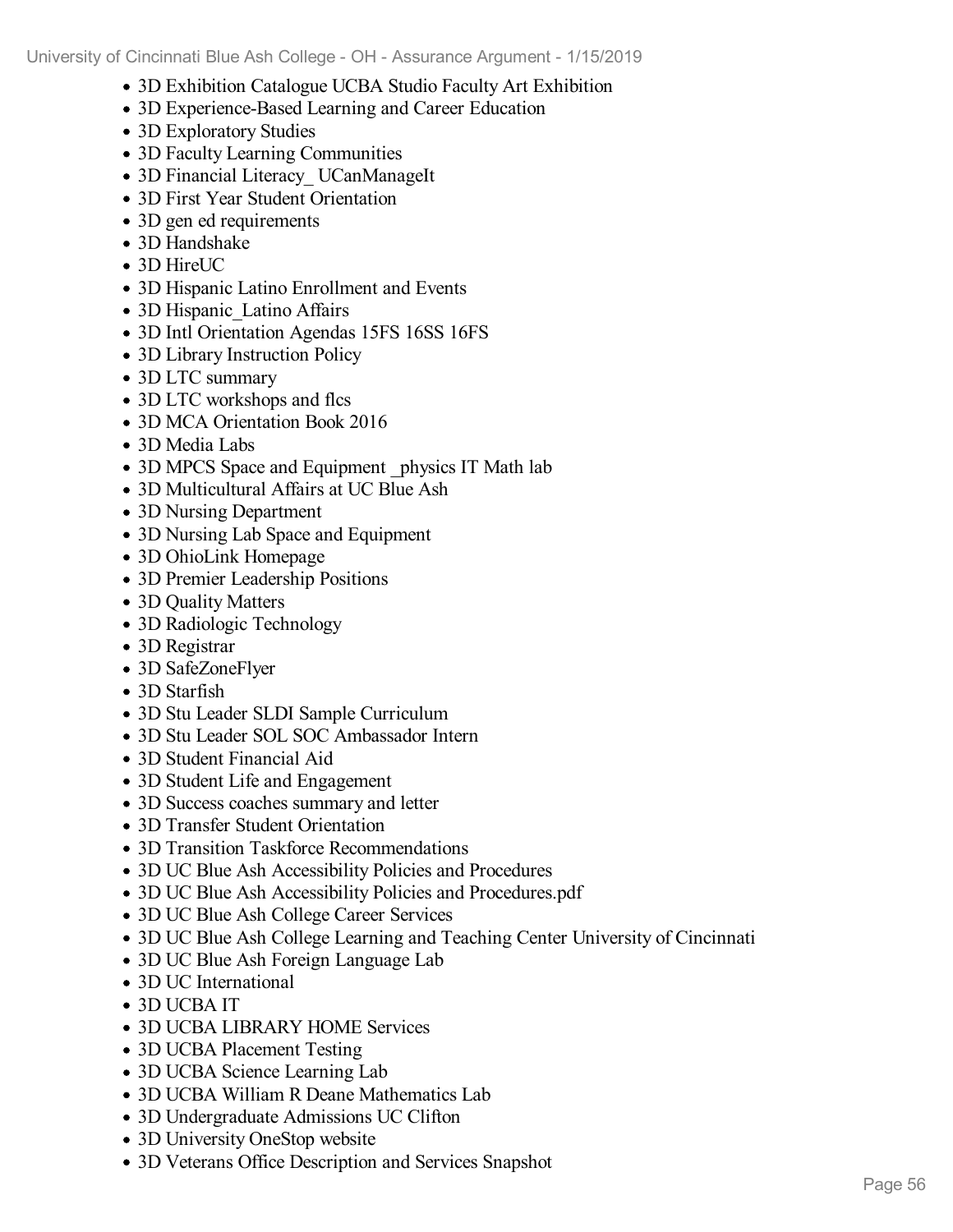- 3D Veterans Student Visits
- 3D Veterinary Technology Department
- 3D Veterinary Technology Space and Equipment
- 3D Writing and Study Skills Center
- 3D\_Advising Required
- 3D Exploratory Advising
- 3D\_Transition Advising
- $\bullet$  4A CCP website
- 4C Academic Action
- CYC UCBA Mentoring Partnership
- Exploratory Studies
- Surveys for Academic Outreach
- UC Blue Ash Major Mentor Program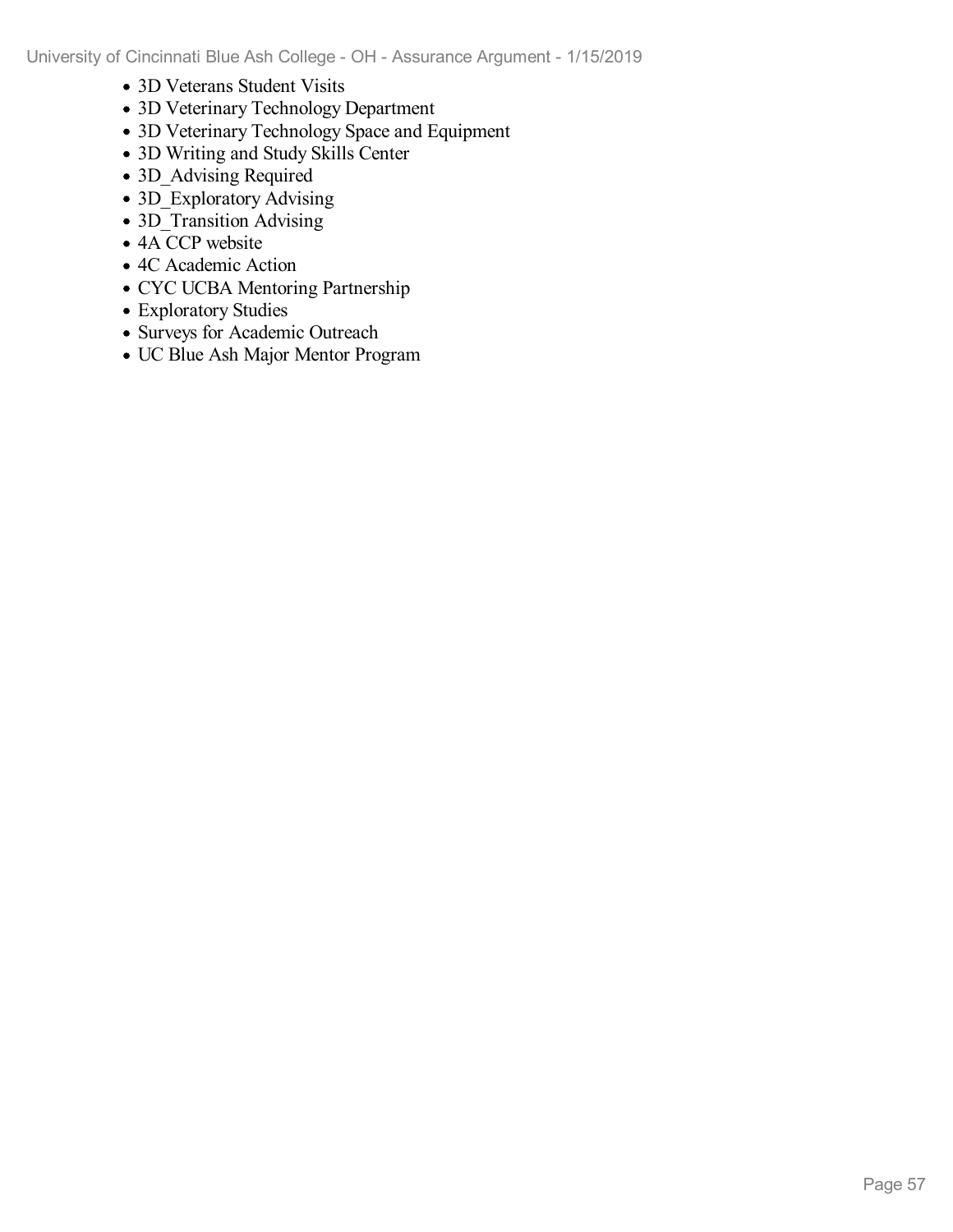# **3.E - Core Component 3.E**

The institution fulfills the claims it makes for an enriched educational environment.

- 1. Co-curricular programs are suited to the institution's mission and contribute to the educational experience of its students.
- 2. The institution demonstrates any claims it makes about contributions to its students' educational experience by virtue of aspects of its mission, such as research, community engagement, service learning, religious or spiritual purpose, and economic development.

# **Argument**

#### **3.E.1.** *Co-curricular programs are suited to the institution's mission and contribute to the educational experience of its students.*

In alignment with our **Guiding Statements**, UCBA provides students with a variety of co-curricular program options. Co-curricular activities complement students' academic experiences and contribute to the comprehensive education UCBA offers. These opportunities develop leadership and problemsolving skills, expand students' global perspectives, and support their academic and professional success.

The UCBA Student Life and Engagement Office provides on-campus programming and recognizes and supports student organizations. This office regularly offers [events](file:///D:/evidence/viewfile?fileId=627903) for the entire UC Blue Ash community, such as involvement fairs, speakers, and personal development workshops.

UCBA student [organizations](file:///D:/evidence/viewfile?fileId=627899) include academic and career-oriented clubs, such as Biology, Chemistry, French, Pre-Pharmacy, and the association for Pre-Criminal Justice majors, Partners in Justice. Students have also established local chapters of national organizations including the American Institute of Graphic Arts, the Student Nurses' Association, Phi Theta Kappa Honor Society, and the Association of Student Educators. Student organizations are required to have a constitution and bylaws, and they must facilitate at least one activity per month.

The Multicultural Affairs Office organizes identity-based student groups including the Men of Color Collaborative, Sister [Circle,](file:///D:/evidence/viewfile?fileId=713317) UCBA Alliance, and Latinos en accion. Additional examples of UCBA's commitment to diversity include:

- [WorldFest](file:///D:/evidence/viewfile?fileId=627901), an annual celebration of cultural diversity and inclusion that has included information sessions, food, games, guest speakers, the Peace Conference, and Women of the World Conference.
- Each February, the College celebrates **Black [History](file:///D:/evidence/viewfile?fileId=627894) Month** with multiple events including guest lectures and the African American Read-In, where UCBA faculty, staff, and students read aloud selected works from African American authors.
- Faith-based groups on campus include the Muslim Student Association and Collegiate Ministries.
- UCBA's study abroad [programs](file:///D:/evidence/viewfile?fileId=627920) provide students with global experiences that increase their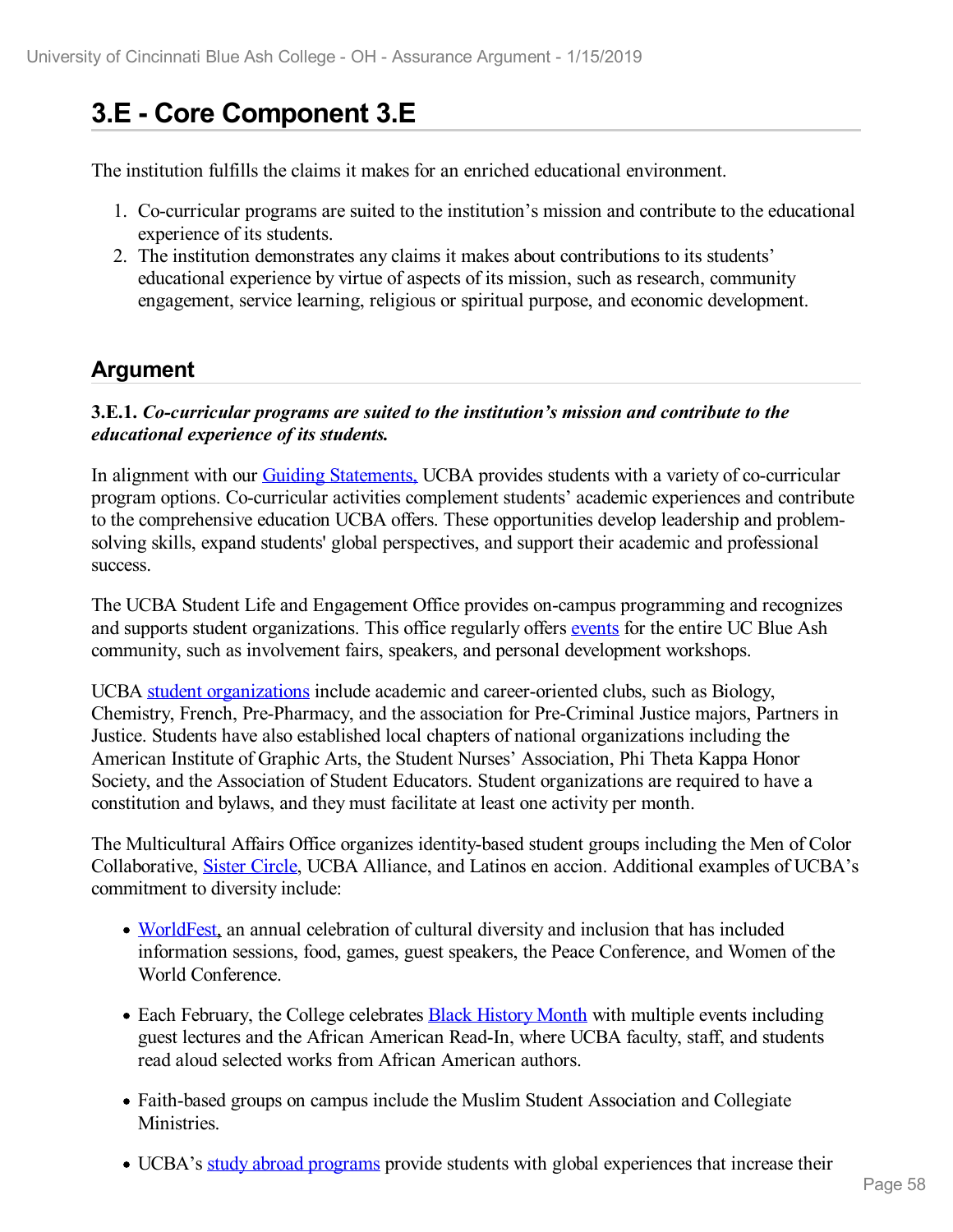respect for diversity and cultural awareness. Over 200 students have participated in these programs, developed and led by UCBA faculty, to locations including Australia, Costa Rica, France, Germany, Great Britain, Quebec, and Peru.

The UCBA Office of Student Life and Engagement's Leadership [Development](file:///D:/evidence/viewfile?fileId=627925) Program (LDP) offers a sequence of opportunities to assist students in the intentional and positive development of leadership skills. Program offerings include:

- Student Leader & Professional Development Institute
- Student Orientation Leaders
- Student Orientation Coordinator
- Student Ambassadors
- Ambassador Intern

These student leaders welcome and facilitate sessions for incoming students and their families during Student Orientation, Convocation, and Open Houses, and they help lead College events and programs throughout the academic year.

Major [Mentors](file:///D:/evidence/viewfile?fileId=627897) serve as teaching assistants in MLTI 1021 Student Success Seminar, the first-year experience course for Exploratory Studies students. They assist first-year students in identifying a major, and help them to be successful in their first semester by providing peer advice and connecting them to campus offices and resources.

In summary, the College's diverse slate of co-curricular programming fortifies the experiences offered by our academic programs.

#### **3.E.2.** *The institution demonstrates any claims it makes about contributions to its students' educational experience by virtue of aspects of its mission, such as research, community engagement, service learning, religious or spiritual purpose, and economic development.*

UCBA supports claims stated in its mission, vision, and core values that it offers enriching educational experiences. These experiences include clinicals and fieldwork, student research, service learning, and community engagement. A selection of opportunities is listed below.

- Clinicals, practicums, internships, and/or fieldwork are required for many of our degrees, including Dental Hygiene, Nursing, Radiologic Science, Medical Assisting, and Veterinary Technology.
- UCBA has offered optional paid or unpaid internship opportunities for students who are in liberal arts or business programs. During the past five years, only 5-15 students per year have taken advantage of this opportunity. In response to these low numbers and 2017 CCSSE survey results that put us below the mean for similar colleges on career [services/internsh](file:///D:/evidence/viewfile?fileId=646158)ips, UCBA is investing in hiring a staff internship coordinator to create more opportunities with local businesses, recruit students, work with academic departments to fit internships into curricula, and oversee the program administration.
- Undergraduate research projects engage students in the research process under the guidance of a faculty member. These experiences enrich students' education by providing a platform for learning outside of the classroom. Students also develop critical thinking and problem solving skills which are sought after by graduate and professional schools as well as employers. Some samples of student work are [here](file:///D:/evidence/viewfile?fileId=627902).
- [Mediated](file:///D:/evidence/viewfile?fileId=627898) Minds is a research conference hosted by UCBA for all UC undergraduate students to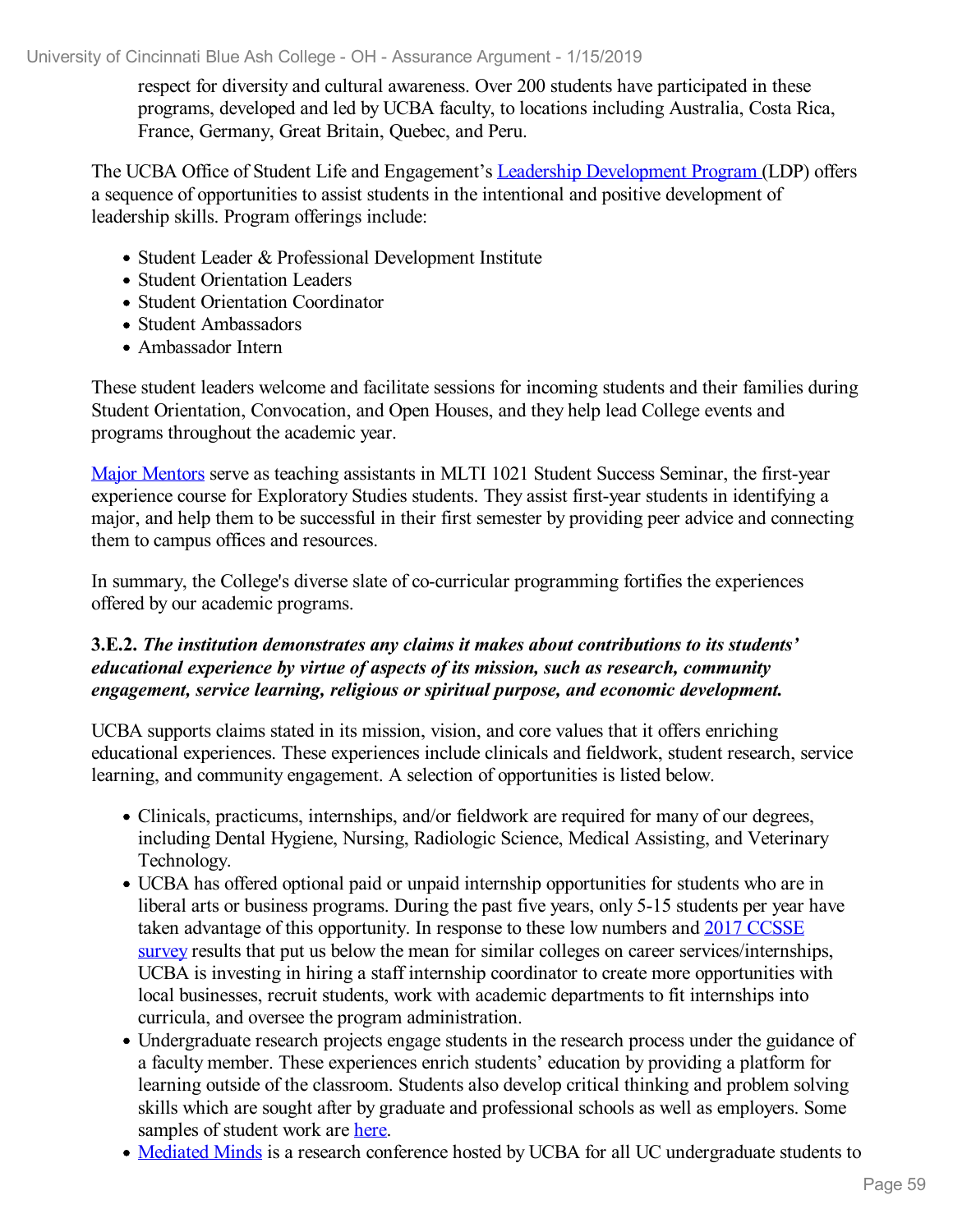showcase their research and creative works. Students deliver individual oral presentations, poster presentations, panel discussions, and roundtable presentations/debates during the conference.

- UCBA has a growing number of courses with a service learning component. UC defines service learning as a specially designed learning experience in which students combine reflection with structured participation in community-based projects to achieve specified learning outcomes as part of an academic course and/or program requirement. By participating in service learning, students gain a richer mastery of course content, enhance their sense of civic responsibility, and ultimately develop a more integrated approach to understanding the relationship between theory, practice, ideas, values, and community. For example, students in the HIST/EVST 2023 [Environmental](file:///D:/evidence/viewfile?fileId=627893) Activism course are required to complete a service learning project that includes work at a local environmental agency. Additional examples are provided in Criterion  $1<sub>D</sub>$
- In order to increase the number of experiential and service learning options for students, faculty were offered [Experiential](file:///D:/evidence/viewfile?fileId=627892) Mini Grants to design and incorporate experiential learning activities into their courses. Examples of proposals that were funded in 2018 include:
	- Students in the Applied Graphic Communication Department's Branding and Identity course developed a brand redesign for Heartfelt Tidbits, a nonprofit organization that supports the resettlement of refugees in the Cincinnati area.
	- $\circ$  Social Work students received training from Stewards of Children to prevent, recognize, and react responsibly to child sexual abuse.
	- Education students participated in a community collaboration for emergency preparedness for individuals with autism.
	- Criminal Justice majors participated in an outreach project with inmates at the Warren County Correctional Facility.
- UCBA provides service to the community through a variety of educational outreach programs. These programs, such as UC [Smiles](file:///D:/evidence/viewfile?fileId=624254) and Stepladder to [STEM](file:///D:/evidence/viewfile?fileId=624249) - [STEAM](file:///D:/evidence/viewfile?fileId=624246), bring school children on campus where they participate in experiences that enhance their learning. In addition to the benefits gained by the children, college student volunteers gain valuable community service experience. These experiences are described in more detail in Criterion 1D.

# **Sources**

- 1D Stepladder to STEAM
- 1D Stepladder to STEM UCNOW
- 1D UC Smiles website
- 3E Black History Month flyers
- 3E experiential learning mini grant
- 3E Guiding Statements-Mission-Vision-Core Values
- 3E History Dept. Service Learning
- 3E major mentors
- 3E mediated minds brochures
- 3E Sample Thursday Announcements
- 3E Sister Circle
- 3E Student Leadership Opportunities
- 3E Student Organizations
- 3E Summary Study Abroad
- 3E undergrad research examples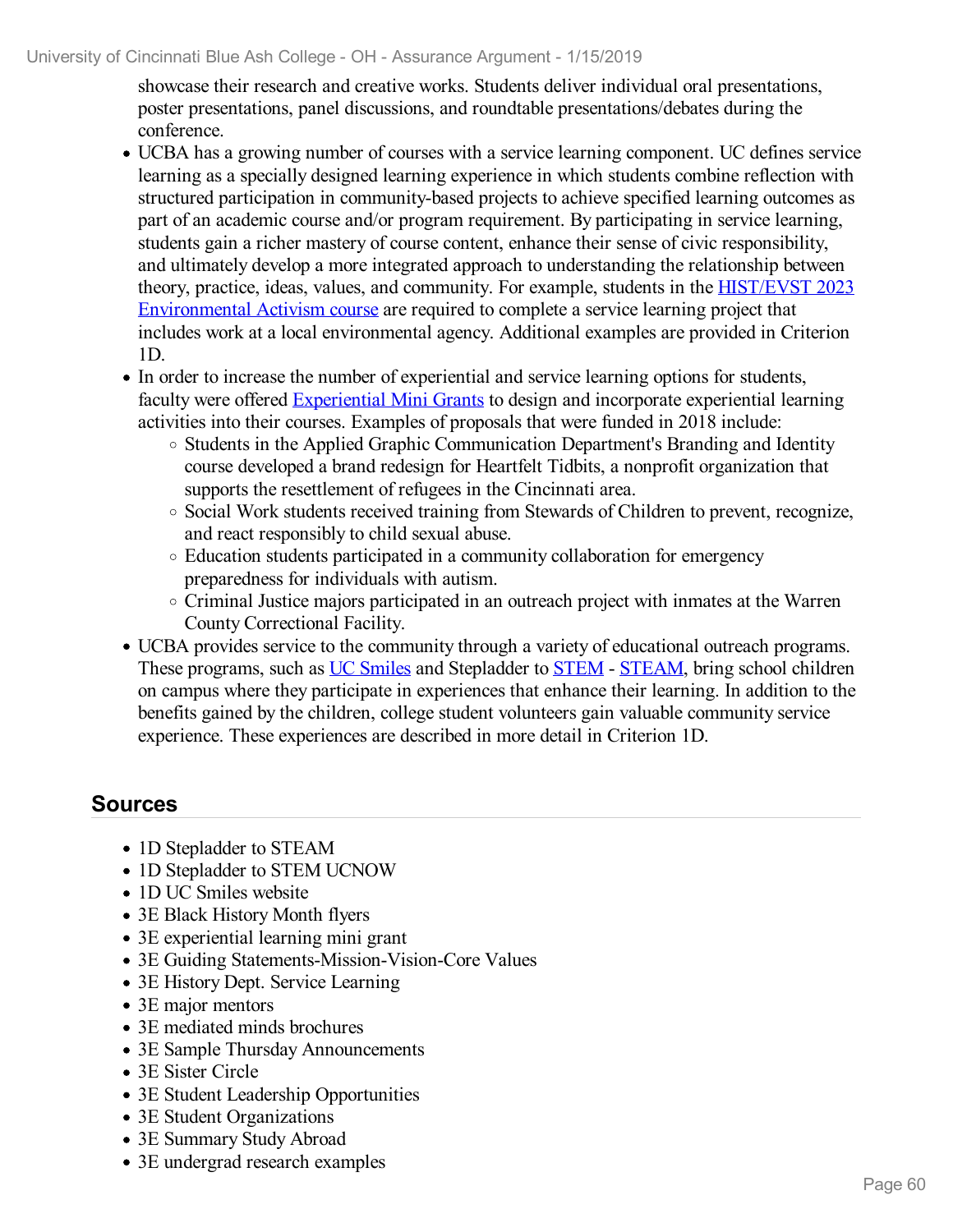- 3E Worldfest2016\_flyer
- 4B CCSSE 2017 report
- 5C Affinity Groups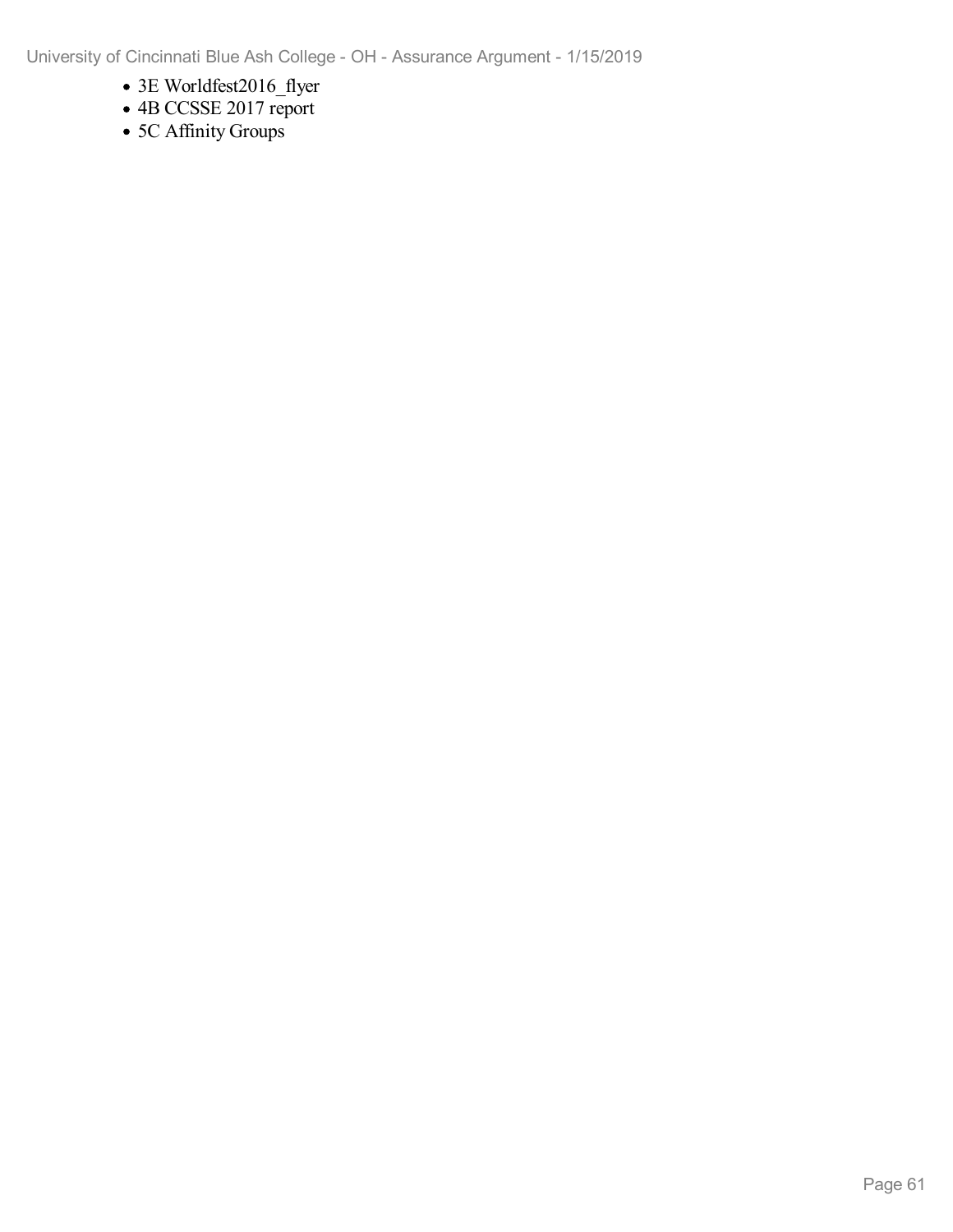# **3.S - Criterion 3 -Summary**

The institution provides high quality education, wherever and however its offerings are delivered.

# **Summary**

UCBA's curricula are current, delivered consistently across modalities, and continuously reviewed to inform decisions regarding course and program revisions for currency and relevance. The College's review process examines trends in enrollment, retention, and completion rates; financial responsibilities; and assessment of student learning outcomes. Our general education program fosters students' self-directed learning in a complex and dynamic information environment. The core general education competencies (Critical Thinking, Effective Communication, Knowledge Integration, Social Responsibility, and Information Literacy) revolve around the collection and analysis of information, followed by the presentation and communication of findings. Academic programs require coursework addressing these competencies in the discipline, and college-level courses have student learning outcomes that address at least one of the five competencies. Diversity and inclusivity are embedded in the College's curriculum, general education program, hiring practices, and co-curricular activities. UCBA provides additional diversity education beyond general education requirements including study abroad programming that offers students global experiences. In the day-to-day work of the College, faculty and students are actively engaged in scholarly and creative activities that inform and contribute to meaningful learning experiences. The College faculty are highly qualified and consistently improve through widespread participation in faculty development offered at the College and University levels. In addition, the College has a wide range of established services and co-curricular activities to create opportunities to help students develop leadership and problem-solving skills, expand their global perspective, and engage in activities that support their academic and professional success.

# **Sources**

*There are no sources.*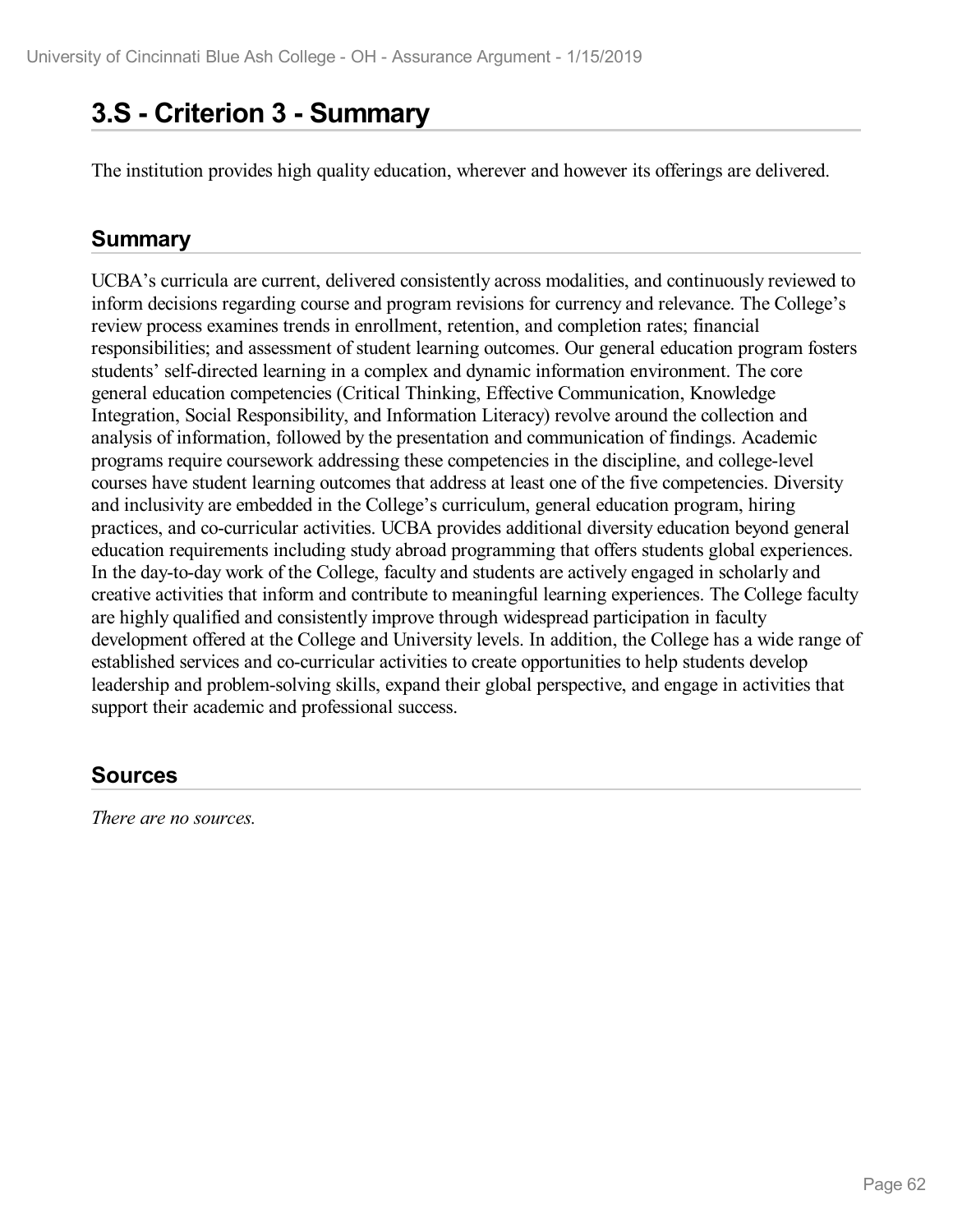# **4 -Teaching and Learning: Evaluation and Improvement**

The institution demonstrates responsibility for the quality of its educational programs, learning environments, and support services, and it evaluates their effectiveness for student learning through processes designed to promote continuous improvement.

# **4.A - Core Component 4.A**

The institution demonstrates responsibility for the quality of its educational programs.

- 1. The institution maintains a practice of regular program reviews.
- 2. The institution evaluates all the credit that it transcripts, including what it awards for experiential learning or other forms of prior learning, or relies on the evaluation of responsible third parties.
- 3. The institution has policies that assure the quality of the credit it accepts in transfer.
- 4. The institution maintains and exercises authority over the prerequisites for courses, rigor of courses, expectations for student learning, access to learning resources, and faculty qualifications for all its programs, including dual credit programs. It assures that its dual credit courses or programs for high school students are equivalent in learning outcomes and levels of achievement to its higher education curriculum.
- 5. The institution maintains specialized accreditation for its programs as appropriate to its educational purposes.
- 6. The institution evaluates the success of its graduates. The institution assures that the degree or certificate programs it represents as preparation for advanced study or employment accomplish these purposes. For all programs, the institution looks to indicators it deems appropriate to its mission, such as employment rates, admission rates to advanced degree programs, and participation rates in fellowships, internships, and special programs (e.g., Peace Corps and Americorps).

# **Argument**

## **4.A.1.** *The institution maintains a practice of regular program reviews.*

UCBA houses six programs that undergo periodic outside review by separate accrediting bodies, listed below in 4A5. The programs all currently have [approved](file:///D:/evidence/viewfile?fileId=665265) status or are in good standing.

All academic programs at the college, including those with no external accreditation, go through a review. In 2015, a subcommittee designed a new, comprehensive program review process.The process was approved by the Curriculum and Academic Affairs Committee and full faculty.

Program and/or discipline reviews follow afive-year cycle. See the attached [schedule](file:///D:/evidence/viewfile?fileId=646007). Information reviewed includes the following: student enrollment trends, persistence and completion rates in relation to the college, academic assessment process and results over time, critical milestones in student course completion, graduate satisfaction survey results, departmental awards, and faculty accomplishments in teaching, service, and scholarship. The department also considers budget, course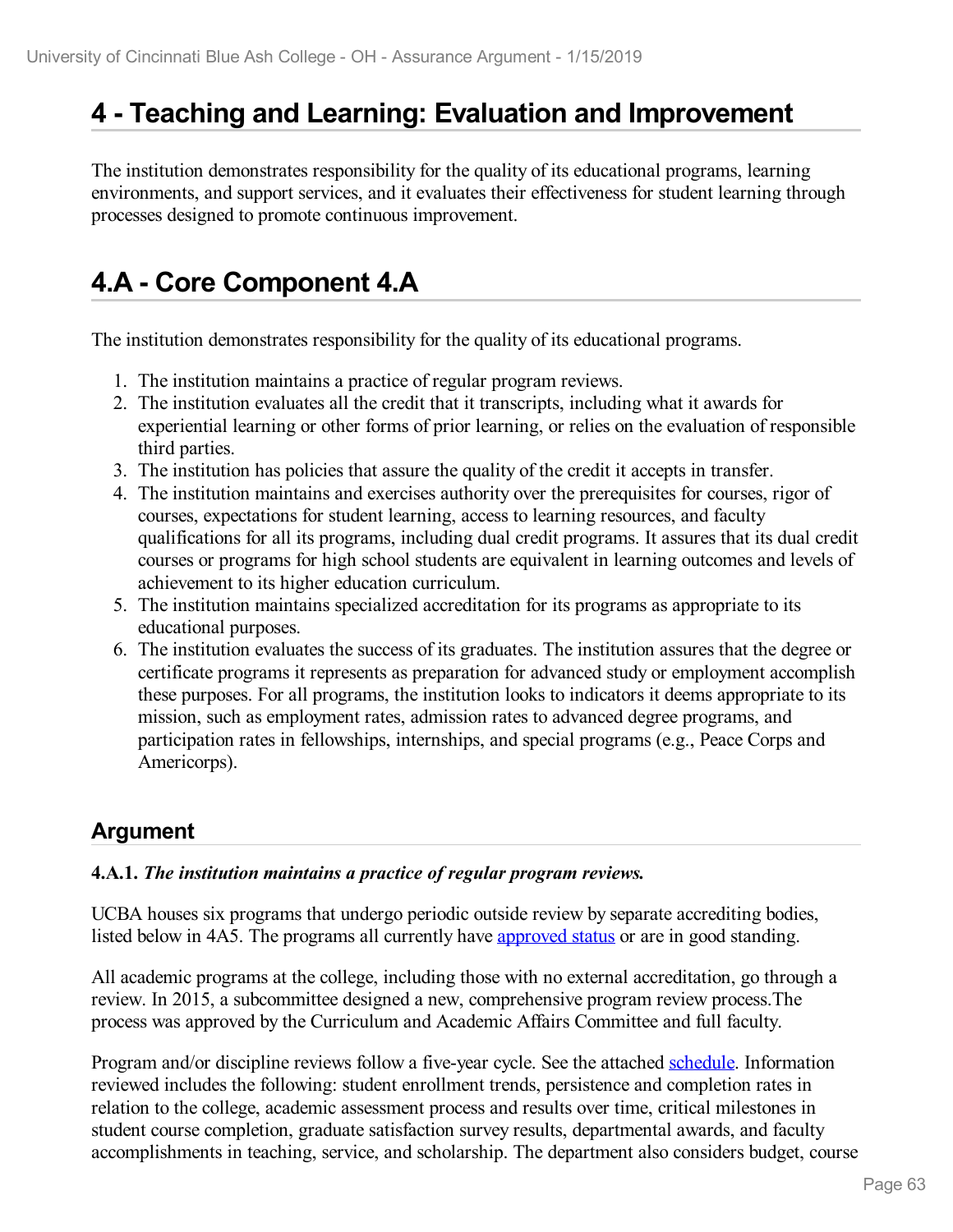fill-rates, and overall financial responsibility. The department submits a written [self-review](file:///D:/evidence/viewfile?fileId=646008) to the college-level evaluation team. The evaluation team, consisting of the Dean, Associate Dean, and two Department Chairs from other units, reviews the information and completes a rubric. This rubric shows ratings on all of the areas of evaluation, summarizes strengths and areas for attention, and is discussed in a debriefing meeting with the review team and program faculty.

The rubric [results](file:///D:/evidence/viewfile?fileId=646009) from the first four semesters of collaborative review demonstrate how comprehensively the programs are examined. The College made some notable changes resulting from these program reviews, with a few examples listed below.

- Art & Visual Communication: The department purchased a new, specialized, color printer to meet the needs of students' project requirements.
- Communication: The department added a tenure-track faculty line to address scheduling bottlenecks and add elective options.
- English: The department added a tenure-track hire, approved for fall 2019, to address the high percentage of courses taught by adjunct instructors.
- Pre-Health Education: A faculty member created recruitment videos about the discipline and was provided a course release for additional time toward recruitment.
- Business Management Technology: The program is consolidating degree tracks with low enrollment.
- Radiologic Technology: The department refined its selective admission process to use holistic criteria in order to increase the diversity of the students in the program.

## **4.A.2.** *The institution evaluates all the credit that it transcripts, including what it awards for experiential learning or other forms of prior learning, or relies on the evaluation of responsible third parties.*

The University of [Cincinnati's](file:///D:/evidence/viewfile?fileid=646014) Credit Evaluation Center evaluates credit from allregionallyaccredited colleges and universities. Students, prospectively and currently enrolled, may compare course work from other institutions with UC's equivalent course using *Transferology*, a national database. Ohio's Department of Higher Education (ODHE) mandates that all general education courses be approved in the Transfer [Assurance](file:///D:/evidence/viewfile?fileId=646010) Guidance System (TAGS). The Ohio Transfer Module for general education also consists of TAG Courses and, therefore, is [seamlessly](file:///D:/evidence/viewfile?fileId=646011) accepted for transfer by any public university in Ohio. Similarly, Career Technical [Assurance](file:///D:/evidence/viewfile?fileId=646012) Guide courses allow vocational school credits to be transferred seamlessly to associate degree programs. Military Transfer Assurance Guidelines and the Defense Activity for Non-Traditional Education Support Program provide a mechanism for the transfer of credit earned through active duty. Since these transfer systems are rigorously examined and have agreed upon learning outcomes approved by faculty peers for the Department of Higher Education, UC accepts courses with these designations.

The University also accepts credit earned through CLEP and AP test results in compliance with ODHE. UC colleges individually determine the way in which transfer credit applies to graduation requirements in their specific programs. UC's Credit Evaluation Center provides a fair and consistent evaluation of credit (e.g. Prior Learning Assessment and International Baccalaureate) and includes a process for appealing the application of transfer credit.

## **4.A.3***. The institution has policies to assure the quality of credit it accepts in transfer.*

UC has policies that assure the quality of transfer credit. The institution accepts transfer credit from colleges and universities accredited by regional associations, credit consistent with state policies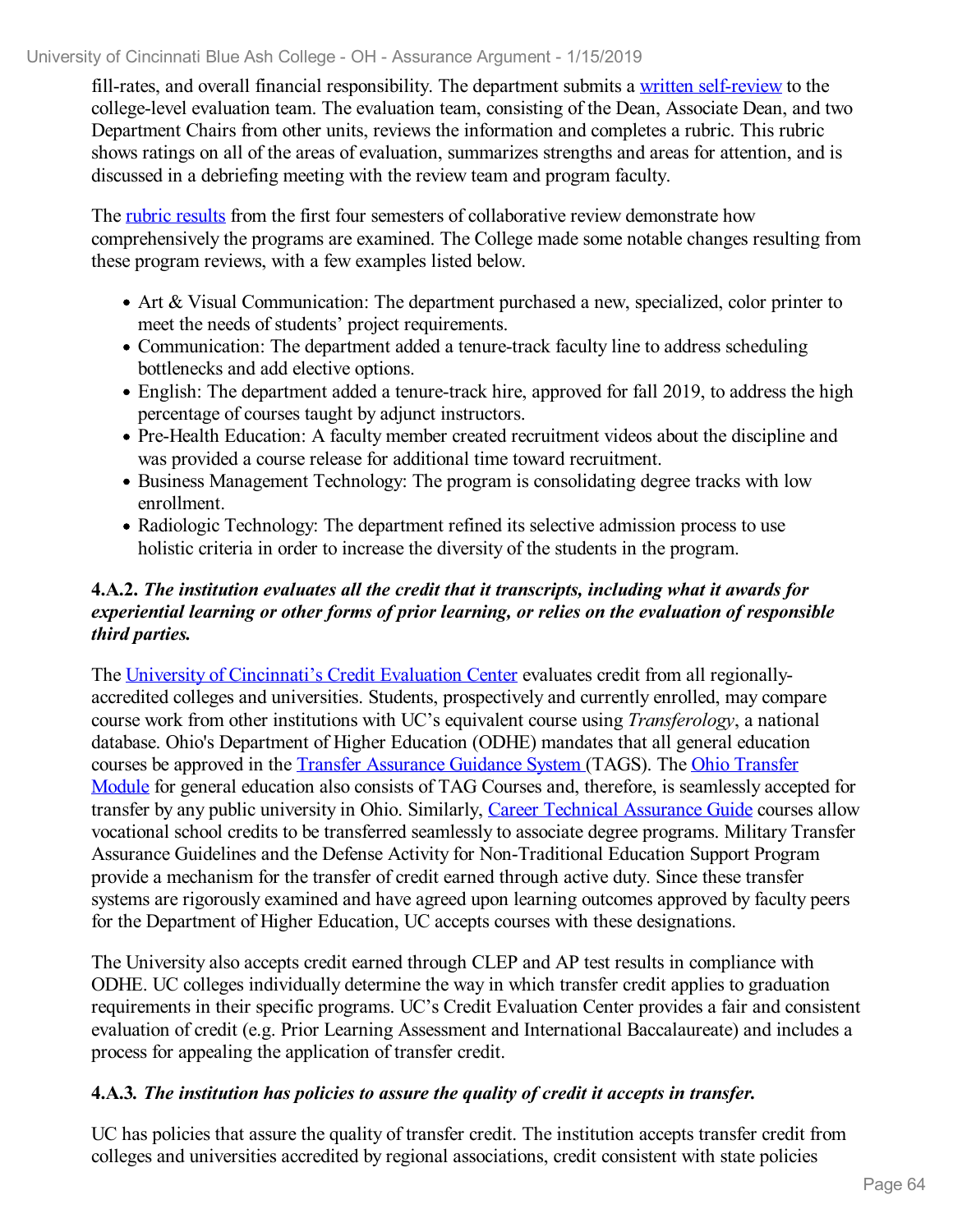governing the Ohio Transfer Module and Transfer Assurance Guides, and credit through programs such as AP, CLEP, and International Baccalaureate. Credits earned through College Credit Plus, Ohio's dual credit program, are counted as transfer credits because those courses are overseen by the offering accredited college.

**4.A.4.** *The institution maintains and exercises authority over the prerequisites for courses, rigor of courses, expectations for student learning, access to learning resources, and faculty qualifications for all its programs, including dual credit programs. It assures that dual credit courses or programs for high school students are equivalent in learning outcomes and levels of achievement to its higher education curriculum.*

Authority for the prerequisites of courses, rigor, and learning outcomes is maintained through our multi-step course and program approval process. Faculty propose new courses and course changes at the department level and complete an approval form that contains information about prerequisites and learning outcomes. New courses are evaluated and voted on by the department, the Curriculum and Academic Affairs Committee, and the full faculty. Degree programs and certificates go through the same [process](file:///D:/evidence/viewfile?fileid=646016) with an approval form that includes program outcomes and the curriculum, using templates. New programs and significant program changes have the additional step of going to the University's Academic Committee for approval. All curricular approvals and modifications are documented in our online repository, [eCurriculum.](file:///D:/evidence/viewfile?fileId=675449) Course learning outcomes are communicated to students on course syllabi.

The College maintains authority over faculty qualifications. Teaching faculty at UCBA must have proven expertise in the relevant subject matter, per the University [Credentials](file:///D:/evidence/viewfile?fileId=646017) Policy and a College [policy](file:///D:/evidence/viewfile?fileId=646022) which provides further specifications for our technical programs. All faculty must have at least a master's degree with 18 hours of graduate-level credit in the area of instruction. Furthermore, department faculty comprise search committees for full-time faculty members, and the committee makes a recommendation to the Dean. For adjunct faculty, Academic Unit Heads control hiring with the input of department faculty. Refer to Criterion 3C for a detailed account of how the College ensures appropriate qualifications for faculty.

[College-ready](file:///D:/evidence/viewfile?fileId=675451) students in grades 7-12 can earn transcripted college credit through the College Credit Plus (CCP) Program, which was established by the Ohio Department of Higher Education. UCBA CCP students take college classes on our campus taught by our own fully qualified, full-time and adjunct faculty. Over the last 3-4 years, we have served 120-160 CCP students per year.

Criteria 3C and 3D address teaching quality more thoroughly. Extensive college and university-level faculty development programming and funding support quality teaching. We hire faculty based on degree/credentials as well as evidence of high quality teaching. Throughout a faculty member's career, we ensure quality through the reappointment, promotion, and tenure process, required teaching evaluations, annual reviews with department heads, peer reviews, and peer mentoring.

#### **4.A.5.** *The institution maintains specialized accreditation for its programs as appropriate to its educational purposes.*

At UCBA we have six programs with outside [accreditation](file:///D:/evidence/viewfile?fileId=653994); two of these are accredited by more than one agency. All of our programs are in "approved status" or "good standing."

- Applied Graphic Communication: National [Association](file:///D:/evidence/viewfile?fileId=646027) of Schools of Design
- Dental Hygiene: Commission on Dental [Accreditation](file:///D:/evidence/viewfile?fileId=646029)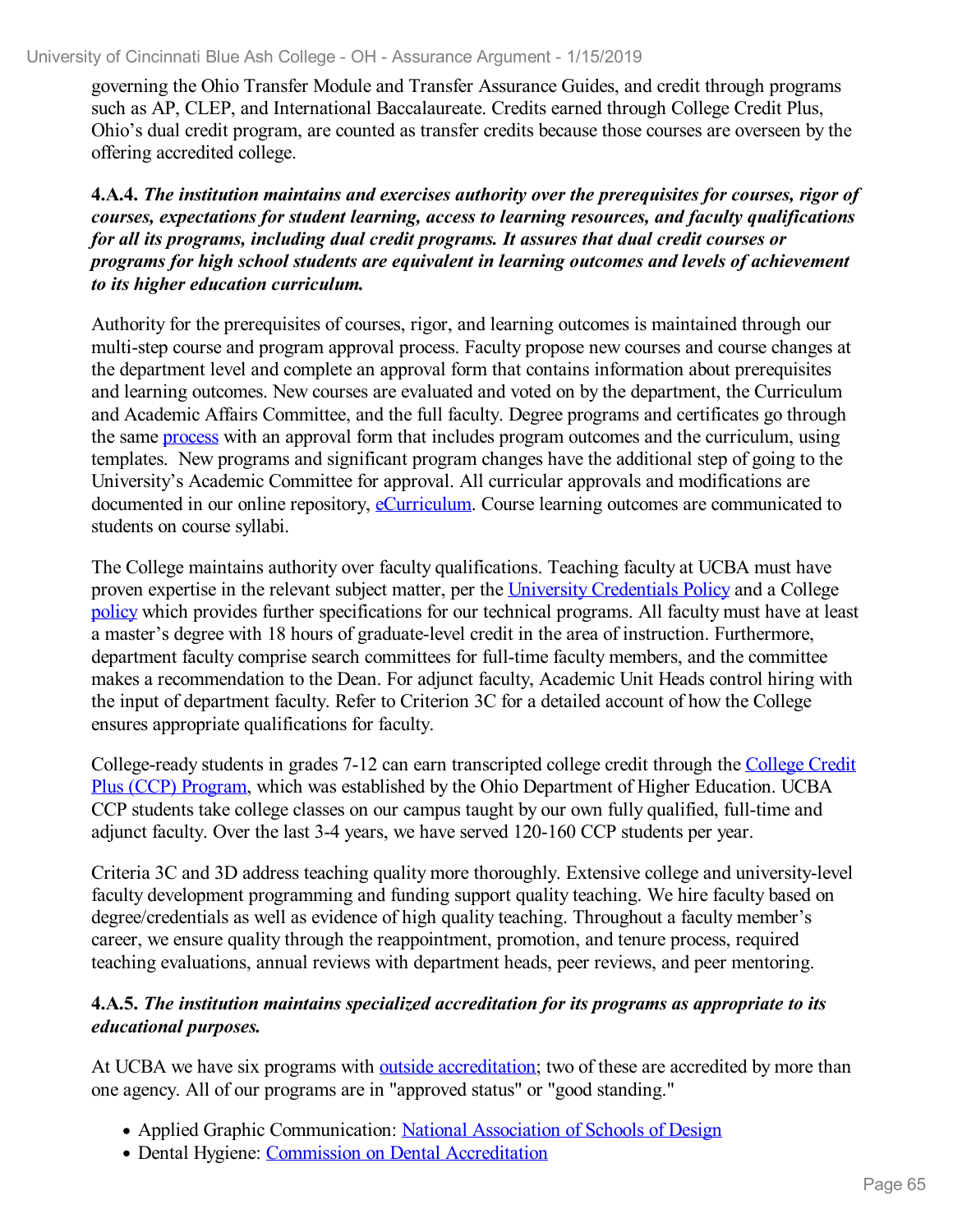- Medical Assisting: Medical Assistants Endowment [\(CRB-AAMAE\)](file:///D:/evidence/viewfile?fileId=646024) and Commission on Accreditation of Allied Health Education Programs
- Nursing RN Technology: [Accreditation](file:///D:/evidence/viewfile?fileId=646025) Commission for Education in Nursing and Ohio Board of Nursing
- Radiologic [Technology](file:///D:/evidence/viewfile?fileId=646026): Joint Review Committee on Education in Radiologic Technology
- Veterinary [Technology:](file:///D:/evidence/viewfile?fileId=646030) American Veterinary Medicine [Association,](file:///D:/evidence/viewfile?fileId=646023) Committee on Veterinary Technician Education and Activities

**4.A.6.** *The institution evaluates the success of its graduates. The institution assures that the degree or certificate programs it represents as preparation for advanced study or employment accomplish these purposes. For all programs, the institution looks to indicators it deems appropriate to its mission, such as employment rates, admission rates to advanced degree programs, and participation rates in fellowships, internships, and special programs (e.g., Peace Corps and Americorps).*

UCBA follows the progress of its graduates in a variety of ways.

## **Graduating Student Survey: Preparedness for Career**

The Graduating Student Survey is sent to students during the semester they apply for graduation. The [results](file:///D:/evidence/viewfile?fileId=675091) are linked for the last four years.

One item in particular speaks to job preparedness, "UC Blue Ash contributed to my development in skills directly applicable to a job." In years 2015 through 2018, the percentages indicating that respondents agree or strongly agree are 89%, 75%, 78% and 81%.

In years 2015-2018, 86%, 84%, 77%, and 79% of respondents reported that their jobs after graduation were directly or somewhat directly related to their program/major.

Some of the respondents (75-78 graduates per year) reported their salaries immediately following graduation. The medians were \$38,000, \$40,000, \$30,250, and \$35,000.

## **Transitioning to a Bachelor's Degree Program**

Given the College's goal to facilitate students' transition to bachelor's degree programs, we evaluate the success of their transition experience.

The Graduating Student Survey indicates that the majority of students intend on completing a bachelor's degree. From 2015 to 2018 results show that 87%, 78%, 86%, and 84% of students agreed or strongly agreed that UC Blue Ash prepared them for future education.

Student performance at their destination college shows that students consistently perform well academically after they leave UCBA. Average GPAs of these student cohorts (ranging between 612 - 854 students) during their first year at the new college have been high. In the years 2015 through 2017, the GPAs were 3.02, 3.10, 3.08. UCBA students consistently perform as well or higher than those who began their degree program in the destination college.

The 2016 [transition](file:///D:/evidence/viewfile?fileId=646036) survey addressed students' perceptions of their experience; 86% of students felt academically prepared to transition to the Clifton campus.

## **Alumni Survey**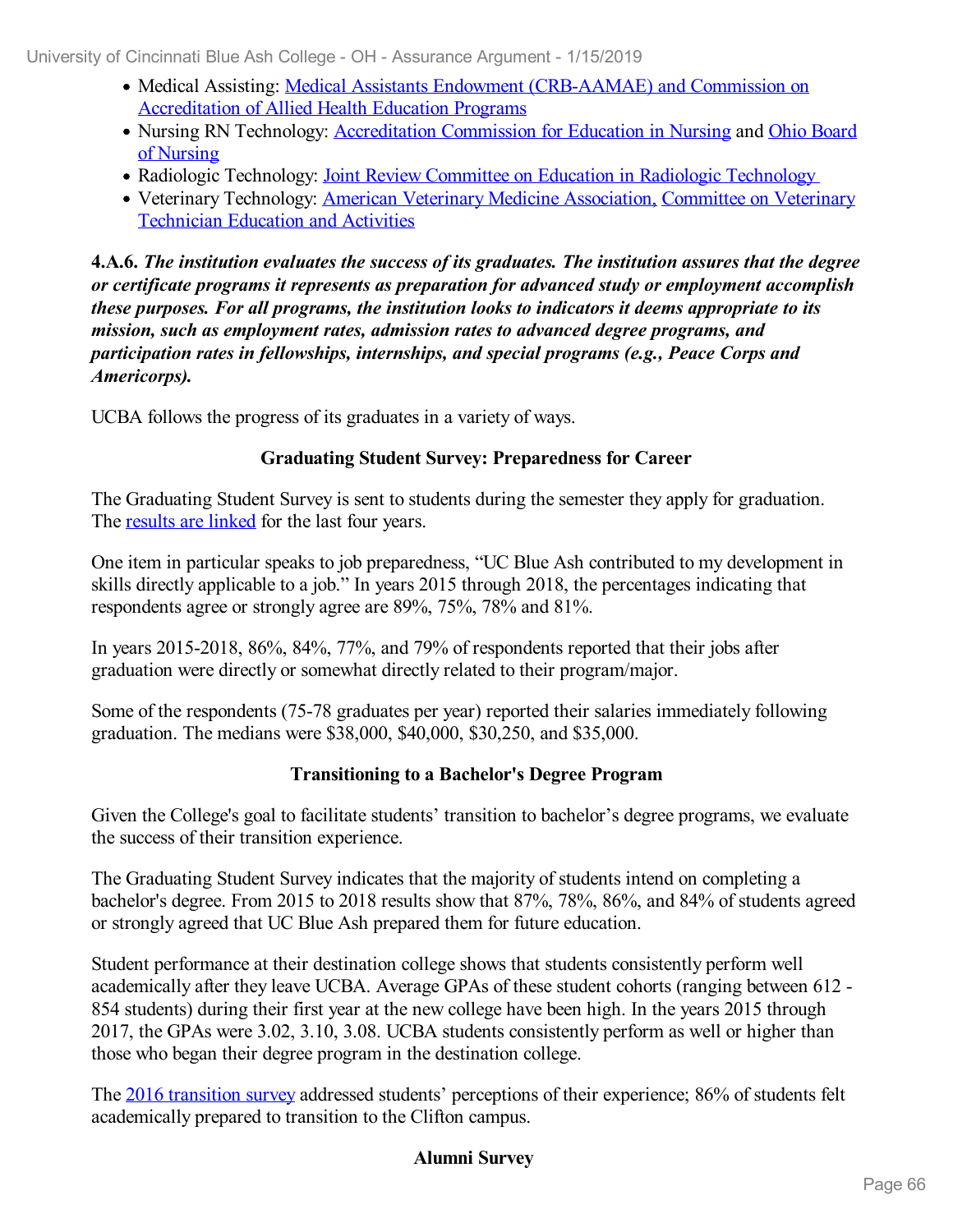The UCBA Alumni Survey is typically sent 6-12 months after graduation. It asks students about their current primary status (e.g., working, continuing education, etc.), the extent to which UC Blue Ash contributed to their development in general education skills, their overall satisfaction with UCBA, and how the College can best serve alumni. [\(2014-15](file:///D:/evidence/viewfile?fileId=646039), [2015-16,](file:///D:/evidence/viewfile?fileId=646038) [2016-17](file:///D:/evidence/viewfile?fileId=646040))

|                                                                                | $'14-15$ | $'15-16$ | $16 - 17$ |
|--------------------------------------------------------------------------------|----------|----------|-----------|
|                                                                                | $(n=54)$ | $(n=41)$ | $(n=113)$ |
| Employed Full-time                                                             | 67%      | 55%      | 47%       |
| <b>Employed Part-time</b>                                                      | 7%       | 10%      | 11%       |
| Continuing education                                                           | 22%      | 29%      | 32%       |
| Job after graduation is directly or somewhat<br>directly related to major      | 84%      | 78%      | 73%       |
| Agree or strongly agree that UCBA contributed to<br>skills applicable to a job | 79%      | 73%      | 76%       |
| Agree or strongly agree that UCBA prepared me<br>for further education         | 81%      | 80%      | 76%       |

## **Career Program Surveys**

Several of our career programs seek out more specific information than our Graduate Student Survey. For example, in the Veterinary Technology Program, in 2013-2017, 100% of responding graduates were employed in the field, and this [survey](file:///D:/evidence/viewfile?fileId=646041) provides more detail, including salaries.

The Nursing program surveyed [graduates](file:///D:/evidence/viewfile?fileId=646042) and employers from 2015-2017; 95% of student respondents reported working as a RN and 96% reported their preparation as "sufficient." Employers rated students' skill on nine competencies. On all nine, over 83% of employers were "very satisfied" or "satisfied" with student performance. No one selected "not satisfied" to describe any of the students' skills.

The Radiologic Technology program's most recent [survey](file:///D:/evidence/viewfile?fileId=665554) indicated that 100% of respondents agreed or strongly agreed that they were prepared for careers in their field.

The Dental Hygiene Department [s](file:///D:/evidence/viewfile?fileId=646043)urveyed [employers](file:///D:/evidence/viewfile?fileId=646043) in 2014 on 18 competencies of dental hygienists. Employers indicated that the majority of graduates met expectations.

In sum, the College faculty and staff take responsibility for our programs and regularly evaluate their effectiveness. We receive information informally through our advisory boards (described in 1D), as well as through Graduating Student Surveys, Alumni Surveys, and student performance in transition programs. These results show that the College is achieving its mission of helping students succeed "academically, personally, and professionally."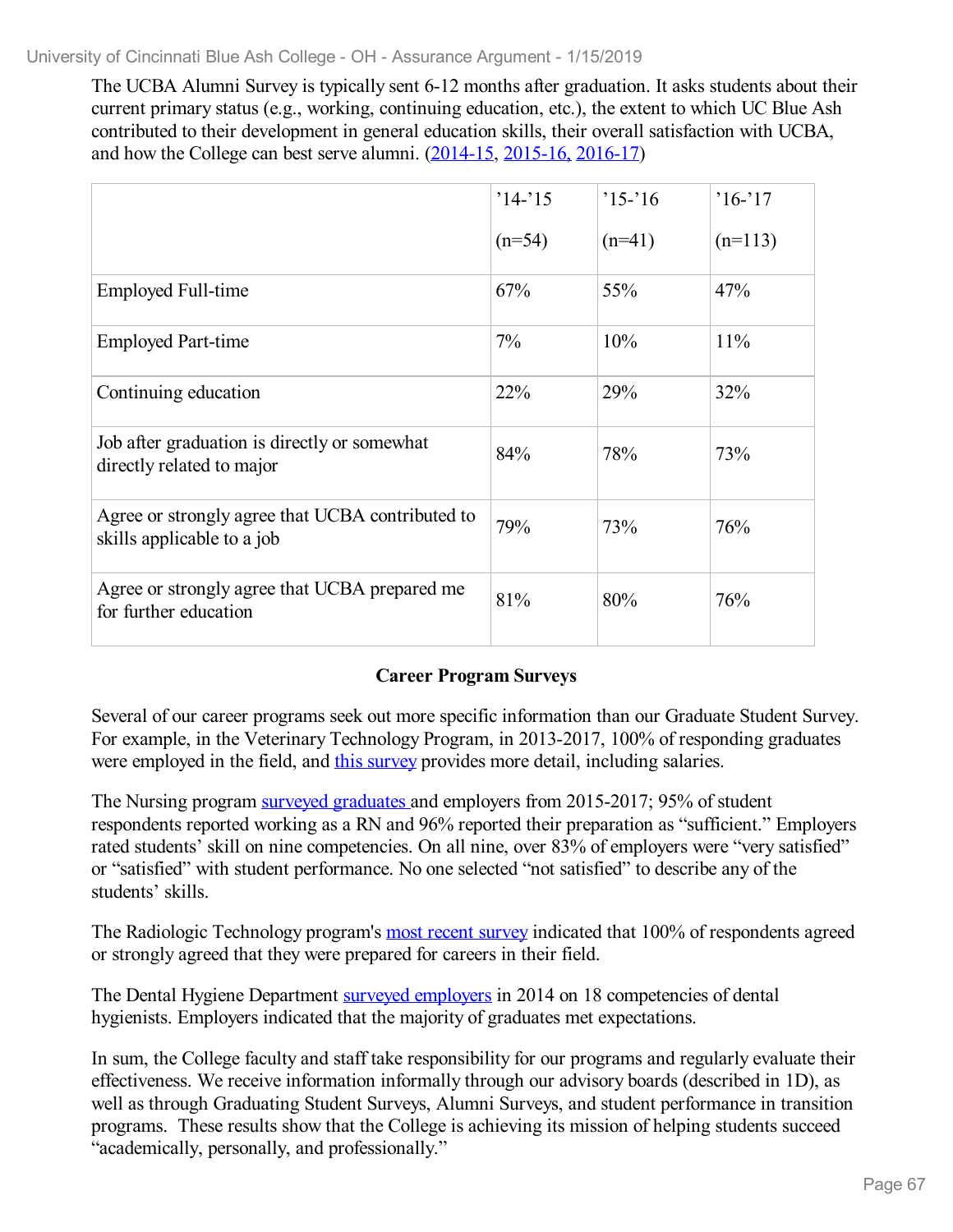# **Sources**

- 4A OTM Policy and Requirements
- 4A 2016 Transition survey results
- 4A Accreditation letters all
- 4A Allied Health MA Accreditation Letter Sept 2015
- 4A Allied Health- Rad Tech Accreditation
- 4A Alumni Survey Class of 2014-15 sent 2017-07
- 4A Alumni Survey Class of 2015-16 sent 2017-07
- 4A Alumni Survey Class of 2016-17 sent 2017-11
- 4A Career-Technical Assurance Guide (CTAG) Descriptions
- 4A CCP website
- 4A Curriculum Committee example course and program changes
- 4A Dental Hygiene grad survey 2014
- 4A eCurriculum workflow for DHT 2018
- 4A Grad Svy results 1415 thru 1718
- 4A NASAD Commission on Accreditation
- 4A Nursing Accreditation
- 4A Nursing grad survey 15 16 17
- 4A OBN Status Letter 3 20 2015
- 4A PLA for transfer students at UC
- 4A program review department self-review
- 4A Program Review Results 16SS through 18SS
- 4A Program Review schedule
- 4A Rad Tech graduate survey 2017
- 4A TAG Background Ohio Higher Ed
- 4A UC Policy on instructor faculty credentials
- 4A UCBA Faculty Credentials
- 4A Vet Tech grad surveys 13 through 17
- 4A Vet Tech report and accreditation letter
- 4A Vet Tech ROE 2015 accreditation letter
- 5D accredited programs.pdf
- DH CODA 2015 Letter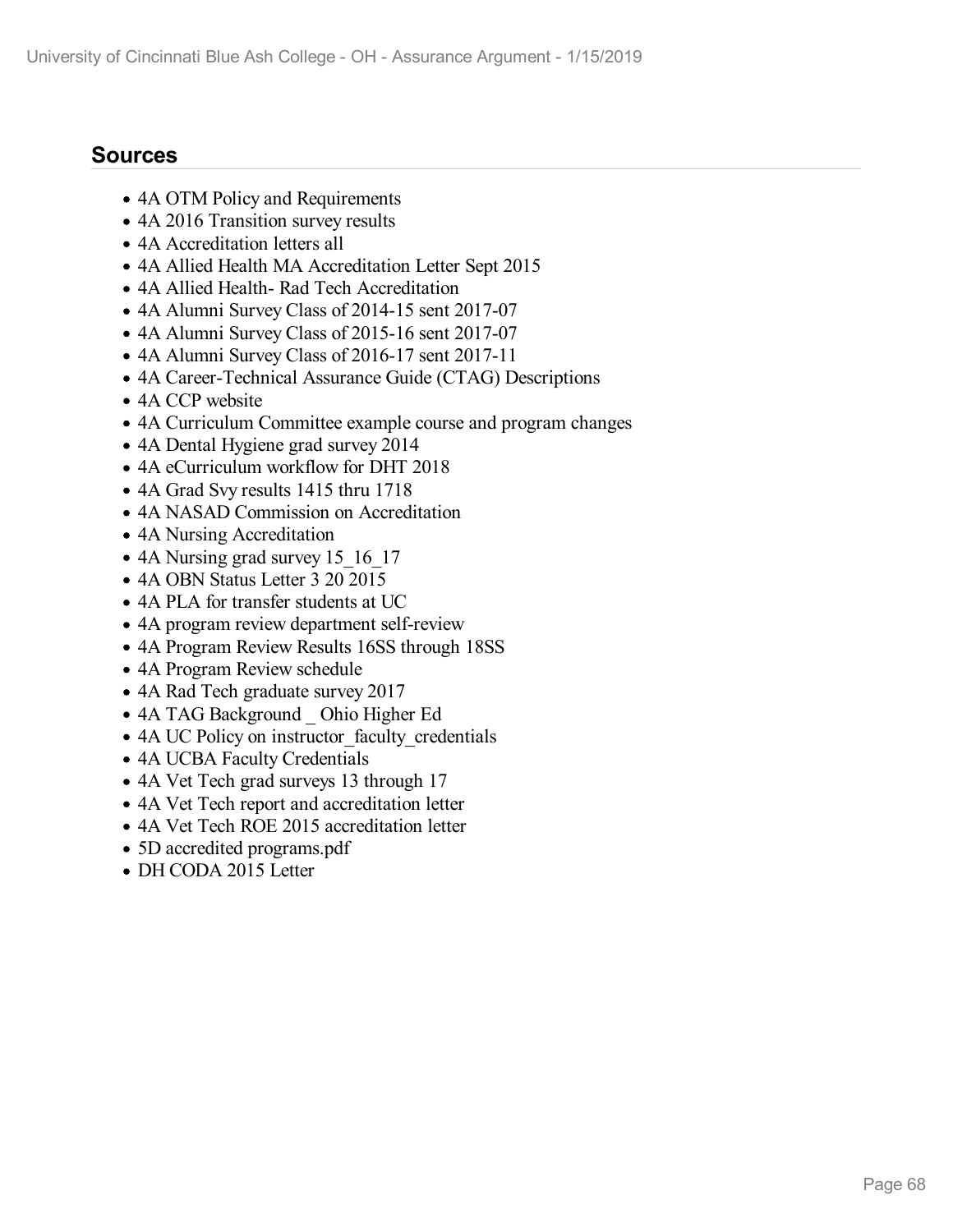# **4.B - Core Component 4.B**

The institution demonstrates a commitment to educational achievement and improvement through ongoing assessment of student learning.

- 1. The institution has clearly stated goals for student learning and effective processes for assessment of student learning and achievement of learning goals.
- 2. The institution assesses achievement of the learning outcomes that it claims for its curricular and co-curricular programs.
- 3. The institution uses the information gained from assessment to improve student learning.
- 4. The institution's processes and methodologies to assess student learning reflect good practice, including the substantial participation of faculty and other instructional staff members.

# **Argument**

## **4.B.1.** *The institution has clearly stated goals for student learning and ef ective processes for assessment of student learning and achievement of learning goals.*

UC Blue Ash College ensures we are living up to our mission of providing an excellent and accessible education by regularly assessing what we do in our classrooms, programs, student services, and co-curricular activities. Our [vision](file:///D:/evidence/viewfile?fileId=672349) indicates that we will be a recognized leader in providing exceptional teaching, and achieving that requires attention to and expertise in assessment at all levels.

## **Stated Goals at the Course Level**

Every course syllabus lists the course learning outcomes. All sections of a course across the University contain the same learning [outcomes,](file:///D:/evidence/viewfile?fileId=672348) regardless of format (i.e., online, hybrid, or face-toface). Learning outcomes are also presented to UCBA students in the [end-of-term](file:///D:/evidence/viewfile?fileId=646146) teaching evaluation form so that they may rate their performance on each of the five outcomes listed. Faculty can then use these results to inform their teaching and course content. Course information, including learning outcomes, is housed in the [eCurriculum](file:///D:/evidence/viewfile?fileId=672351) 2.0 repository that tracks updates to outcomes, and coordinates approvals at the department level and across colleges at the University.

## **Stated Goals at the Program Level**

All academic degree programs have learning outcomes determined by the faculty consisting of program-specific outcomes, and program appropriate general education outcomes. The general education outcomes are a degree-level reflection of the University's [Undergraduate](file:///D:/evidence/viewfile?fileid=672352) Baccalaureate Competencies:

- Critical Thinking
- Knowledge Integration
- Effective Communication
- Social Responsibility
- Information Literacy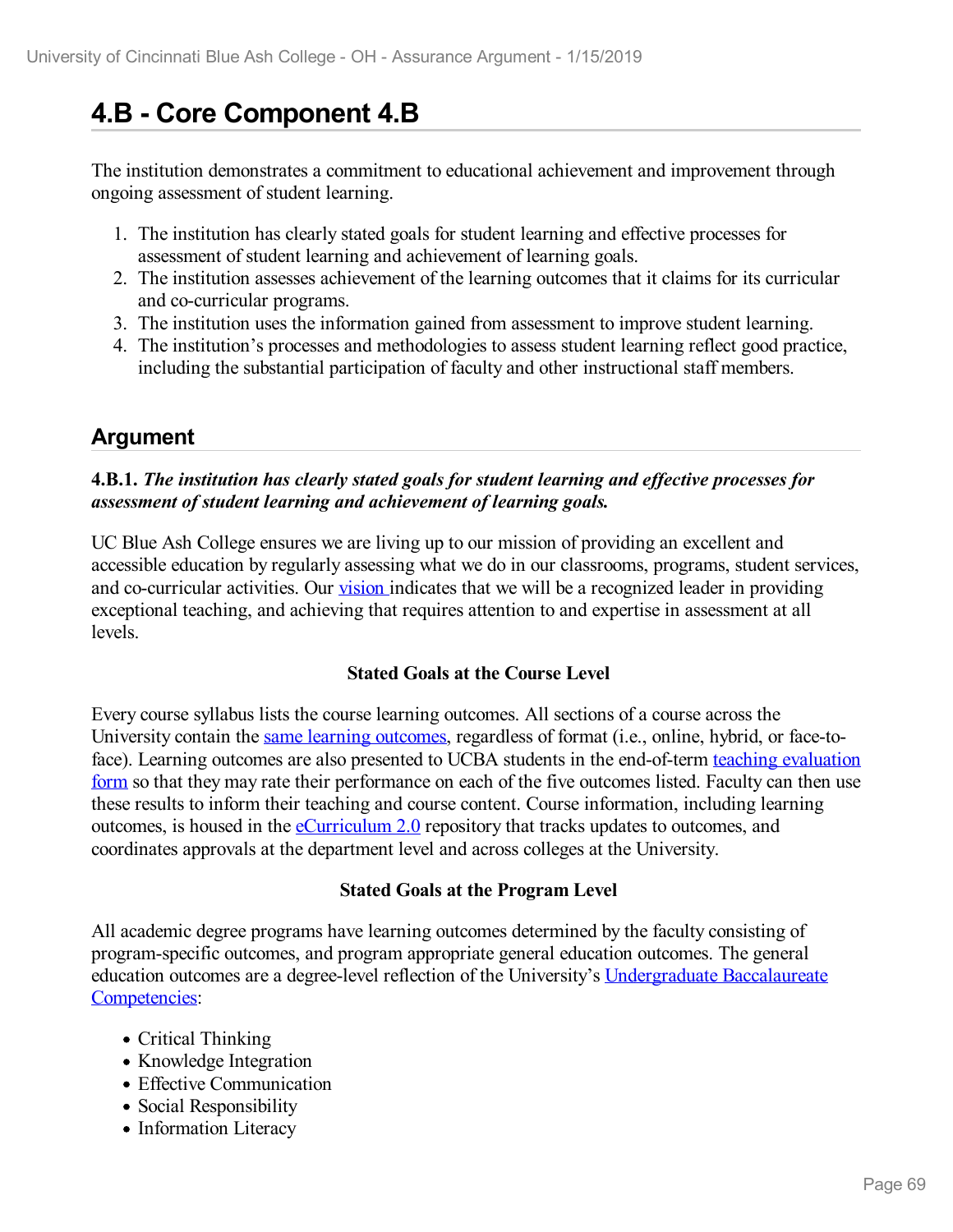During our conversion from quarters to semesters in 2011-2012, all [departments](file:///D:/evidence/viewfile?fileid=646147) mapped their curricula, ensuring that courses had appropriate learning outcomes and that courses were assessed to match their placement in the program. The plans, including program outcomes, were created by department faculty and then approved through an iterative process via the University's Academic Committee. The outcomes are housed and updated in the [eCurriculum](file:///D:/evidence/viewfile?fileid=672350) 2.0 system and are reviewed regularly.

## **Effective Processes**

The College Academic Assessment Committee (AAC) [\[minutes](file:///D:/evidence/viewfile?fileId=669583) 16-17, [17-18\]](file:///D:/evidence/viewfile?fileId=669582) has representation from each academic department and is part of the overall college governance structure with a liaison from the Executive Committee. Ex officio members include the English Composition Coordinator, Learning and Teaching Center Co-Director, Institutional Research Director, and the Associate Dean of Academic Affairs [\[bylaws\]](file:///D:/evidence/viewfile?fileId=646148).

**Programs.** All academic programs, both career-oriented and transition, create an assessment plan in order to assess their program outcomes annually. The departmental AAC representative coordinates the assessment with instructors responsible for parts of the plan. The representative works with department members to write up a report describing results. Departments meet regularly to discuss results and needed improvements, and the results of the discussion are added to the report. Additionally, results are shared across departments within the AAC and are accessible to the College through SharePoint (See 4B3).

**General Education.** The AAC also oversees the assessment of general education. Writing, part of the Effective Communication competency, is assessed yearly through a robust process whereby a random sample of 100 portfolios from first-year composition students are evaluated by a team of English faculty. They use a rubric based on the Council of Writing Program [Administrator's](file:///D:/evidence/viewfile?fileId=646150) Outcomes Statement. The [results](file:///D:/evidence/viewfile?fileId=646151) are discussed in depth in the department and shared with the College's AAC.

To assess general education courses, departmental AAC representatives work with faculty teaching the courses to collect data and discuss results within the department and the [AAC](file:///D:/evidence/viewfile?fileId=672363). These linked examples of general education assessment illustrate how [departments](file:///D:/evidence/viewfile?fileId=669622) have the freedom to design assessment. Data comes from a variety of measures of student performance; faculty use rubrics on projects, portfolios, or clinical performance. Results may also include case studies or standardized tests.

#### *4.B.2. The institution assesses achievement of the learning outcomes that it claims for its curricular and co-curricular programs.*

The culture of assessment extends beyond the academic course and program assessments performed by faculty within their departments at UCBA. From surveys about the effectiveness of Advising and Student Life & Engagement to the data collected in the CCSSE survey administered semiannually, the programming at UCBA is developed and delivered from a data-driven decisions model.

## **Curricular Assessment**

The UCBA AAC collects annual assessment reports in October of each year for programs and general education. This timing allows departments to collect artifacts throughout fall and spring semesters, to compile data from the collected artifacts, and to host a departmental meeting to discuss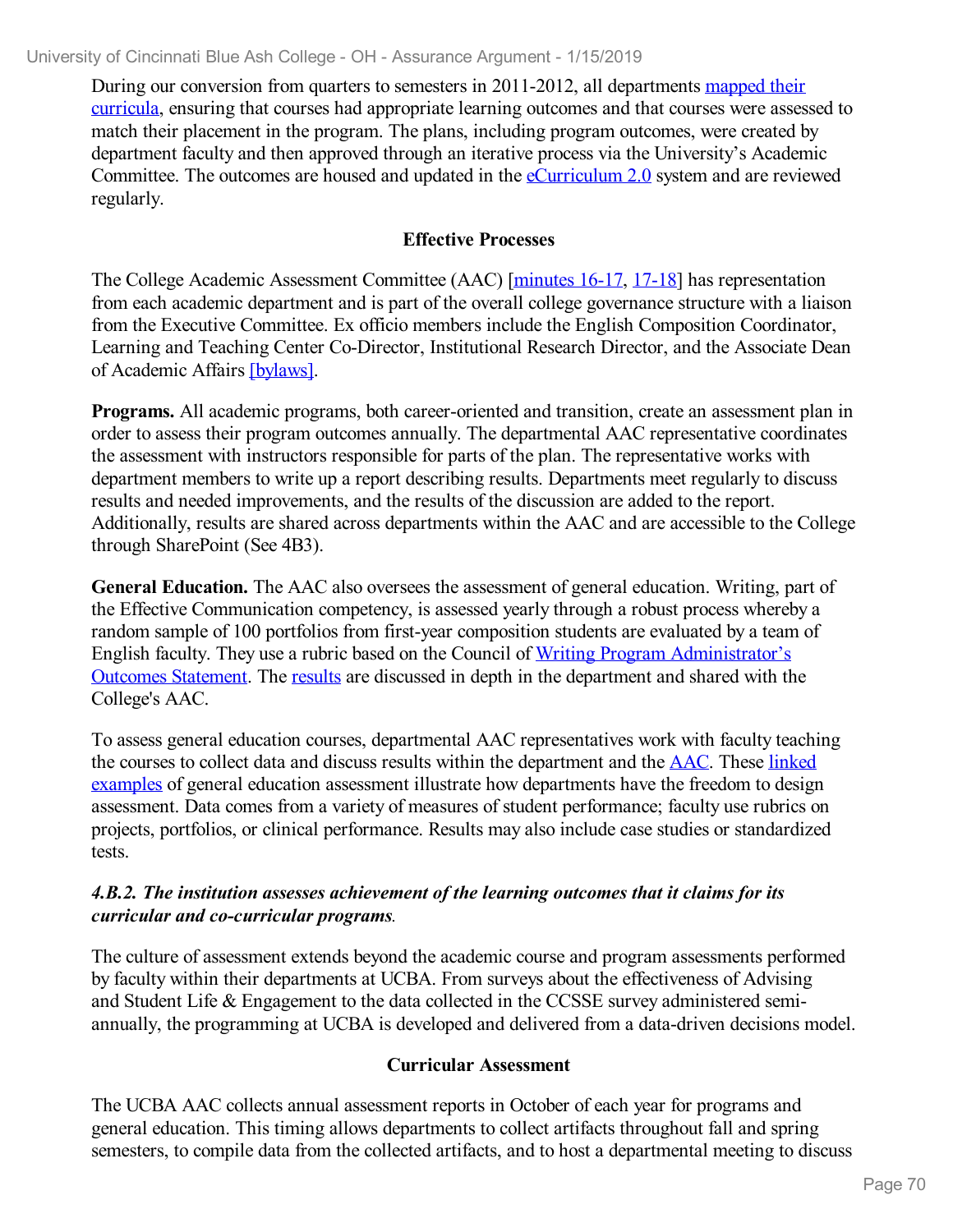the results and potential improvements or changes. A collection of [department](file:///D:/evidence/viewfile?fileId=646153) meeting minutes illustrate some of these changes, and others are noted below.

Assessment results are stored on SharePoint and are available for all faculty and staff. Note this example from [Chemistry](file:///D:/evidence/viewfile?fileid=646154) that illustrates all of the elements that AAC representatives address in their reports. All program assessment plans have the following components.

- Overview of the Program
- Listing of Program Learning Outcomes
- Program Curriculum Map
- Discussion of Assessment Methods and Measures
- Explanation of Assessment Infrastructure
- Data Collection Reporting
- Annual Use of Findings

General Education Assessment results can appear on separate reports or be combined with program reports, for example if learning outcomes are shared across program and general education assessment. These reports are housed in SharePoint and shared at AAC meetings.

Additionally, the Math and English Departments assess the effectiveness of developmental education —the courses students take if they do not meet college readiness standards for math and English. These departments collect data about students who completed these courses successfully and their completion rates in subsequent, college-level courses. The [yearly](file:///D:/evidence/viewfile?fileId=673073) report outlines strategies to improve student success.

The CCSSE was administered in 2008, [2010,](file:///D:/evidence/viewfile?fileId=646157) 2013, and [2017,](file:///D:/evidence/viewfile?fileId=646158) and allowed the College to compare its performance to open-access, primarily two-year institutions. The results have been discussed in administrative team meetings, with department chairs, in Strategic Planning Committee meetings, shared with the entire College at convocation, and publicly on the College Institutional Research web page.

#### **Co-curricular Assessment**

**Advising.** UCBA has stated learning outcomes for [academic](file:///D:/evidence/viewfile?fileId=646159) advising. These skills are outlined on the website and communicated with students in orientation and advising meetings. This office assesses their practices with annual [surveys](file:///D:/evidence/viewfile?fileId=646160) specifically about advising, results of graduate surveys, and by examining CCSSE results. The transformation of our advising office occurred in 2011 as a result of CCSSE/SENSE results that showed that advising was not meeting expectations and was not prepared for the demands of the upcoming semester calendar conversion. Since then, our own survey results, as well as CCSSE results, indicate substantial improvement and that advising is now a strength of the College.

**College Program for Academic Success (CPAS).** This program is assessed regularly in CPAS Committee meetings with faculty and administrators who examine student performance data after each semester and yearly at a symposium. This is described in more detail in 4C. Additionally, we hold focus groups about students' experiences in the program. We have made changes from this feedback, specifically reducing workshop requirements and allowing more student choice in the number of required advisor meetings.

**Honors Program**. The UCBA Honors program began in fall 2017, and its first cohort will be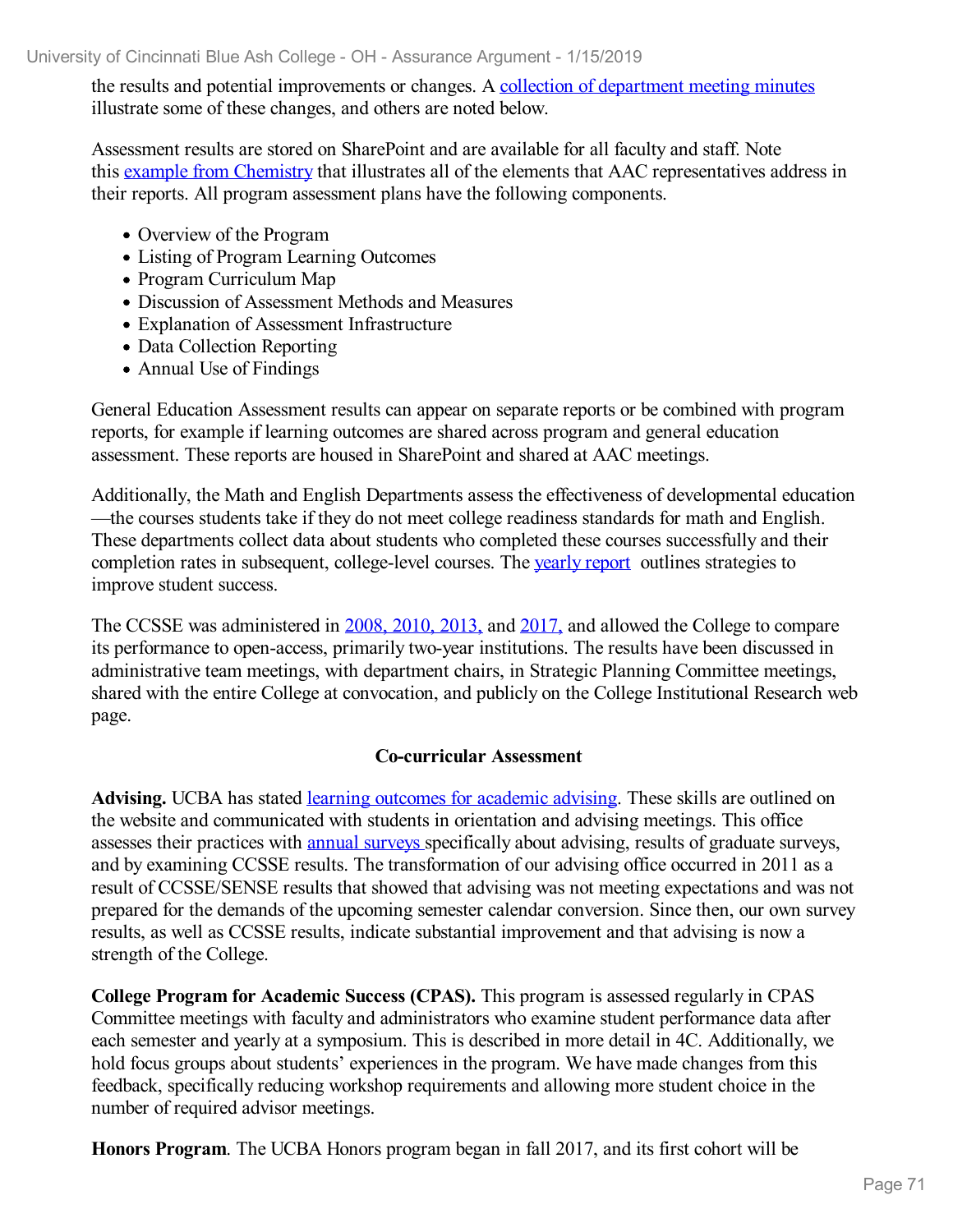completing programming in spring 2019. Our assessment plan for this program involves examining work products in the students' required ePortfolios. The [portfolio](file:///D:/evidence/viewfile?fileId=714845) rubric includes ratings on different elements of the program. The Honors Committee regularly discusses improvements and changes to the program.

#### **Student Life & Engagement.**

- **Orientation.** UCBA requires an in-person orientation for first-year students and an online or in-person orientation option for transfer students. Learning outcomes for orientation are communicated on the website and in documents to students both before and during orientation. [Assessment](file:///D:/evidence/viewfile?fileId=646161) of student learning outcomes and satisfaction feedback is collected at the end of the program and has impacted programmatic changes including the addition of major verification, more robust financial and billing programs, and inclusion of peer-to peer programs. Student success data (i.e., course completion percentage, grades, and course registration) are tracked in comparison to orientation attendance. As a result of this data, [confirmation,](file:///D:/evidence/viewfile?fileId=646174) placement testing, and orientation registration deadlines were changed in 2012 to encourage students to register earlier.
- **Student leadership programming.** Students participate in a rigorous selection process to serve as Student Orientation Leaders which then opens the opportunity to apply for more progressive leadership roles, including the Student Ambassador program. Student leaders complete virtual or in-person assessments four times; they rate their self-perception of progress in leadership qualities showing an increase from one position to the next. Their feedback supported the addition of the Student Orientation Coordinator and [Ambassador](file:///D:/evidence/viewfile?fileId=646175) Intern positions. Also, student ambassadors now track their in- and out-of-classroom experiences through weekly ePortfolio updates. The Student Leader and Professional Development Institute and annual Leadership Retreat provide all students an opportunity to develop their leadership strengths and create professional portfolios in preparation for these and other positions.
- **Student activities.** The Student Life & Engagement Office facilitates campus-wide events  $\bullet$ and supports events sponsored by student-organizations throughout the academic year. As a result of [faculty,](file:///D:/evidence/viewfile?fileId=646162) staff, and [student](file:///D:/evidence/viewfile?fileId=646163) input from survey results, Student Life & Engagement has increased the student voice in developing and facilitating campus events and continues to recognize the need to offer a diverse array of programming topics and formats.

#### **Academic Support Centers.**

- The **Math Lab** examines TutorTrac data for information about course, date, time, and reason of visit in order to assess how successfully they are meeting student needs. Midsemester [surveys](file:///D:/evidence/viewfile?fileId=646164) assess student learning as well as operational factors in the lab. The results are discussed at staff meetings, with the faculty Math Lab director, and with the department.
- The **Science Learning Lab** examines student performance and gathers input to assess its effectiveness. In addition to examining TutorTrac data, the Lab [surveys](file:///D:/evidence/viewfile?fileId=646165) students on its services. The results are discussed in Chemistry and Biological Sciences Department meetings.
- The **Writing and Study Skills Center (WSSC)** relies on a variety of assessments. In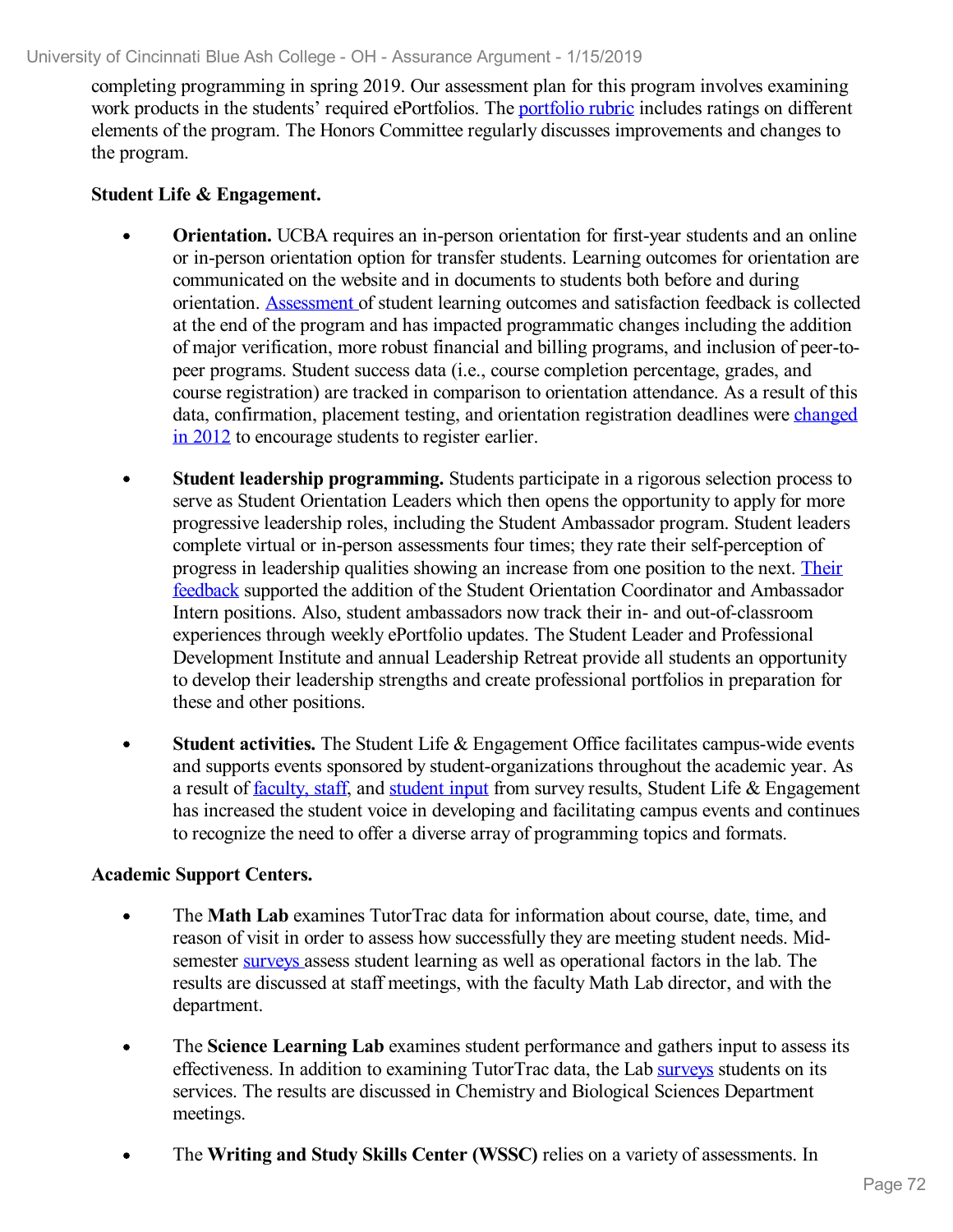#### University of Cincinnati Blue Ash College - OH - Assurance Argument - 1/15/2019

addition to TutorTrac for usage data which helps to inform staffing needs, all students who visit the WSSC are emailed a [survey](file:///D:/evidence/viewfile?fileid=646166) to determine expectations and satisfaction. In spring 2016, an English and Communication Department task force assessed the management structure of the WSSC, and changes were made following this review. The faculty director participates in monthly meetings with the unit head and other coordinators in the department and also makes monthly reports to the department.

**Library Programming.** The UCBA Library has developed a curriculum to address the required information literacy element of First Year Experience (FYE) courses. The library assessed its information literacy curriculum with student and faculty [surveys](file:///D:/evidence/viewfile?fileId=646167) specifically about research assignment goals, expectations for library instruction, knowledge about library resources, and research assistance. In addition, the assessment included analysis of library teaching plans. Informed by the survey results and library faculty analysis, the curriculum was redesigned in 2016-2017 as FYE Library Instruction Curriculum Bundles that better address the varied levels of research assignments in FYE courses.

**Accessibility Resources** (formerly Disabilities Services). This office assesses its practices with annual surveys to students and faculty and tracks accommodation usage through the student information system. [Survey](file:///D:/evidence/viewfile?fileId=646168) results indicate student and faculty satisfaction.

#### **4.B.3.** *The institution uses the information gained from assessment to improve student learning.*

The faculty at UCBA engage regularly in departmental discussions of assessment data to determine how to meet students' needs in programs, both career-oriented and transfer, as well as in general education. Data and analysis are described in every program's annual assessment report. All of the reports can be found on the UCBA SharePoint site, with examples [linked](file:///D:/evidence/viewfile?fileId=646177) [here](file:///D:/evidence/viewfile?fileId=646176).The following are just a few examples of how departments used course and program results.

- Art and Visual Communication assessment data revealed the need for improvements to their studio space and the need to create student learning communities.
- Electronic Media Communications used the assessment data collected over two years to make changes to their first year portfolio and courses. In Media Design Foundation I & II, to better support students outside the classroom, assignments were revised for clarity and for alignment to the outcomes and expected levels of achievement.
- Radiation Science faculty reviewed their programmatic assessments for their distance learning program and determined that their admissions criteria should be revised. Additionally, the faculty renamed courses to better align with the course content, and, thus, student expectations of the course.
- Business and Economics identified a need for student support in Financial and Managerial Accounting and hired a tutor.
- Chemistry determined that additional in-class practice exercises would be useful for their students in CHEM 1030. Additionally, in CHEM 2040L, faculty made changes to lead students through the analysis of a model lab experiment more carefully and concretely. They also added a discussion of the experiment to compare weaker and stronger conclusions, thereby helping students interpret data from the experiment.
- The Nursing Department made changes to their curriculum to reflect concept-based teaching. Additionally, the department adopted Pearson's MyNursingLab program, which provides additional tools to incorporate cultural, ethnic, and socially diverse concepts into nursing courses.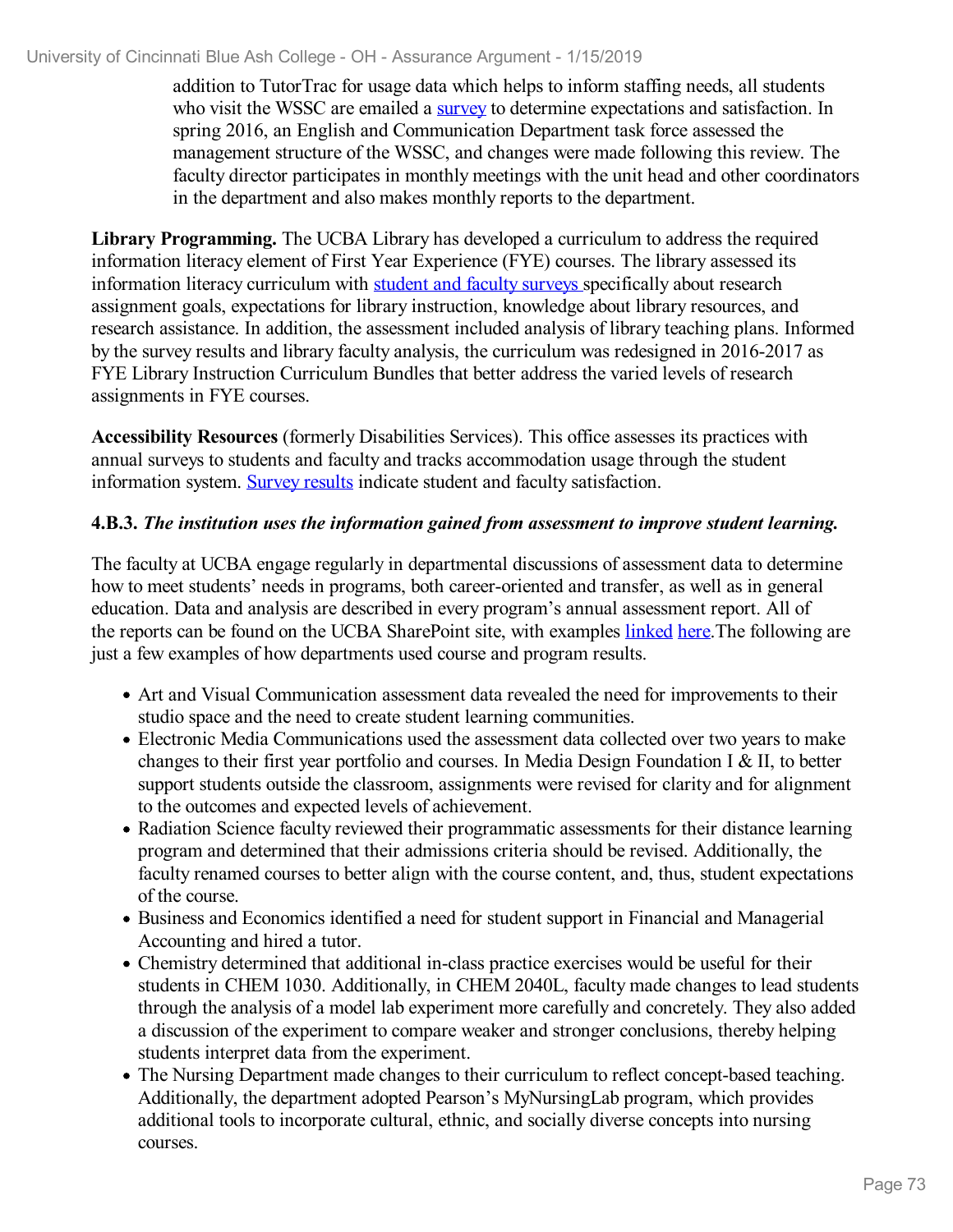- After reviewing assessment data, Veterinary Technology revised their digital content to support student learning.
- The English and Communication Department used results from writing assessment to make changes to help students better integrate sources in their writing. Subsequently, assessment has shown that this student writing trait has improved over the last few years.
- Over the years, CCSSE surveys have resulted in important changes at the College. The 2010 survey results contributed to the decision to add staff advisors and create an Academic Advising office. The 2013 survey results led to the reorganization of our One Stop registration office and creation of new University Service Provider positions. The decision to create a staff position more directly responsible for coordinating internships was in partially in response to the 2017 results.
- Some of the main improvements to the Writing and Study Skills Center, as a result of their assessment and discussions include a more formalized process for student reflection, an English Conversation Group for ESL support, a move toward a more holistic approach to tutoring, and a new management structure.

#### **4.B.4.** *The institution's processes and methodologies to assess student learning reflect good practice, including the substantial participation of faculty and other instructional staf members.*

UCBA has a long-standing history of developing and fostering a culture of assessment. Faculty and staff at all levels participate in assessment for the continuous improvement of the College and of student learning. In monthly AAC meetings, assessment news, processes, ideas, and data reports are shared. One of the roles of the committee members is to educate new faculty about our assessment process.

Broadly, our faculty has significant expertise in the area of assessment. Given the involvement of so many of the College's faculty in the scholarship of teaching and learning, measuring student performance is an important and well-integrated part of what we do. The College's Learning & Teaching Center regularly offers workshops related to assessment. Recently, the College AAC has also worked to secure grant funding for professional development for travel to attend assessment conferences. They also host assessment workshops and poster forums. UCBA faculty regularly seek out professional [development](file:///D:/evidence/viewfile?fileId=646171) related to assessment. Our faculty publish on the topic, and one faculty member at UCBA leads an HLC Development Institute on assessment and has used this expertise to improve assessment through the AAC at the College.

We integrate academic assessment into decision making. Academic assessment reveals issues that are brought to our faculty governance committees to inform curricular and policy changes. Assessment results over five years are a major part of the Program Review Process (discussed in more detail in 4A). The [Assessment](file:///D:/evidence/viewfile?fileId=646172) Newsletter, distributed to our College community, reviews our processes and highlights results.

In addition to College-level expertise and resources, academic assessment is also supported at the University level. The University's Center for Enhancement of Teaching & Learning, in partnership with the Academic Committee and Institutional Research, provides [online](file:///D:/evidence/viewfile?fileId=646173) tools, workshops, and consultations to guide in the collection, analysis, and refinement of student learning measures and data. During our semester calendar conversion and curricular revision in 2012, the University sponsored a number of intensive workshops about course design, curricular mapping, and designing assessments. UCBA faculty are frequent leaders and regular participants of the University-wide, ongoing programming around assessment.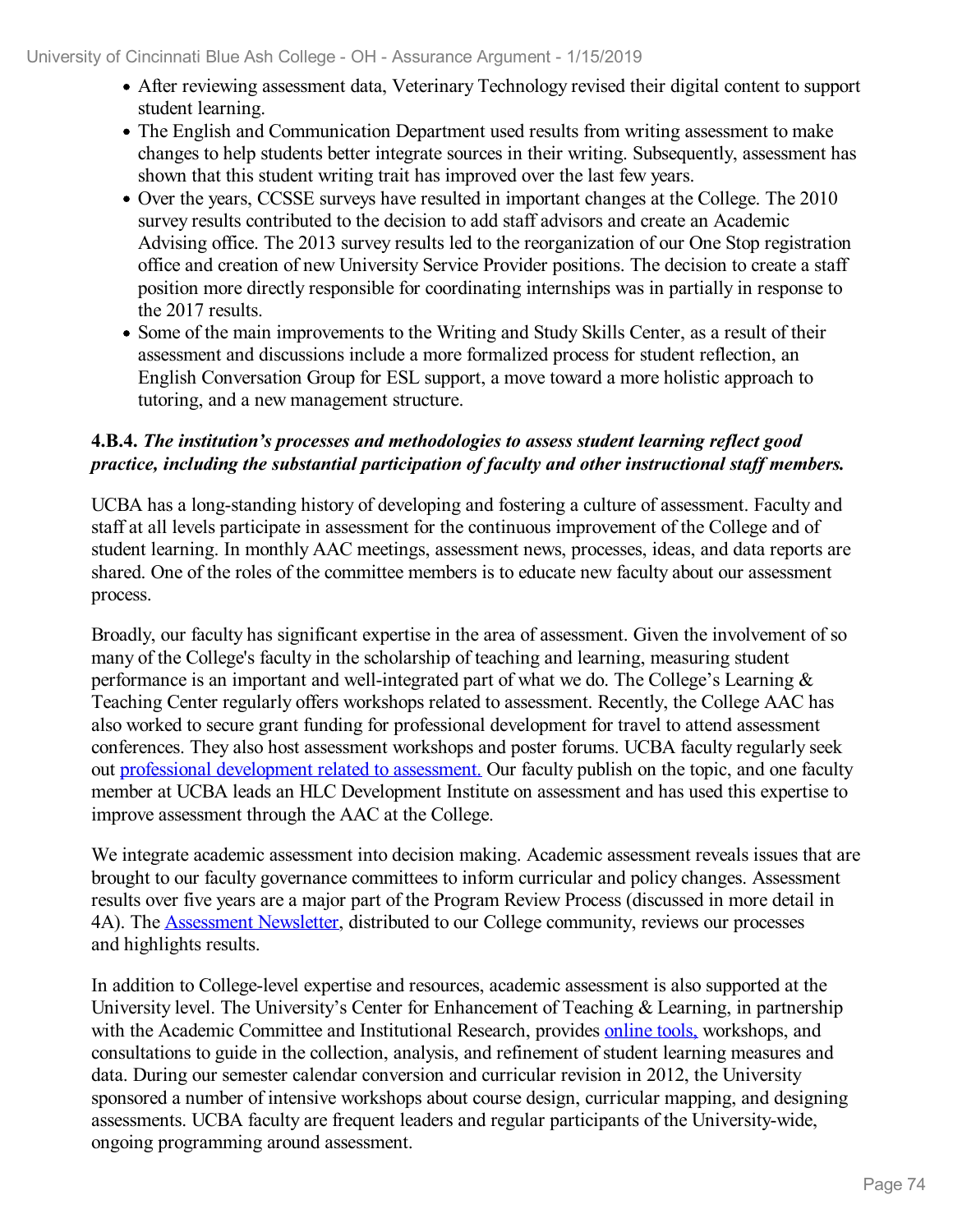## **Sources**

- 4B AAC gen ed reports 16 17
- 4B AAC minutes 16 17
- 4B AAC minutes 17 18
- 4B AAC minutes Gen Ed discussion examples
- 4B AAC Newsletters
- 4B AAC Prof Development
- 4B Access Res surveys s17
- 4B Advising Outcomes and Expectations
- 4B Advising surveys
- 4B Assessment of Writing 2013 to 2017
- 4B BMT example s17
- 4B By-Laws for AAC 2013
- 4B CCSSE 2017 report
- 4B CCSSE results 2008\_2010\_2013
- 4B CETL assessment resources website
- 4B Chemistry assessment plan
- 4B Dept minutes use of findings
- 4B Developmental education assessments 2013 2018
- 4B Developmental math and English report 2016 2017
- 4B ECON example s17
- 4B eCurriculum Program Learning Outcomes Applied Graphic Communication
- 4B eCurriculum SLOs MATH 1021
- 4B F2F and online syllabi.pdf
- 4B General Education (GenEd) Core Competencies
- 4B General Education assessment plan 2 examples
- 4B Guiding Statements-Mission-Vision-Core Values
- 4B Honor Learning Outcomes and Portfolio Rubric
- 4B Leadership programs summary and assessment
- 4B Library surveys example
- 4B Math lab survey results s18
- 4B Orientation assessment
- 4B Orientation date changes
- 4B Program assessment reports 2 examples
- 4B Program Maps outcomes and courses
- 4B Science lab survey results s18
- 4B SPTL examples with SLOs
- 4B Student Affairs Surveys
- 4B Student Life Surveys
- 4B WPA writing rubric
- 4B WSSC survey s17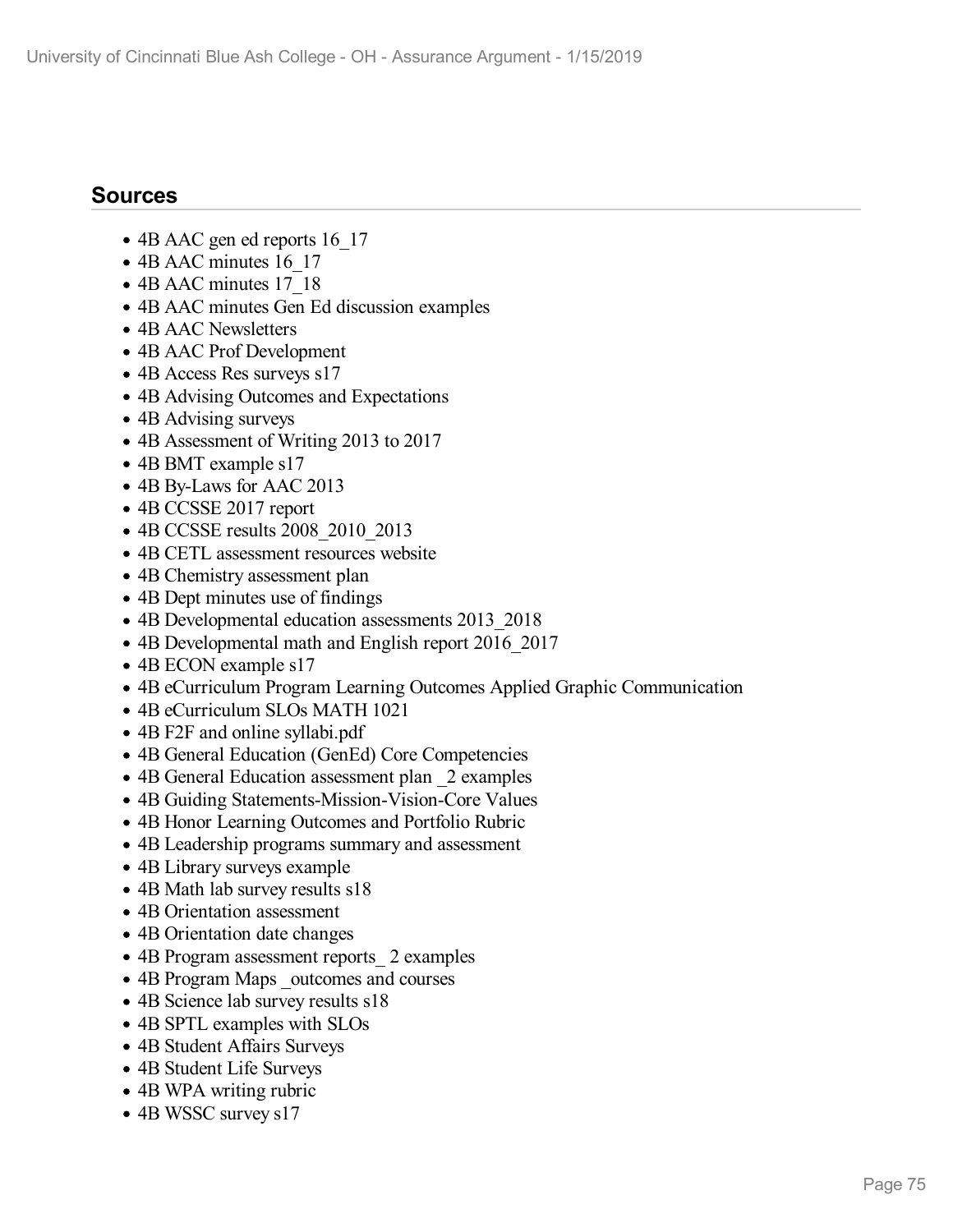# **4.C - Core Component 4.C**

The institution demonstrates a commitment to educational improvement through ongoing attention to retention, persistence, and completion rates in its degree and certificate programs.

- 1. The institution has defined goals for student retention, persistence, and completion that are ambitious but attainable and appropriate to its mission, student populations, and educational offerings.
- 2. The institution collects and analyzes information on student retention, persistence, and completion of its programs.
- 3. The institution uses information on student retention, persistence, and completion of programs to make improvements as warranted by the data.
- 4. The institution's processes and methodologies for collecting and analyzing information on student retention, persistence, and completion of programs reflect good practice. (Institutions are not required to use IPEDS definitions in their determination of persistence or completion rates. Institutions are encouraged to choose measures that are suitable to their student populations, but institutions are accountable for the validity of their measures.)

## **Argument**

#### **4.C.1.** *The institution has defined goals for student retention, persistence, and completion that are ambitious but attainable and appropriate to its mission, student populations, and educational of erings.*

The mission of UC Blue Ash College is to provide an excellent and accessible education for our diverse student body, and to that end, we regularly examine our progress on key metrics and invest in improving student success.

In our 2014 Quality Initiative, we [proposed](file:///D:/evidence/viewfile?fileId=646179) goals that were five percent higher than previous rates for persistence, retention, transition, and graduation. We have proposed improvements that are in line with our student-centered, open-access mission. Our OI goals were focused on first-time, full-time students. In addition, we examine the success metrics for our part-time and transfer students in yearly meetings and in program reviews. We set ambitious targets, particularly given the demographics of our school; around 50% of our students are Pell-eligible, and many require developmental education (roughly 40% English, 65% math). The Quality [Initiative](file:///D:/evidence/viewfile?fileId=646180) Report describes our efforts toward this goal, our challenges, and our ongoing commitment to improving student success.

UCBA's performance is similar to other open-access regional colleges in Ohio. Using the latest available Ohio Department of Higher Education (ODHE) data (14FS to 15FS), the average first-time full-time retention for state public [regional](file:///D:/evidence/viewfile?fileId=646181) 2-year colleges was 61%. UCBA's fall to spring persistence rates for first-time, full-time students for the last few years have been 77, 76, 73, and 70% and our fall-to-fall retention rates have been 64, 61, 62, and 56%.

ODHE required all state universities to submit a plan that described progress on retention and graduation. The University of Cincinnati Complete College Ohio Plans for [2014](file:///D:/evidence/viewfile?fileId=646182), [2016](file:///D:/evidence/viewfile?fileId=646184), and [2018](file:///D:/evidence/viewfile?fileId=646183) included goals relevant to UC Blue Ash College. The governance/decision-making structure of the University (e.g., administration, committees, faculty senate) fully vetted these documents, and the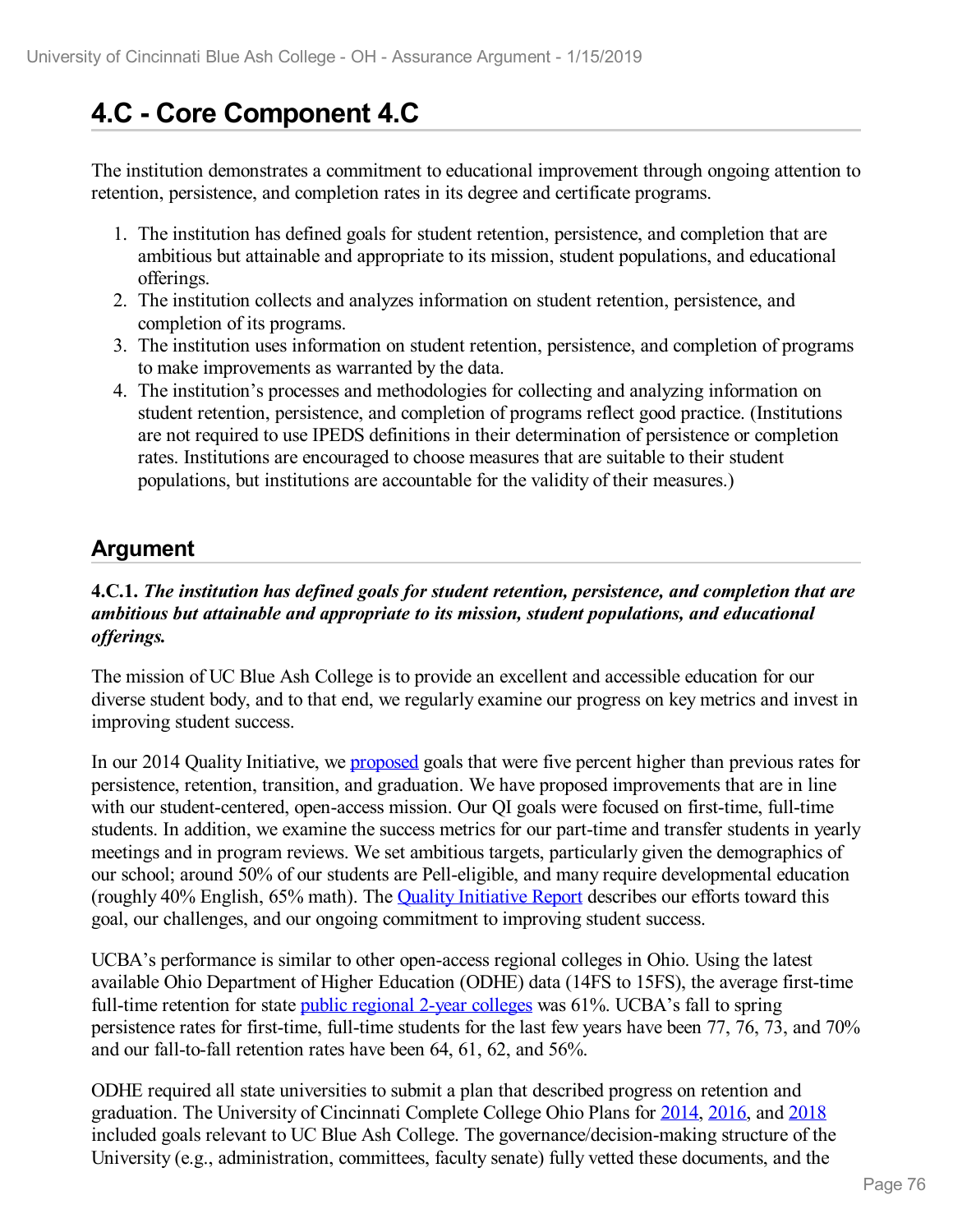#### University of Cincinnati Blue Ash College - OH - Assurance Argument - 1/15/2019

Board of Trustees approved them. The following two goals are most relevant to UCBA: raise the retention rate to 70% for associate degree students and raise the graduation rate to 50%. These target goals for the associate degree retention and completion rates align with the University's goals for baccalaureate retention and graduation.

At the University level, the success metrics are managed through the Strategic Enrollment Management (SEM) structure and assessed annually. SEM, with UCBA representation, works through standing committees and ad hoc task forces to focus on specific population needs such as transfer/transition, first generation, and underrepresented students. For example in 2016-2017, the University's [Transition](file:///D:/evidence/viewfile?fileId=646185) Task Force examined data about students transitioning from the regional colleges in detail and created a number of recommendations. An important result was the creation of the Center for [Pathways](file:///D:/evidence/viewfile?fileId=631314) Advising and Student Success. The Center, located on the Clifton campus, offers student orientation, advising, and support for transfer and transition students.

The College's most recent [strategic](file:///D:/evidence/viewfile?fileId=675494) plan adopted a goal of increasing our fall to spring persistence to 81%, our fall to fall retention to 70%, and our 3-year graduation rates in career programs to 34% and transition programs to 50%.

#### **4.C.2.** *The institution collects and analyzes information on student retention, persistence, and completion of its programs.*

Program retention, persistence, and completion are compared to the overall college rates as part of our program review process, described in detail in 4A. A [rubric](file:///D:/evidence/viewfile?fileId=646186) evaluates programs on these rates, and departments are asked to reflect on strengths and improvements needed after reviewing this data.

Six of our programs are [accredited](file:///D:/evidence/viewfile?fileId=665265) by external agencies, as described in 4A. These accreditation agencies require reports of retention, persistence, and completion rates.

Yearly, we give a **[Graduating](file:///D:/evidence/viewfile?fileId=646034) Student Survey** that contains questions about general education, programs, and career next steps. The results are analyzed during the program review and also examined holistically by the administrative team, academic unit heads, and Academic Assessment Committee.

The census, retention, and completion data for the previous academic year's cohort of students are reviewed annually at administrative team meetings, academic unit head meetings, and the all-faculty and staff convocation. [Additionally,](file:///D:/evidence/viewfile?fileId=675482) in these groups, we review the [number](file:///D:/evidence/viewfile?fileid=646207) and academic performance of students who transition to baccalaureate programs in the University.

The First Year Experience Committee reviews results of students completing first year experience courses and [surveys](file:///D:/evidence/viewfile?fileId=646187) students and instructors about elements of these courses. FYE courses are an important part of our retention strategies and a touchstone in our general education program.

The College Program for Academic Success (CPAS) [Committee](file:///D:/evidence/viewfile?fileId=646189) meets [regularly](file:///D:/evidence/viewfile?fileId=646190) to review retention results, advisor [feedback,](file:///D:/evidence/viewfile?fileId=646192) and student focus group results in order to inform program [content](file:///D:/evidence/viewfile?fileId=646191) and policy decisions.

At the University level, the Office of Institutional Research analyzes retention, persistence, and completion data on an annual basis. Institutional-level data are published on the University's website, in accordance with the federal Student Right-to-Know Act. Program-level retention and graduation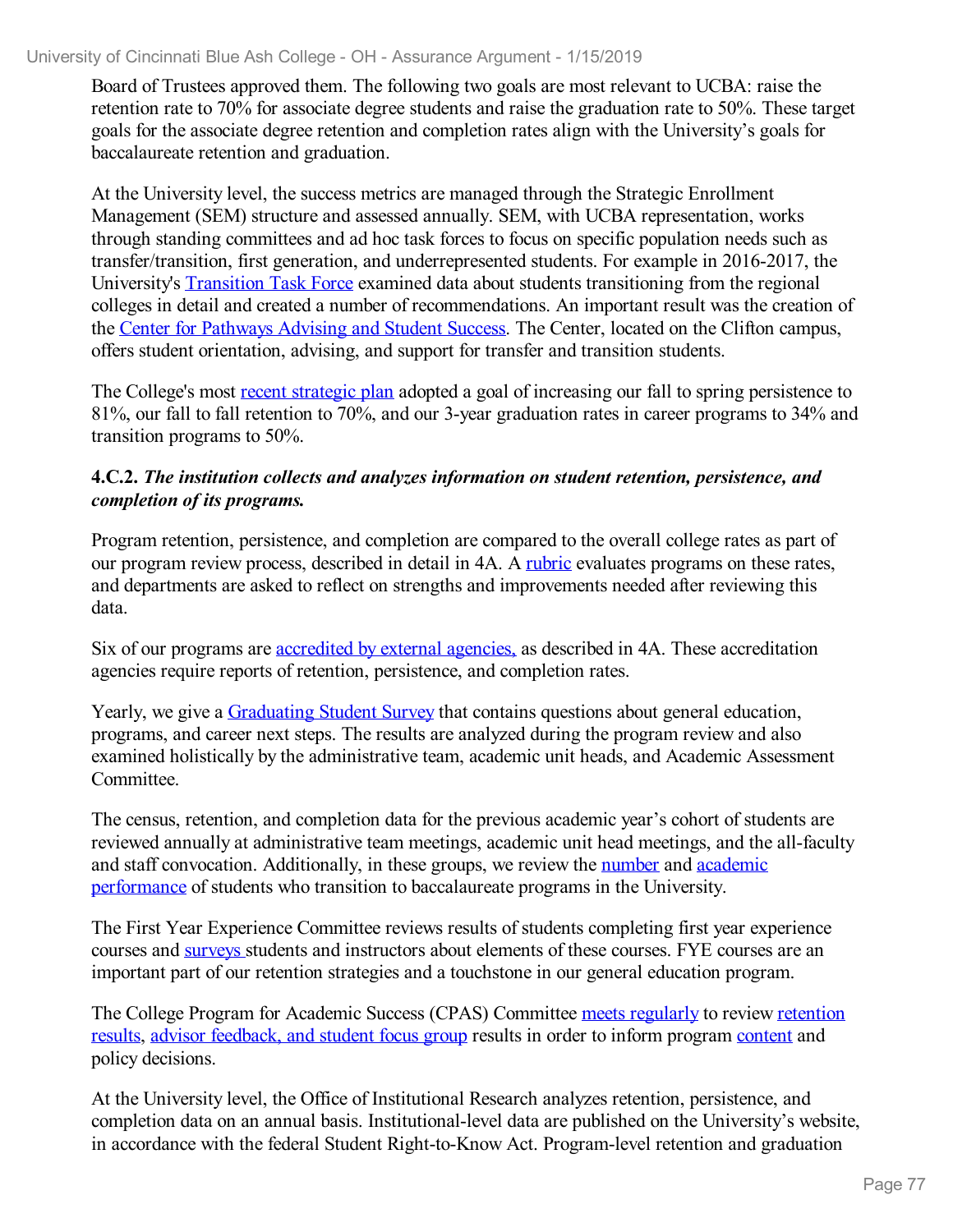rates are available on the University's [Tableau](file:///D:/evidence/viewfile?fileId=715313) server website for internal users. The internal versions of the data also include filters for variables such as first-generation and Pell eligibility status. Degree completions are compiled and reported to the ODHE as well as to IPEDS. Completions are an important part of the State Share of Instruction formula for distribution of funding from the state of Ohio.

#### **4.C.3.** *The institution uses information on student retention, persistence, and completion of programs to make improvements as warranted by the data.*

At the University level, several initiatives were undertaken to address Complete College Ohio goals.

- The College student to academic advisor ratios were decreased to meet the University expectation of 300 students per advisor in fall 2017. UCBA added an additional advisor in fall 2017 to align the College with this goal.
- The University created the Center for Pathways Advising and Student Success in fall 2017 to address the orientation and advising needs of transfer, transition, and non-matriculated students.
- As a result of the work of the Transition Task Force, a transition app was created that contains a number of resources for students moving from the regionals to the uptown campus.
- In 2015-2016, the faculty senate passed a resolution that all faculty should report early-term grades to students before the official withdrawal deadline so that students could make an informed decision.

In addition to these initiatives, at the College level, we are addressing our persistence and completion rates on a number of fronts. In our academic programs, we make improvements to affect retention, persistence, and completion based on course and program academic assessment (see 4B), external accreditation self-studies, and also program review (see 4A). A few examples of how our programs have responded to an examination of this data include the following.

- The College Program for [Academic](file:///D:/evidence/viewfile?fileid=646191) Success (CPAS) resulted from an intensive analysis of predictors of student success as part of our Quality Initiative. This program provides intensive support and performance requirements for our least prepared students. High school GPA was determined to be the best predictor of students' college performance. Students earning less than a 2.0 HS GPA were unlikely to finish their first year of college successfully. In CPAS, a conditional admission program, students sign a contract, meet with an advisor, complete progress reports, attend workshops, have a specified schedule, and must achieve a minimum first semester GPA in order to be fully admitted into their programs. A 2018 [symposium](file:///D:/evidence/viewfile?fileId=646190) outlined the adjustments to the program over the last three years. CPAS is a significant example of how the College uses data to make policy and program decisions.
- Since 2010, the University has had various iterations of an academic early alert system. In fall 2015, UC implemented a full-scale Early Alert [program](file:///D:/evidence/viewfile?fileId=675471) using Starfish which is integrated with our LMS. Faculty flag students for attendance concerns/online participation, assignments/homework concerns, low quiz/test scores, or being in danger of failing. The progress surveys sent to faculty request that they provide this feedback to students in the first, sixth, and ninth weeks of the term. Students immediately receive an email with a note about this concern, instructions about using resources, and encouragement to work with the instructor. If a student has multiple alerts, he or she is contacted by an advisor to check in about what help could be needed. Faculty can also send kudos to acknowledge student success. This system is widely used. In 2017-2018, 73% of faculty participated in Early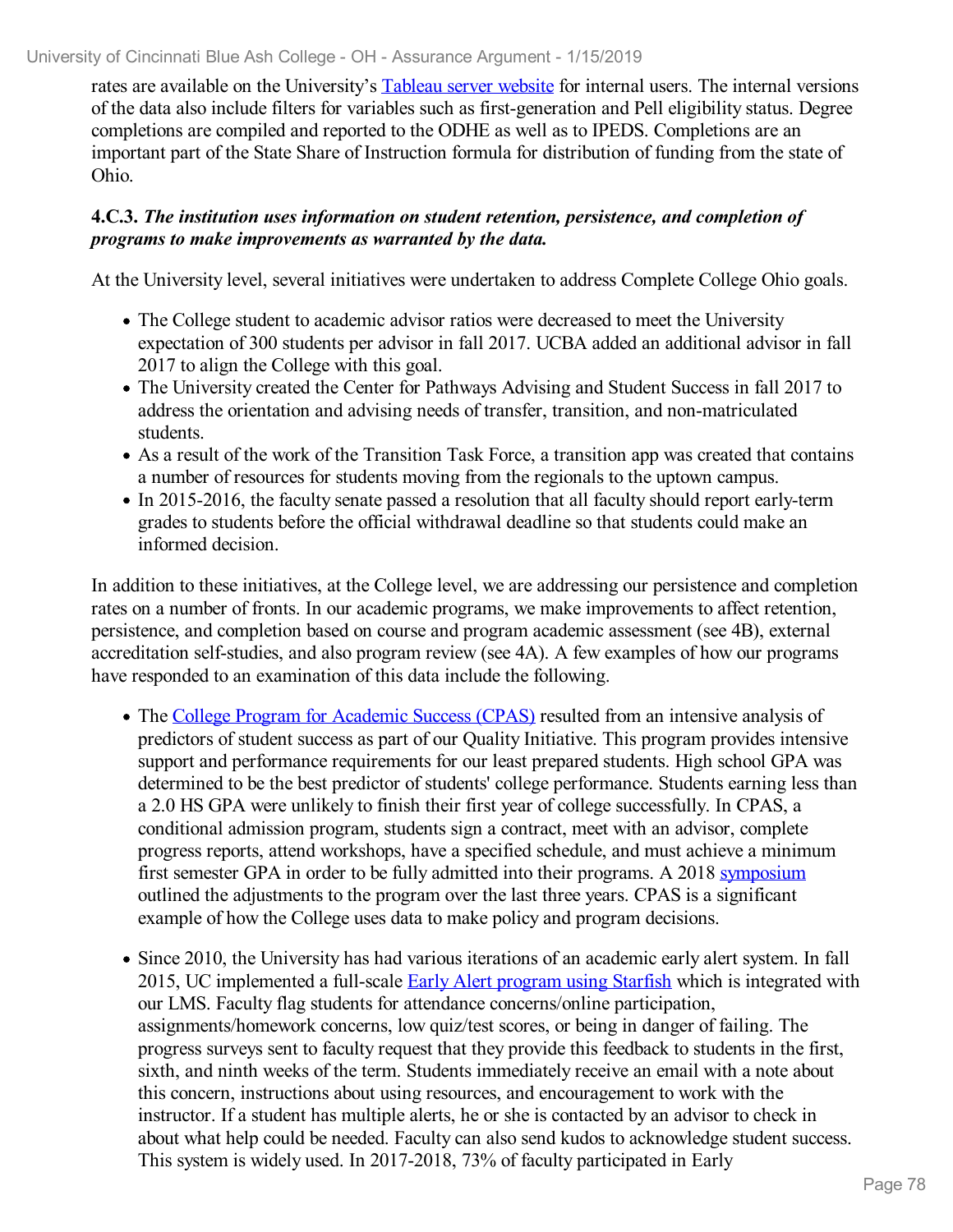Alert, generating over 17,000 messages to students (flags and kudos). [Survey](file:///D:/evidence/viewfile?fileid=646193) responses about Early Alert indicate that faculty and students found the system to be helpful.

- The University threshold for alerting students to poor academic progress (Academic Probation) is a GPA under 2.0 with at least 30 credit hours earned. By this time, our students may have already jeopardized their financial aid. In order to intervene earlier, we created an Academic Alert status for students with fewer than 30 credit hours and a GPA under 2.0. In a typical semester, approximately 400 students are on Academic Probation or Alert. The College created Academic Action Outreach to support these students. They receive monthly reminders of their status, success tips, encouragement, referrals to support resources, and an academic progress survey. In this survey, students reflect on their ongoing progress. **[\[Academic](file:///D:/evidence/viewfile?fileid=646194) Action policies** and survey result[s\]](file:///D:/evidence/viewfile?fileid=646194) The College added a part-time staff member to follow up with students on Academic Alert status. This outreach has been refined each year based on response rates and student performance data.
- In summer 2017, 40 incoming students signed up for the three week-long math, writing, reading, and success skills [summer](file:///D:/evidence/viewfile?fileid=646196) bridge program. Students did improve in their placement test scores. Of the 21 attendees, 16 improved a course level in their placement tests. Nonetheless, disappointing fall semester results from this cohort led us to suspend the program in summer 2018, pending further exploration of models.
- State and national organizations focusing on retention advocate for students to take full-time course loads because this predicts degree completion. UCBA data confirms this trend, and it holds up even for Pell-eligible students. The College's advising office now advocates for students to take a full-time course load, unless there are strong outside circumstances preventing it (e.g., caregiving, full-time employment). The 15-to-Finish initiative has been integrated into orientation, one-on-one advising meetings, and messaging to students and parents. Our [initial](file:///D:/evidence/viewfile?fileid=646197) data suggest that this practice is promising and will be continued.

#### **Mentoring efforts**

**[Diversity](file:///D:/evidence/viewfile?fileid=646198) Scholars.** Due to a trend of lower retention and completion rates for our students from underrepresented groups, the College started a diversity scholars mentoring program that ran for three academic years. In the last year, with waning participation, this model changed into a workshop series on student success topics and the development of identity based student support groups (Sister Circle, Men of Color Collaborative, UCBA Alliance, and Latinos en accion).

**Major Mentors.** Major mentors are teaching assistants who serve in our Exploratory Studies' Student Success Seminar assisting students with major selection, SMART goals, personality inventories, campus resources, and time management skills. Mentors are prepared for their role with a summer week-long training and a trip to a national mentoring conference. [End-of-term](file:///D:/evidence/viewfile?fileId=646200) surveys reveal that students rate these peer mentors as helpful and effective.

**CYC Mentoring.** UCBA partnered with the Cincinnati Youth Collaborative (CYC), a nonprofit that places mentors in K-12 public schools throughout the city, to pilot a [mentoring](file:///D:/evidence/viewfile?fileId=646201) program at the College. In 2017-2018, 86 students were paired with 57 volunteer mentors consisting of staff, faculty, alumni, and community members. Mentee performance data indicated improvement compared to a control group. For the current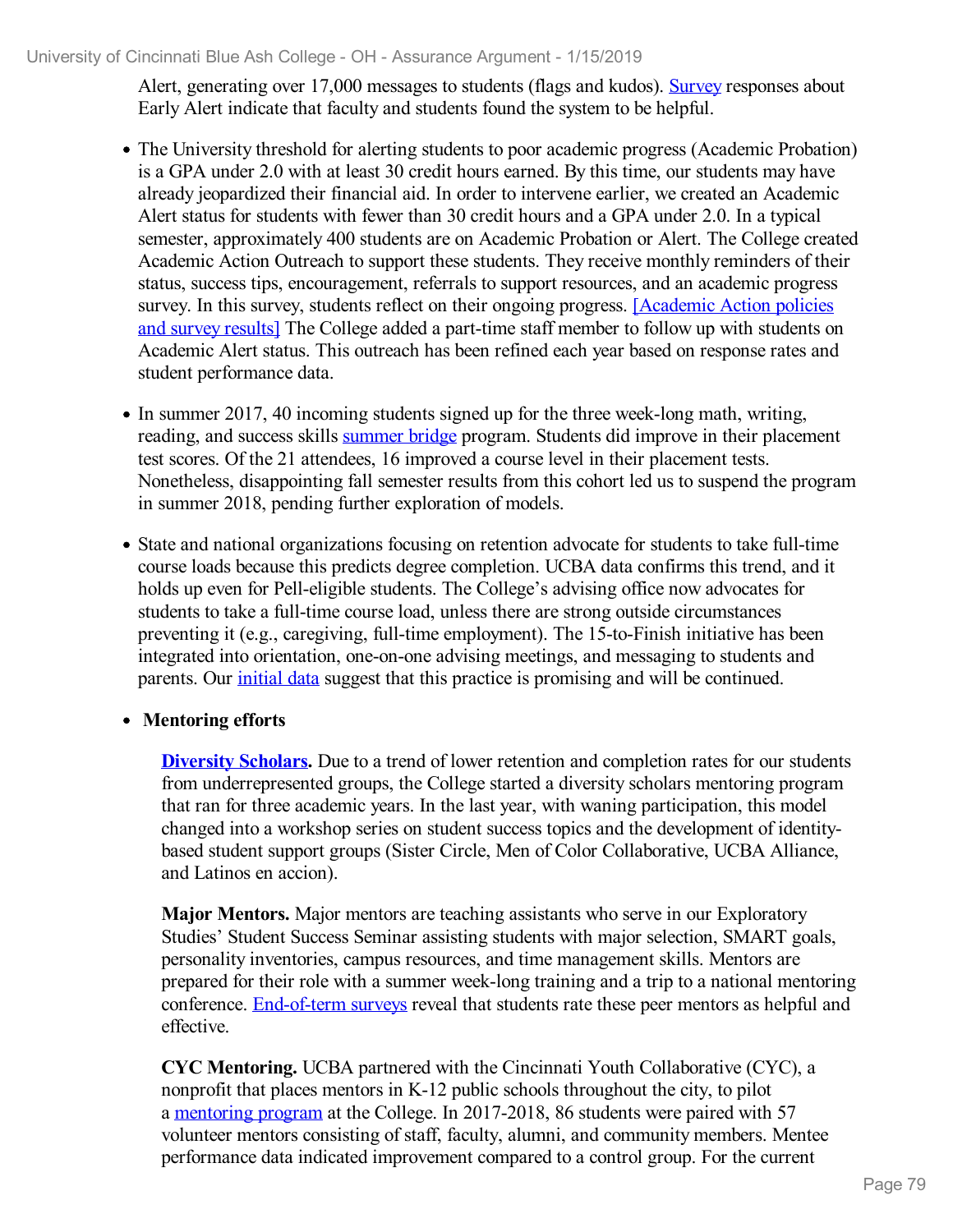academic year, the College and CYC expanded this program to serve 135 students and modified the mentoring handbook, curriculum, and mentor training in response to feedback.

**Success Coaches.** The College has various models for coaching students on academic success. This new program serves nearly 300 students. Success coaches build relationships by meeting regularly, monitoring academic progress, and referring students to academic support resources. Success coaches are provided through our partnerships with CYC and the national nonprofit, College Possible. Additional staffing is provided by the University's TRIO grant and the Cincinnati Pride grant initiative, a gap-filling program for Pell-eligible students from Cincinnati Public Schools. The College assigns caseloads, supervises the staff, and connects coaches to our other College resources.

#### **4.C.4.** *The institution's processes and methodologies for collecting and analyzing information on student retention, persistence, and completion of programs reflect good practice. (Institutions are not required to use IPEDS definitions in their determination of persistence or completion rates. Institutions are encouraged to choose measures that are suitable to their student populations, but institutions are accountable for the validity of their measures.)*

The University of Cincinnati uses IPEDS definitions to identify the cohort tracked for retention and graduation rates. This cohort includes all first-time, full-time associate and baccalaureate degreeseeking students. The Office of Enrollment Management examines student records and uses a National Student Clearinghouse audit to ensure that the graduation rate cohort is comprised of firsttime students.

The College's retention and persistence statistics are collected from the traditional IPEDS definition for first-time, full-time students. In addition, we regularly examine success rates of part-time and transfer students, and disaggregate our data by a number of demographic factors. These data are found on the [UCBA](file:///D:/evidence/viewfile?fileId=675476) IR Tableau dashboards.

At UCBA, the high percentage of students needing developmental coursework makes the 3-year IPEDS graduation time frame an incomplete indicator of student success. Thus, we also examine [graduation](file:///D:/evidence/viewfile?fileId=646205) rates between 3 to 6 years out. As the time frame extends, we see substantial increases, for example in the spring 2017 semester, graduation rates doubled.

UCBA's reverse transfer process is born out of the [Credit](file:///D:/evidence/viewfile?fileId=646203) When It's Due initiative from the state of Ohio. Many students in Ohio complete the requirements for an associate degree on their way to a bachelor's degree without ever being awarded the associate degree. Similarly, many UCBA students transition to uptown campus prior to associate degree completion. As a student continues taking baccalaureate degree coursework, reverse transfer allows the associate degree to be awarded when degree requirements are completed. Eligible students are awarded the degree, and they are given the opportunity to order a diploma. This has resulted in a dramatic increase in our graduation rates. The reverse transfer degrees awarded from 2014 to 2017 were 198, 389, and 502.

Finally, both the College and University Offices of Institutional Research make data available to the College for decision making. Academic unit heads receive detailed section-by-section information about grades/course completion that can be sorted by course modality (face-to-face, hybrid, online). Additionally, the IR offices populate a [website](file:///D:/evidence/viewfile?fileid=675476) that lists Tableau dashboards for enrollment trends, degrees and transitions, demographics, persistence and completion, graduation rates, recent survey results (e.g., Graduating Student Surveys, CCSSE), and course enrollment information.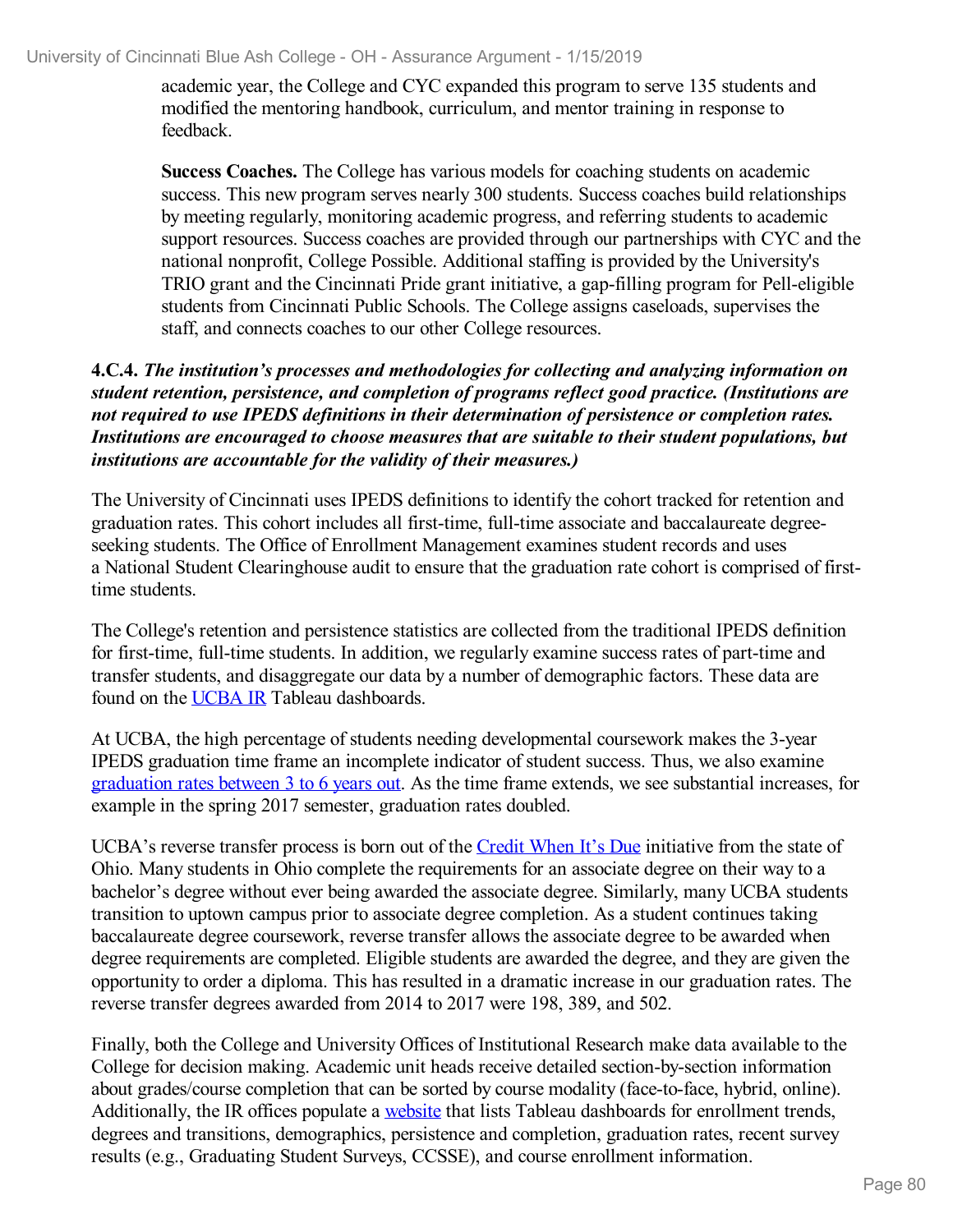### **Sources**

- 3D Center for Pathways Advising and Student Success
- 4A Accreditation letters all
- 4A grad stu survey 1718
- 4C Academic Action
- 4C complete college oh 2014
- 4C CPAS Academic Achievement FS15- SS17
- 4C CPAS data and changes fall 2016
- 4C CPAS Survey 2017-2018 L
- 4C CPAS symposium presentation 2018
- 4C CPAS brochure
- 4C Credit When It's Due \_ Ohio Higher Ed website
- 4C CYC Mentoring flyer
- 4C DSP packet
- 4C Early alert summary
- 4C FYE pre post survey example
- 4C IR reports and Tableau
- 4C Major Mentors
- 4C Ohio UC Campus Completion Plan 2016
- 4C Program Review Rubrics
- 4C QI Proposal
- 4C QI Report
- 4C retention trends by OH sector
- 4C Sister Circle
- 4C Starfish overview
- 4C Strat plan Oct 18 status update
- 4C Strategic Plan approved by facuty 4 19 17
- 4C Summer Bridge Brochure 2017
- 4C transition students destination GPA
- 4C Transition taskforce packet
- 4C transition trends.pdf
- 4C UC Campus Completion Plan 2018 FINAL Approved by Board
- 4C UCBA 15 to finish info
- 4C UCBA fall cohort 3-yr grad and transfer out rate trends
- 4C UCBA grad rates 3 and 6 yrs
- 4C UCBA IR Dashboards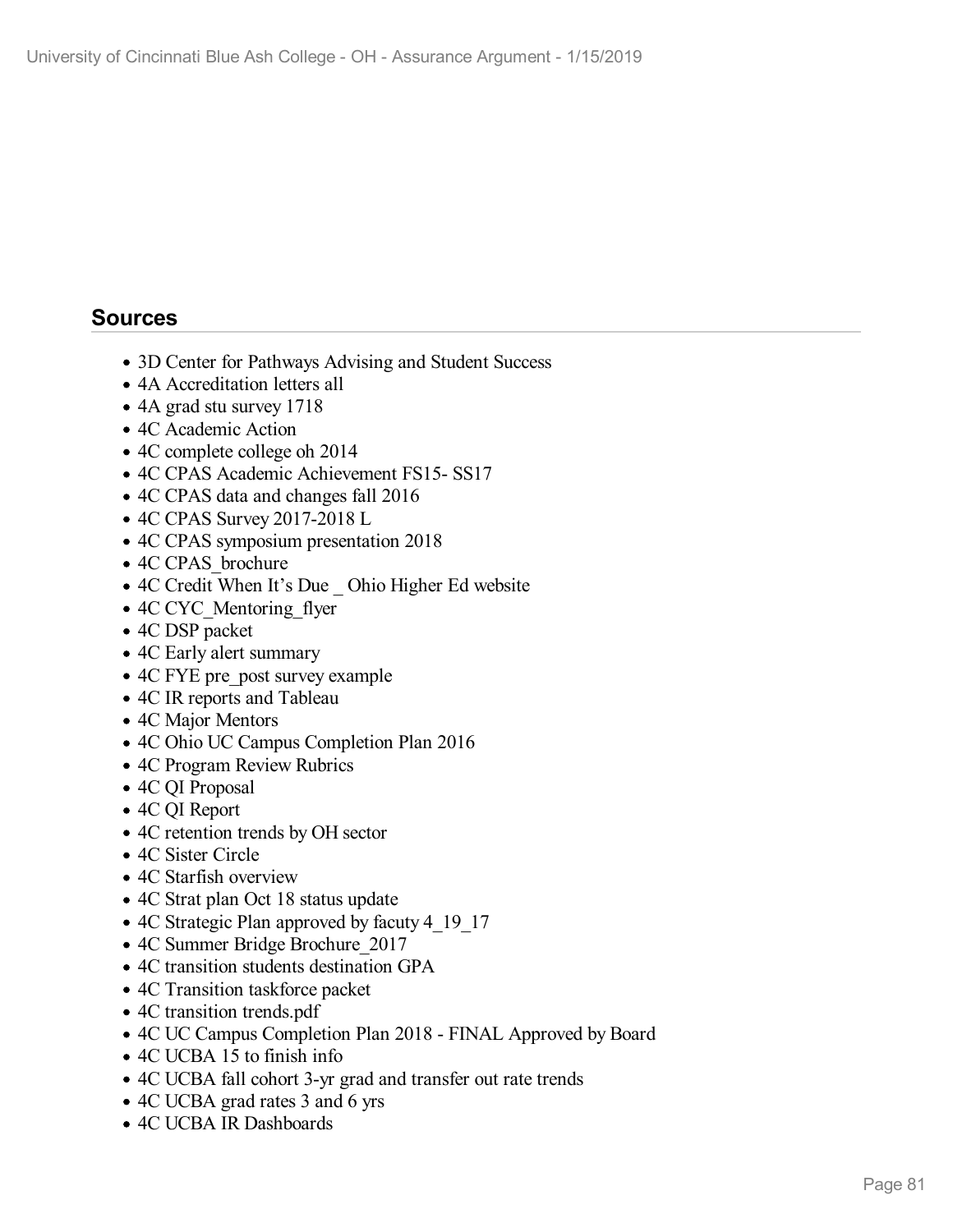# **4.S - Criterion 4 -Summary**

The institution demonstrates responsibility for the quality of its educational programs, learning environments, and support services, and it evaluates their effectiveness for student learning through processes designed to promote continuous improvement.

## **Summary**

The mission of UCBA is to provide an excellent and accessible education for our diverse student body, and to that end, we regularly examine our progress on key metrics and invest in improving student success. We have a long-standing culture of assessment bolstered by faculty's strong commitment to the Scholarship of Teaching and Learning. The College collects and assesses data regarding student enrollment trends, persistence and completion rates in relation to the college, and graduating student experiences. We have solid processes for academic assessment, program review, and co-curricular assessment. Faculty and staff regularly participate in professional development related to best practices in assessment. The College has a culture of continuous improvement, making informed changes based on data. UCBA invests in these evaluation efforts to achieve its mission of helping students succeed "academically, personally, and professionally."

## **Sources**

*There are no sources.*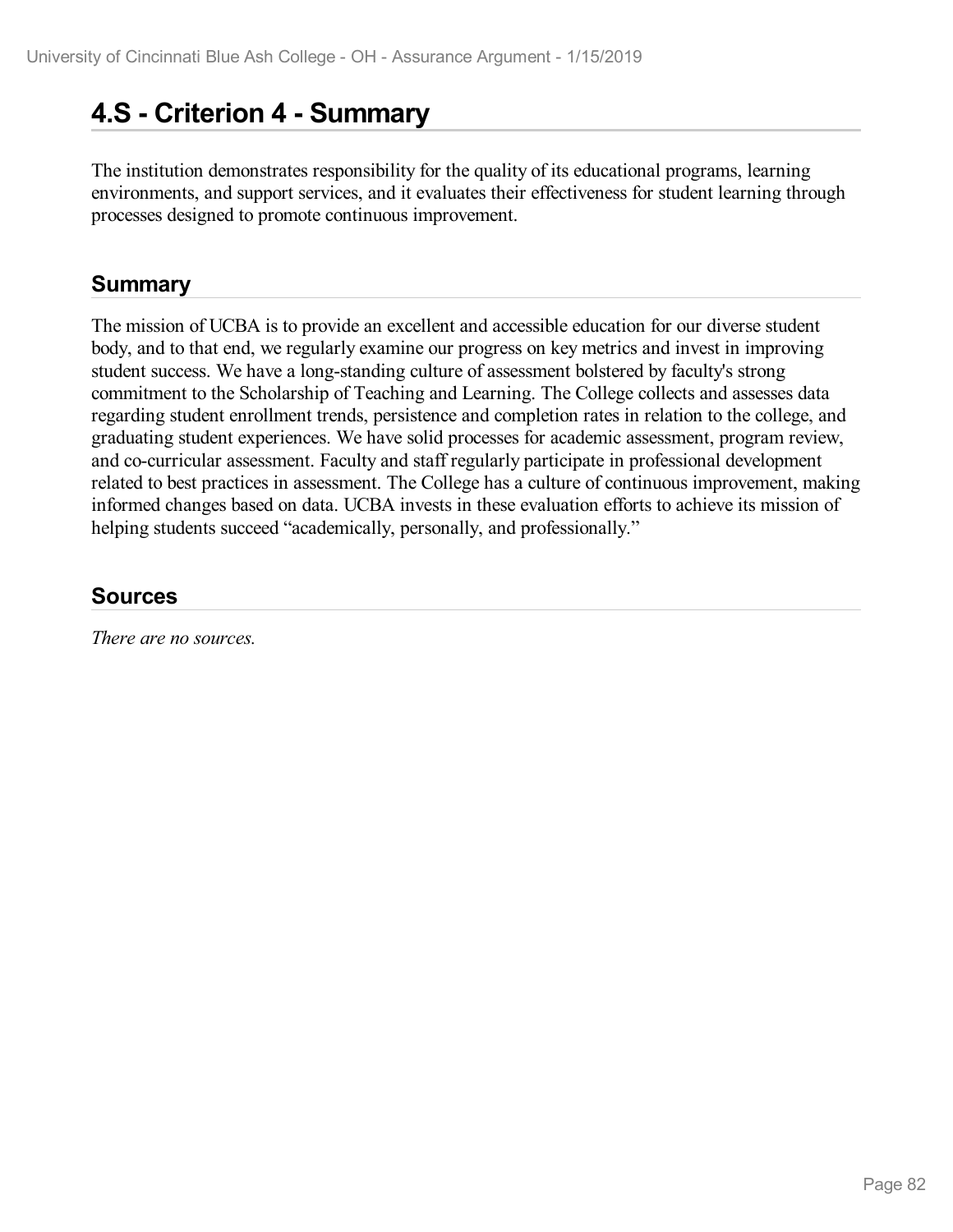# **5 -Resources, Planning, and Institutional Effectiveness**

The institution's resources, structures, and processes are sufficient to fulfill its mission, improve the quality of its educational offerings, and respond to future challenges and opportunities. The institution plans for the future.

# **5.A - Core Component 5.A**

The institution's resource base supports its current educational programs and its plans for maintaining and strengthening their quality in the future.

- 1. The institution has the fiscal and human resources and physical and technological infrastructure sufficient to support its operations wherever and however programs are delivered.
- 2. The institution's resource allocation process ensures that its educational purposes are not adversely affected by elective resource allocations to other areas or disbursement of revenue to a superordinate entity.
- 3. The goals incorporated into mission statements or elaborations of mission statements are realistic in light of the institution's organization, resources, and opportunities.
- 4. The institution's staff in all areas are appropriately qualified and trained.
- 5. The institution has a well-developed process in place for budgeting and for monitoring expense.

## **Argument**

**5.A.1.** *The institution has the fiscal and human resources and physical and technological infrastructure to support its operations wherever and however programs are delivered.*

#### **Fiscal Resources**

UC Blue Ash College (UCBA) operates on a **[budget](file:///D:/evidence/viewfile?fileId=646347)** of approximately \$40 million, of which approximately \$37 million is from general funds. Despite tuition freezes for 5 of the last 6 years, the College has operated with positive net income. The net income at year's end is transferred into reserves to contribute to building projects such as Progress Hall and the Muntz Hall renovation now underway. Progress Hall was completed in summer of 2017 using entirely local funding from these reserves. Tuition and fees make up 72% of our revenue, with state subsidies contributing 28%. State capital funds are awarded through the University system's priorities for building projects.

The College also has sufficient local [\(non-general\)](file:///D:/evidence/viewfile?fileId=646348) funds (totaling \$9.2M for 2018) for restricted use for purposes such as student scholarships. Other designated funds have been set up by various departments at the College, as well as a property, plant, and equipment reserve.

UCBA is a regional college of a top 30, Research 1 institution which has extensive infrastructural resources—fiscal, HR, physical, and technological. The College utilizes many UC systems such as UC Flex/SAP, software licenses, PeopleSoft, Slate admissions software, Success Factors, 25 Live for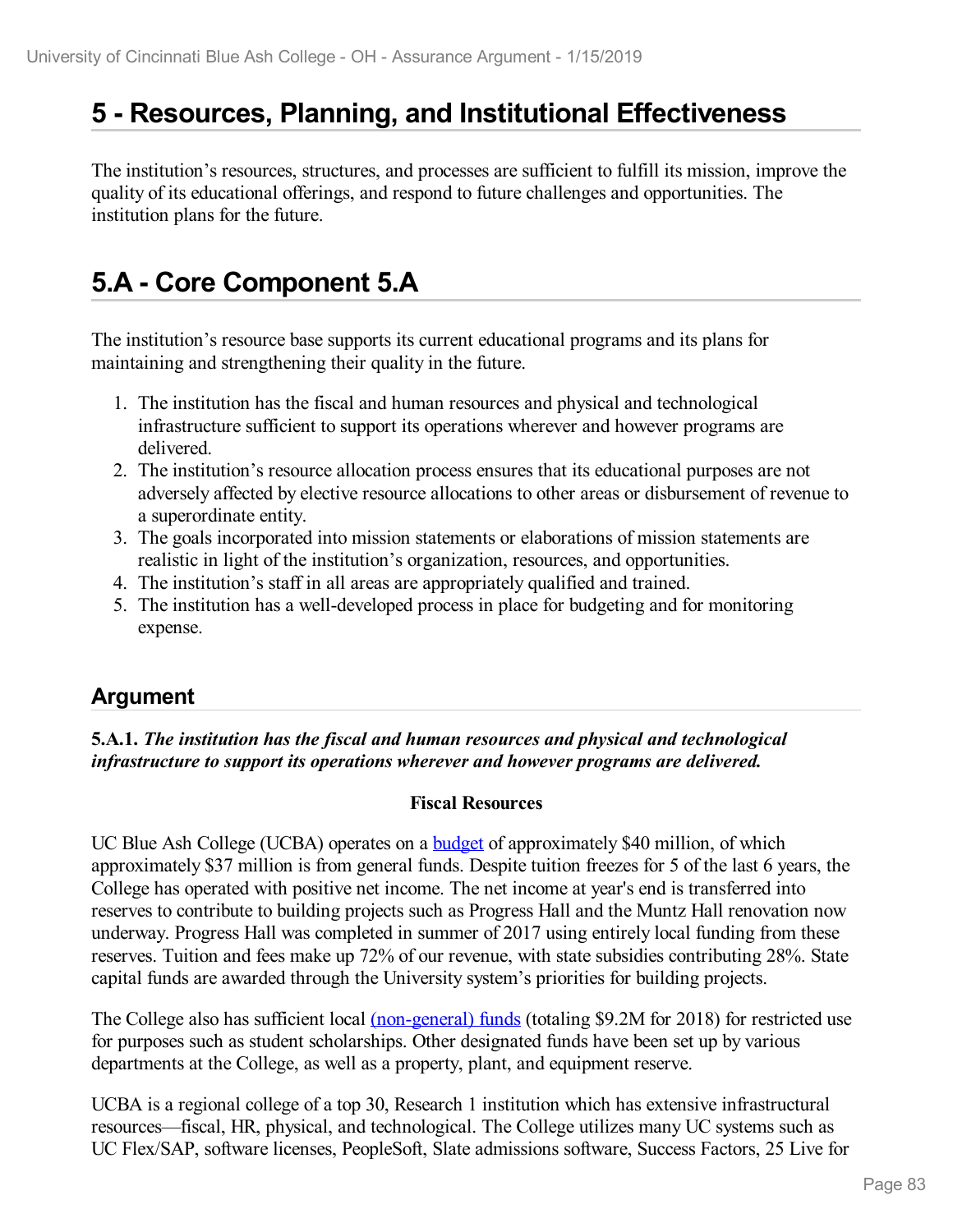room scheduling, Catalyst student information system, Blackboard, and UC Foundation systems. The College pays the University administration a monthly overhead charge for the use of these systems, as a proportional share to the core business units based on the previous year's expenses. For fiscal year 2017, the [overhead](file:///D:/evidence/viewfile?fileId=646349) paid to the University was \$2.7 million with another \$562,000 allocated to the Provost's initiative fees.

UCBA's CFI scores have consistently rated 'Above the Zone,' ranging from 3.30 to 7.46 most recently.

| <b>Fiscal Year</b> | <b>Total Core Revenue</b> | <b>Total Core Expenditures</b> |
|--------------------|---------------------------|--------------------------------|
| 2010-11            | \$39,851,886              | \$39,629,939                   |
| 2011-12            | \$40,786,405              | \$38,423,007                   |
| 2012-13            | \$48,249,244              | \$40,943,467                   |
| 2013-14            | \$43,179,137              | \$43,980,041                   |
| 2014-15            | \$42,888,931              | \$42,214,109                   |
| 2015-16            | \$42,297,756              | \$41,033,472                   |
| 2016-17            | \$45,427,999              | \$42,086,174                   |

Source: IPEDS Finance Survey

#### **Human Resources**

In fiscal year 2018, UCBA employed 657 individuals in the following categories: 382 faculty, 104 staff, and 171 student workers. These numbers have been consistent over the last few years. The average breakdown of faculty over the last 6 years has been 174 full-time faculty and 239 part-time faculty.

UCBA prides itself on the high quality of its faculty and staff. The majority of our faculty hold terminal degrees in their fields. All faculty follow the University's [credentials](file:///D:/evidence/viewfile?fileId=646350) policy. Faculty are active in the scholarship of teaching and learning, as well as active in their fields of study. Furthermore, faculty have been recognized nationally and internationally as presidents of national organizations, Fulbright Scholars, and a Nobel Institute Fellow. Our staff are also appropriately credentialed and highly regarded, as evidenced in their resumes, with many serving on high-level University committees. Most of the staff advisors and the Office of Student Life and Engagement staff hold master's degrees, our business office staff are CPAs or hold MBAs, and our academic support lab staff are also appropriately credentialed. We are also proud of our Staff Representative Council (SRC), which provides professional [development](file:///D:/evidence/viewfile?fileId=675966), community involvement, and social engagement.

UCBA has its own HR Manager who works with the UC Provost's and HR offices. We created an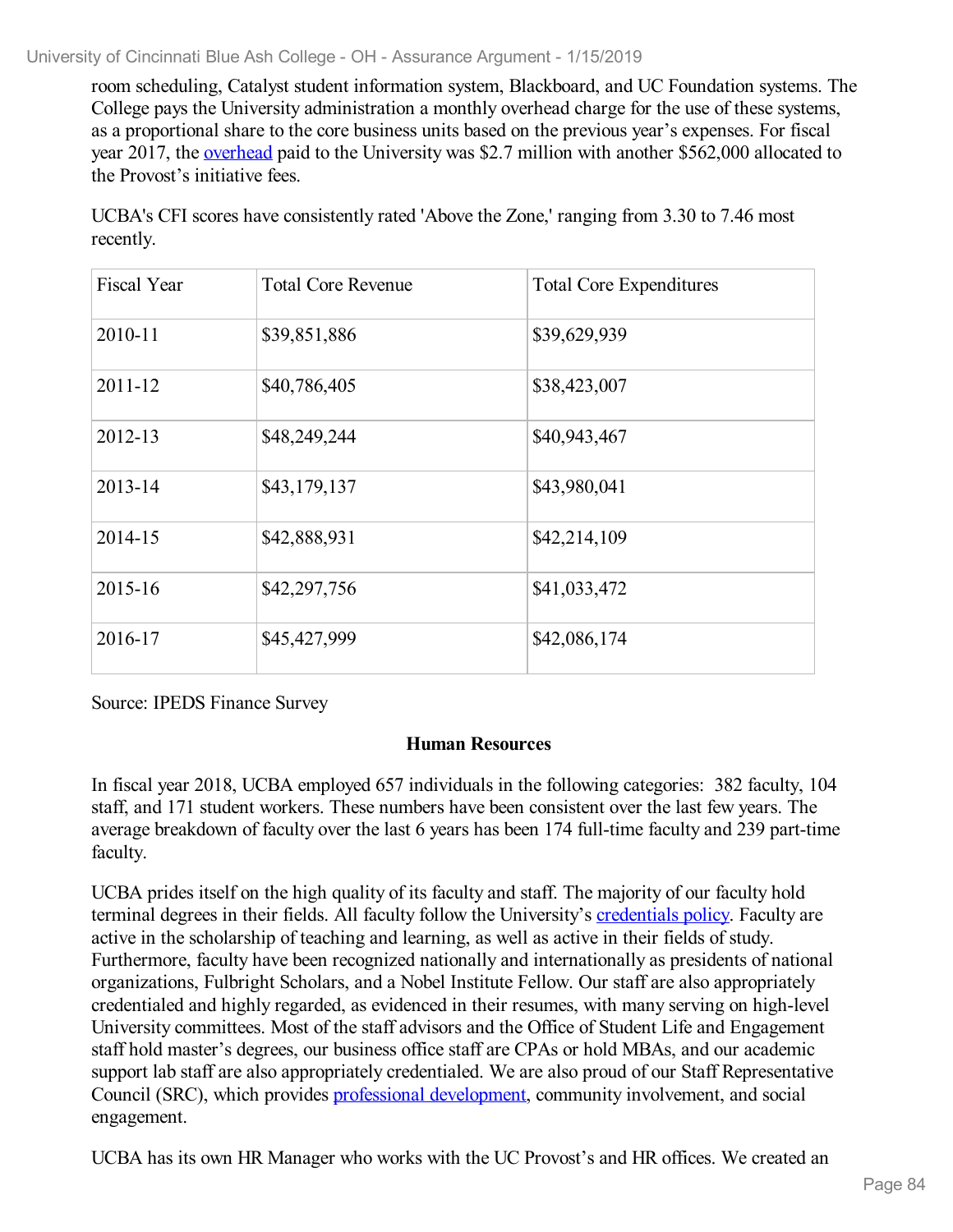improved staff performance review process and template in 2011 and have built [mission-centric](file:///D:/evidence/viewfile?fileid=646351) criteria into reviews. The College manages most HR and faculty administration functions locally (e.g., stipends for coordinator/director roles, travel for staff), rather than maintaining them at the University level.

#### **Physical Resources**

UCBA consists of 132 acres with eight buildings. There are approximately 321,000 square feet of [building](file:///D:/evidence/viewfile?fileid=646353) space on the campus. Our College has a [comprehensive](file:///D:/evidence/viewfile?fileId=675908) twenty-year Building Master Plan**,** approved in 2010. The College has been renovating spaces and constructing buildings since 2010 to accommodate growing enrollment and improve existing space. The Muntz Hall student commons areas have been totally renovated within the last five years providing an updated library, with not only print collections but quiet zone study spaces and rooms. Renovations also included new food service and dining areas connected to a park-like outdoor social and study space.

UCBA [commissioned](file:///D:/evidence/viewfile?fileId=725840) its newest building in 2017, Progress Hall (16,800 square feet). A major renovation is currently underway in our oldest building, Muntz Hall. The project is staged in phases, with phase one of six completed and phase two currently underway. The renovations rely on state capital funding which is allocated through the University. Phases three and four are estimated to cost a total of \$13 million, with UCBA contributing \$2 million in local funds to the project. The College already has this amount budgeted in its current local fund reserves.

In addition to funding these major renovations, as part of our operating budget, we allocate funds annually for general maintenance of the building, grounds, parking lots, and campus space updates (e.g., furniture, paint, carpet). UCBA also allocates a portion of the annual facilities budget to replace/upgrade systems for continued improvements in energy efficiency and sustainability.

### **Technological Infrastructure**

Our College has a [Technology](file:///D:/evidence/viewfile?fileid=646354) Plan for the next three years. Unanimously approved by faculty and staff, this document moves the College forward in several ways. The plan addresses IT resources, uniform design of classroom technology, a laptop initiative for students, improvements to our wireless infrastructure, and strategic investments in personal computing devices. UCBA faculty, staff, and students are supported both by our College IT Department, as well as by a shared service agreement for University-wide services. Much of our technological infrastructure is purchased and implemented by the University. Examples include our LMS: Blackboard, our PeopleSoft SIS: Catalyst, CaRT for retrieving and analyzing student data, ERP/Flex and SuccessFactors for HR functions, Concur for expenses, eRPT for faculty reappointment, promotion, and tenure evaluations, as well as our contracts for software such as SPSS and Microsoft Office. The College Technology Committee provides input to our Director of IT on issues related to instructional technology, and several members of our faculty and staff serve on University committees for IT decision making.

UCBA's IT department supports 1,300 College-owned devices, 13 copiers, 30 printers, 106 electronic classrooms, and networks serving the UCBA campus. All full-time faculty and staff are provided with a computer. The UCBA IT budget has ranged between 1.2 and 1.5 million dollars over the last 5 years. In addition, the College pays a shared services charge to the University for several IT systems. In recent years, these annual charges have been approximately \$450,000. Thus, our College has ample technological resources to meet the needs of our programs, regardless of their modality.

#### **5.A.2.** *The institution's resource allocation process ensures that its educational purposes are not*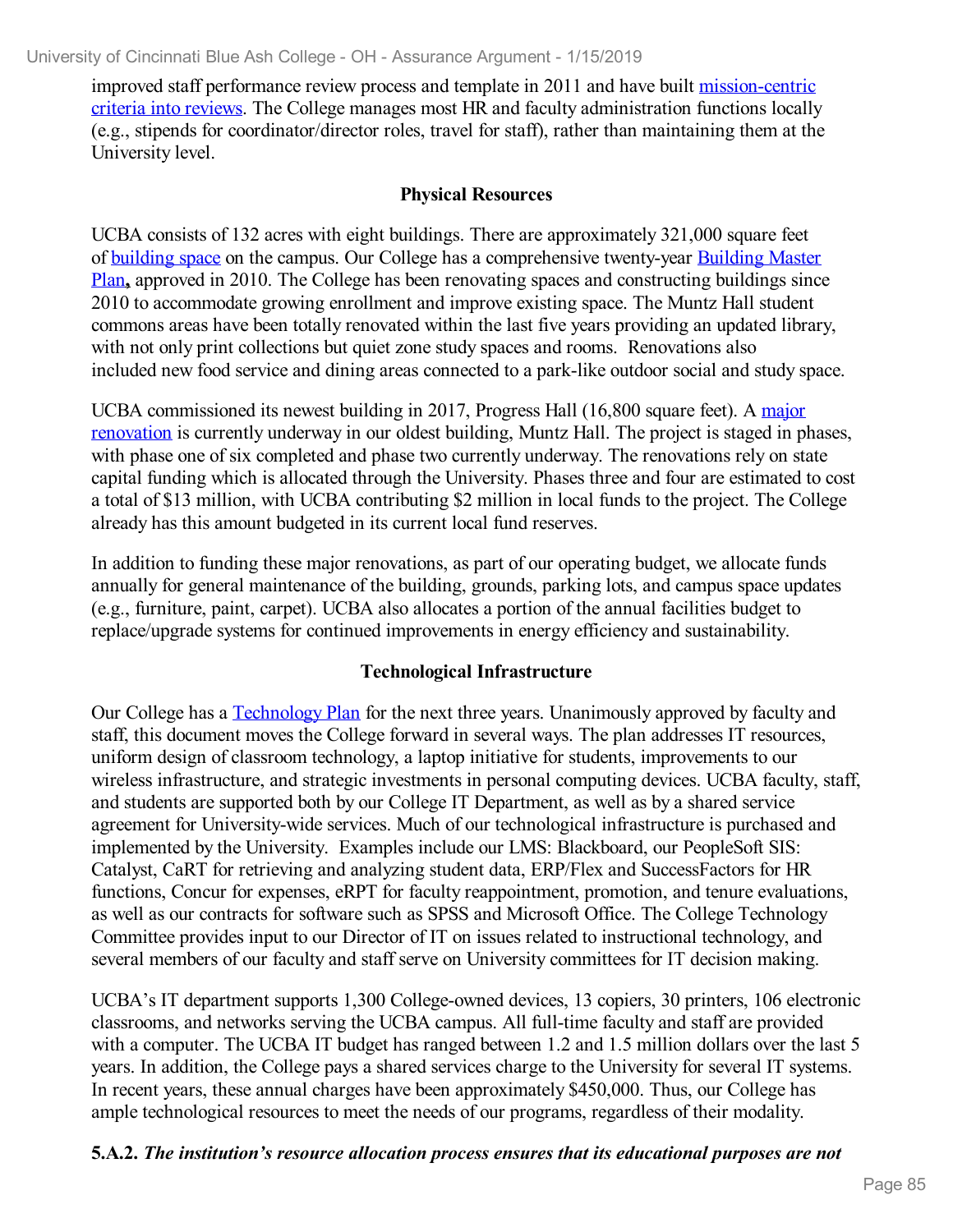### *adversely af ected by elective resource allocations to other areas or disbursement of revenue to a superordinate entity.*

UCBA allocates more than 85% of its total [operating](file:///D:/evidence/viewfile?fileid=646355) budget to academics, 59.9% Direct Instruction, 12.5% Faculty Support, 10.4% Student Support, and 2.7% in Scholarships. We do not allocate resources to areas beyond the scope of our educational mission. As a state institution, we do not disburse revenue to a superordinate entity, beyond the overhead fees for shared services that are distributed to the University.

#### **5.A.3.** *The goals incorporated into mission statements or elaborations of mission statements are realistic in light of the institution's organization, resources, and opportunities.*

The College's mission states: "The University of Cincinnati Blue Ash College provides an excellent and accessible education for students from a wide array of educational and cultural backgrounds. Our student-centered approach to teaching and comprehensive services engage students so that they can acquire the knowledge and skills needed to succeed academically, personally, and professionally. We promote innovative scholarship and creative works, free inquiry, lifelong learning, and service beyond the classroom."

Our College provides outstanding, affordable education to thousands of students annually. As evidenced by our student population [demographics](file:///D:/evidence/viewfile?fileId=675902), our students are from various backgrounds, and we serve them allwell. Our College invests in small class sizes and an array of student services to support them academically (e.g., Writing and Study Skills Center, Math Lab, Science Learning Lab, Foreign Language Lab, Accessibility Resources, accounting tutors) and holistically (e.g., mental health counseling, intramurals, Student Life and Engagement programming). Further detail regarding the resources and opportunities provided by the College in relation to its mission is located in 3B.

#### **5.A.4.** *The institution's staf in all areas are appropriately qualified and trained.*

The College's staff all have relevant experience and training in their fields. To give just a few examples, the College's Business Officer is a CPA with 12 years in higher education, the Director of Facilities is a civil engineer with 20 years in higher education, the majority of our professional academic advisors have master's degrees, and the majority of our professional academic tutors have master's degrees. In addition, we have invested in training and development to ensure our staff are highly skilled and [student-centered.](file:///D:/evidence/viewfile?fileId=675966) We are fortunate to offer professional development opportunities at the College, and through the University at the newly established Staff [Success](file:///D:/evidence/viewfile?fileid=646356) Center. Annual funds for staff external professional development have ranged from \$40,000 to \$80,000 over the past few years. Our director-level and supervisory staff also attend industry-specific training. [Additionally,](file:///D:/evidence/viewfile?fileId=675967) we have invested in new employee orientation, [onboarding,](file:///D:/evidence/viewfile?fileid=646357) and a staff mentoring program.

Faculty and instructional staff credentials and professional development are described in Criterion 3. Adjunct faculty take part in an interactive, teaching-oriented convocation, and instructional training is offered through both the College's Learning & [Teaching](file:///D:/evidence/viewfile?fileId=625414) Center and the University's Center for the [Enhancement](file:///D:/evidence/viewfile?fileId=625402) of Teaching and Learning. The College budgets \$150,000 per year from its general funds for full-time faculty conference travel. UCBA full-time faculty are allotted \$1,000 to attend a conference or \$1,500 if they present at a conference. Faculty can also apply for funding from the University's Provost Office's UCBA-dedicated pool of \$60,000 per year for additional professional development opportunities.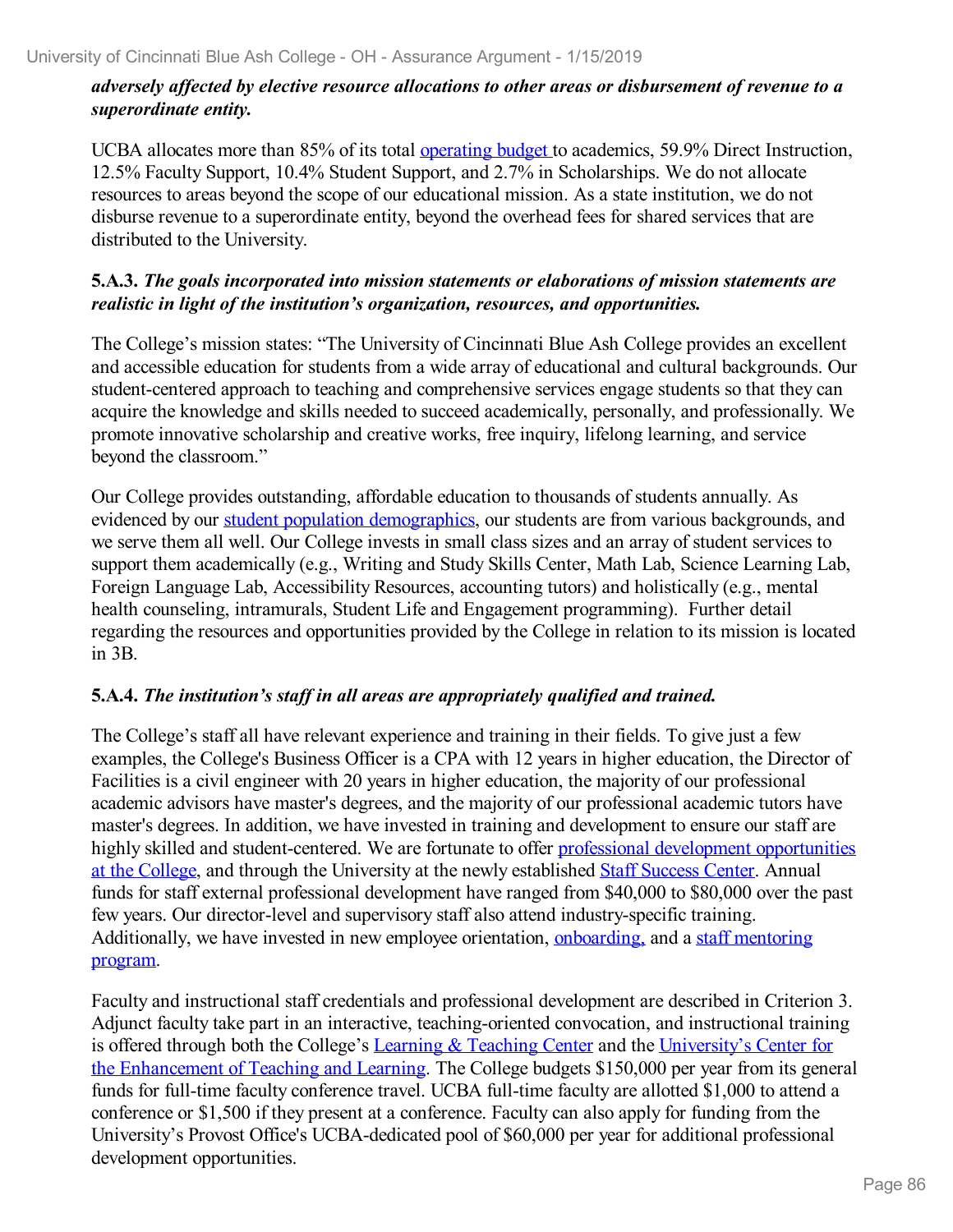Additionally, all faculty and staff have the opportunity to take undergraduate and graduate-level courses tuition free at the University. For example, four staff members earned MBAs, and four faculty members earned doctorates this year from other colleges in the University.

In sum, all of our staff are highly qualified, well trained, and fully supported throughout their careers at the College.

### **5.A.5.** *The institution has a well-developed process in place for budgeting and for monitoring expenses.*

### **Budgeting**

The College follows the University's annual process that involves expectation setting, pre-planning, three-year snapshots of unit budgets, discussions with all budget managers, decisions about priorities, and financial adjustments. Once the upcoming fiscal year's budget is set and approved by the Board, all budget managers are informed. Our budget is updated [quarterly](file:///D:/evidence/viewfile?fileId=675901) by the Business Officer and presented to the Provost and Board of Trustees. The Business Officer and Dean monitor the budget together on a monthly basis.

Each department is involved in the College's annual process to set the following year's budget; the unit head (of the 30 academic and administrative departments) meets with the College Dean, Associate Dean, and Business Officer to propose and prioritize the department budget in keeping with the mission of the College. The Business Officer then aggregates all of the departmental requests to compare them to the projected revenue for the upcoming year. Next, the Dean meets with the Business Officer to prioritize and adjust the budget accordingly to ensure a positive net income. Once the budget is finalized at the College level, it is [presented](file:///D:/evidence/viewfile?fileId=675903) to the UC Provost's Office, reviewed, and then included in the overall UC [academic](file:///D:/evidence/viewfile?fileId=675905) budget that is reviewed and approved by the UC Board of Trustees.

For transparency, the College Business Officer and Dean hold a **[budget](file:///D:/evidence/viewfile?fileid=646360) forum** for faculty and staff to share the details of the budget and discuss past and current year budget plans.

#### **Monitoring**

The College and University have many internal controls in place for each of its expenditure processes. The University's extensive [Financial](file:///D:/evidence/viewfile?fileid=675915) Policies are found on the UC website.

There are sufficient review and approval levels related to purchasing and [Purchasing](file:///D:/evidence/viewfile?fileid=646361) Card (Pcard) use. The College and University also have specific dollar thresholds for purchasing which may require items to be sent out for bid, to ensure the University is obtaining the best product at the most competitive price point. For Pcards, the holder's immediate supervisor, as well as the Business Office review and approve each transaction and ensure the expenditure is allocated to the appropriate budget account string.

To ensure the unit heads (academic and administrative) are aware of their unit's financial status, the UCBA Business Office compiles quarterly financial statements for each unit. The statements include Budget to Actual, Local Funds Balance (if applicable), Labor History, and a transaction detail listing ([UCFlex](file:///D:/evidence/viewfile?fileid=646362) Process).

The University's Office of Internal Audit is charged with routinely auditing various colleges, departments, and processes. In [2012](file:///D:/evidence/viewfile?fileid=646364), UCBA was audited with [follow](file:///D:/evidence/viewfile?fileid=646363) ups in 2016 and [2018](file:///D:/evidence/viewfile?fileid=646366) that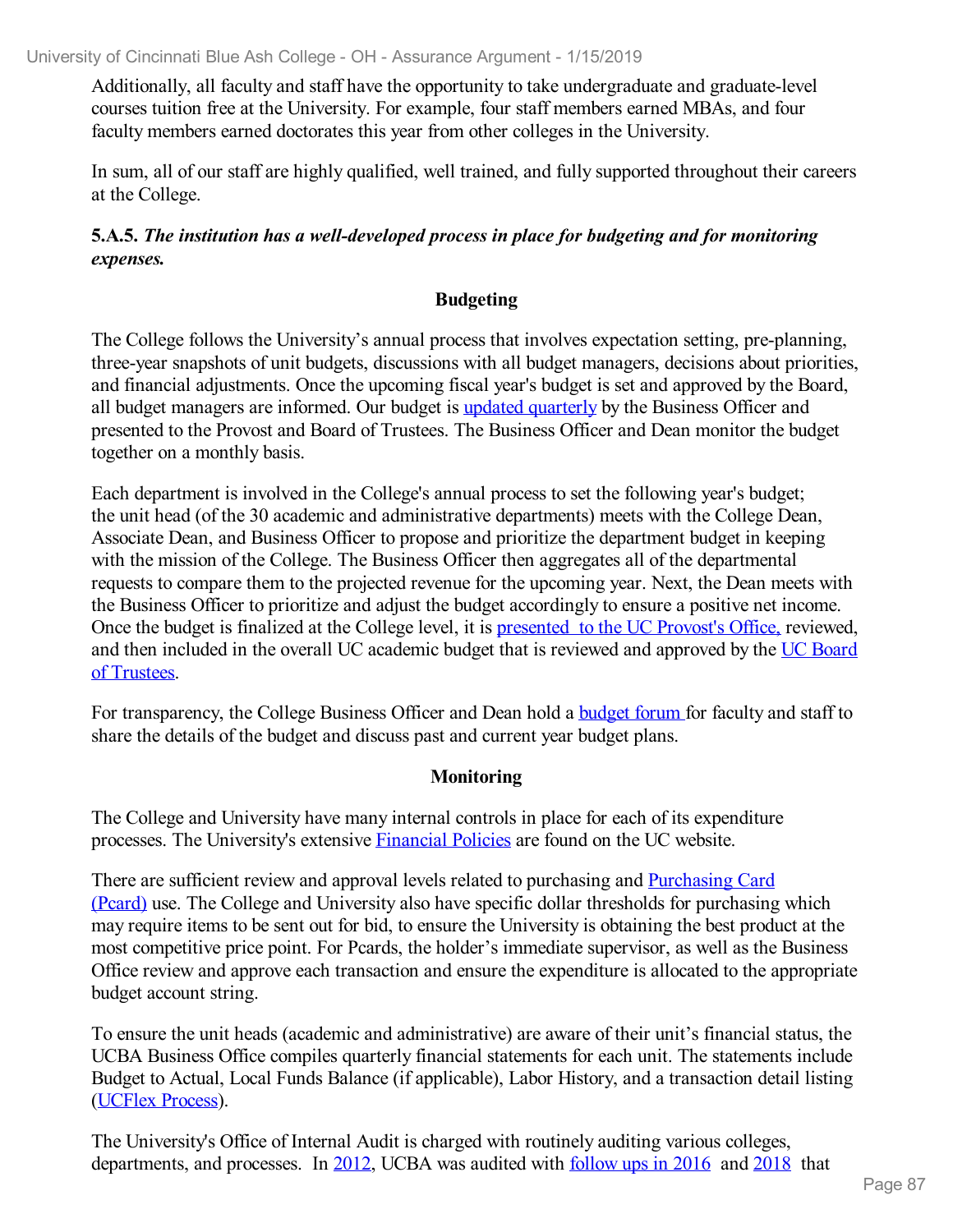showed that items were resolved. Once an audit is completed, the team performs follow-up audits to ascertain what action has been taken on the recommendations. A final report confirms that all of the recommendations have been completed.

Departments undergo periodic internal [Capital](file:///D:/evidence/viewfile?fileId=675914) Asset Audits that verify the location/security of assets (e.g., art, microscopes) in order to comply with state and federal regulations and industry accounting standards.

The University is required by the Federal Government, the state of Ohio, and the various bond issuers who have lent the University funding (bonds) to have an external audit [performed.](file:///D:/evidence/viewfile?fileid=646365) The **annual** external audit covers not only the academic areas of the University (of which UCBA is included), but also the investments, debt, etc. The most [recent](file:///D:/evidence/viewfile?fileId=724734) audit revealed no areas of concern.

## **Sources**

- 3C CETL Homepage
- 3C LTC workshops and flcs
- 5A 2018 internal audit follow up
- 5A All Funds Budget Presentation FY2018
- 5A Blue Ash Internal Overhead Letter FY17
- 5A board minutes budget
- 5A Budget Forum- FY2018 Final
- 5A Building plan 20-years 2010
- 5A Capital asset audit
- 5A enrollment profile
- 5A FY2019 PowerPoint presentation to Provost
- 5A Onboarding
- 5A Pcard policies
- 5A Quarterly BoT Financial Update FY2019 Q1
- 5A staff APR form
- 5A Staff Development workshops 17-18
- 5A Staff Mentoring Program
- 5A Staff Success Center
- 5A Technology Plan 2016
- 5A UC Blue Ash Audit Follow Up Reporting Memo January 2018
- 5A UC Policy on instructor faculty credentials
- 5A UCBA All Funds Budget vs Actual FY13-FY17
- 5A UCBA Local Funds Balances FY14-FY17
- 5A UCBA campus building info
- 5A UCBA FA Analysis 2017 and 2016
- 5A UCBA Final Internal Audit Report 4-17-2012
- 5A UCBA Internal Audit Follow Up Reporting Memo 1 15 2016
- 5A UCFlex Ouarterly Process
- 5A University Financial Policies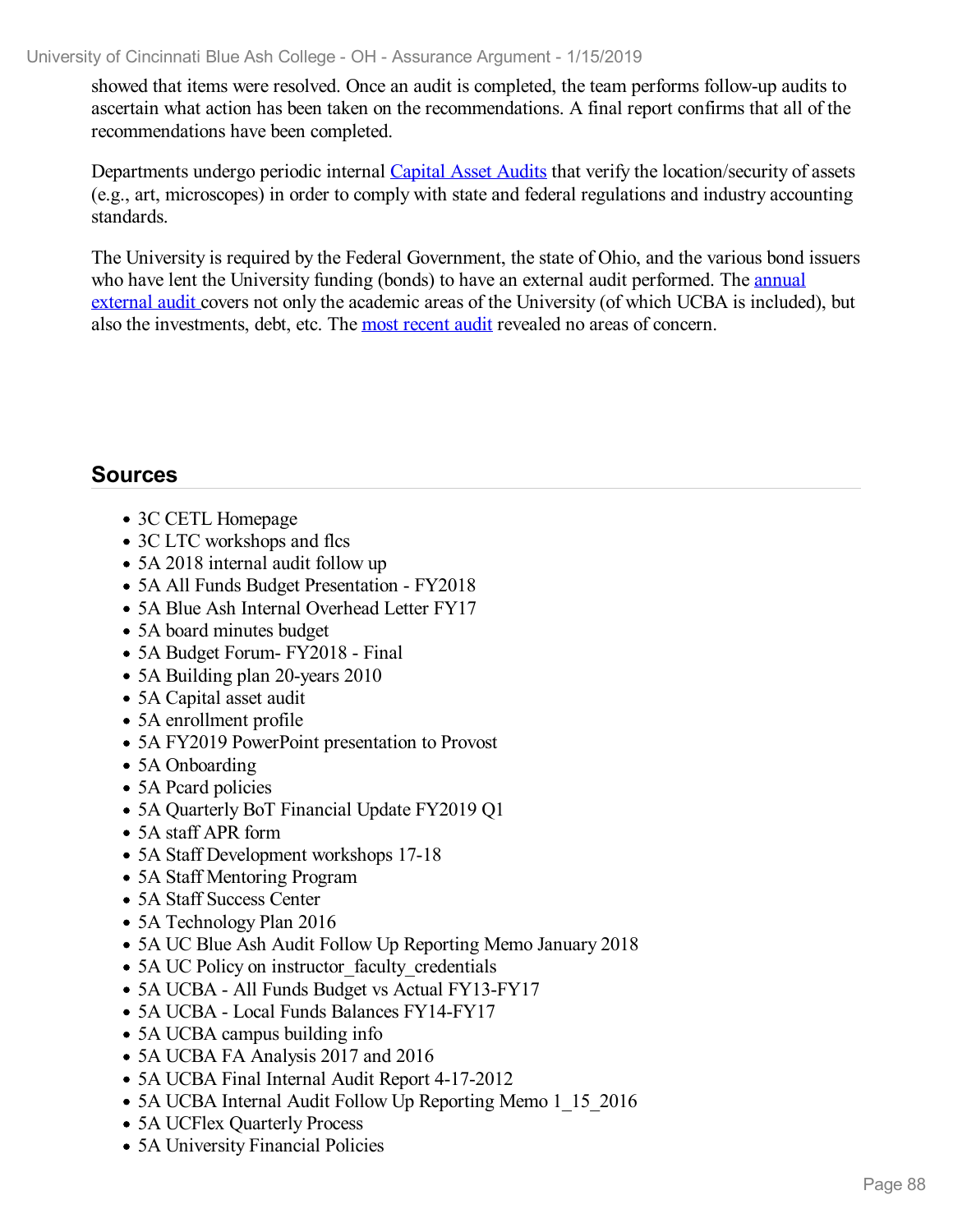University of Cincinnati Blue Ash College - OH - Assurance Argument - 1/15/2019

- 5A University of Cincinnati AuditedFinancialReport2017
- Muntz renovation update
- UC Audited Financial Statements 2018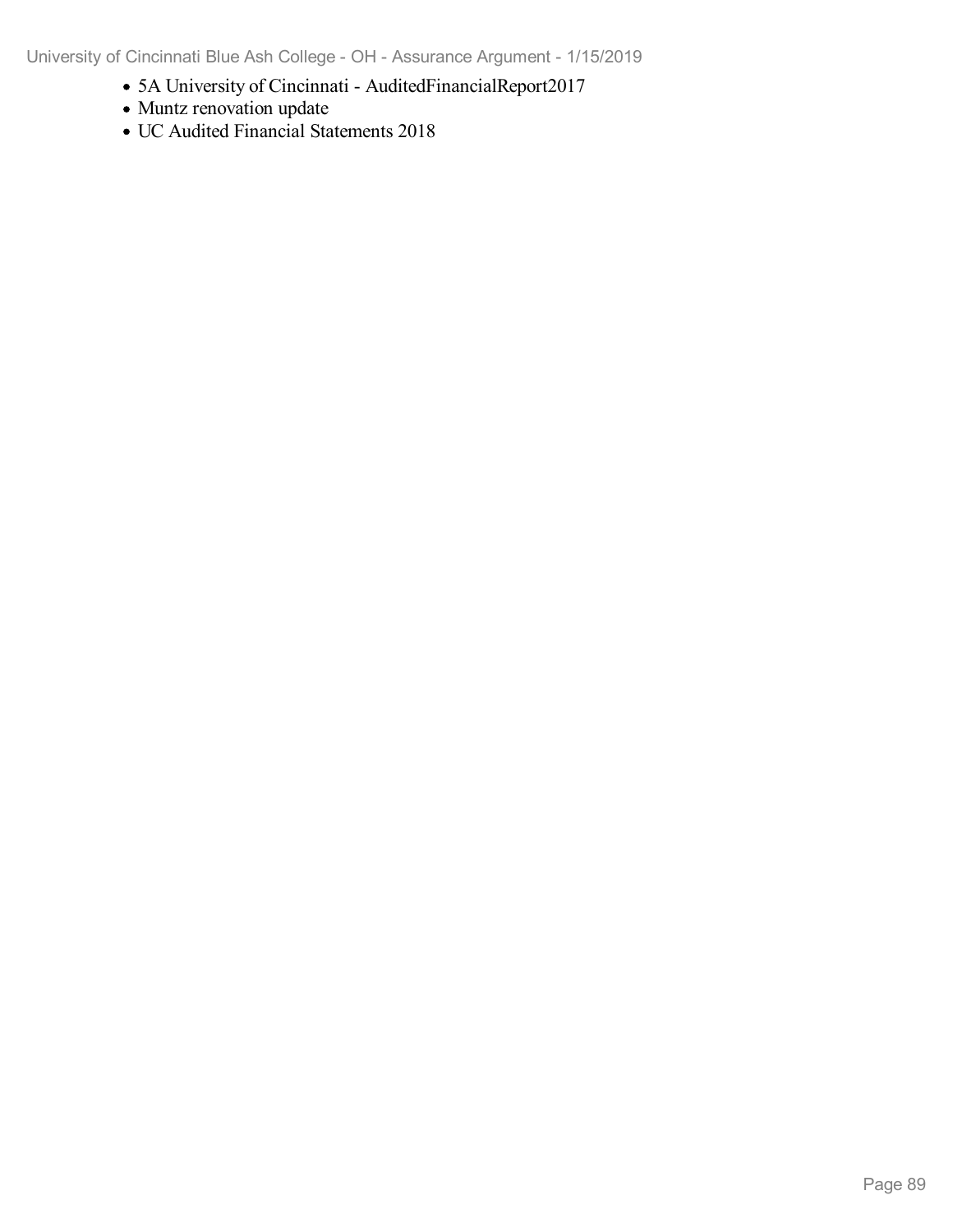# **5.B - Core Component 5.B**

The institution's governance and administrative structures promote effective leadership and support collaborative processes that enable the institution to fulfill its mission.

- 1. The governing board is knowledgeable about the institution; it provides oversight of the institution's financial and academic policies and practices and meets its legal and fiduciary responsibilities.
- 2. The institution has and employs policies and procedures to engage its internal constituencies including its governing board, administration, faculty, staff, and students—in the institution's governance.
- 3. Administration, faculty, staff, and students are involved in setting academic requirements, policy, and processes through effective structures for contribution and collaborative effort.

## **Argument**

#### **5.B.1.** *The governing board is knowledgeable about the institution; it provides oversight of the institution's financial and academic policies and practices and meets its legal and fiduciary responsibilities.*

#### **University of Cincinnati Board of Trustees**

Under Ohio Revised Code 3361.01, the University of Cincinnati's Board of Trustees is the governing body of the institution. The Board is composed of 11 members (nine voting members and two non voting student members) who are appointed by the Governor of Ohio with the advice and consent of the State Senate. Trustees are appointed to a 9-year term of office, with the exception of student trustees who are appointed to a 2-year term. The University Faculty Senate Chair and two elected faculty members serve as official representatives to the Board. The President of the Alumni Association, or the President's designee, serves as the official alumni representative. Responsibilities of the Board include selecting and appointing the President; setting the operating budget; approving personnel appointments; granting all degrees awarded, including honorary degrees; establishing tuition and fee rates; approving contracts; and approving all rules, [regulations](file:///D:/evidence/viewfile?fileid=669644), new programs and degrees of the University. The Board is accountable for how funds received by UC from the Ohio Department of Higher Education are spent. The [University's](file:///D:/evidence/viewfile?fileid=669635) website provides information about membership, meeting dates, and all Board minutes.

The Board oversees the University rules governing business and finance. UC Blue Ash College's (UCBA) annual budget, after it has been closely vetted and approved by the Provost's office, is reviewed and approved by the Board. We are expected to provide to the Provost a draft of the budget in March and a final draft for approval in June. The Board's Finance and Audit Subcommittee reviews audits and audit updates conducted by the College. The Board is well aware of UCBA's financial health and consistently excellent fiscal operations, receiving quarterly financial [projections](file:///D:/evidence/viewfile?fileId=675901).

In addition to the oversight of our finances, the UC Board reviews our academic priorities and practices via the Academic Affairs Subcommittee, led by the Provost and informed by the colleges. Each official hiring, promotion, tenure, leave, emeritus status, and leadership appointment requires Board approval. Lastly, UCBA creates and delivers presentations to the Board of Trustees on special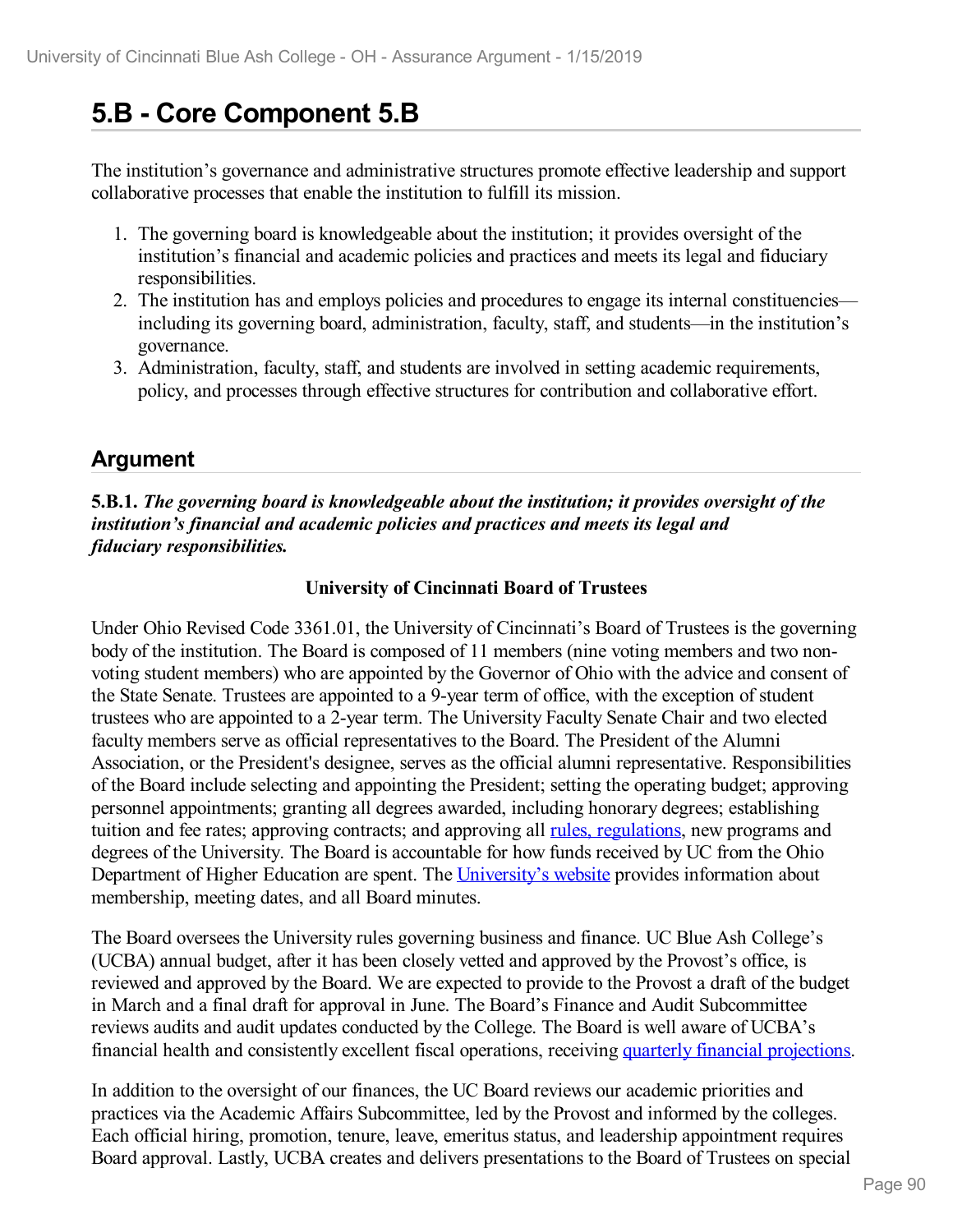projects, academic programs, research efforts, or new visions.

#### **President**

The President reports to the Board of Trustees and is granted authority over all aspects of the University as outlined in [University](file:///D:/evidence/viewfile?fileid=669643) Rule 3361: 10-5-01. Per the UC President's [Organizational](file:///D:/evidence/viewfile?fileid=669638) Chart, the Senior Vice President & Provost for Academic Affairs reports to the President.

#### **Senior Vice President & Provost for Academic Affairs**

The Colleges' Deans (except for the College of Medicine), report to the Senior Vice President & Provost of Academic Affairs who serves as the Chief Academic Officer for the University. As shown in the [organizational](file:///D:/evidence/viewfile?fileid=669641) chart, the Provost is responsible for providing strategic direction for the University, including UCBA. The [Provost](file:///D:/evidence/viewfile?fileId=697628) also manages a senior leadership team that supports various aspects of faculty and student success. This team supports [Academic](file:///D:/evidence/viewfile?fileId=697627) Personnel, UC International, the Honors Program, Enrollment Management, Institutional Research, Student Affairs, and Undergraduate Academic Affairs.

#### **College Deans**

In accordance with [University](file:///D:/evidence/viewfile?fileid=669642) Rule [3361:50-1-02](file:///D:/evidence/viewfile?fileid=669642), the Deans supervise all interests of their colleges. This includes the authority to call and preside over faculty meetings; with faculty input, appoint the members of established college standing and ad hoc committees, as necessary; represent the college, its relations with students and student organizations; be responsible for the welfare of the students of the college (in cooperation with the Offices of Student Affairs and Human Resources); enforce the policies established for the conduct and discipline of students; and sign all diplomas and other official papers of the college.

#### **5.B.2.** *The institution has and employs policies and procedures to engage its internal constituencies—including its governing board, administration, faculty, staf , and students—in the institution's governance.*

The University of Cincinnati has a [comprehensive](file:///D:/evidence/viewfile?fileid=669644) list of rules that govern the University's activities. All employees are expected to comply with University rules and policies at all times. The rules are publicly accessible on the University's website. UC has extensive administrative policies and procedures that address various aspects of governance. Policies, procedures, and manuals are available on the UC website and include the Emergency Closure Policy, Human Resource Policies and Procedures, Student Code of Conduct, and Web Policies & Standards. Additional Personnel policies affecting faculty appear on the [Provost's](file:///D:/evidence/viewfile?fileId=676005) website. The Board's policy for the Formulation and Issuance of University Policies states, "University policies connect the university's mission with individual conduct, clarify institutional expectations, support compliance with laws and regulations, mitigate institutional risk, and enhance productivity, efficiency and cost containment in the university's operations. University policies should be thoroughly reviewed, maintained, and made available to the university community to promote awareness, compliance and accountability."

#### **University Governance**

The University has a culture of shared governance by administration and faculty. Participatory governance is guaranteed by policies, procedures, and organizational structures. This model ensures constituents from across the University are engaged in planning and decision making. Proposals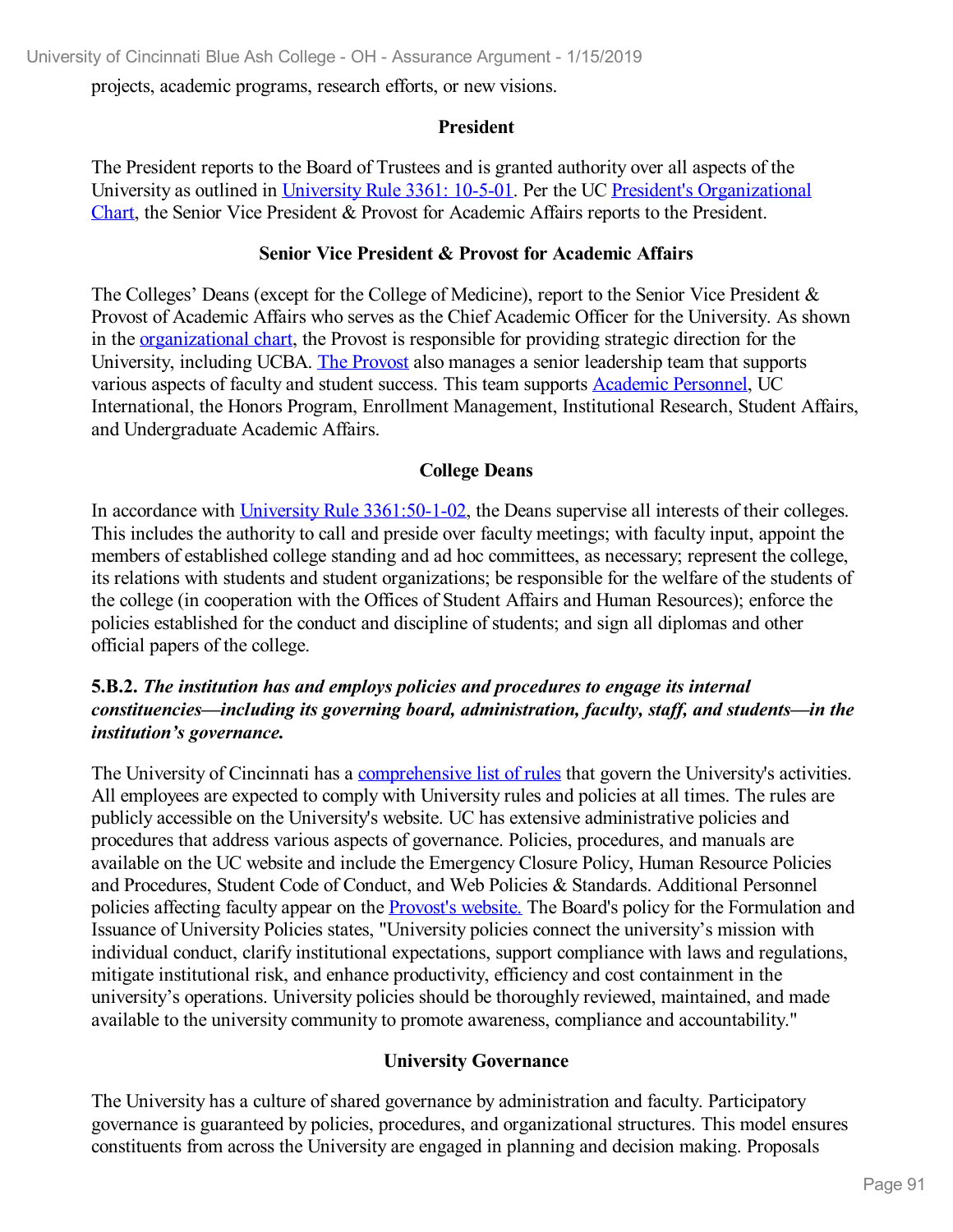within UC follow shared governance pathways which include: College or Unit Committees, Dean or Division, All-University Governance Committees, Integrated Decision-Making Committees, Provost, President, Board of Trustees.

[Article](file:///D:/evidence/viewfile?fileId=676035) 27 of the Collective [Bargaining](file:///D:/evidence/viewfile?fileid=669633) Agreement between UC and the AAUP provides the language ensuring faculty input in shared governance as an iterative and consultative process toward University decisions.

#### **College Governance**

UCBA has a long-standing history of strong shared governance for matters under College and University control. Faculty and staff are expected to be involved in, and contribute to all major decisions and policies at the College. Our governance structure and rules are outlined in handbooks for [faculty](https://ucblueash.edu/resources/faculty-staff/handbook.html)**,** [staff](https://ucblueash.edu/content/dam/ucblueash/docs/resources/faculty-resources/UCBA-Staff-Handbook-2017-v2.pdf) and [students](https://www.ucblueash.edu/content/dam/ucblueash/docs/students/basics/StudentHandbook_FINAL_PRINT.pdf). The faculty handbook describes membership, bylaws, and procedures of the committees.

#### **Faculty Committees**

- Academic Assessment (departmental representatives)
- Appeals
- Buildings and Grounds
- Curriculum and Academic Affairs Committee (departmental representatives, unit heads)
	- Subcommittee for Honors
		- $\circ$  Subcommittee for College Program for Academic Success (CPAS)
- Diversity and Inclusion
- Executive
- Faculty Development
- First-Year Experience (departmental representatives)
- Reappointment, Promotion and Tenure (departmental representatives)
- Scholarship & Honors
- Strategic Planning
- Student Affairs
- Study Abroad & Exchange Programs
- Technology

The Executive Committee has a liaison on each separate committee and oversees the committee structure and makes recommendations for appropriate bylaw changes. Unless otherwise specified, committees are a mix of elected and appointed positions.

#### **Search Committees**

In addition, the College employs best practices in hiring with inclusive search committees. Faculty hiring procedures are discussed in the AAUP Collective [Bargaining](file:///D:/evidence/viewfile?fileId=669639) Agreement Articles 6.2.2 and 6.2.3 that ensures that searches are led by faculty.

#### **Staff Committees**

These include Staff [Representative](file:///D:/evidence/viewfile?fileId=676033) Council (with members from each unit). The Council coordinates professional and enrichment opportunities, and votes on policies and bylaws. Staff are also represented on the Buildings and Grounds, Diversity and Inclusion, Technology, Student Affairs, and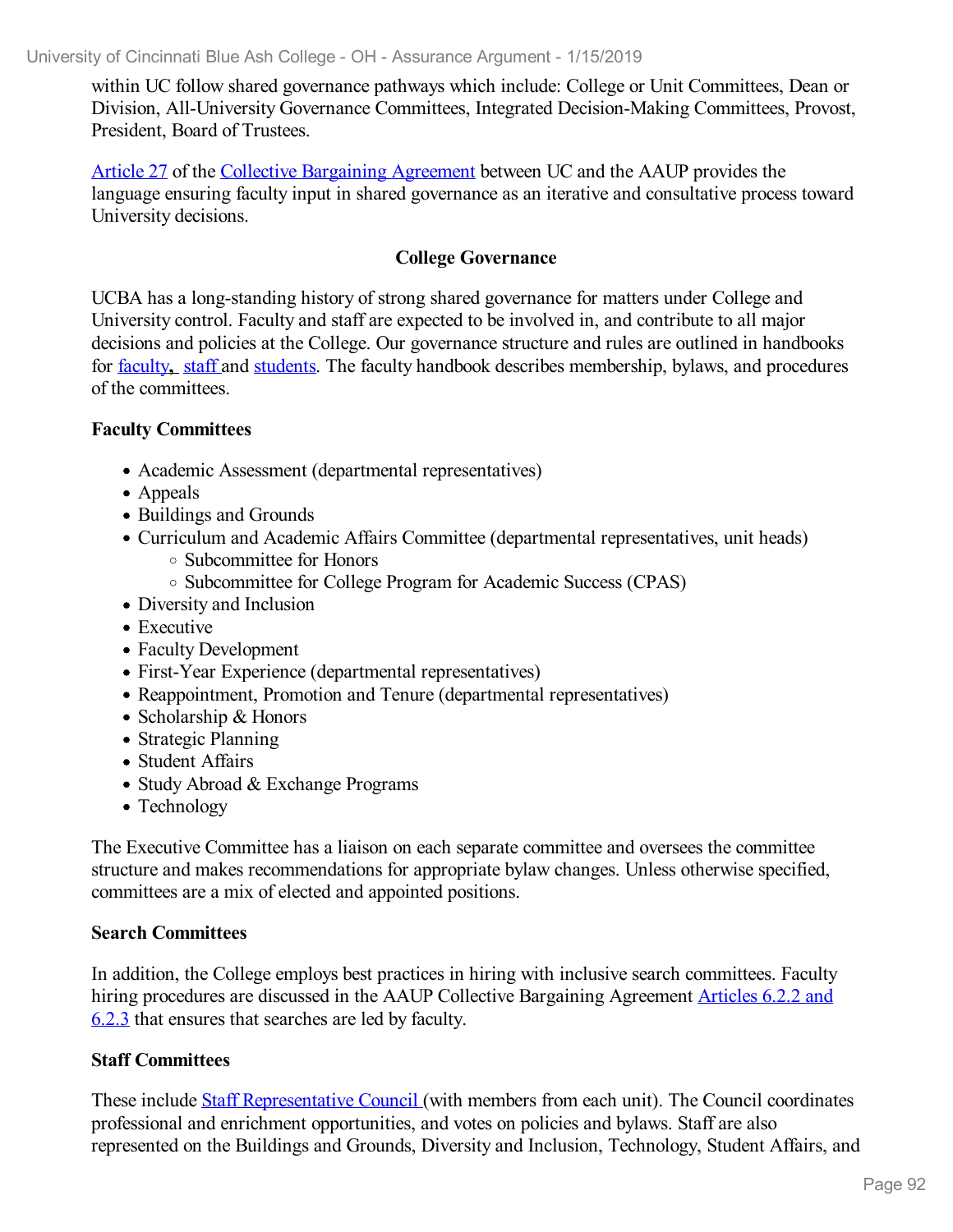the Strategic Planning Committees.

#### **Student Involvement**

The Student Life and Engagement Office frequently invites student participation and input on a number of important issues at the College. Students are represented on some search committees including for the Dean, elections of academic unit heads, on the Dean's Advisory Board, and on some committees, such as Buildings and Grounds, Diversity and Inclusion, Technology, Student Affairs, and Strategic Planning. Students attend open forums for input. Each semester the Dean meets with students to discuss new events at the College and get their input. UCBA Student [Government](file:///D:/evidence/viewfile?fileid=669631) has had sporadic participation; however, UCBA students participate in [University-wide](file:///D:/evidence/viewfile?fileId=683860) Student Government efforts, including Student Senate. For example, they vote in the election for Undergraduate Student President, can serve as a representative in student government, and facilitate open forums.

In sum, all constituents are involved in both formal and informal ways in major decisions at the College, approvals of plans, and revisions to policies.

#### **5.B.3.** *Administration, faculty, staf , and students are involved in setting academic requirements, policy, and processes through ef ective structures for contribution and collaborative ef ort.*

The College and University employ shared governance and have many levels of review of new programs, policies, and processes. There are formal approval bodies within the College and University for academic and curricular proposals and changes.

#### **College-Level Academic Decisions**

#### **Curriculum**

College-level academic decisions about courses and programs go through a multi-step approval process, beginning with faculty within departments. Recommendations are brought to the College's Curriculum and Academic Affairs Committee, and then presented for UCBA faculty approval at monthly meetings. New programs require approval by the University's Academic [Committee](file:///D:/evidence/viewfile?fileid=669634) to ensure collaboration across colleges and avoid duplication. The eCurriculum repository, described in Criterion 3, tracks changes and ensures that approvals are obtained at each level.

#### **Academic Policies and Initiatives**

College-specific academic policies are set through the College's strong governance system and taken to the whole faculty for a vote. Examples of the intensive, college-wide involvement in major decisions include:

- The CPAS program is overseen by the CPAS Committee which includes faculty, staff, and administrative representation.
- The Honors program is overseen by the Honors Committee which includes faculty and administrative representation.
- The Faculty Development Committee organizes and plans professional development. This committee also proposed, and faculty approved, changes to the student course evaluation form.
- The First-Year Experience Committee compiles and creates resources for FYE courses and their assessment.
- Faculty voted on a change to the Dean's List's GPA criteria for part-time students.
- Faculty voted on a major change to the University-wide general education program underway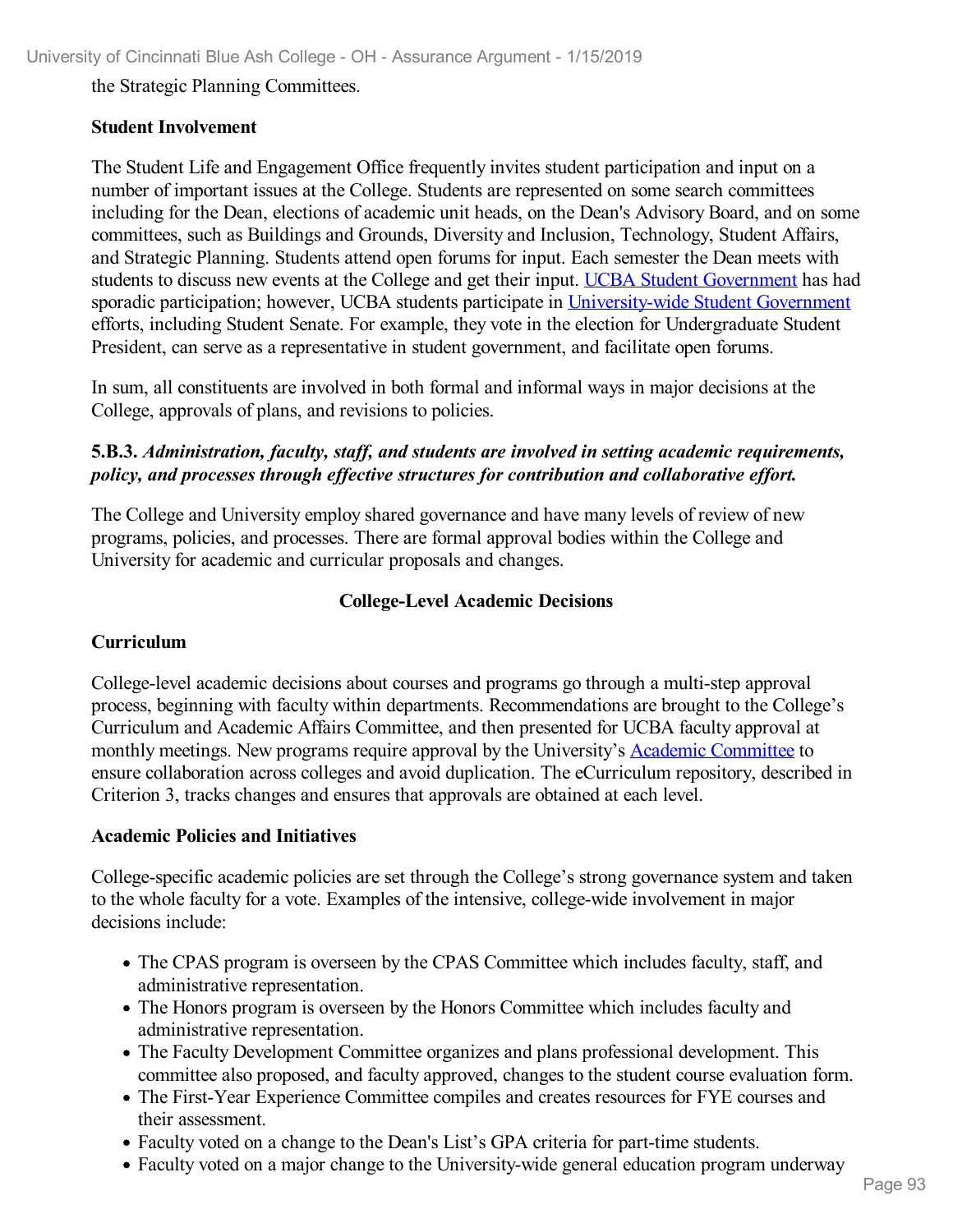for fall 2019.

- The Quality Initiative had substantial involvement by faculty, staff, and administrators.
- Faculty and staff vote on all major plans at the college: e.g. strategic, technology.
- Open forums allow for input from all constituents on important College issues, e.g tobacco policy, strategic plan, Muntz Hall renovation.

### **University-Level Academic Decisions**

UC has a number of University-wide governance committees that provide integrated oversight of financial and academic policies and procedures. When specified by their individual framing documents, these committees include faculty, staff, and students.

- The **President's Cabinet** (comprised of senior direct reports per the UC President's Organizational Chart) shares information among senior leadership and provides input to the President.
- The **Deans' Council** serves as a forum for the Deans to discuss important issues facing the University and to provide recommendations to the Provost and President on academic matters.
- The **[Faculty](file:///D:/evidence/viewfile?fileid=669637) Senate** is the primary governance body of the UC faculty and has various subcommittees. Additional faculty serve as at-large members on standing committees which include: Academic Affairs, Budget and Priorities, Committee on Committees, Governance, Human Relations, IT, Planning, Research and Scholarship.
- The **Fiscal Coordinating Committee** (FCC) advises the Senior Vice President for Administration and Finance and facilitates fiscal planning and prioritizes decisions. The FCC works with the Academic Operations Committee and includes faculty, administrators, and undergraduate and graduate student government representatives. Comprised of faculty, staff, and students, the **Capital Advisory Committee** makes recommendations on the formulation of the capital budget and projects. Also, the **University Budget [Committee](file:///D:/evidence/viewfile?fileId=676000)** reviews and recommends budgetary and fiscal plans, policies, and procedures.
- The **Strategic Enrollment [Management](file:///D:/evidence/viewfile?fileId=676002) Policy Council** is charged to work with the colleges to set, manage, and monitor enrollment targets for the University, coordinate significant enrollment initiatives, and appraise cost-benefit ratios before forwarding proposals to the Budget Committee for financial approval. The Committee also ensures that enrollment initiatives align with the Academic Master Plan and guides the development of the associated Five-Year Enrollment Plan.
- The **University Academic [Committee](file:///D:/evidence/viewfile?fileid=669634)** reviews and recommends academic policies, procedures, and programs to the Provost.
- The **[University](file:///D:/evidence/viewfile?fileId=676004) IT Council** considers IT initiatives, issues and policies that impact the University; works with the Chief Information Officer to prepare recommendations to the Senior Vice Presidents for Administration & Finance and Academic Affairs & Provost; and develops appropriate IT policies, standards, guidelines, practices and compliance expectations.

The Provost, President, and Board of Trustees review, endorse, or return committee proposals to a previous level for further information.

These organizational structures demonstrate the College and University's commitment to widespread, representative engagement. Administration, faculty, staff, and students are actively involved throughout the decision-making process. This ensures that stakeholders are able to contribute to the governance of the College, e.g. setting academic requirements, policy, and processes.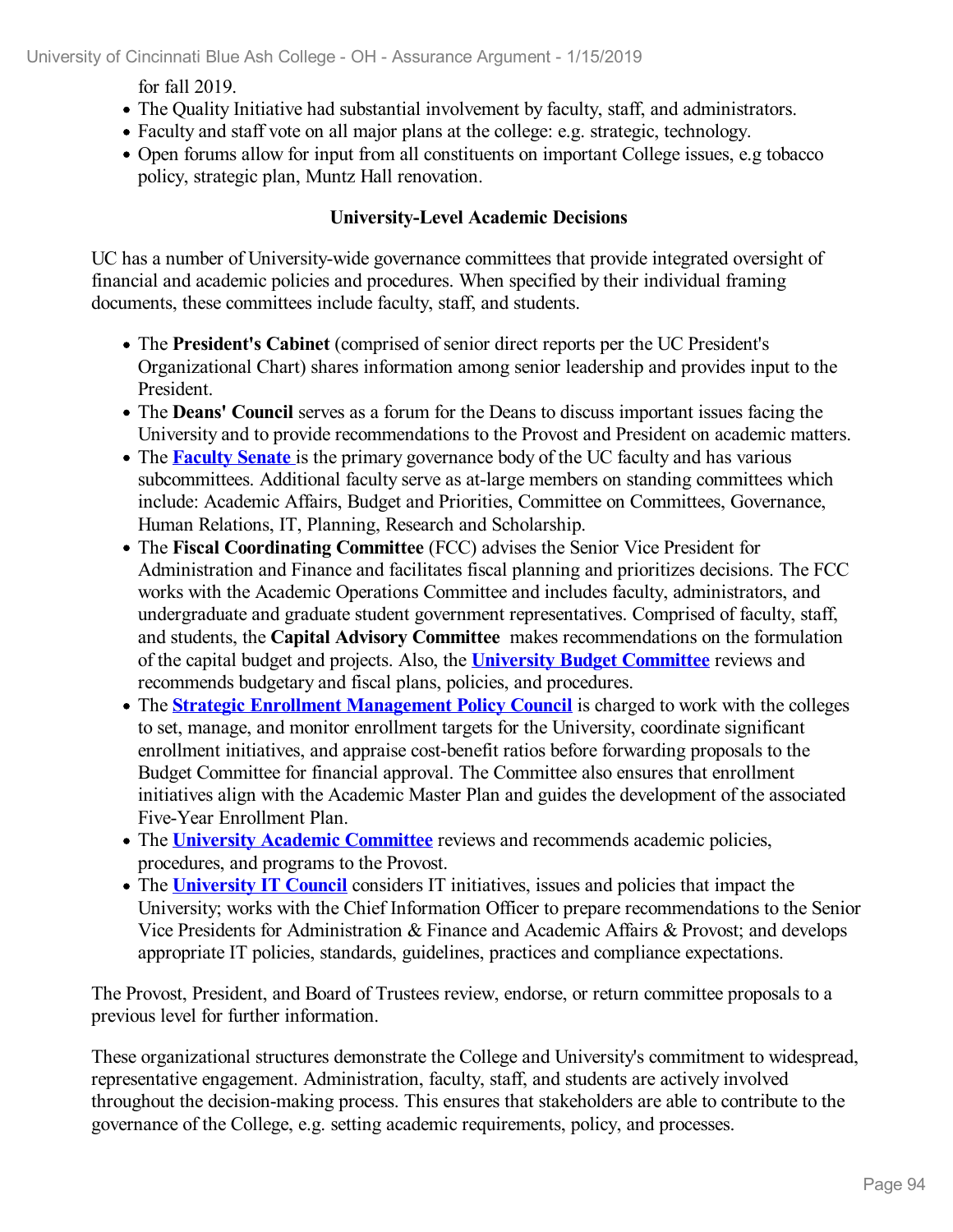### **Sources**

- 5A Quarterly BoT Financial Update FY2019 Q1
- 5B AAUP Contract 2016-19
- 5B Academic Committee University of Cincinnati
- 5B Article 27 CBA
- 5B Board of Trustees Home page
- 5B Faculty Senate Home University of Cincinnati
- 5B Organizational chart
- 5B Policies procedures and manuals
- 5B President organizational chart
- 5B Provost organizational chart
- 5B Provost policies and procedures
- 5B SEM Policy Council
- 5B SRC\_Report\_2017
- 5B UC Student Government website
- 5B UC-AAUP Collective Bargaining Agreement pp 17-18
- 5B UCBA Staff Handbook 2017\_2018
- 5B UCBA StudentGOV Constitution
- 5B UCBAStudentGov Bylaws
- 5B Unit feedbac svy and results list
- 5B Univ budget committee
- 5B University IT Council
- 5B University rule Deans
- 5B University rule Presidency
- 5B University Rules BoT Business and Finance
- 5B University Rules Home
- Academic Personnel Home University of Cincinnati
- Provost Home University of Cincinnati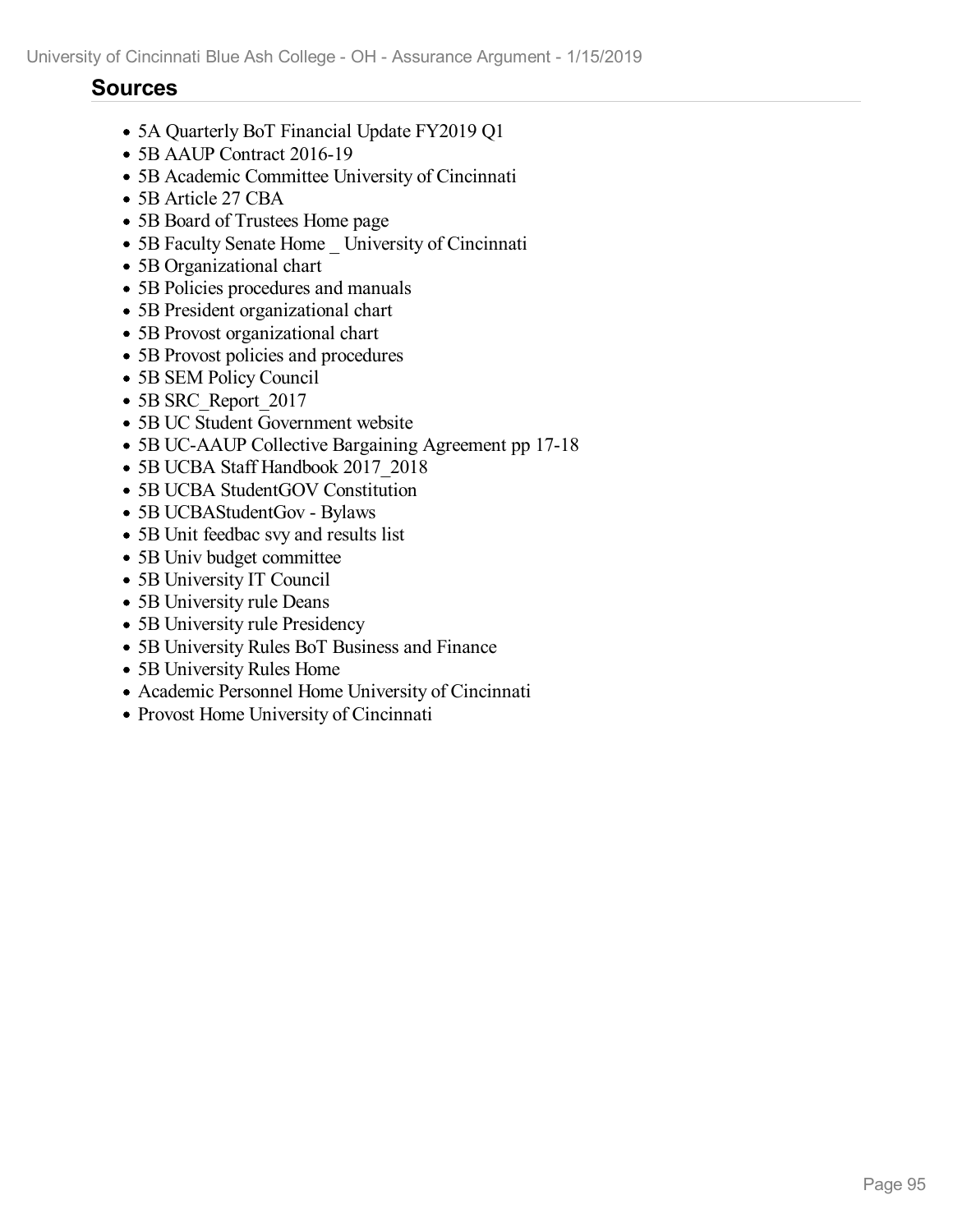# **5.C - Core Component 5.C**

The institution engages in systematic and integrated planning.

- 1. The institution allocates its resources in alignment with its mission and priorities.
- 2. The institution links its processes for assessment of student learning, evaluation of operations, planning, and budgeting.
- 3. The planning process encompasses the institution as a whole and considers the perspectives of internal and external constituent groups.
- 4. The institution plans on the basis of a sound understanding of its current capacity. Institutional plans anticipate the possible impact of fluctuations in the institution's sources of revenue, such as enrollment, the economy, and state support.
- 5. Institutional planning anticipates emerging factors, such as technology, demographic shifts, and globalization.

## **Argument**

#### **5.C.1.** *The institution allocates its resources in alignment with its mission and priorities.*

As described in 1A, our resources serve our mission of providing a highly supportive, studentcentered education to students from all backgrounds. An examination of our **[budget](file:///D:/evidence/viewfile?fileId=646360)** shows that the majority of the funds is allocated for faculty and staff salaries, and operating costs are all in service of creating an excellent learning environment, providing a high level of student support, and offering enrichment opportunities to allow students to "unlock their potential and contribute to the local and global communities," as stated in our vision.

The administration, with input from the faculty Executive Committee, Staff Representative Council, and the Strategic Planning Committee has actively responded to and budgeted for our growth and changing student needs. Budget priorities have included funding of student support programs in order to provide, "comprehensive services to engage students so that they can acquire the knowledge and skills needed to succeed academically, personally, and professionally." Over the last few years, this included hiring an Inclusion & Involvement Assistant Director and Coordinator, Veterans Affairs Coordinator, new academic advisors, a director of Accessibility Resources, and a mental health counselor.

In addition, as shown in our **Quality [Initiative](file:///D:/evidence/viewfile?fileId=646180) Report**, substantial funding has been directed into our persistence, retention, and graduation initiatives that all support student success. We hired part-time support for academic alert outreach, offered scholarships to major mentors, and most recently, deployed success coaches to work with students.

Our vision states that we "will be a recognized leader in providing exceptional teaching." As such, the College invests in the Learning & [Teaching](file:///D:/evidence/viewfile?fileId=631322) Center offerings and provides over \$200,000 annually for faculty and staff professional development/travel, with additional University-level funding opportunities available (approximately \$60,000).

We support innovative scholarship through the UCBA [Scholars](file:///D:/evidence/viewfile?fileId=676146) program, through which faculty can apply for course releases to advance their scholarship. We have \$10,000 per year allocated for student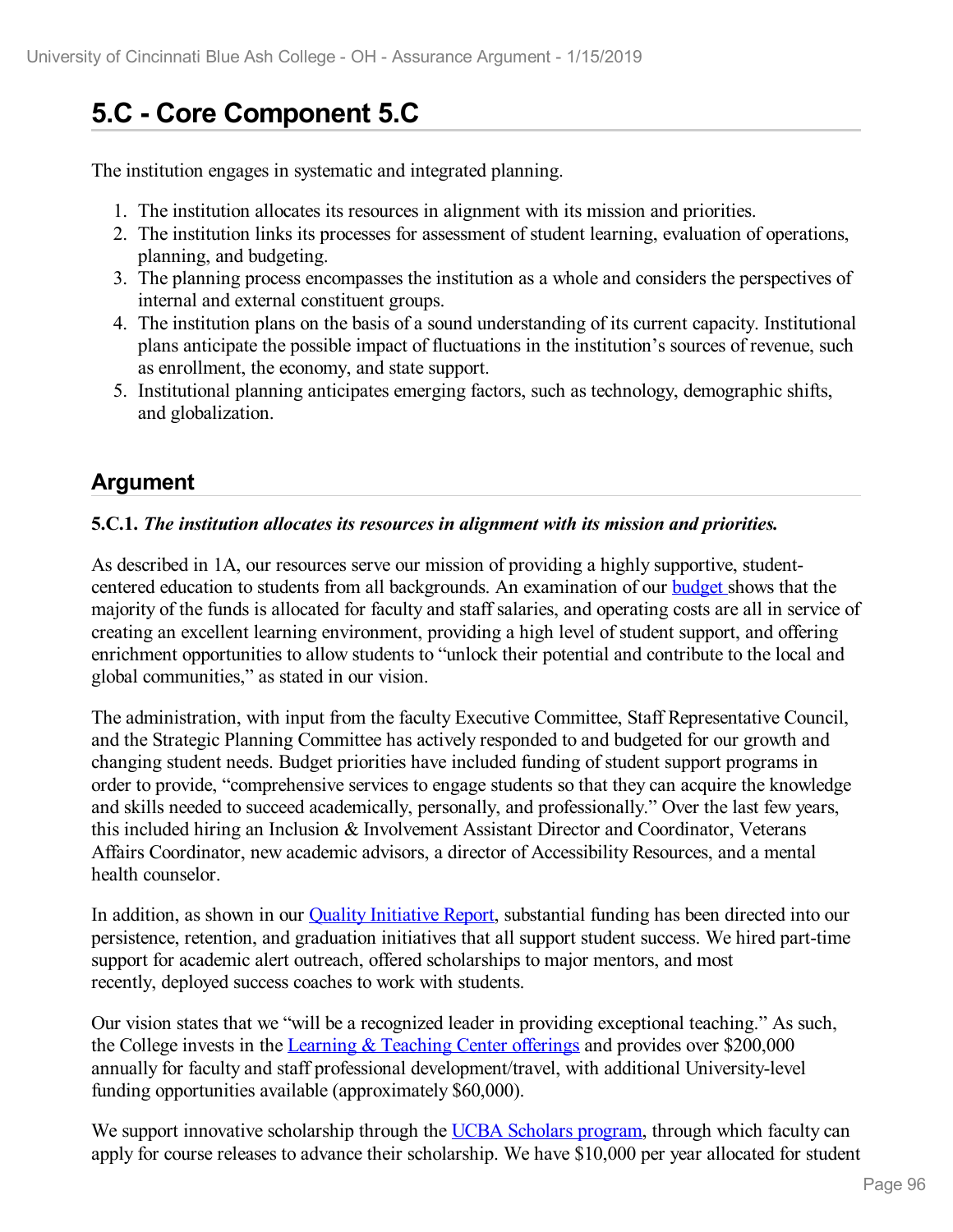research travel and presentations, and we sponsor local undergraduate research opportunities such as [Mediated](file:///D:/evidence/viewfile?fileId=627898) Minds, our undergraduate research conference.

The College budget includes funding for enrichment opportunities that speak to the "excellent education" and "service beyond the classroom" outlined in our mission. For example, the budget supports mini-grants for service and experiential learning classroom [opportunities,](file:///D:/evidence/viewfile?fileId=676162) an Honors program that emphasizes experiential learning, a robust Study [Abroad](file:///D:/evidence/viewfile?fileId=627920) program, and student leadership opportunities such as Student [Ambassadors.](file:///D:/evidence/viewfile?fileId=627925)

#### **5.C.2.** *The institution links its processes for assessment of student learning, evaluation of operations, planning, and budgeting.*

The timeline [document](file:///D:/evidence/viewfile?fileid=676163) shows the yearly events related to assessment, evaluation, planning, and budgeting at the College. Departments review the previous year's assessment results regularly and plan and implement adjustments. Program Reviews happen on two cycles, in fall and in spring. The results of these two processes (described in more detail in Criteria 4A and 4B), inform annual departmental budget discussions with the Dean, Associate Dean of Academic Affairs, and Business Officer. The budget is compiled and decisions are made by the Dean about priorities based on our mission and the strategic plan. This budget then moves to the Provost for approval by the President and Board of Trustees. At all levels, the mission and strategic plan are considered: at the department level by faculty and chair, at the College level by the Dean, at the University level by the Provost and President, and finally, by the Board of Trustees.

The Dean also may consider off-cycle requests from discretionary funds when a need or opportunity arises that is critical to our plan or strategic initiatives. Recent examples include:

- Hosting a faculty development workshop for foreign language instructors from local high schools
- Ordering furniture for creating new student study areas in the Muntz corridor
- Purchasing new cameras and recording devices for Accessibility Resources
- Offering additional professional development funds for adjunct faculty

UCBA prepares a yearly report for the [Provost](file:///D:/evidence/viewfile?fileId=675903) that includes key strengths, areas for improvement, and findings from assessment. The College is expected to incorporate the review of assessment data into its annual budget planning process. UCBA summarizes its own evaluation of relevant assessment data in this context, and the particular ways in which findings inform our financial planning.

#### **5.C.3.** *The planning process encompasses the institution as a whole and considers the perspectives of internal and external constituent groups.*

#### **Internal Constituencies**

The College engages the full College community in strategic planning. Constituents are engaged in person and via survey, as well as in feedback sessions throughout the evolution of the strategic plan. Overseen by the Strategic Planning Committee, our most recent planning process took a full two years to solicit input, analyze feedback, identify themes, and create and revise the plan. The current plan received [unanimous](file:///D:/evidence/viewfile?fileId=675494) approval in spring 2017.

[Collaborative](file:///D:/evidence/viewfile?fileId=676151) involvement in all planning has been our regular practice. The previous strategic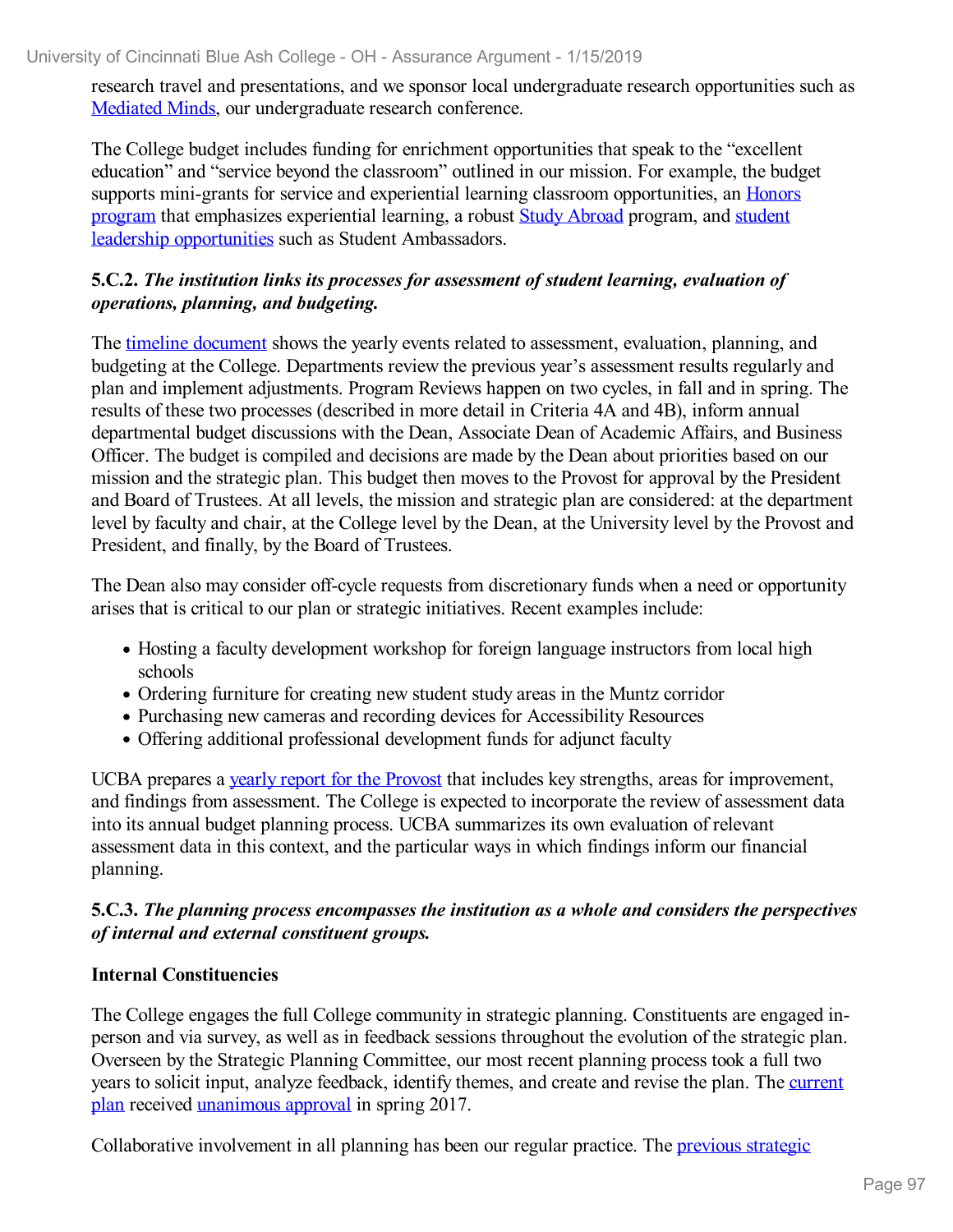plan (2010-2015) was supplemented by an [academic](file:///D:/evidence/viewfile?fileid=676132) plan (2012-2017) upon the arrival of a new Dean, and similarly, these were developed through a collaborative process, with all segments of the College providing input and endorsement. In 2014, the College voted to endorse the goals proposed in our Quality [Initiative](file:///D:/evidence/viewfile?fileId=676126) that supplemented the work described in our plans.

UCBA has a 20-year master [facilities](file:///D:/evidence/viewfile?fileId=676137) plan supplied by the University's Planning  $+$  Design  $+$ Construction division, and our College has a 5-year [facilities](file:///D:/evidence/viewfile?fileId=683872) plan which was approved as part of the last strategic plan. The faculty Buildings and Grounds Committee provides input and recommendations on facilities; for example, members served on the planning committees for our recent Progress Hall construction and Muntz Hall renovations.

The 5-year [technology](file:///D:/evidence/viewfile?fileId=676127) plan was folded into our 2017-2022 strategic plan and coordinates with technology needs in the facilities plan. The technology plan was created with input and approval of our faculty Technology Committee and was approved by our full faculty.

UCBA's Diversity and Inclusion Committee created a [diversity](file:///D:/evidence/viewfile?fileId=676140) plan in 2016 with several items that were incorporated into the 2017-2022 strategic plan. The Diversity and Inclusion Committee is currently revising the plan to better align with University resources and other initiatives at the College.

### **External Perspectives**

The College regularly enlists outside groups to offer input and suggestions on our strategic priorities. These are described in more detail in Criterion 1D. The Dean's [Advisory](file:///D:/evidence/viewfile?fileId=676167) Board (DAB) consists of two dozen community and industry leaders. At every meeting, the strategic direction of the College is discussed, updates are shared, and the Board provides input on specific topics. The DAB participates in searches for the Dean of the College. A representative from the Board serves as a search committee member, and members are invited to open forums. In addition to the DAB, the College also receives input from the advisory boards of several programs, for example, from Radiologic [Technology](file:///D:/evidence/viewfile?fileId=676136) and Medical Assisting, [Nursing](file:///D:/evidence/viewfile?fileId=676164), Dental [Hygiene](file:///D:/evidence/viewfile?fileId=676143), and Applied [Administration.](file:///D:/evidence/viewfile?fileId=676139) Additionally, an Alumni [Council](file:///D:/evidence/viewfile?fileId=676135) convenes every term. They often weigh in on College initiatives and practices. The College also responds to external constituents through its adherence to accreditation guidelines for its six accredited programs.

#### **University-Level Strategic Direction**

For University-level decisions, such as the *Next [Lives](file:///D:/evidence/viewfile?fileId=676198) Here* strategic direction, UC's President has engaged with UCBA faculty, staff, students, alumni, community partners, and other external constituents through listening sessions and town halls. All constituents were invited to provide feedback through social media and through an online feedback form. Several UCBA faculty and administrators are part of the *Next Lives Here* planning committees. The Provost ensures that the Colleges' goals align with this plan; for example, each college must identify initiatives linked with *Next Lives Here* platforms, and budget decisions for fiscal year 2020 will be made based on prioritizing *Next Lives Here* strategies.

#### **5.C.4.** *The institution plans on the basis of a sound understanding of its current capacity. Institutional plans anticipate the possible impact of fluctuations in the institution's sources of revenue, such as enrollment, the economy, and state support.*

UCBA carefully considers its space, resources (financial and personnel), and demand for its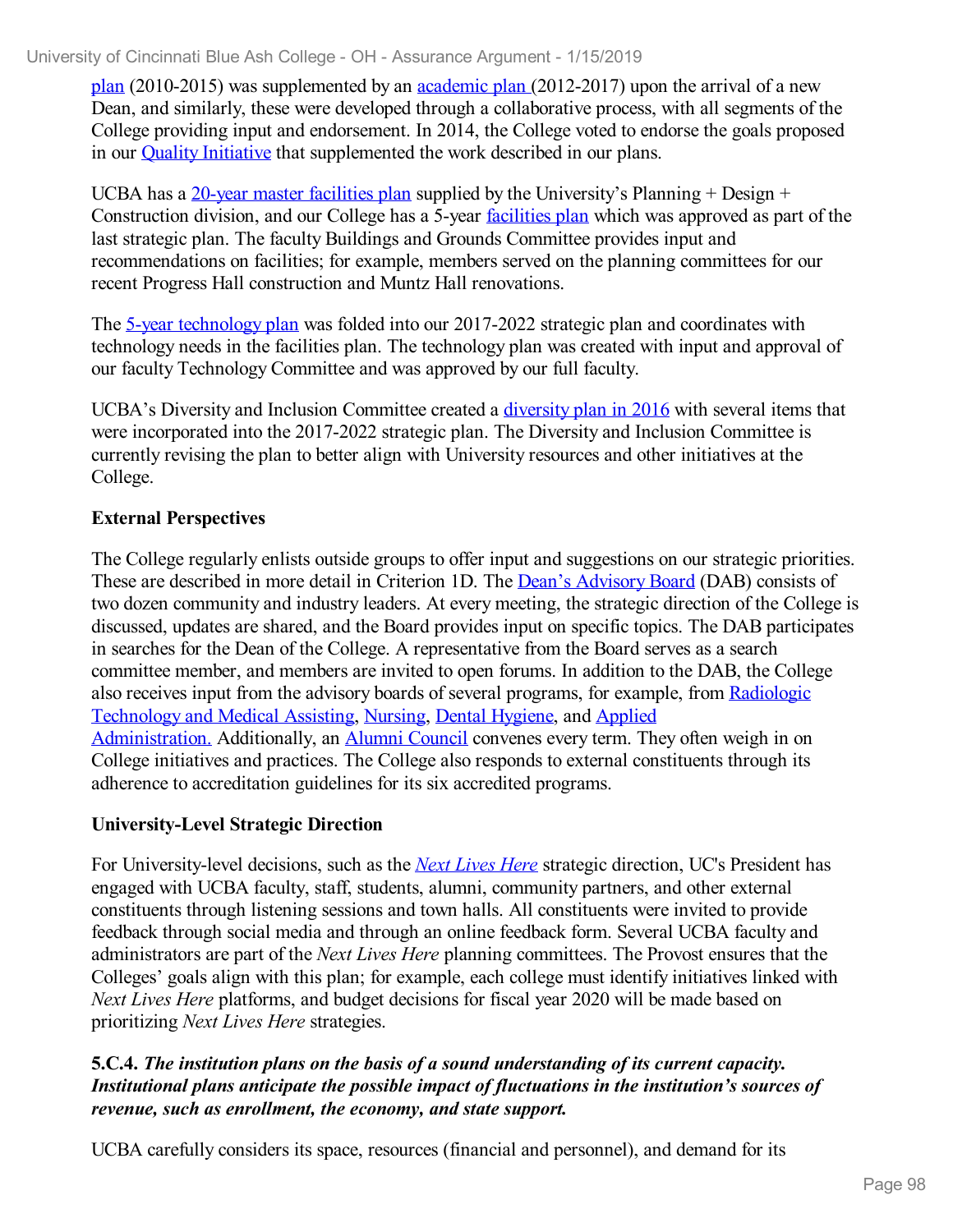programs. The College planning process and budget model include enrollment projections and targets, and several scenarios for tuition rates and state's share of subsidy.

The College demonstrates a comprehensive approach to short-term and long-term planning driven by the College mission. Our plans are supported by the ongoing evaluation of operations and programs. We use annual academic program assessment, area progress updates, 5-year comprehensive academic department/program/area reviews, and administrative unit reviews. Strategic analysis of capacity, revenue and expenditures, enrollment, student outcomes and satisfaction, quality, community engagement, the economy, and external factors are considered so that adjustments to institutional priorities can be implemented based on this ongoing assessment.

UCBA makes decisions about academic programs by considering evaluations of the higher education market, job prospects, student demand, and industry and labor needs. Recently, UC has partnered with Gray Associates to provide regular [analyses](file:///D:/evidence/viewfile?fileId=683873) of market needs. In addition to their Program Assessment System, which is available for UCBA to use on demand, market analysis reports are available for each program. This information will help the College understand which new programs to pursue.

The College adjusts budgets yearly to anticipate changes in enrollment or state subsidy, maintain a balanced budget, and fund strategic priorities.

#### *5.C.5. Institutional planning anticipates emerging factors, such as technology, demographic shifts, and globalization.*

As a regional college, we have resources at the University level for planning, and we also plan at the College level. Specifically, UCBA shows that it can respond to shifts in technology, demographics, and globalization.

#### **Technology**

Our [technology](file:///D:/evidence/viewfile?fileId=676127) plan describes our goals for the next 5 years. The following are ways the College has been responsive to changing technological demands.

- Starting in fall 2018, incoming students were required to have laptops. The requirement allows laptops to be purchased with financial aid, and ensures students have the digital access they need in courses that increasingly rely on online tools.
- In response to an increasing number of online classes, the Curriculum and Academic Affairs Committee created a Distance [Learning](file:///D:/evidence/viewfile?fileId=676144) Policy for faculty. This policy ensures that faculty are trained to teach online and that courses meet Quality Matters design standards. As stated in the policy, UCBA provides a Distance [Learning](file:///D:/evidence/viewfile?fileId=676142) Seminar every semester for faculty who are interested in teaching online courses, as well as separate Quality Matters workshops. The College created the eLearning Director position. The Director supports instructional technology in the following ways: facilitating the Distance Learning Design Seminar, offering the Quality Matters workshops, training faculty on Lightboard and WebEx, offering LMS training, and providing technology updates.
- Over the last year, the University has created Cincinnati Online, a division that will support high-quality, in-demand online academic programs. UCBA programs will partner with Cincinnati Online for aspects of program delivery such as instructional design support, recruitment, and online student support services.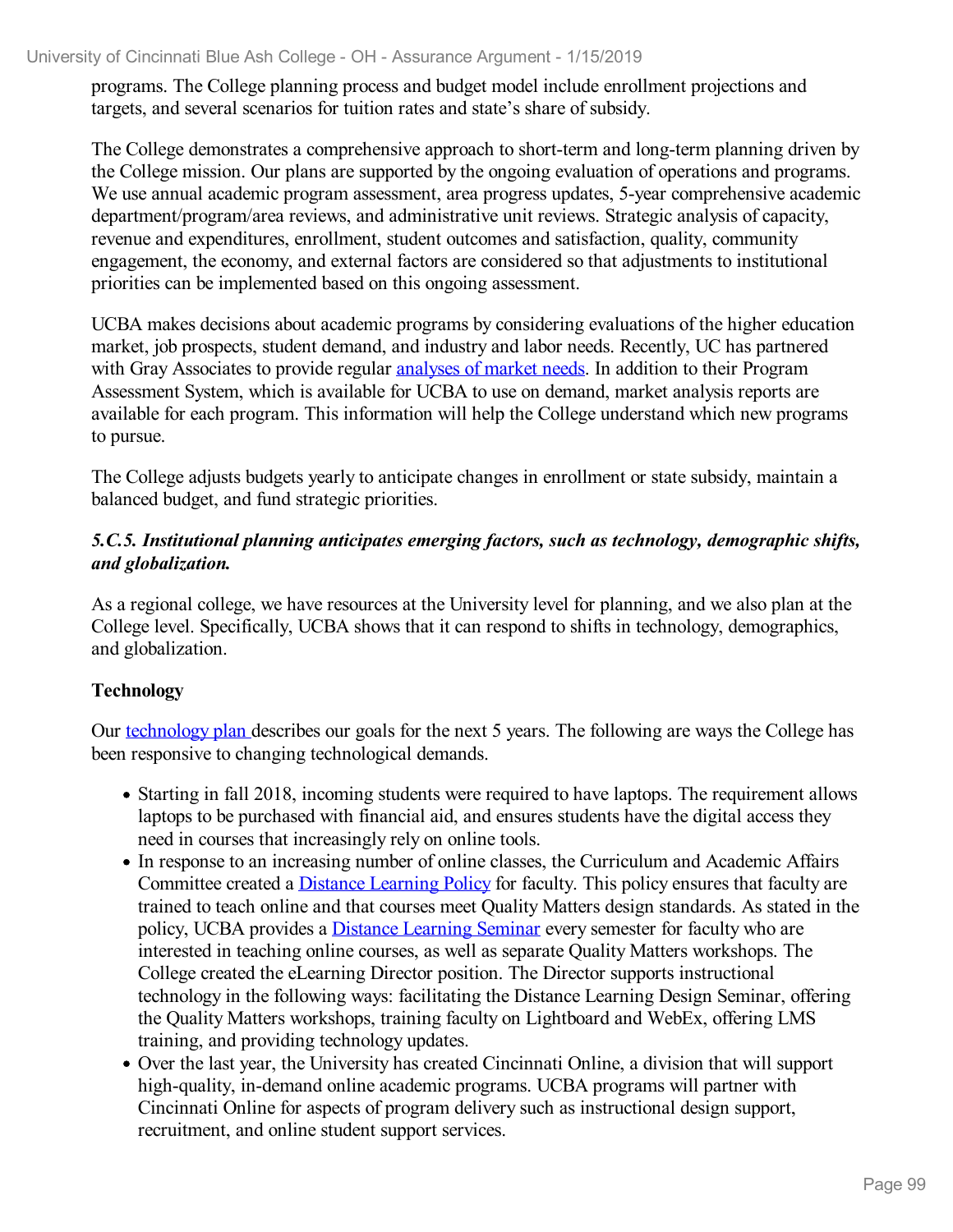#### **Demographic Shifts**

- UC staff annually review Western Interstate Commission for Higher Education (WICHE) demographic trends through their *Knocking at the College Door* report. The Midwest is projecting slow, steady declines of college-age students over the next two decades. This report notes that UC's primary market of Ohio is showing one of the steepest enrollment declines. Nonetheless, from year-to-year we have maintained or grown our enrollment due to improved marketing and admissions outreach.
- Since the closure of the University's main campus college/center for students in developmental courses, UCBA has seen an increase in the number of academically underprepared students. This prompted us to make student support programming the focus of our Quality [Initiative.](file:///D:/evidence/viewfile?fileid=646180)
- With the average age of UCBA students getting younger, we serve more traditional students by offering more daytime courses and reducing our evening course offerings.
- Over the last few years, we have added a Veterans Affairs Coordinator position and grown [programming](file:///D:/evidence/viewfile?fileId=676168) to support our increasing numbers of veteran students.
- Nationwide, rates of students requesting accessibility resources have increased. As an open access college, we responded by changing the staffing of our [Accessibility](file:///D:/evidence/viewfile?fileId=676133) Resources office, and adding technology and programming to meet the needs of our approximately 400 students per year who request support.
- An increase in the number of high school students coming for course credit through dual enrollment led to a re-organization and change of processes for our College Credit Plus students, described in more detail in Criterion 3A.
- In order to create a more inclusive environment for our increasingly diverse student body, Student Life & Engagement convenes [affinity](file:///D:/evidence/viewfile?fileId=676134) groups with social activities and programming, described in more detail in Criterion 3D.
- The University is changing a general [education](file:///D:/evidence/viewfile?fileId=631355) requirement to make diversity and inclusion a more prominent part of our curriculum. Curriculum revisions are currently underway.
- In response to increasing student needs, we have added a mental health [counselor](file:///D:/evidence/viewfile?fileId=676141) who provides free individual counseling sessions. Additionally, the College has recently started a support group and programming for neurodiverse students.

#### **Globalization**

- UCBA Hispanic/Latino students are often first-generation college students as well as first generation Americans. Hispanic/Latino Affairs helps to guide students and their families by offering campus visits, orientations, and [webpages/resource](file:///D:/evidence/viewfile?fileId=676161) guides in Spanish. A welcome event in September, leadership workshops, and monthly social gatherings are also offered.
- For over two decades, UCBA's Study Abroad [Programs](file:///D:/evidence/viewfile?fileId=627920) have provided students with global experiences that increased their respect for diversity and cultural awareness. Over 200 students have participated in these programs, led by UCBA faculty, to locations including Australia, Costa Rica, Great Britain, Quebec, and Peru. All of our study abroad programs include credit bearing courses specifically connected to the destination. Some examples include literature; biology and environmental studies; cinema; history; and Spanish, French, and German language and culture courses.
- The English [Conversation](file:///D:/evidence/viewfile?fileId=676169) Group, housed in the Writing and Study Skills Center, meets weekly throughout the academic year. This community supports international students who are English language learners through conversation and discussions of cultural norms and differences.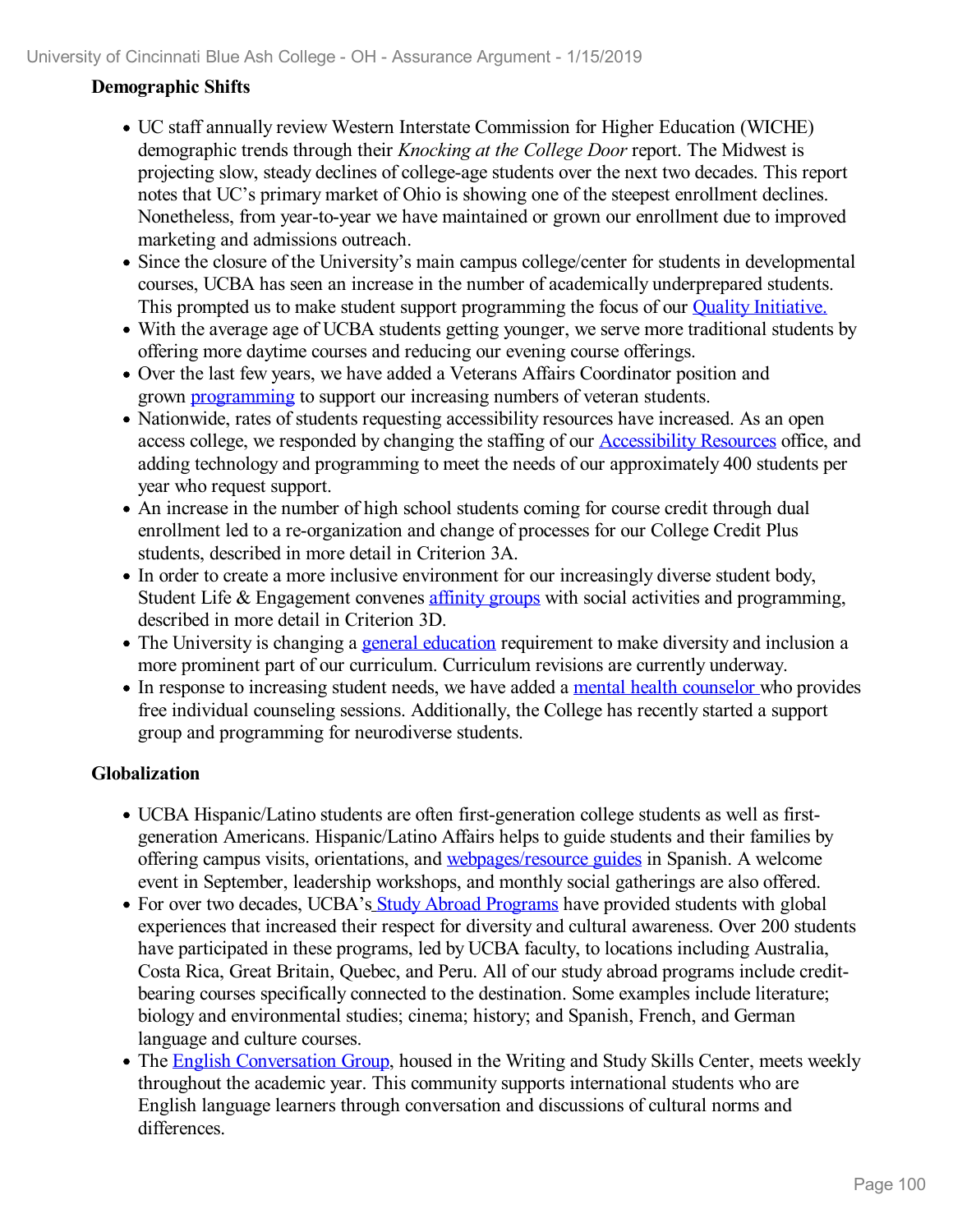University of Cincinnati Blue Ash College -OH - Assurance Argument - 1/15/2019

In sum, these examples highlight that UCBA plans for and is responsive to shifts in the needs of our changing student population.

### **Sources**

- 3D Accessibility Resources at UC Blue Ash College
- 3D gen ed requirements
- 3D LTC workshops and flcs
- 3E mediated minds brochures
- 3E Student Leadership Opportunities
- 3E Summary Study Abroad
- 4C QI Proposal
- 4C QI Report
- 4C Strategic Plan approved by facuty 4 19 17
- 5A Budget Forum- FY2018 Final
- 5A FY2019 PowerPoint presentation to Provost
- 5C 2010 Facilities Master Plan Executive Summary
- 5C Academic Plan 2012-2017
- 5C Accessibility Resources at UCBA
- 5C Affinity Groups
- 5C All Faculty Meeting Minutes April 20 2017
- 5C Allied Health Advisory Meeting Minutes
- 5C Alumni Council Agendas
- 5C Applied Admin Advisory Board minutes
- 5C Counseling Services at UC Blue Ash
- 5C DH Advisory Board Minutes 16 and 17
- 5C Distance Learning Design Seminar
- 5C Distance Learning Policy
- 5C Gray Assoc Market Analysis
- 5C Hispanic Latino Affairs
- 5C HonorsProgram brochure.pdf
- 5C Next Lives Here Univ strat plan
- 5C Nursing Advisory Committee Minutes
- 5C Technology Plan 2016
- 5C UCBA Budget and Planning Timeline and Process
- 5C UCBA College Scholars handbook
- 5C UCBA Deans Advisory Board Notes 2014\_2017
- 5C UCBA facilities 5 year plan
- 5C UCBA Strategic Plan Approved Jan 2013
- 5C UCBADiversityInclusionPlan 3 16
- 5C VeteransBrochure
- 5C WSC English Conversation Student Group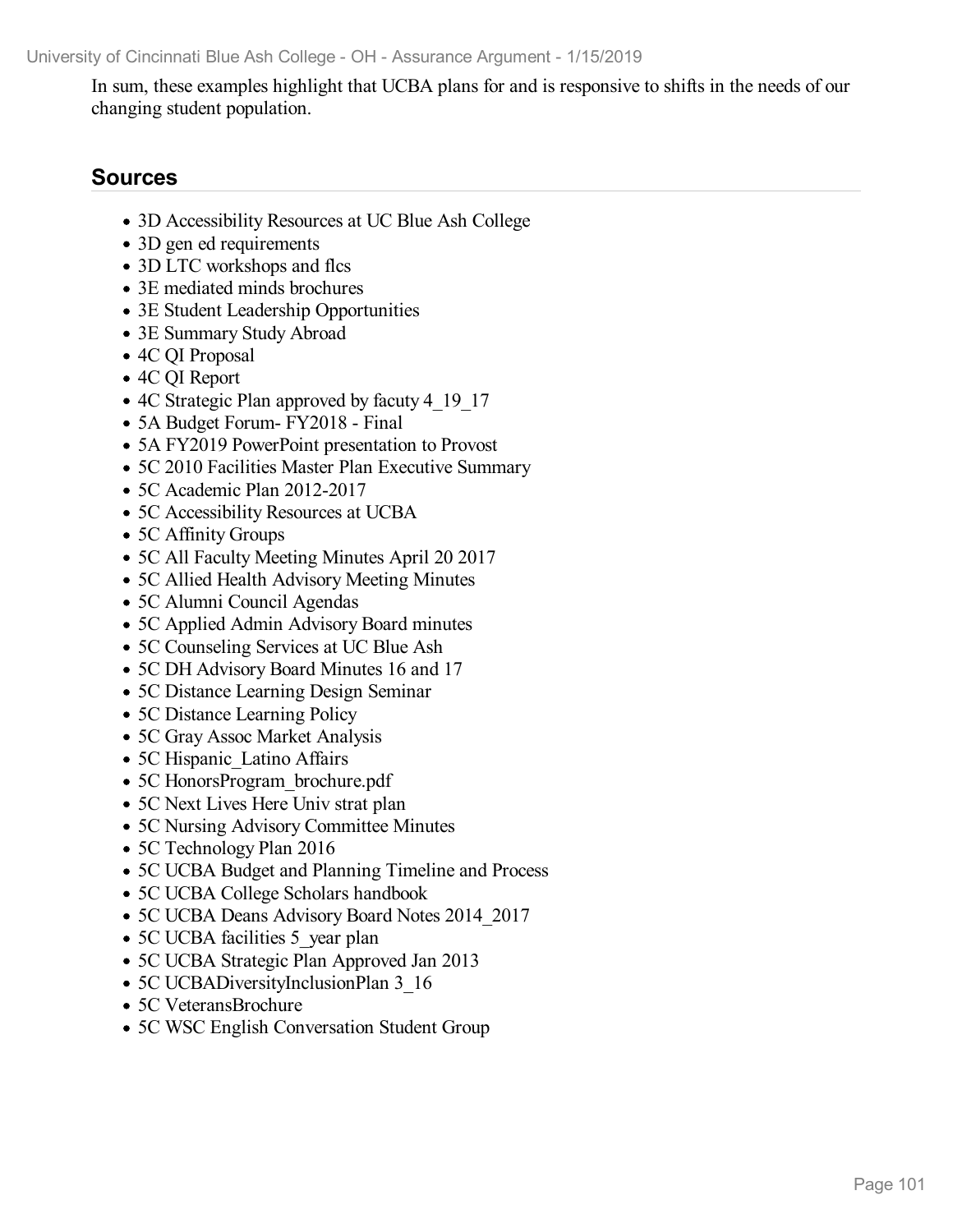# **5.D - Core Component 5.D**

The institution works systematically to improve its performance.

- 1. The institution develops and documents evidence of performance in its operations.
- 2. The institution learns from its operational experience and applies that learning to improve its institutional effectiveness, capabilities, and sustainability, overall and in its component parts.

## **Argument**

#### **5.D.1.** *The institution develops and documents evidence of performance in its operations.*

UCBA is transparent in its operational performance. The College conducts and documents evidence of performance in its operations through a variety of evaluative processes.

#### **Institutional Research**

The Office of Institutional Research (IR) coordinates many of the federal and state reporting requirements, institution-wide assessment of key metrics and scorecards, as well as ad-hoc reports and analyses. The information provided assists the decision-making process at the University of Cincinnati. IR uses the data [visualization](file:///D:/evidence/viewfile?fileId=724986) tool Tableau to create institutional [dashboards](file:///D:/evidence/viewfile?fileId=725838). The IR website contains publicly available dashboards and reports including: enrollment trends, demographics, persistence/retention statistics, numbers of degrees and transitions, graduation rates, and financial data. Additionally, it links results of surveys: the CCSSE (2008, 2010, 2013, 2017), the [Graduating](file:///D:/evidence/viewfile?fileId=675453) Student Surveys (2014-2018), Noel-Levitz Student Satisfaction Survey (2011, 2012, 2014, and forthcoming 2018), and Survey of Entering Student Engagement (SENSE) (2009, 2012, 2014). The University's IR Office provides information so that the College fulfills federal reporting requirements. The IPEDS graduation (150% of an associate degree program) and retention (fall-tofall) rates are included in program review reports and reviewed by administrators and academic unit heads. The Student [Right-To-Know](file:///D:/evidence/viewfile?fileId=724982) reports are publicly available on the College's website and UC's Office of Institutional Research website.

Additionally, IR provides data reports to committees and taskforces for decision making, for example, course grades by section, conditionally admitted student performance data, placement test data, and developmental education assessment measures.

The University also uses the Educational Advisory Board's Academic [Performance](file:///D:/evidence/viewfile?fileId=684661) Solutions, a web based repository for scheduling and financial information. The system offers Deans and Academic Unit Heads information about scheduling, cost data, and peer benchmark information for decisions about course offerings and staffing.

#### **Academic Quality and Experience**

Academic programs conduct student learning outcomes assessment and annual updates (described in 4B), comprehensive 5-year program reviews (described in 4A), and [course/instructor](file:///D:/evidence/viewfile?fileid=669674) evaluations (throughout Criterion 3). Academic Unit Heads and program faculty review student feedback collected through accredited program metrics, as well as alumni, graduate, and national surveys.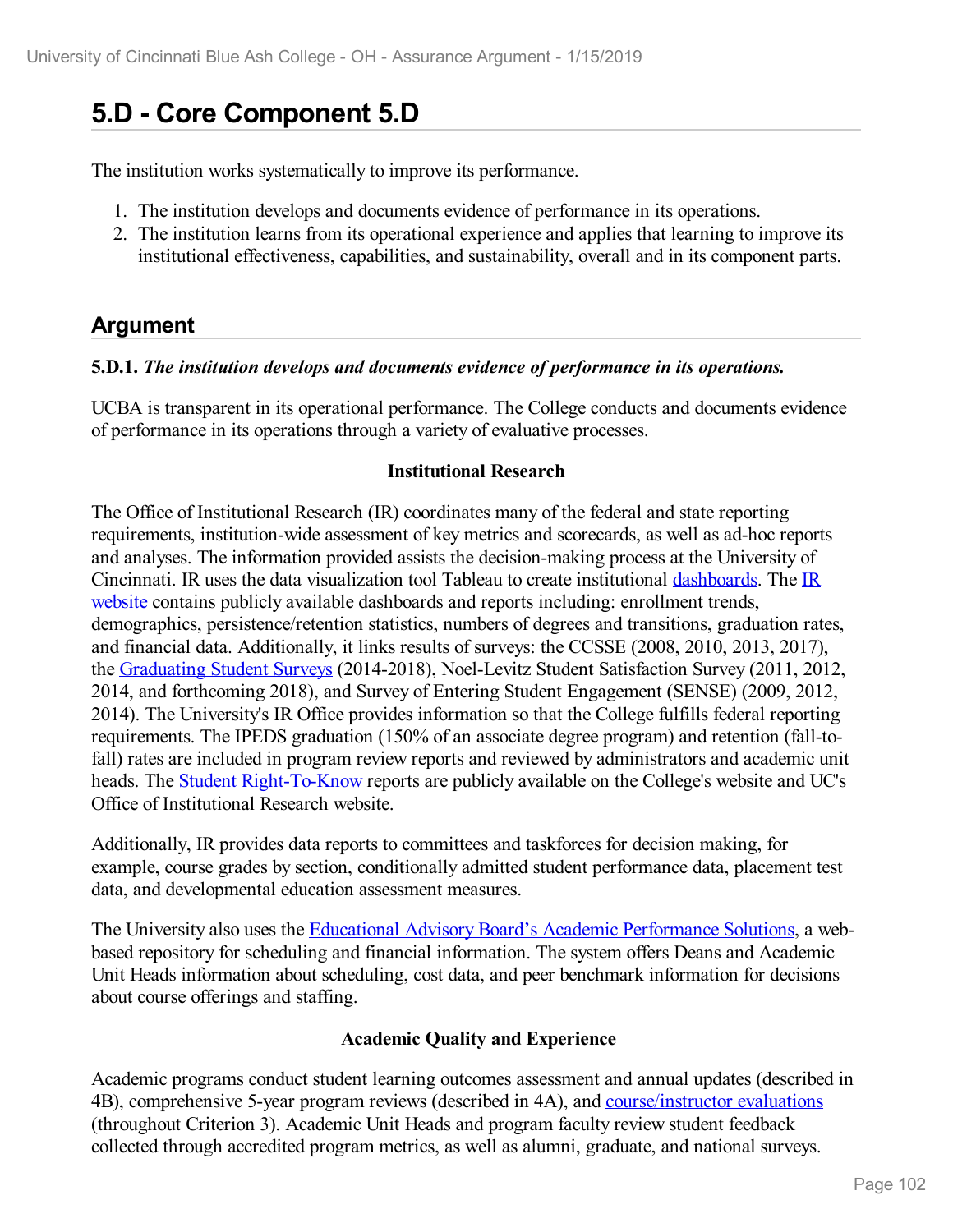The College monitors the [number](file:///D:/evidence/viewfile?fileId=646207) and [performance](file:///D:/evidence/viewfile?fileId=675482) of UCBA students transitioning to other colleges in the University. This monitoring reveals UCBA students consistently average over a 3.0 GPA at their destination colleges after transitioning. Information of this nature is routinely disseminated to the Academic Assessment Committee and to departments for discussion.

The College regularly assesses co-curricular services. For instance, as described in 4B, Student Life & Engagement, Advising, Accessibility Resources, and the Writing and Study Skills Center survey students about their experiences.

#### **Performance Reviews**

Administrators, faculty, and staff job performance is evaluated through established annual review processes, described in Criterion 3C. The AAUP Collective Bargaining Agreement requires a review for academic unit heads in their penultimate year. Non-academic administrative unit reviews have occurred in 2011, 2014-15, and 2016-17. When appropriate, reviews have included input from employees and students. Results are provided to the Dean and the administrative unit heads, who are encouraged to review feedback with team members.

#### **Fiscal Resources**

Efficiencies in staffing, class size management, appropriate pay ranges, and careful procurement practices are a continued focus of the College, with a primary goal of maintaining affordability and exceptional student service. The College regularly reviews its successes and opportunities and adjusts plans accordingly. Administrators also stay current with best practices in higher education via participation in NACUBO, CACUBO conferences and training, as well as by utilizing those resources and networks.

As a regional college of UC, the institution's financial performance is [audited](file:///D:/evidence/viewfile?fileId=683861) annually. The UCBA Director of Business Affairs and the Dean provide annual budget [updates](file:///D:/evidence/viewfile?fileId=646360) to faculty and staff, and budget performance trends are publicly available via the UCBA IR website.

#### **Facilities**

UC updates all buildings' physical and functional conditions as part of our annual state facilities reporting. Reports are updated regularly and with third-party verification of improvement areas, as noted in 5A. Our facilities are assessed and benchmarked utilizing [Sightlines,](file:///D:/evidence/viewfile?fileId=724995) a platform that provides for strategic, data-driven decisions for facilities. Additionally, the University's Environmental Health and Safety (EHS) Department provides services related to monitoring air quality, surveying employees, and addressing any concerns. In the last several years, EHS has provided testing and recommendations to the College, which were addressed by the facilities team.

In conclusion, these practices demonstrate that the College is committed to the regular review of processes and personnel and takes steps to improve its effectiveness.

#### **5.D.***2. The institution learns from its operational experience and applies that learning to improve its institutional ef ectiveness, capabilities, and sustainability, overall and in its component parts.*

Findings from operational experience and evaluation result in changes intended to improve institutional effectiveness, capabilities, and sustainability. Examples below demonstrate how the institution learns from its operational experience in areas such as academic quality, fiscal resources, programs and services, and student outcomes.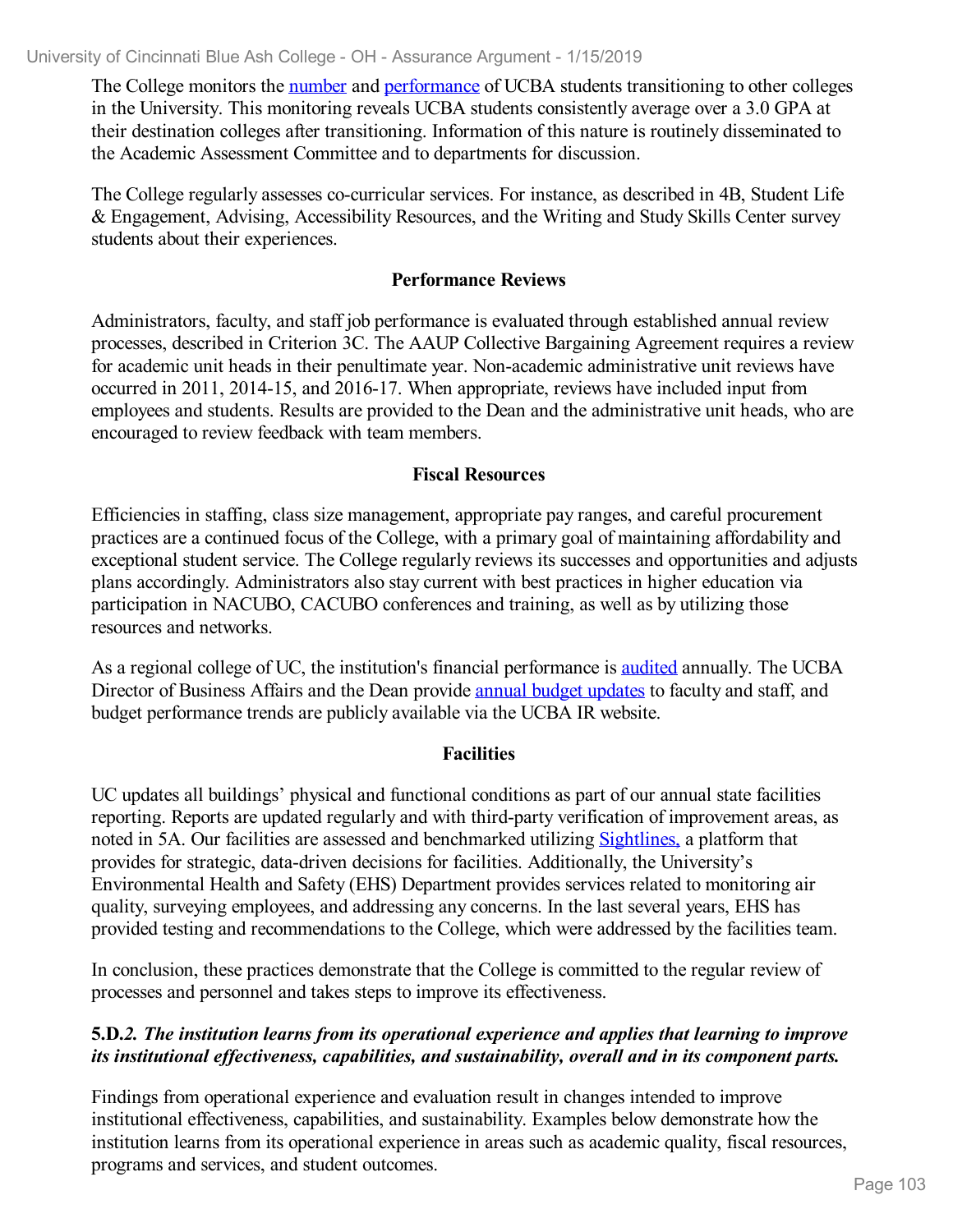#### **Academic Quality**

Academic assessment and program review have led to a number of concrete changes to improve quality. These are described in Criteria 4A and 4B in detail, and a few examples include curricular and programmatic changes, tutoring resources, equipment purchases, and new faculty hires.

The College's work on the **Quality [Initiative](file:///D:/evidence/viewfile?fileId=646180)** has led to substantial improvements that support our open access mission. For instance, an intensive data analysis retreat confirmed the need for our conditional admission program. The College Program for Academic Success (CPAS) was launched in fall 2015 to help academically at-risk students. Students with low high school GPAs (< 2.0) were accepted on the condition that they participate in CPAS activities. Every year, the CPAS Committee makes [adjustments](file:///D:/evidence/viewfile?fileId=646190) to the program based on the results of focus groups, surveys, advisor feedback, and student performance.

Likewise, analysis of [Academic](file:///D:/evidence/viewfile?fileId=646194) Alert and Probation Outreach surveys resulted in improved services for our at-risk students including offering StudentLingo, a series of interactive on-demand video workshops on various student success topics; a student mentoring program with Cincinnati Youth Collaborative; and a part-time staff member to provide additional outreach to students on academic alert and probation. In fall 2018, the College partnered with nonprofits and others in the University to provide success [coaches](file:///D:/evidence/viewfile?fileId=713278) to over 300 incoming first-year students.

#### **Facilities**

Through our investment in improving our facilities, the College responds to the needs of its constituents.

- Based upon student and community feedback and to emphasize our relationship to the University, in 2011 Raymond Walters College officially changed its name to UC Blue Ash College.
- An intercampus shuttle was added to provide transportation for the increasing number of students taking courses at UCBA and the Uptown campus.
- The annual College budget contains funds to refresh furnishings, paint, and carpeting. The budget also covers regular annual maintenance, as well as parking lot repairs.
- In an effort to provide more student space, the 2013 Muntz Hall renovations included a redesign of the library to increase individual and collaborative, technology-enhanced study spaces; a new student lounge area and cafe; and a new outdoor courtyard.
- In 2017, Progress Hall was opened to provide eight new classrooms, a conference room, and 19 faculty offices.
- In 2017, Muntz Hall began a 6-year renovation to update classroom, office, technology, and lab space. The first phase opened in fall 2018. A large part of the new renovation is an HVAC system including geothermal heating and cooling to address the improvement areas highlighted in the 2013 Sightlines report.
- In addition, we respond to informal requests, for example by adding a meditation/prayer room for students.

#### **Technology**

The University and the College review and implement new technology to meet the needs of our students, faculty, and staff.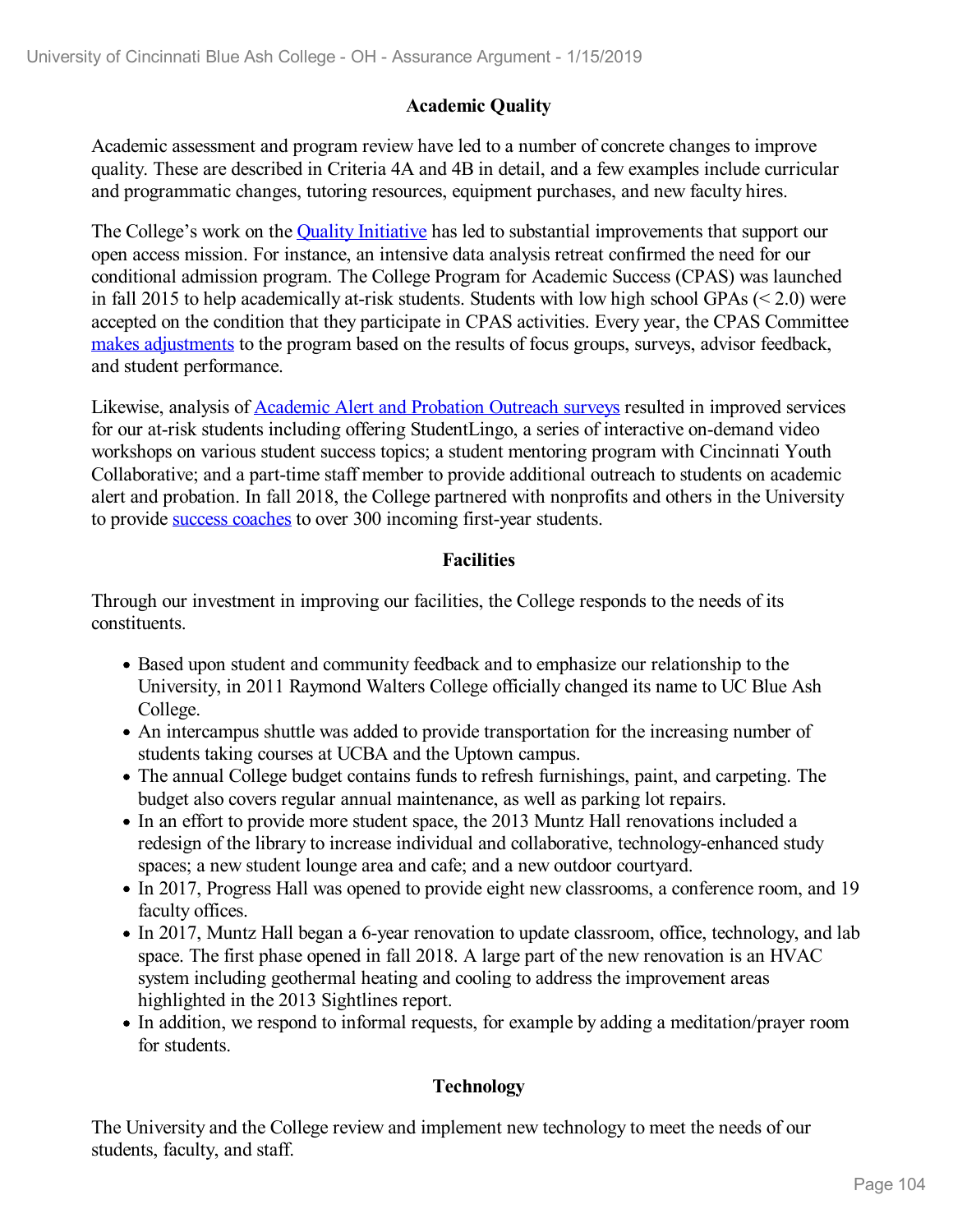University of Cincinnati Blue Ash College - OH - Assurance Argument - 1/15/2019

- To improve retention and persistence rates, the College adopted Starfish to provide students with early [alerts](file:///D:/evidence/viewfile?fileid=669663) from instructors and advisors on their academic progress.
- In 2016, UC began using Tableau, a data analytics and visualization software. UCBA IR posts data on our website for review and use in planning.
- Catalyst, an improved Student Information System, was implemented University-wide in 2016- 2017 to replace an outdated system.
- Concur, an expense management system, was implemented University-wide to improve our ability to track and monitor expenses and approvals.
- In the last 2-3 years, the College has significantly upgraded its wireless network to meet the increasing technology needs in the classroom and for student access.
- In fall 2018, the College implemented a laptop requirement to allow students to purchase laptops as part of their financial aid and to ensure that all students have the digital access to course materials that they need to succeed.
- UCBA is participating in University-wide electronic accessibility efforts to ensure that all students, including those with accommodation needs, can work effectively with our websites and instructional materials.

#### **Fiscal Resources**

Anticipating renovations to Muntz Hall and the subsequent need for swing space, the College started setting aside carryover funds years ago to pay for the recently opened Progress Hall.

Given the uncertainty of state subsidy and University central expenses, the College has learned to forecast and adapt its budget in order to fulfill our mission and maintain affordability for students.

In 2010, UCBA added a full-time Development Officer and, subsequently, a grant writer. Private gifts, grants, and contracts have increased from just under \$95,000 in fiscal year 2011 to just under \$700,000 in fiscal year 2017. These funds support several initiatives including student scholarships, study abroad experiences, and program-specific equipment. Expanding our fundraising capacity allows the College to address financial needs and provide opportunities for our changing student population.

#### **Programs and Services**

The College made several changes to programs and services to enhance student life and support the College's open access mission.

- The UC [Smiles](file:///D:/evidence/viewfile?fileId=624254) program was created to provide free oral health check-ups at the Dental Hygiene Clinic to underserved school children in Greater Cincinnati. This also provides essential learning opportunities for our students.
- In 2011, the College's Student Life & [Engagement](file:///D:/evidence/viewfile?fileId=625431) Office expanded to include dedicated positions for Veteran's Affairs, Hispanic Affairs, and Multicultural Affairs. Student Life programming and events significantly increased, resulting in more student-led events, a stronger link with the Uptown campus, and student leadership programs.
- Previously, advising was done by faculty during non-teaching time, contributing to advising delays. To address this and move to a staff advising center, a Director of Advising was hired, as well as additional full-time staff advisors.
- A redesign of the One Stop [Center](file:///D:/evidence/viewfile?fileId=653989) helped centralize services related to registration, financial aid, and scheduling.
- The University converted from quarters to semesters in 2012, and UC's curriculum was aligned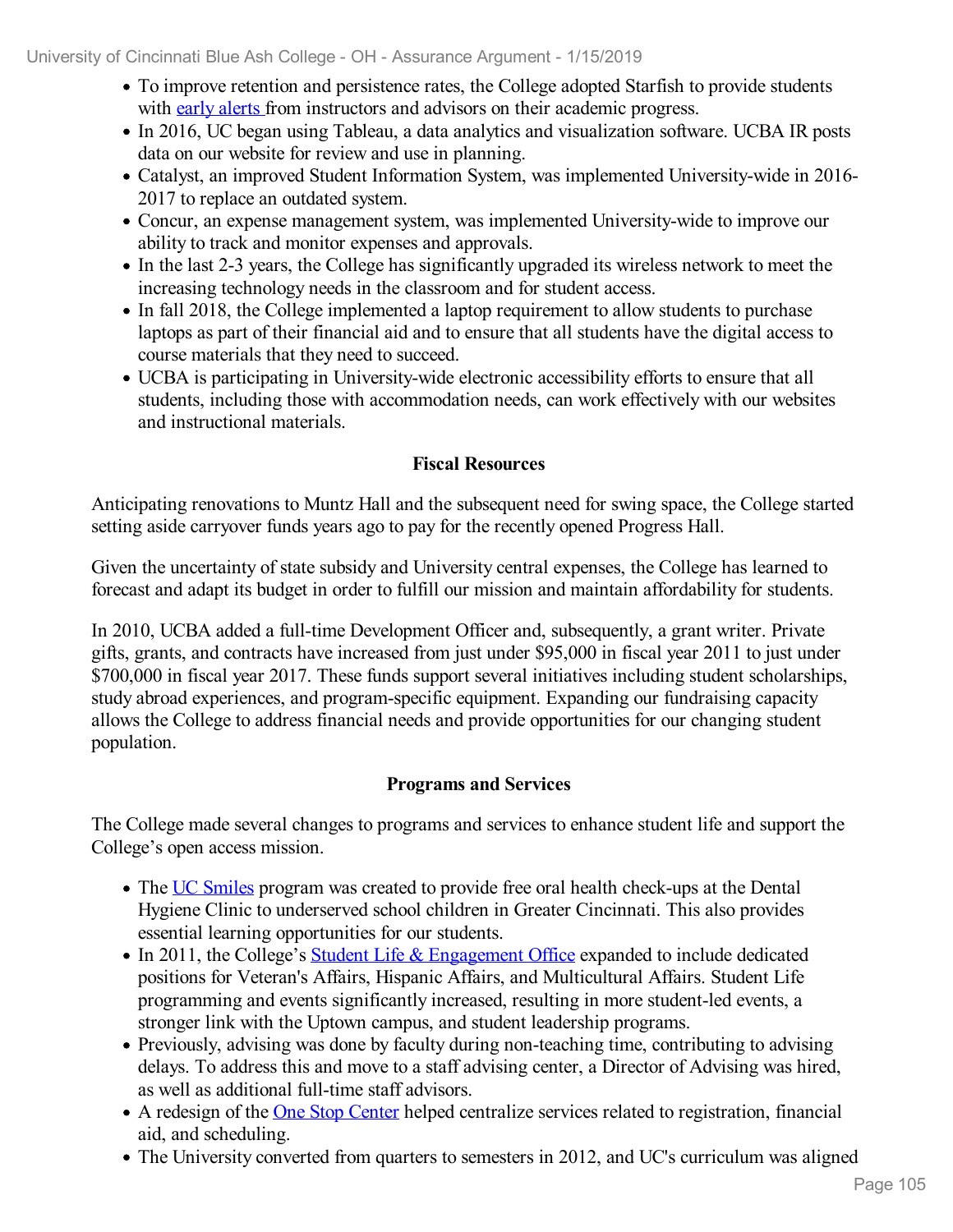across campuses for the first time, substantially helping UCBA students' transition to other colleges within the University.

- Orientation became a requirement for new students, and earlier testing and confirmation deadlines were developed. Data indicate students who attend orientation earlier are more [likely](file:///D:/evidence/viewfile?fileid=669668) to be successful. Efforts continue to be made to help students understand the importance of preparing early and attending orientation.
- In response to an external [consultant](file:///D:/evidence/viewfile?fileid=669661) report, the Accessibility Resources office made a number of changes. The office added and reorganized staff, changed its name, invested in new technology, and now offers new services.
- UCBA's College Credit Plus program was reorganized in response to parent feedback, adding required pre-registration advising meetings and an orientation.

In sum, these examples show that the College regularly looks at data and is responsive in order to improve our students' experience.

# **Sources**

- 1D UC Smiles website
- 2B One Stop UCBA webpage
- 3C Student Life and Engagement
- 3D Success coaches summary and letter
- 4C Academic Action
- 4C CPAS symposium presentation 2018
- 4C Grad Svy results 1415 thru 1718
- 4C QI Report
- 4C transition students destination GPA
- 4C transition trends.pdf
- 5A Budget Forum FY2018 Final
- 5A UC Audited Financial Statements 2018
- 5D 2011 Student Life Survey
- 5D 2012 Transitions Survey Summary
- 5D 2014 2015 Unit Survey Feedback Student Life
- 5D 2015 2016 Unit Survey Feedback Student Life
- 5D 2016 Transition survey results
- 5D AAC reports list and gen ed
- 5D Academic Performance Solutions \_ EAB
- 5D Academic Plan 2012 2017
- 5D accredited programs
- 5D alumni svy form
- 5D Budget Forum 17 18
- 5D Consultant Report Disabilities Services 2014
- 5D Copy Tracking
- 5D cpas meeting 2017 0920 retention update
- 5D Disability Services consultant report and follow up 2014 15
- 5D early alert strive info
- 5D enroll data by course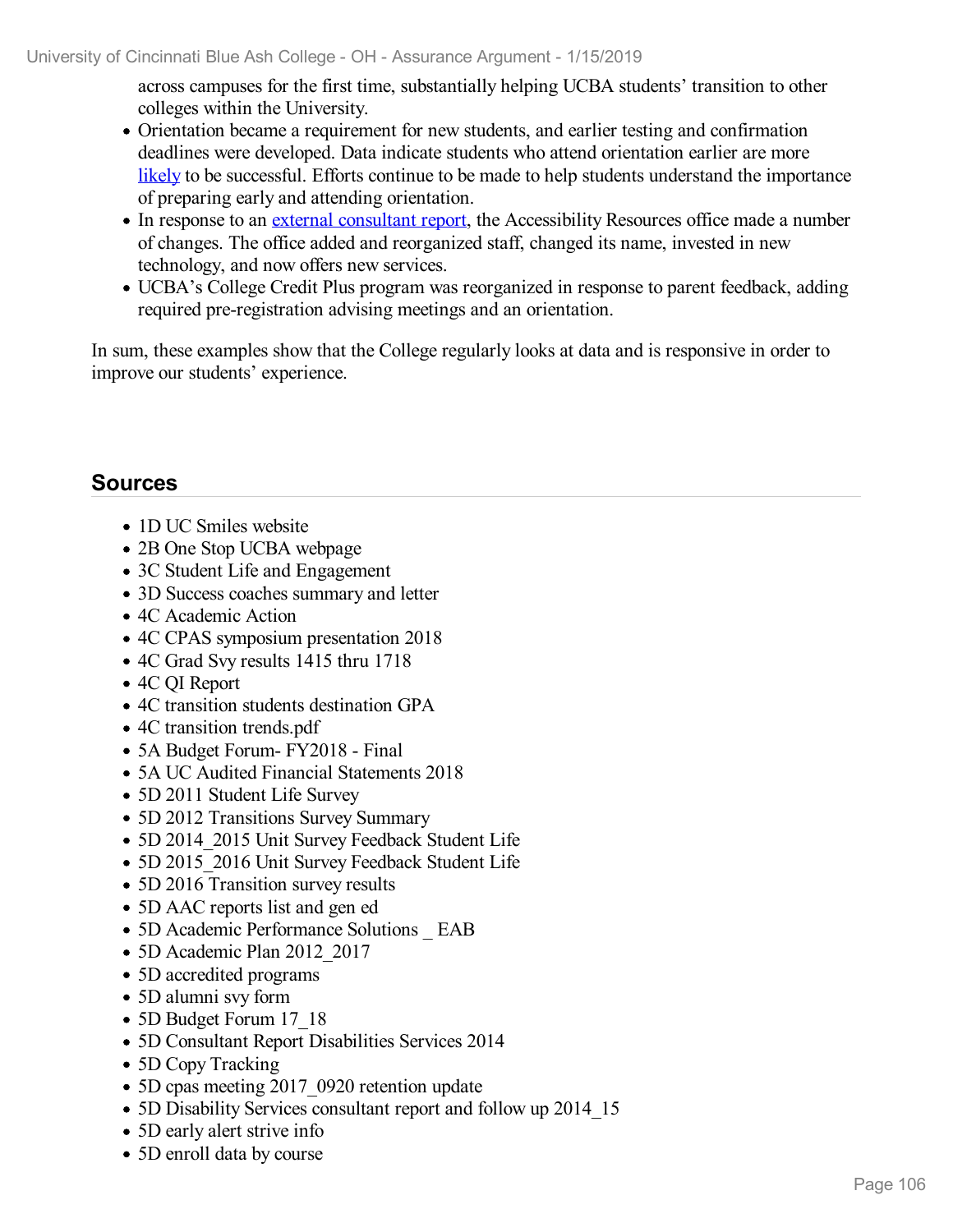- 5D enroll data by term
- 5D Facilities Projects Tasks and Planning Summary
- 5D FY IPEDS data
- 5D Graduting student survey 2015-16
- 5D Green Building
- 5D IR Website
- 5D persistence and retention
- 5D retention by orientation date
- 5D Student Lingo
- 5D UCBA SPTL
- 5D UCBA Staff Evaluation Form
- 5D UCBA Strategic Plan Approved Jan 2013
- 5D Unit feedbac svy and results list
- Sightlines FY17 UCBA Presentation
- Student Right to Know
- ucbaFactBook2018CollegeLevel